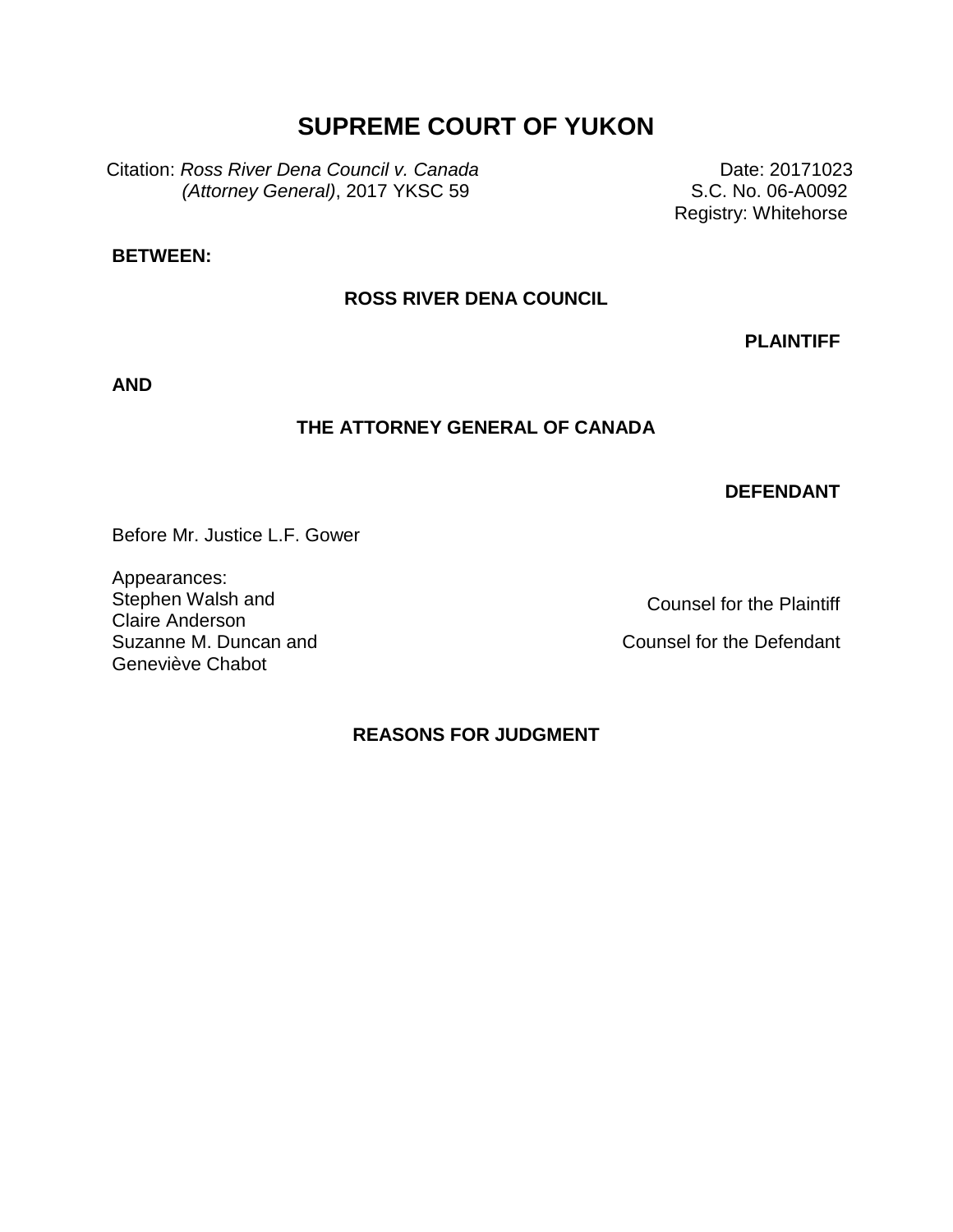# **TABLE OF CONTENTS**

<span id="page-1-0"></span>

| 1.  |     |                                                                                                                                                                                                                                                                                                                                                                                                |  |
|-----|-----|------------------------------------------------------------------------------------------------------------------------------------------------------------------------------------------------------------------------------------------------------------------------------------------------------------------------------------------------------------------------------------------------|--|
| 2.  |     |                                                                                                                                                                                                                                                                                                                                                                                                |  |
| 3.  |     |                                                                                                                                                                                                                                                                                                                                                                                                |  |
| 4.0 |     |                                                                                                                                                                                                                                                                                                                                                                                                |  |
|     | 4.1 | Issue #1: Has Canada, since 1973, failed to take reasonable, or any,<br>steps to protect the claimed Aboriginal title of RRDC? If so, is such                                                                                                                                                                                                                                                  |  |
|     | 4.2 | Issue #2: Has Canada, since 1973, ignored the fact that until the<br>relevant provision in the 1870 Order is complied with, he lands<br>in question are "lands reserved for the Indians" within the meaning<br>of s. 91(24) of the Constitution Act, 1867? If so, is such conduct                                                                                                              |  |
|     | 4.3 | Issue #3: Has Canada, since 1973, failed to take reasonable<br>steps to prevent the disposition of interests in land and resources<br>within RRDC's traditional territory to third parties? If so, is such                                                                                                                                                                                     |  |
|     | 4.4 | Issue #4: Has Canada generally failed to honour the Kaska<br>Framework Agreement, dated September 21, 1989 ("KFA"),<br>in particular paras. 4 and 12 of that Agreement? If so, is<br>such conduct inconsistent with the honour of the Crown?  22                                                                                                                                               |  |
|     | 4.5 | Issue #5: Has Canada insisted on the Umbrella Final Agreement<br>dated May 29, 1993 ("UFA") as the only basis for negotiation of<br>RRDC's (and other Kaska's) claims to its traditional territory and refused<br>to negotiate on any other basis? If so, is such conduct inconsistent with                                                                                                    |  |
|     | 4.6 | Issue #6: Has Canada negotiated in bad faith by insisting that<br>the UFA be the basis for any negotiations with RRDC, despite<br>the fact that it has not shown that the UFA has ever been validly<br>ratified in accordance with s, 3.5 and other relevant terms of<br>the 1989 Agreement in Principle between the Government<br>of Canada, the Council for Yukon Indians and the Government |  |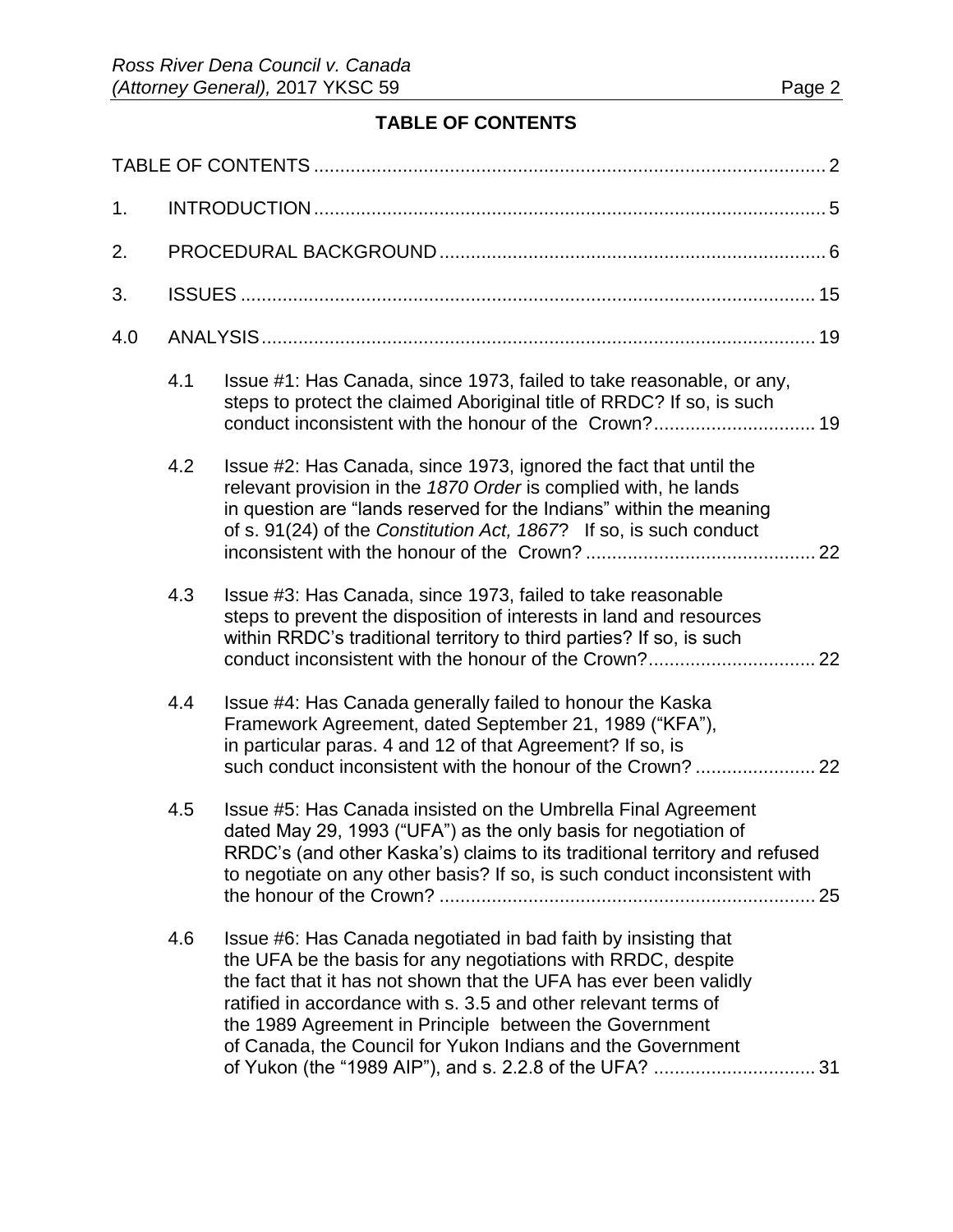| 4.7  | Issue #7: Have Canada's representatives knowingly (or with<br>reckless indifference) procured and relied upon a series of<br>conflicting and false affidavits with respect to the alleged<br>ratification of the UFA? If so, is such conduct inconsistent                                                                                             |  |  |
|------|-------------------------------------------------------------------------------------------------------------------------------------------------------------------------------------------------------------------------------------------------------------------------------------------------------------------------------------------------------|--|--|
| 4.8  | Issue #8: Has Canada failed or refused to agree, after June 2002,<br>to resume negotiations with RRDC, despite requests from RRDC<br>that Canada do so and proposals from RRDC for the resumption<br>of negotiations? If so, is such conduct inconsistent with the honour                                                                             |  |  |
|      |                                                                                                                                                                                                                                                                                                                                                       |  |  |
|      |                                                                                                                                                                                                                                                                                                                                                       |  |  |
| 4.9  | Issue #9: Was Canada's conduct inconsistent with the honour<br>of the Crown when it devolved administration and control over<br>the lands in question to the Yukon Territorial Government, over<br>the objections of the Kaska and without first considering and<br>settling the plaintiff's claims to compensation for lands required                |  |  |
| 4.10 | Issue #10: Has Canada allowed the moratorium on the collection<br>of income taxes that had applied to RRDC members in respect of<br>income earned on Land Set Aside to expire? If so, is such conduct                                                                                                                                                 |  |  |
| 4.11 | Issue #11: Has Canada refused, and does it continue to refuse,<br>to take the steps necessary to convert RRDC's Land Set Aside<br>to reserve lands within the meaning of the Indian Act? If so, is<br>such conduct inconsistent with the honour of the Crown?<br>107.                                                                                 |  |  |
| 4.12 | Issue #12: Has Canada refused requests to implement the<br>published policy on the implementation of the inherent right of<br>self-government in respect of RRDC? If so, is such conduct                                                                                                                                                              |  |  |
| 4.13 | Issue #13: Has Canada refused or failed to take the necessary<br>steps to honour and/or implement the United Nations Declaration<br>on the Rights of Indigenous Peoples ("UNDRIP") (and in particular<br>Article 26 thereof) in respect of RRDC's Aboriginal title and rights<br>in and to the lands in question? If so, is such conduct inconsistent |  |  |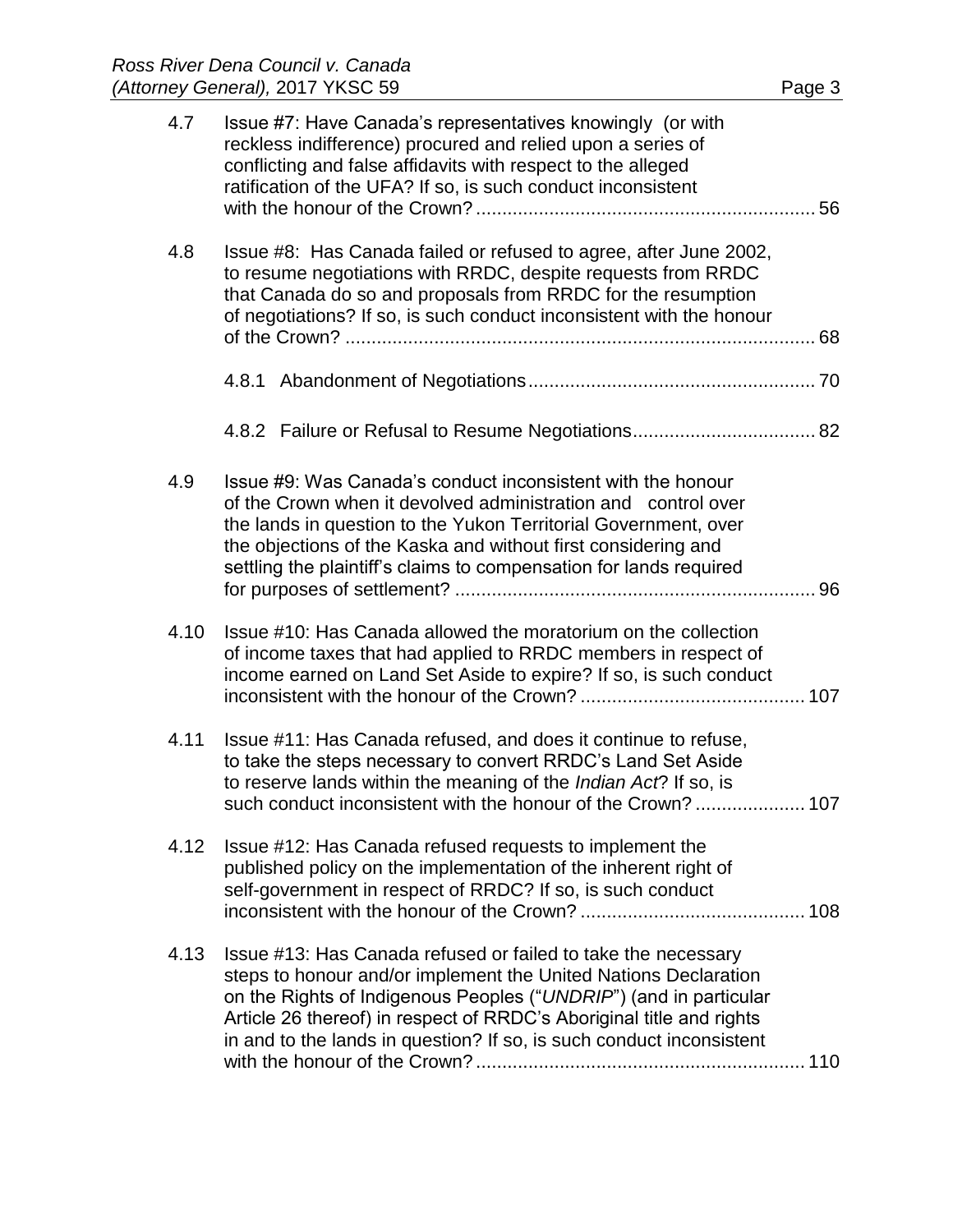|    | 4.14 | Issue #14: Has Canada failed to take any steps to implement<br>the terms of ss. 49 and 50 of the Yukon Act in respect of<br>RRDC's unsettled claims in and to the Kaska traditional territory<br>in the Yukon? If so, is such conduct inconsistent with the honour |
|----|------|--------------------------------------------------------------------------------------------------------------------------------------------------------------------------------------------------------------------------------------------------------------------|
|    |      |                                                                                                                                                                                                                                                                    |
|    | 4.15 | Issue #15: Which party bears the onus of proof in this action to                                                                                                                                                                                                   |
|    | 4.16 | Issue #16: What, if anything, does RRDC have to establish<br>with respect to its prior use and occupation of the lands that have<br>been opened up for settlement in the Kaska traditional territory? 121                                                          |
|    | 4.17 | Issue #17: Is there any basis in this case for the application<br>of the principles relating to s. 35(1) of the Constitution Act, 1982? 128                                                                                                                        |
|    | 4.18 | Issue #18: Was the legislation passed after the 1870 Order<br>purporting to open the Kaska traditional territory up for settlement<br>129                                                                                                                          |
| 5. |      | 129                                                                                                                                                                                                                                                                |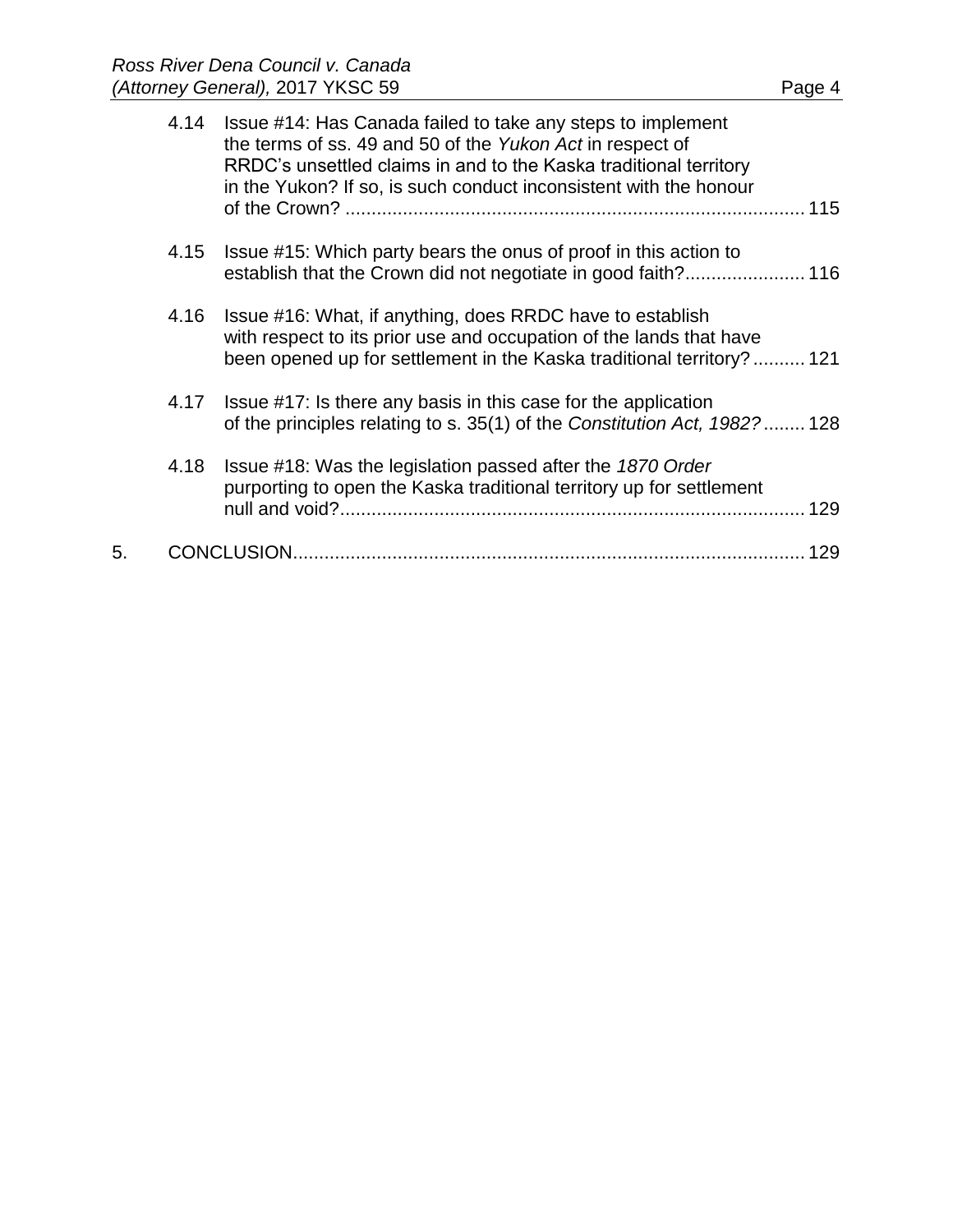#### <span id="page-4-0"></span>**1. INTRODUCTION**

[1] The plaintiff, Ross River Dena Council ("RRDC"), is a "band" within the meaning of the *Indian Act*<sup>1</sup> and its headquarters are located in the community of Ross River, Yukon. RRDC and its members are part of the Kaska tribe of Indians, also known as the Kaska Nation. There are five discrete First Nations within the broader Kaska Nation, including three in British Columbia and two in the Yukon. RRDC has been acknowledged by the defendant, Attorney General of Canada ("Canada"), as the authorized representative of its members in respect of their comprehensive land claims in and to the Kaska traditional territory in the Yukon. This traditional territory is also claimed by Liard First Nation, the other Kaska First Nation in the Yukon, which has similarly been involved in the comprehensive land claims process with Canada and Yukon. The whole of the traditional territory claimed by the Kaska includes what is now the south-eastern part of the Yukon, as well as adjacent lands in the Northwest Territories and north-eastern British Columbia. The Kaska traditional territory in the Yukon comprises about 110,000 square kilometres and constitutes approximately 23% of the Yukon. The claims referred to in this action by RRDC are only in respect of the Kaska's claimed traditional territory in the Yukon ("the Kaska traditional territory").

[2] In 2005, RRDC commenced an action against Canada to decide the modern-day interpretation of a provision in the *Rupert's Land and North-Western Territory Order <sup>2</sup>* (the "*1870 Order*"), which is part of the Constitution of Canada. The *1870 Order* authorized the admission of Rupert's Land and the North-Western Territory into the new Dominion of Canada on July 15, 1870. The relevant provision states:

 $\overline{a}$  $^{1}$  R.S.C. 1985, c. I-5.

 $2^2$  Reprinted in R.S.C. 1985, App. II No.9.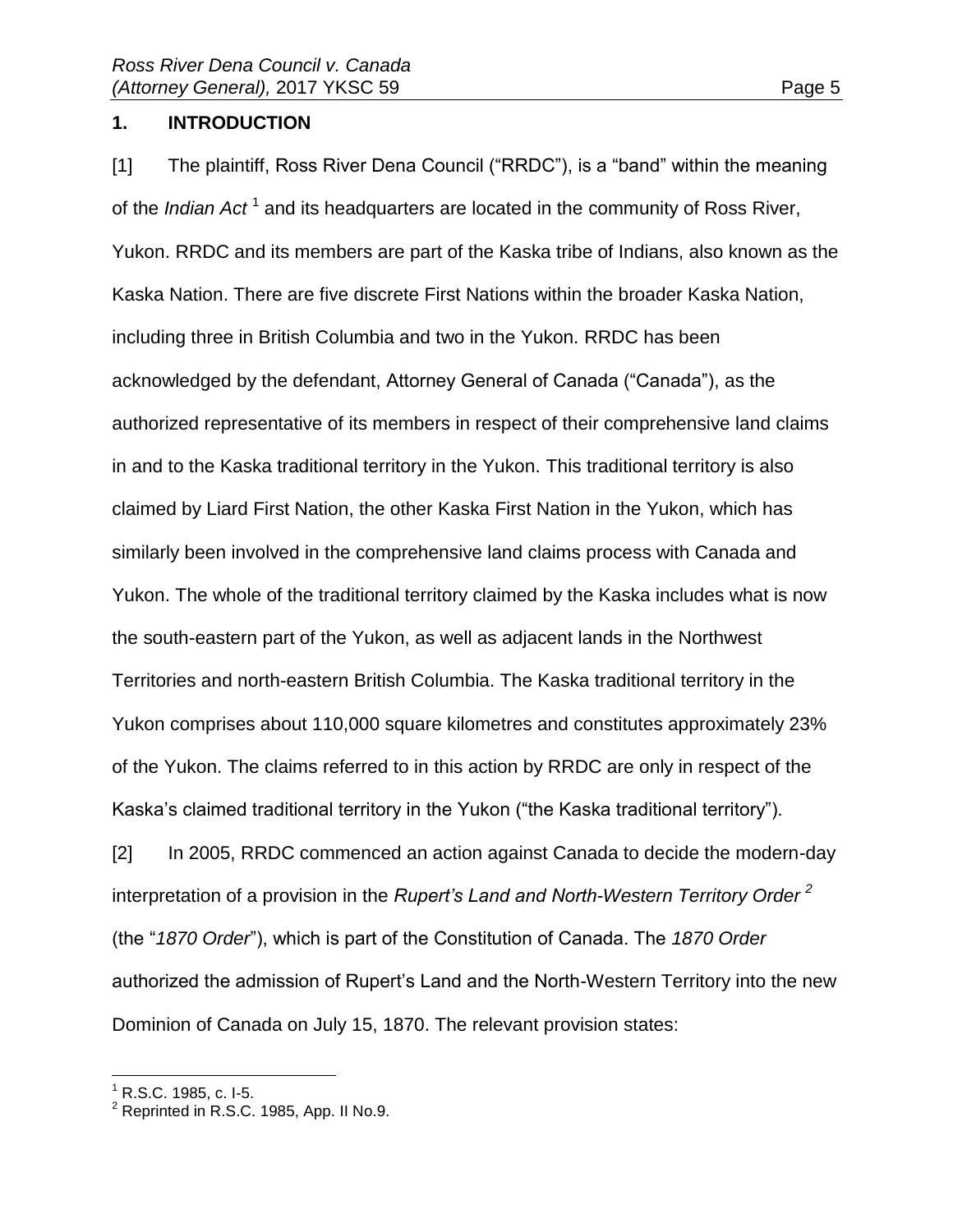… upon the transference of the territories in question to the Canadian Government, the claims of the Indian tribes to compensation for lands required for purposes of settlement will be considered and settled in conformity with the equitable principles which have uniformly governed the British Crown in its dealings with the aborigines.

I refer to this as the "'05 Action" and there RRDC sues as a representative of the Kaska Nation. It asserts that the relevant provision constitutionally obliged Canada to consider and settle its land claim before opening up the Kaska lands at issue for purposes of settlement. The lands at issue are within a group trap line and a community trap line registered to RRDC. The community trap line is in and around the community of Ross River and is subsumed within the larger group trap line, which comprises slightly more than 7% of the Yukon.

[3] Between 1973 and 2002, RRDC was, in some capacity, engaged in land claims negotiations with Canada. In this action, commenced action in 2006, RRDC sues on its own behalf and not on behalf of the Kaska Nation, essentially alleging that Canada has breached its duty to negotiate RRDC's comprehensive land claim in good faith since the negotiations began in 1973. It seeks declarations in that regard as well as declarations relieving it from debts it owes to Canada for funds borrowed during the negotiations. I refer to the present action being tried as the "'06 Action".

#### <span id="page-5-0"></span>**2. PROCEDURAL BACKGROUND**

[4] The parties originally agreed in case management to an order that this action and the '05 Action would be tried together and that any evidence and rulings in one action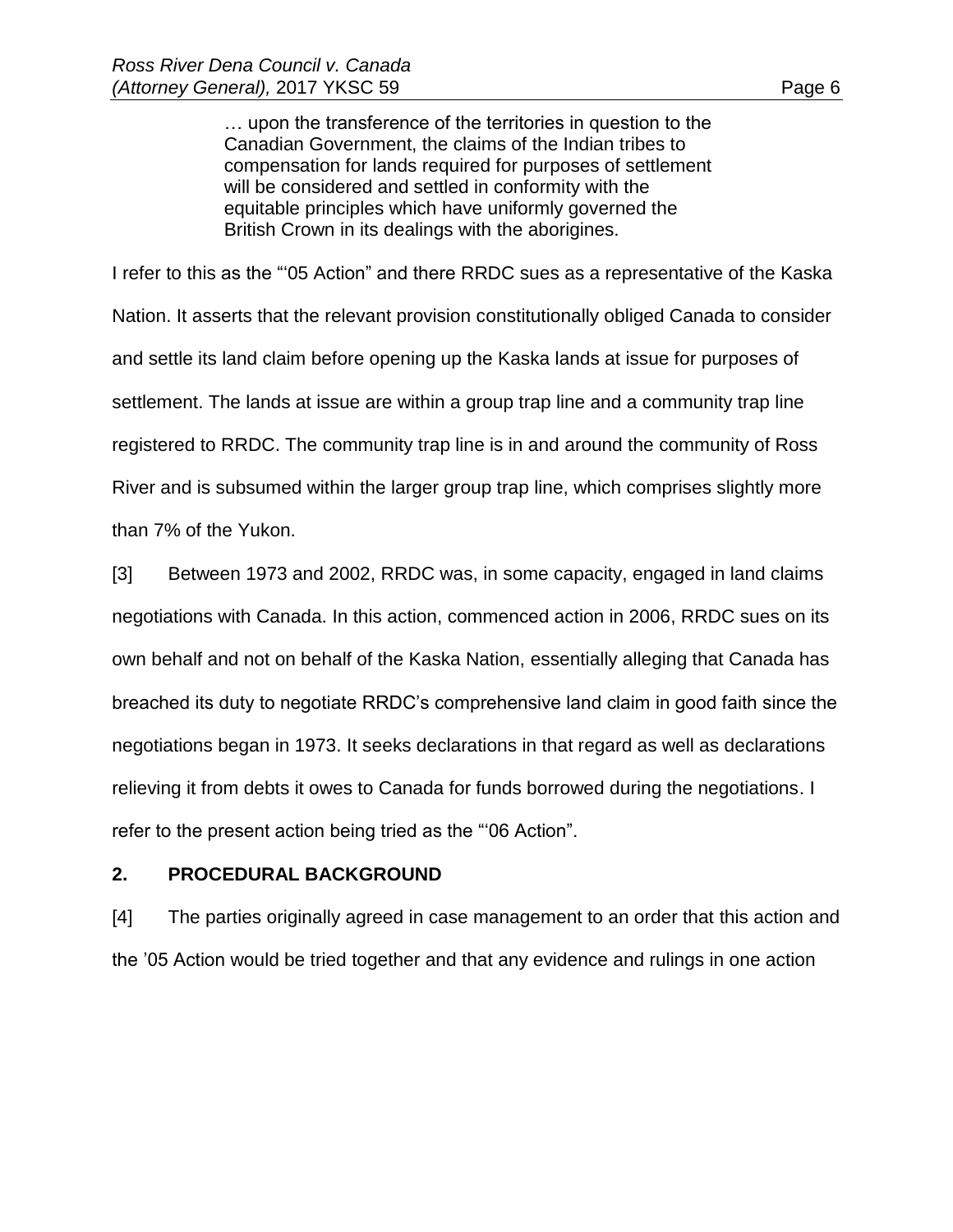would be applicable to the other. $3$  They also agreed to sever the issue of liability from that of damages, and to try liability first.<sup>4</sup> Both of these consent orders continue to apply. [5] In November 2011, the trial of both actions began. At that time, I was asked by counsel for the parties to answer two "threshold" questions, which they drafted, relating to the justiciability of the relevant provision and whether it gave rise to fiduciary obligations. I answered both questions in the negative. RRDC successfully appealed my answer to the justiciability question, and the Court of Appeal of Yukon returned the litigation to this Court, with a direction that the question posed was not appropriately severed from the other issues in the litigation.

[6] RRDC's statement of claim at that time in the '05 Action only tangentially touched on the issue of the honour of the Crown, and it was not argued further by RRDC's counsel.<sup>5</sup> However, following the appeal, RRDC amended its statement of claim seeking a declaration that the relevant provision engages the honour of the Crown and that the honour of the Crown has not been upheld by Canada. In particular, RRDC now pleads that the relevant provision:

> ... is a solemn commitment that engaged the honour of the Crown and, as such, it requires that the Crown: (i) takes a broad, purposive approach to the interpretation of the commitment; and (ii) acts diligently to fulfil it.  $6$

[7] In response to this change, Canada amended its statement of defence, pleading (in the alternative) that if the relevant provision does create a solemn obligation that engages the honour of the Crown:

 $^3$  Order dated February 20, 2008.

<sup>4</sup> Order dated October 24, 2008.

 $<sup>5</sup>$  See also 2012 YKCA 10, at para. 5.</sup>

<sup>6</sup> This language reflects the conclusion on the honour of the Crown in *Manitoba Metis Federation Inc. v. Canada (Attorney General)*, 2013 SCC 14, at para. 128.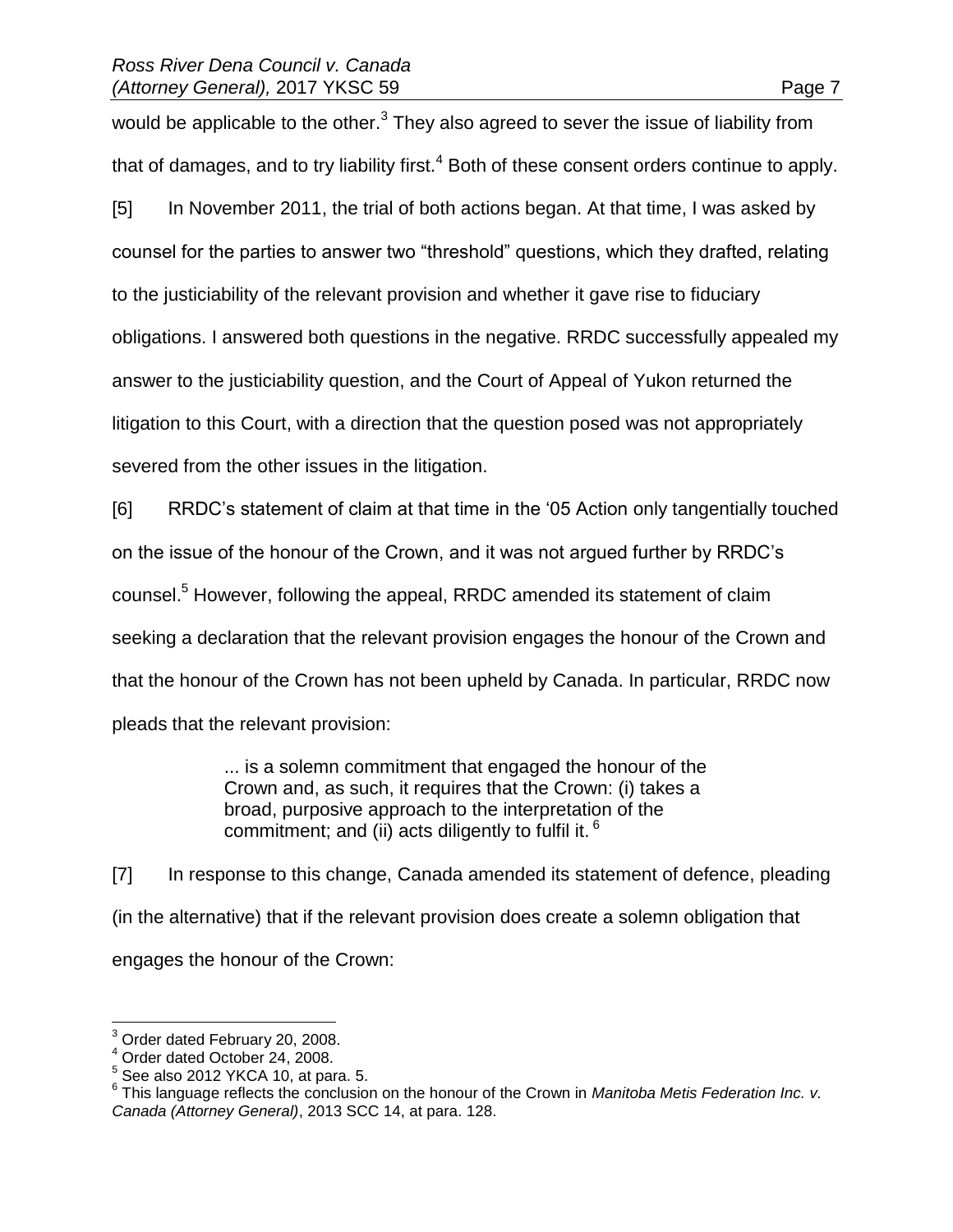… then the Crown has acted honourably and met its obligation to fulfil it through its actions over the years and including but not limited to its actions in attempting to negotiate a comprehensive land claim and self-government agreement with the plaintiff and/or its representatives.

[8] When the trial recommenced in September 2014, the parties agreed that only the '05 Action would be tried. The parties each closed their respective cases with respect to the evidence, however the trial had to be adjourned to allow counsel to finish their oral submissions. The adjournment was ultimately extended from September 2014 to March 2015, due to the intervening illness of RRDC's counsel.

[9] In its written argument for the trial, Canada asserted that the Crown had acted honourably in its dealings with RRDC. In particular, Canada focused on the fact that it engaged in comprehensive land claim negotiations from 1973 to 2002, firstly with the Council of Yukon Indians ("CYI"), then representing RRDC, and later directly with RRDC itself. Canada's arguments on the negotiations process from 1973 to the present day were set out in 53 paragraphs of its written outline. In addition, numerous documents in evidence were referenced in support of Canada's arguments. Canada also argued that its involvement in the Federal/Territorial Lands Advisory Committee ("FTLAC"), the lands set aside for the benefit of RRDC by federal cabinet directive ("Lands Set Aside" or "LSA"), and land withdrawal orders were further examples of how it had attempted to uphold the honour of the Crown.

[10] RRDC declined to specifically respond to Canada's arguments relating to the honour of the Crown in its written reply.

[11] The trial resumed on March 13, 2015, at which time RRDC's counsel, Stephen Walsh, began making oral submissions about his client's conduct during the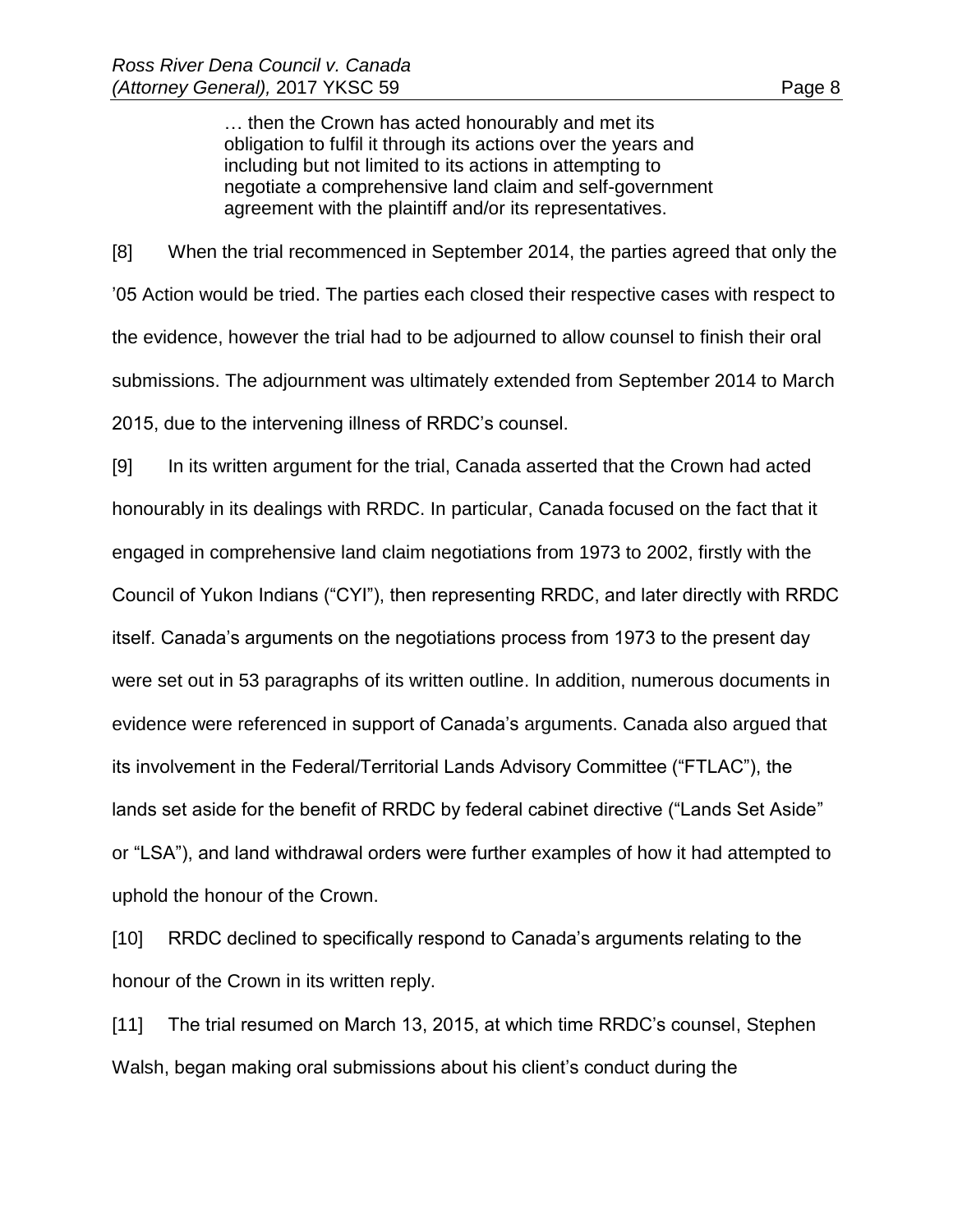negotiations, and particularly the importance of their position that the Umbrella Final Agreement (the "UFA") was never properly ratified. It is the UFA which formed the basis of the final land claim agreements between Canada, Yukon and 11 other Yukon First Nations between 1995 and 2006.

[12] Canada's counsel objected to these submissions, because they raised issues arising in the '06 Action and the parties had agreed not to try the '06 Action at that stage. My concern, however, was that Canada had put forward a significant amount of evidence and argument to say that, from 1973 on, it had made a good faith effort to come to a settlement with RRDC, but was unable to do so through no fault of its own, and therefore had complied with the honour of the Crown. I wanted to hear the counterpoint from RRDC. That led to some rather lengthy oral submissions about the various details surrounding the issue of the UFA ratification and other related matters. We then adjourned to allow Canada's counsel to make a sur-reply on another day. [13] Following a series of case management conferences, and further submissions from both counsel, on July 14, 2015, I decided that I should suspend my ruling on the modern-day interpretation of the *1870 Order* until the '06 Action was tried, since the principal issue in that action is whether Canada upheld the honour of the Crown in attempting to negotiate RRDC's comprehensive land claim. I refer to this as the 2015 procedural ruling, and it is cited as 2015 YKSC 33. I summarized my reasons for that

decision as follows:

43 In its submissions on May 26, 2015, Canada's counsel urged me to proceed to decide the honour of the Crown issue based upon the evidence presented thus far. Counsel suggested that if the evidence is incomplete, then that is RRDC's problem, since it has had every opportunity to present evidence in response to that which Canada has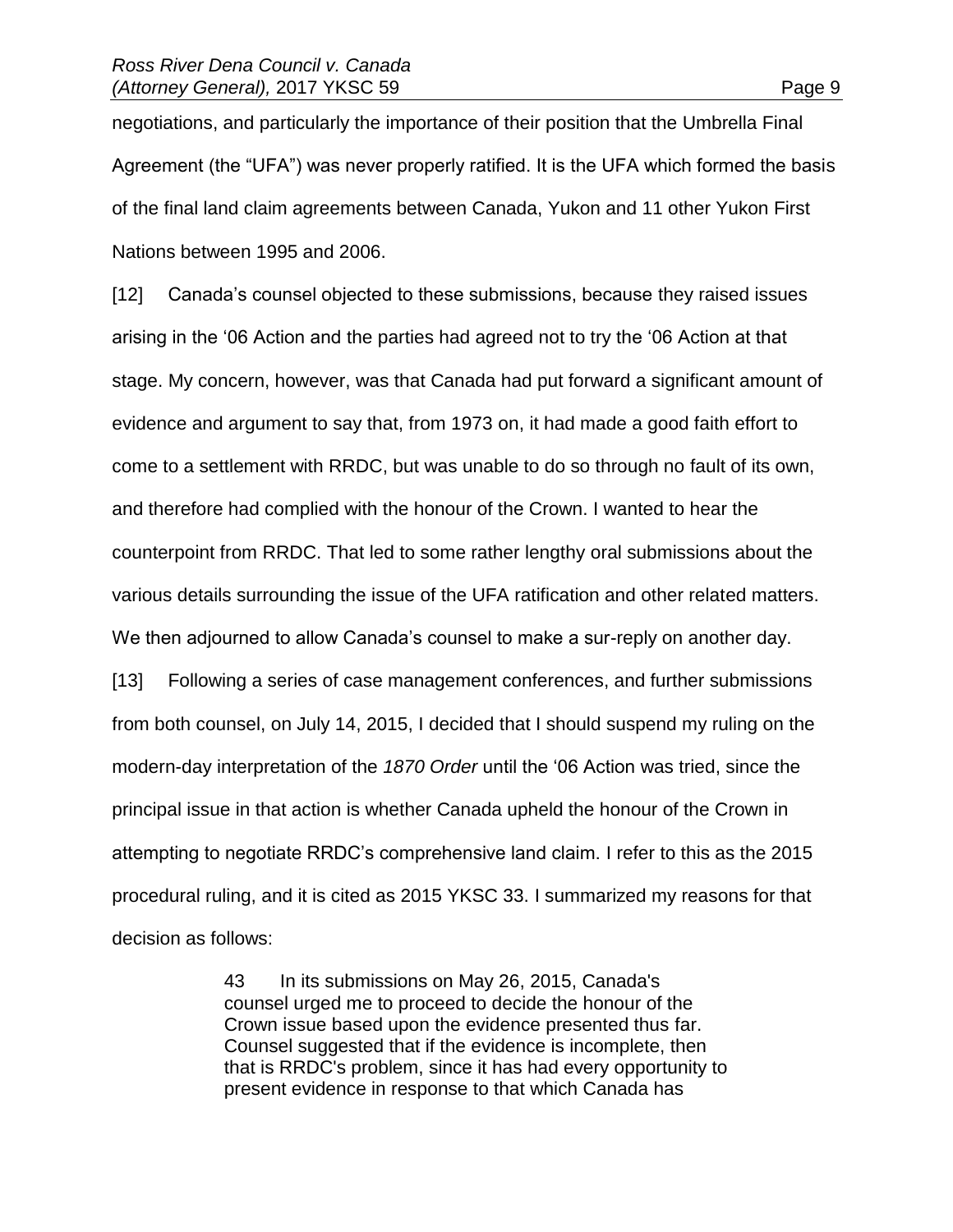presented. While I am somewhat sympathetic with that argument, if I were to decide whether Canada has met the honour of the Crown in the present day, I would be doing so with the knowledge that the evidence of whether the post-1973 negotiations were conducted in bad faith is not complete. This could lead to a decision in Canada's favour, which might well be inconsistent with a later decision in the '06 Action, if I am then persuaded that Canada indeed negotiated in bad faith.

#### **CONCLUSION**

44 In conclusion, I agree with Canada that, in these particular circumstances, it is appropriate to suspend my decision on the modern-day interpretation of the *1870 Order* until the issues in the '06 Action are tried. RRDC's asserted right to obtain a treaty before their lands were opened up for settlement is not absolute. Rather, it is subject to infringement by Canada, providing the infringement can be justified. For the sake of this argument, I will assume that the *1870 Order* gives rise to a binding constitutional obligation on Canada to consider and settle RRDC's claims before opening up their lands for settlement. I will further assume that there was an historic breach of that obligation by Canada by opening up the lands before commencing negotiations in 1973. However, if Canada can establish that it conducted itself in accordance with the honour of the Crown throughout the modern era negotiations, and was unable to obtain a treaty with RRDC notwithstanding, then that finding may have an ameliorating effect on any historic breach. Thus, the issue of whether the honour of the Crown was upheld during the negotiations is inextricably intertwined with whether Canada can be held liable for any historic breach. Accordingly, Canada should be given a full opportunity to establish that it interpreted the relevant provision in a purposive manner and diligently pursued fulfillment of the purposes of the obligation arising from it, to use the language from *Manitoba Metis*, cited above. (emphasis already added)

[14] RRDC appealed my 2015 procedural ruling. It sought not only to set aside the

procedural ruling, but also a number of declarations roughly similar to those included in

RRDC's 'prayer for relief' in the '05 Action. Canada successfully brought an application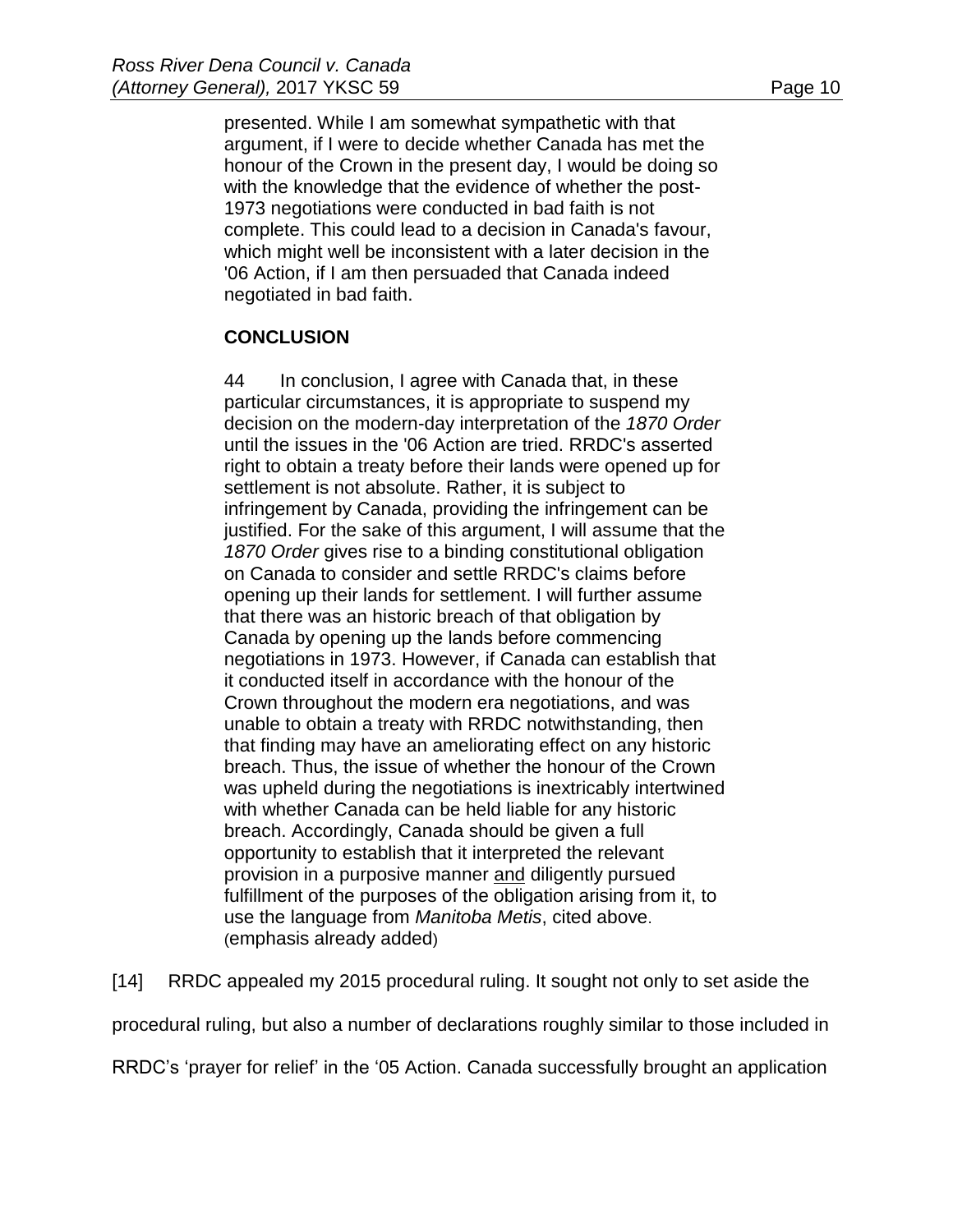to quash the appeal with respect to all the relief, except that seeking to set aside the procedural ruling.<sup>7</sup> RRDC subsequently abandoned the balance of the appeal without explanation.

[15] Counsel and I held a number of case management conferences in preparing for the commencement of the trial of the '06 Action. At one such conference, on April 6, 2016, RRDC's counsel argued that Canada should deliver its argument first on the grounds that:

- 1) it was Canada that raised the issue of whether it acted honourably throughout the modern-era negotiations;
- 2) the nature of the issue is such that Canada carries the persuasive burden; and
- 3) common sense dictates that the party that carries the persuasive burden should be the first to deliver its argument.

Canada opposed this submission, stating that RRDC, as the plaintiff, has the burden of proof. By the end of the case management conference, RRDC's counsel, Mr. Walsh, $^8$ had changed his mind and agreed to file his written argument/outline first. [16] Before starting my analysis, I feel compelled to state that I am left troubled by the exchange of written arguments between the parties in anticipation of this trial. The sheer volume of the arguments and their lack of clarity, primarily on RRDC's part, have left me somewhat confused as to what the genuine issues are and how they should be

disposed of. New issues were raised as the arguments evolved and existing issues

became something of a moving target as time went on. Although I held several case

management conferences with counsel along the way, I accept some of the

responsibility for not maintaining a firmer grip on the deadlines for filing materials.

 $\overline{a}$  $7$  The Court of Appeal decision is cited as 2015 YKCA 16.

<sup>8</sup> During the trial of the '06 Action, RRDC was also represented by co-counsel, Claire Anderson.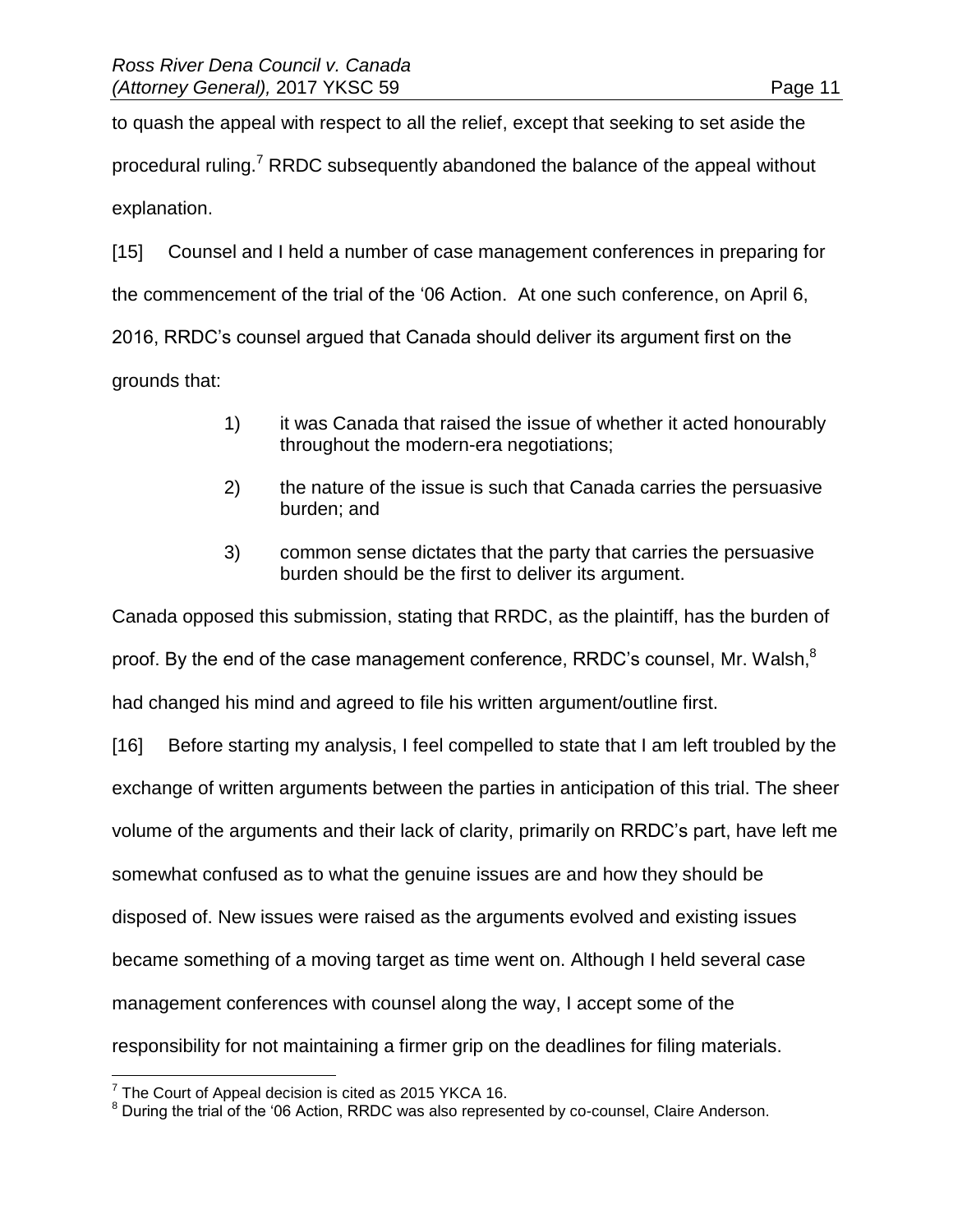[17] On August 19, 2016, RRDC's counsel filed his initial outline of argument.

However, the document was very short, only five pages and as many paragraphs, and

most of the argument (the first 2½ pages) was a critique of my 2015 procedural ruling in

the '05 Action. Counsel also attempted to preserve the opportunity to provide further

submissions by way of reply, quoting from the ruling as follows:

… [I]t is trite to say that, until such time as Canada discloses to the plaintiff the grounds upon which it proposes to establish to the trial judge's satisfaction that:

> "… it conducted itself in accordance with the honour of the Crown throughout the modern era negotiations, and was unable to obtain a treaty with RRDC notwithstanding" [and that]

"... it interpreted the relevant provision in a purposive manner and diligently pursued fulfilment of the purposes of the obligation arising from it, to use the language from *Manitoba Metis"*,

the plaintiff is obviously in no position to set out its response to those grounds. Accordingly, the plaintiff will provide its response in its written submissions in reply.

RRDC's counsel then listed 15 grounds upon which he purported to rely on to

demonstrate that Canada's post-1973 conduct "has been and continues to be flagrantly

inconsistent with the honour of the Crown". However, no arguments were developed on

any of the points, nor were there any references to the evidence in support.

[18] Thus, it would appear as though RRDC's counsel effectively reverted to his

position asserted at the case management conference on April 6, 2016, i.e. that Canada

should make its arguments first, and then RRDC would reply. It seemed as if counsel

was keeping his cards close to his vest until Canada revealed theirs. That put Canada

in the position of potentially having to apply to file a sur-reply.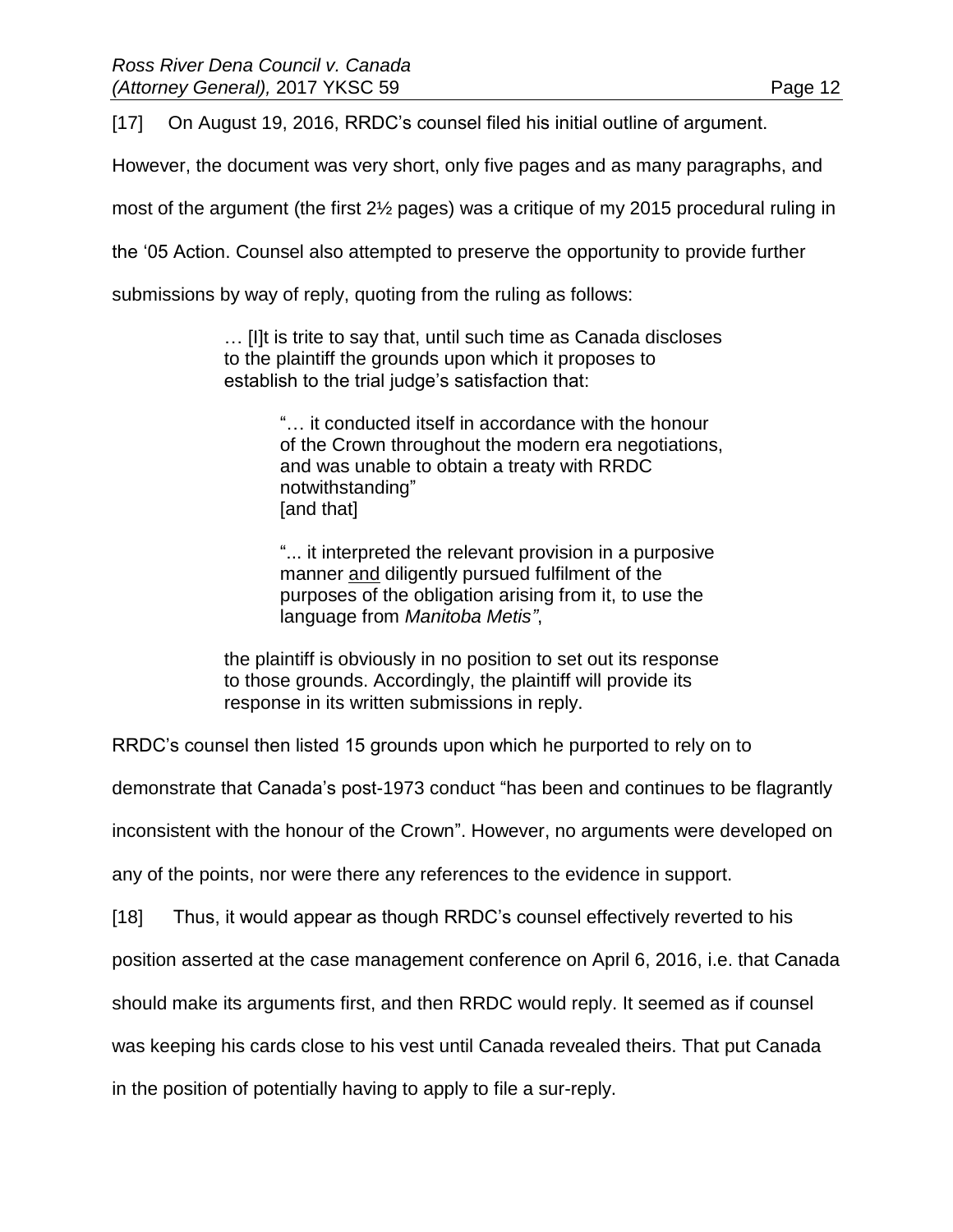[19] Another problem with RRDC's approach overall is that new issues, which should have been raised in the first instance, were sometimes raised in reply, as I have noted earlier in the trial of the '05 Action. I have cautioned RRDC's counsel about this practice orally in court.

[20] This very problem was raised by Canada's counsel at a case management conference held on August 24, 2016. However, I declined to grant Canada a remedy at that time. Rather, I encouraged Canada's counsel to do the best she could to put her written argument forward, and if RRDC filed a reply that raised substantial new points which should have been raised initially, then Canada could apply to make a sur-reply. [21] Canada filed its initial outline of argument on September 20, 2016. In comparison

to the argument of RRDC, Canada's argument was much lengthier and more detailed

(252 paragraphs, over 69 pages). Further, as might be expected, in its introduction,

Canada's counsel took issue with RRDC's scanty initial argument, and purported to

reserve its right to provide a sur-reply:

The defendant does not have a substantive outline from the plaintiff to which it can respond, despite the fact that the plaintiff bears the burden of proof to make out its case on the balance of probabilities. The outline below is largely anticipatory … The defendant also reserves its right to request and provide a sur-reply, after the plaintiff has filed and served its reply …

[22] RRDC filed a six-page reply outline on September 23, 2016.

[23] Then, on January 31, 2017, RRDC filed a further outline of argument which largely repeated, with only minor amendments, the critique of my 2015 procedural ruling in the '05 Action, set out in its initial outline filed August 19, 2016, as well as the 15 grounds upon which RRDC asserts that Canada's post-1973 conduct has been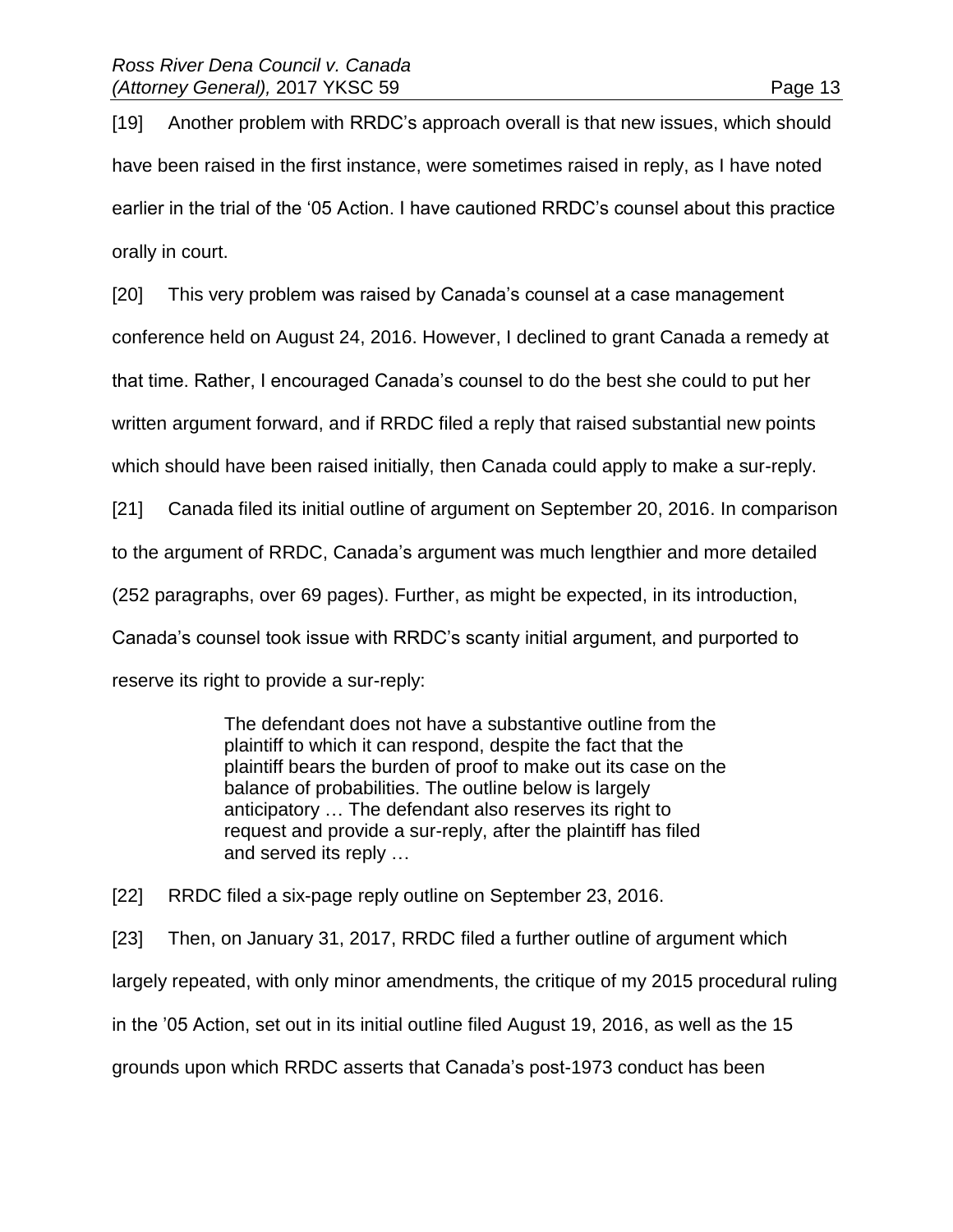inconsistent with the honour of the Crown. However, yet again, the arguments were not

developed, nor were there any references to the evidence in support. Counsel also

added 15 paragraphs about the *Royal Proclamation of 1763* and the *1870 Order*,

concluding his argument with the assertion that the equitable principles contemplated in

these documents had been breached (at issue in the '05 Action).

[24] On February 28, 2017, Canada filed an addendum outline, again complaining in

its introductory paragraph about the lack of substance being provided by RRDC's

counsel in his outline of January 31, 2017:

This addendum to the defendant's Outline is provided after receiving the 13 page amended Outline dated January 31, 2017, provided by plaintiff's counsel, as ordered by the Court at the last Case Management Conference on September 30, 2016. The plaintiff did not show in its Outline which parts were amended, as is usually required by the Rules. The defendant notes that most of paragraphs 1 - 4 in the plaintiff's January Outline are substantially the same as the Outline filed by the plaintiff on August 19, 2016. Paragraphs 8-20 are very similar or identical to various paragraphs of the plaintiff's Outline (47-55; 79-81) filed in [the '05 Action] on July 22, 2014.

[25] On March 20, 2017, RRDC's counsel filed a further reply outline, in response to

Canada's addendum outline.

[26] On March 28, 2017, I held a case management conference with counsel, at

which time I allowed the application by Canada to file a sur-reply, which was done that

same day.

[27] On April 3, 2017, RRDC filed another copy of its outline of January 31, 2017, but

this time with some references to the evidence in support of his 15 grounds of

argument.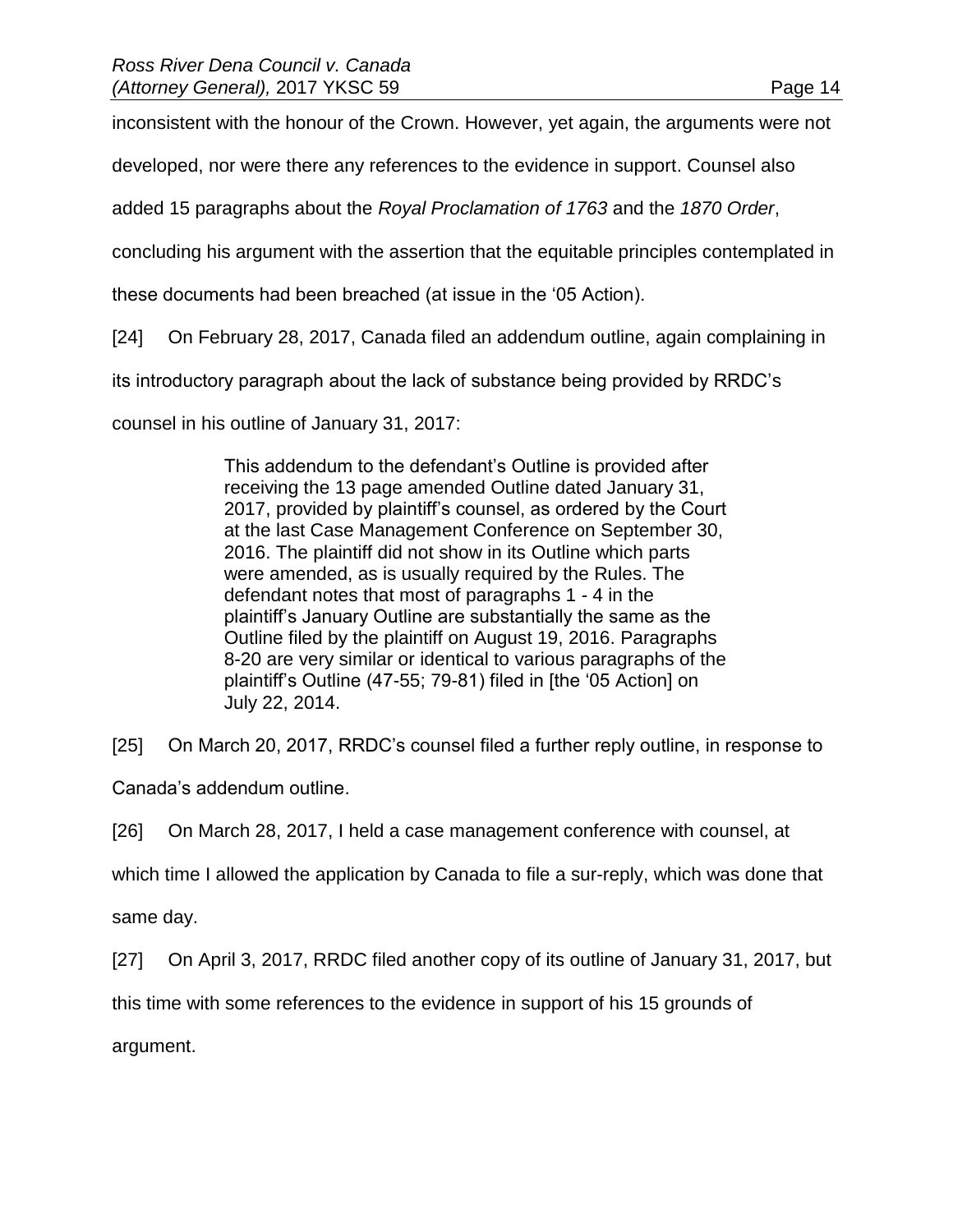[28] Finally, on the second day of the trial, April 6, 2017, RRDC's counsel, now appearing with co-counsel, began making extensive references to notes prepared in response to Canada's sur-reply. These notes, which were compiled into a document, were the lengthiest submissions from RRDC to date, comprising 34 paragraphs over 21 pages. Although counsel did not seek to file these submissions, presumably because they were being presented so late, I felt that it would be better to err on the side of caution and accept them for filing in order to have the most complete record of argument possible, given the complexity of the issues.

[29] The upshot of these numerous written submissions, combined with the oral submissions made at trial, is that there are now multiple issues to be disposed of, well beyond those originally raised by RRDC in its pleadings or even in its initial written argument. I will do my best to try to set them all out below.

#### <span id="page-14-0"></span>**3.0 ISSUES**

[30] In its initial outline filed August 19, 2016, RRDC raised the following issues in this trial (I have taken the liberty of changing the wording somewhat, as I felt was appropriate):

- 1) Has Canada, since 1973, failed to take reasonable, or any, steps to protect the claimed Aboriginal title of RRDC? If so, is such conduct inconsistent with the honour of the Crown?
- 2) Has Canada, since 1973, ignored the fact that until the relevant provision in the *1870 Order* is complied with, the lands in question are "lands reserved for the Indians" within the meaning of s. 91(24) of the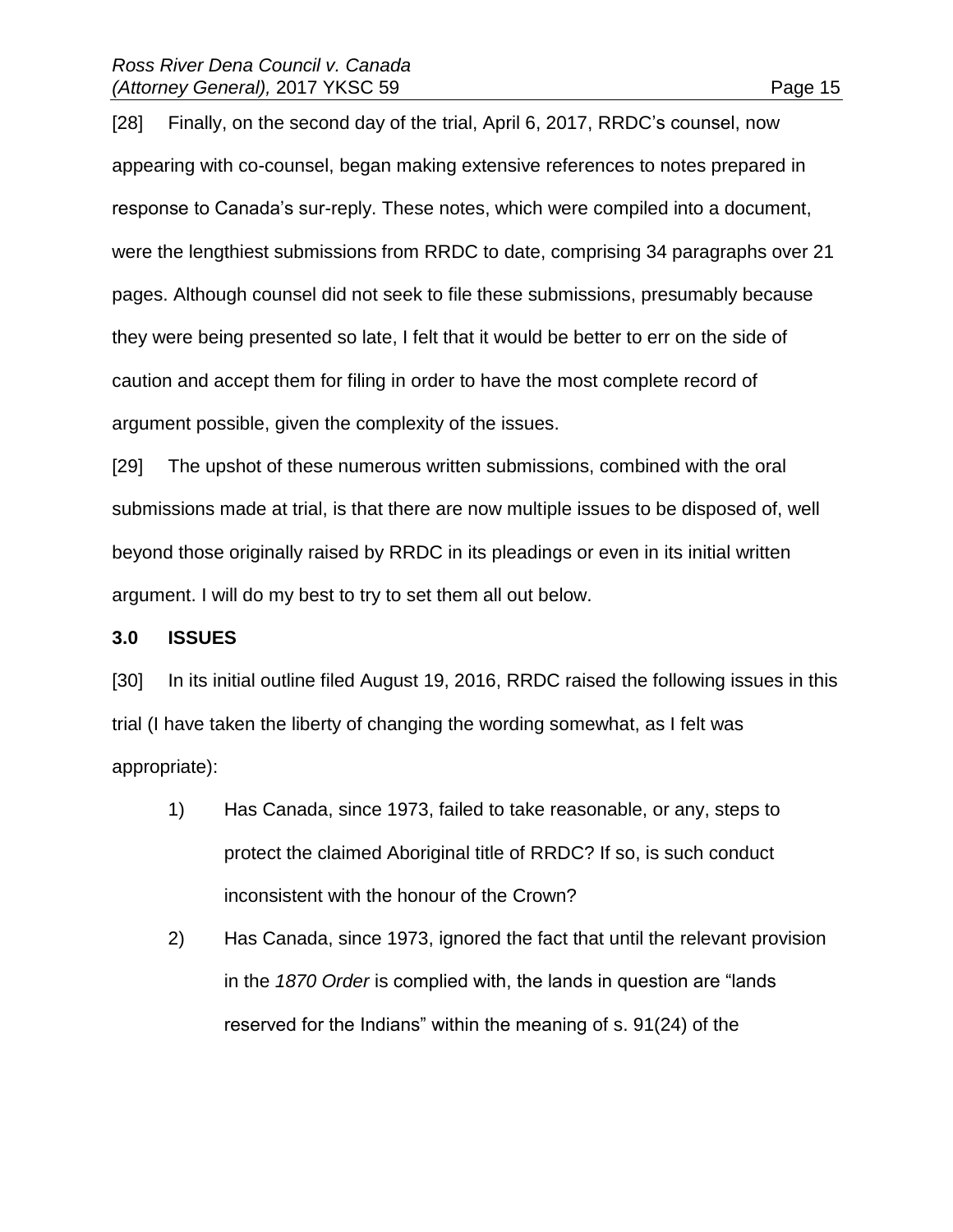*Constitution Act*, *1867*? If so, is such conduct inconsistent with the honour of the Crown?

- 3) Has Canada, since 1973, failed to take reasonable steps to prevent the disposition of interests in land and resources within RRDC's traditional territory to third parties? If so, is such conduct inconsistent with the honour of the Crown?
- 4) Has Canada generally failed to honour the Kaska Framework Agreement, dated September 21, 1989 ("KFA"), in particular paras. 4 and 12 of that Agreement? If so, is such conduct inconsistent with the honour of the Crown?
- 5) Has Canada insisted on the Umbrella Final Agreement dated May 29, 1993 as the only basis for negotiation of RRDC's (and other Kaska's) claims to its traditional territory and refused to negotiate on any other basis? If so, is such conduct inconsistent with the honour of the Crown?
- 6) Has Canada negotiated in bad faith by insisting that the UFA be the basis for any negotiations with RRDC, despite the fact that it has not shown that the UFA has ever been validly ratified in accordance with s. 3.5 and other relevant terms of the 1989 Agreement in Principle between the Government of Canada, the Council for Yukon Indians and the Government of Yukon (the "1989 AIP"), and s. 2.2.8 of the UFA?
- 7) Have Canada's representatives knowingly (or with reckless indifference) procured and relied upon a series of conflicting and false affidavits with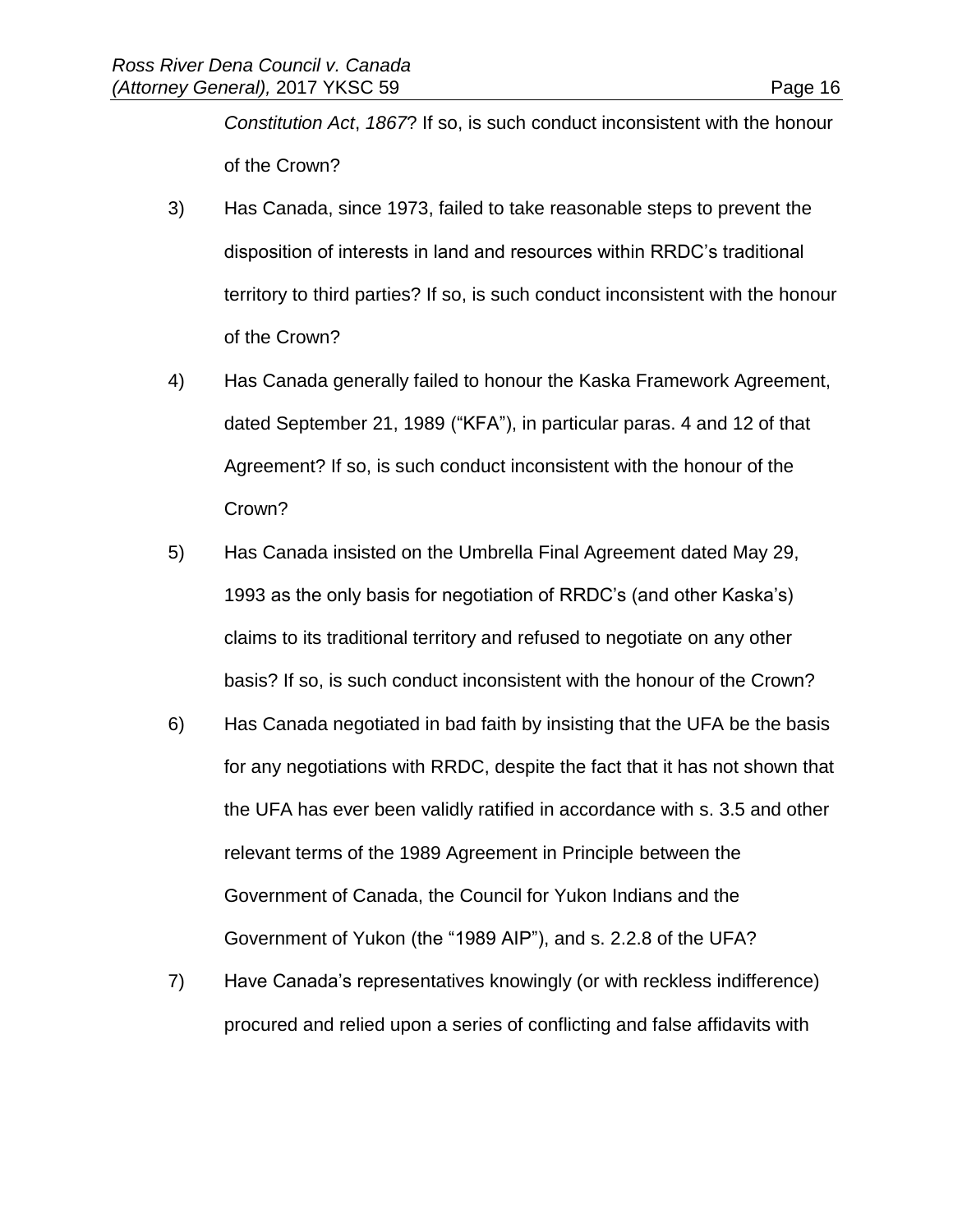$\overline{a}$ 

respect to the alleged ratification of the UFA? If so, is such conduct inconsistent with the honour of the Crown?

- 8) Has Canada failed or refused to agree, after June 2002, to resume negotiations with RRDC, despite requests from RRDC that Canada do so and despite proposals from RRDC for the resumption of negotiations? If so, is such conduct inconsistent with the honour of the Crown? $9^9$
- 9) Was Canada's conduct inconsistent with the honour of the Crown when it devolved administration and control over the lands in question to the Yukon Territorial Government, over the objections of the Kaska and without first considering and settling the plaintiff's claims to compensation for lands required for purposes of settlement?
- 10) Has Canada allowed the moratorium on the collection of income taxes that had applied to RRDC members in respect of income earned on Land Set Aside to expire? If so, is such conduct inconsistent with the honour of the Crown?
- 11) Has Canada refused, and does it continue to refuse, to take the steps necessary to convert RRDC's Land Set Aside to reserve lands within the meaning of the *Indian Act*? If so, is such conduct inconsistent with the honour of the Crown?
- 12) Has Canada refused requests to implement the published policy on the implementation of the inherent right of self-government in respect of RRDC? If so, is such conduct inconsistent with the honour of the Crown?

 $9$  In its outline filed August 19, 2016, RRDC's counsel originally submitted as a separate issue that "Canada has rejected or refused to agree with the proposals advanced by the plaintiff for the resumption of negotiations". I have taken the liberty of combining this issue with issue #8.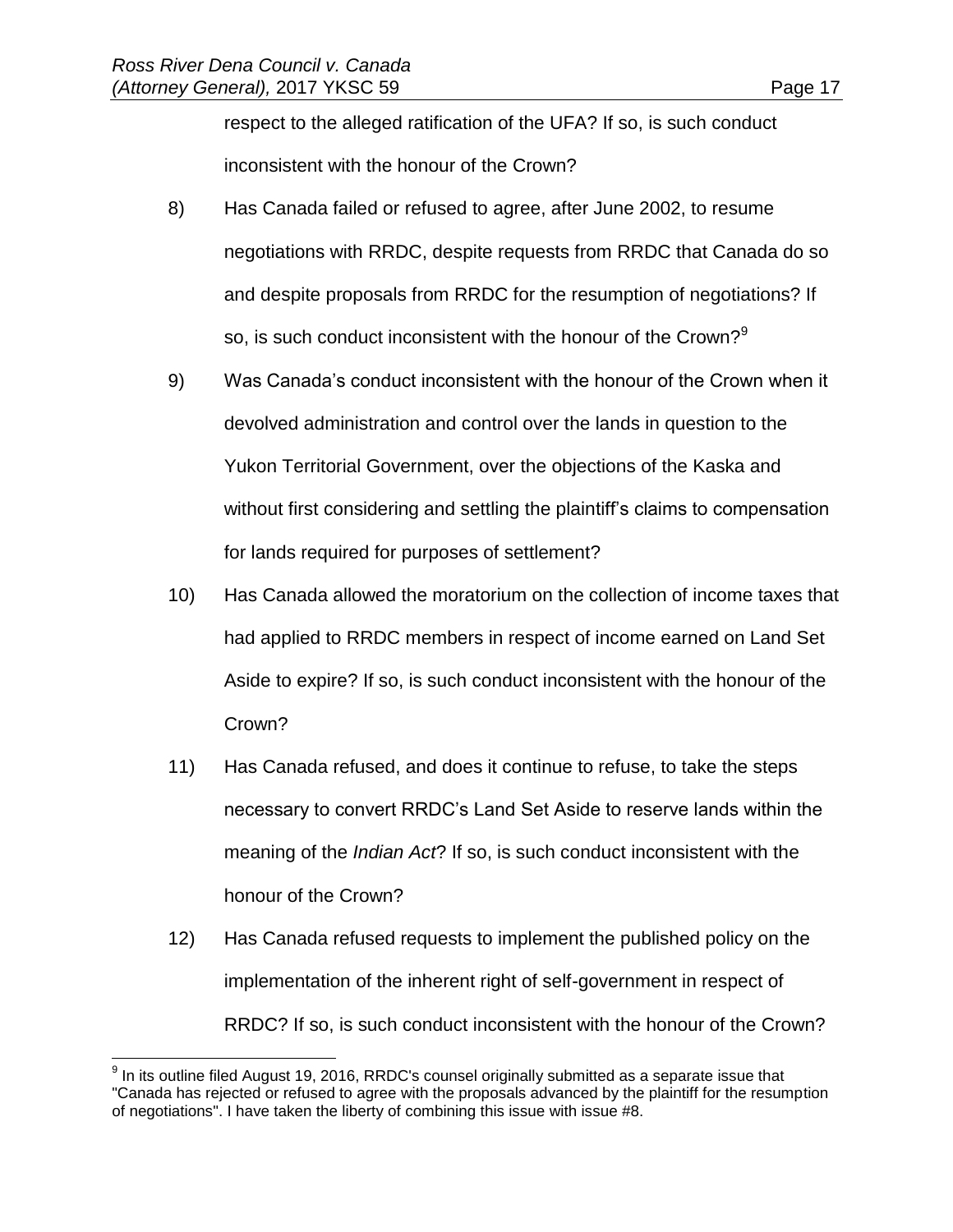- 13) Has Canada refused or failed to take the necessary steps to honour and/or implement the *United Nations Declaration on the Rights of Indigenous Peoples* (*"UNDRIP"*) (and in particular Article 26 thereof) in respect of RRDC's Aboriginal title and rights in and to the lands in question? If so, is such conduct inconsistent with the honour of the Crown?
- 14) Has Canada failed to take any steps to implement the terms of ss. 49 and 50 of the *Yukon Act*<sup>10</sup> in respect of RRDC's unsettled claims in and to the Kaska traditional territory in the Yukon? If so, is such conduct inconsistent with the honour of the Crown?

[31] The other issues raised after the RRDC outline was filed in August 2016 are as follows. I will continue the sequential numbering to avoid unnecessary confusion:

- 15) Which party bears the onus of proof in this action to establish that the Crown did not negotiate in good faith?
- 16) What, if anything, does RRDC have to establish with respect to its prior use and occupation of the lands that have been opened up for settlement in the Kaska traditional territory?
- 17) Is there any basis in this case for the application of the principles relating to s. 35(1) of the *Constitution Act, 1982*?
- 18) Was the legislation passed after the *1870 Order* purporting to open the Kaska traditional territory up for settlement null and void?

<span id="page-17-0"></span> $\overline{a}$  $10$  S.C. 2002, c.7.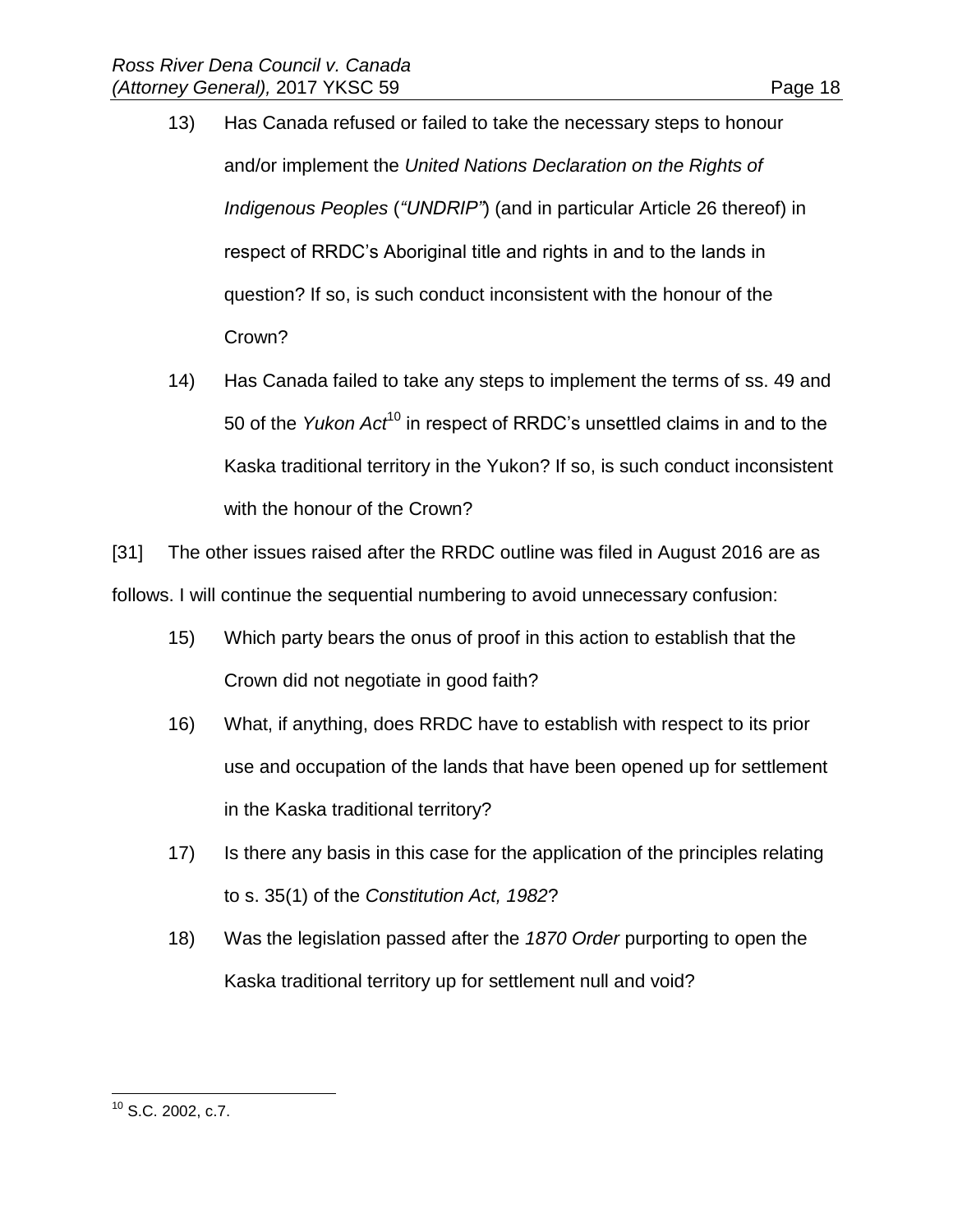# **4.0 ANALYSIS**

[32] In my review of the evidence on the issues, I note that virtually none of it is particularly controversial. Accordingly, my review can also be taken as my findings of fact in these reasons. In the areas where controversy exists, I will indicate what is in dispute.

# <span id="page-18-0"></span>**4.1 Issue #1: Has Canada, since 1973, failed to take reasonable, or any, steps to protect the claimed Aboriginal title of RRDC? If so, is such conduct inconsistent with the honour of the Crown?**

[33] RRDC has not pleaded this issue in this action, except in its June 16, 2009 response to demand for particulars. Other than raising the bald issue in its initial outline filed August 19, 2016, RRDC's counsel has not, as far as I can recall, made any further written or oral submissions on the point. Further, I have not been directed to any evidence relating to the issue. However, evidence was presented in the '05 Action, where Canada responded in greater detail than here. Accordingly, much of the following findings are drawn from submissions made in that context, but not fully addressed in my decision in the '05 Action.

[34] The Federal/Territorial Lands Advisory Committee ("FTLAC") was formed in July 1974 to provide a forum for coordination, at the regional level, of the interests and concerns of the Aboriginal peoples in the Yukon with respect to the administration, control and disposition of federal Crown lands, among other things. FTLAC membership included federal and territorial representatives, as well as the Regional Director of what was then the federal "Indian and Eskimo Affairs Program". The terms of reference for FTLAC were reformulated slightly in a document dated June 7, 1988, which then also confirmed that the membership of FTLAC included representatives from each First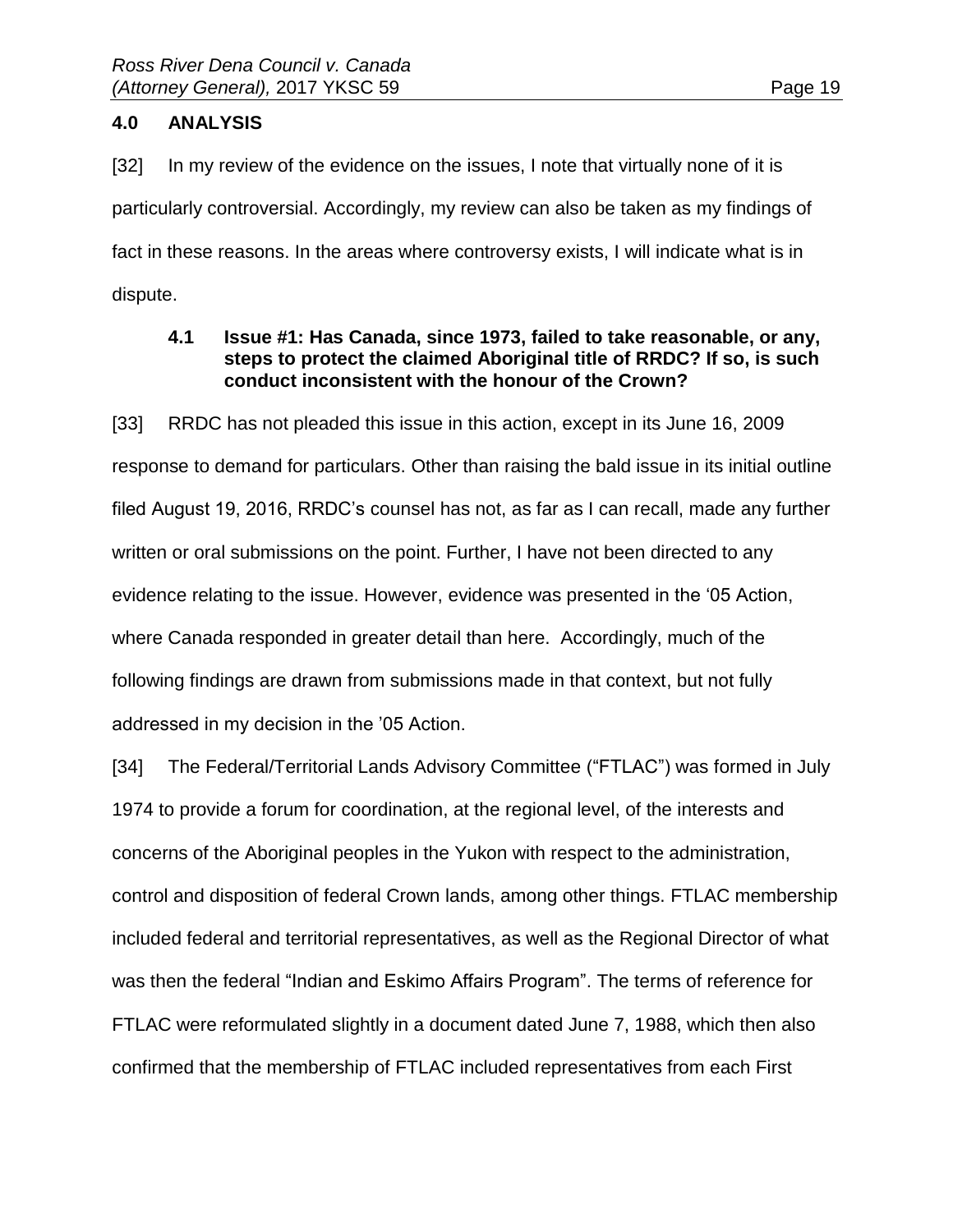Nation for land applications falling within their respective traditional territories. Meetings of FTLAC were to be held at the call of the Chairperson, but were generally held once per month. In the trial record of the '05 Action, there are copies of correspondence and minutes of the FTLAC meetings as examples of interactions between the then-Chairperson of the Ross River Resource Committee ("RRRC"), Hammond Dick (later an RRDC Chief), and FTLAC. In particular, it is stated that notice of any land use/management application concerning RRDC would be sent to the RRDC for its input into the development of natural resources in the RRDC traditional territory.<sup>11</sup> [35] Prior to FTLAC and the consultation process formalized through that body, in 1955, Canada established a policy and procedure for reserving land in the Yukon for the use of other federal government departments, for specific purposes such as First Nation housing, for example.<sup>12</sup> These parcels became known as "Land Set Aside". The administration, control and disposition of such lands remained with the federal Department of Aboriginal Affairs and Northern Development, even after devolution in 2003. In a document dated April 20, 1979, Canada's Director of Economic Development & Lands stated:

> It is the policy of Indian Affairs to consult with the Chief and Council before any alienations are made on Land Set Aside. As such, there is no legal (although we perceive a moral) obligation to consult. We in the Department made the assumption that all "Land Set Aside" will eventually form part of a comprehensive land claim settlement and therefore, we treat Land Set Aside as if it were an Indian Reserve.<sup>13</sup>

[36] "Land Set Aside" is defined in the UFA, which I will discuss in further detail under Issue #5, as meaning:

<sup>&</sup>lt;sup>11</sup> '05 Common Book of Documents, tabs 64, 66 and 69.

<sup>12</sup> '05 Common Book of Documents, tab 2.

<sup>&</sup>lt;sup>13</sup> '05 Common Book of Documents, tab 29.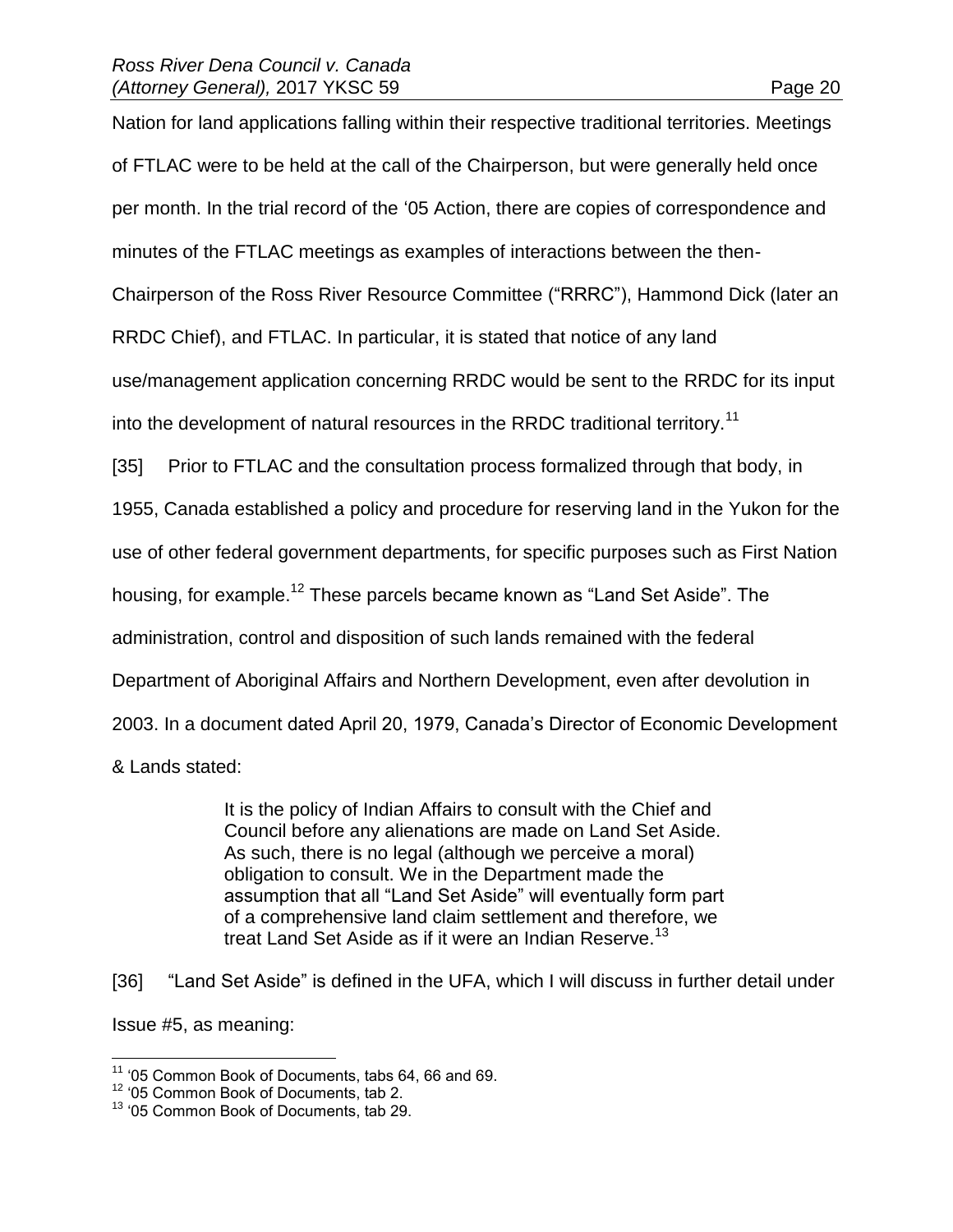… land in the Yukon reserved or set aside by notation in the property records of the Northern Affairs Program, Department of Indian Affairs and Northern Development, for the use of the Indian and Inuit Program for Yukon Indian People.

Section 4.2.2 of the UFA provides that Land Set Aside may be selected by a Yukon

First Nation as settlement land under a Final Agreement, unless otherwise agreed.

[37] RRDC has 82.17 hectares of Land Set Aside within its traditional territory. Such

land is generally being used for housing individual RRDC members within the Ross

River community, or for community purposes such as a band office or community

centre.<sup>14</sup>

[38] In addition, beginning in 1988, a number of parcels of land within RRDC's claimed traditional territory were withdrawn from potential alienation pursuant to "Withdrawal Orders" made by Canada and, post-devolution, by Yukon. These Withdrawal Orders protect the land parcels pending resolution of RRDC's land claim. In a document dated June 7, 1988, it is noted that a total of 2,137.91 square kilometres are interim protected.<sup>15</sup> These interim protection orders were extended by Yukon in April

2008, in April 2013,<sup>16</sup> and again in March 2017.<sup>17</sup>

[39] RRDC's counsel argued in his reply outline filed September 23, 2016 that Canada has failed to take steps to protect RRDC's interests under the terms of ss. 49 and 50 of the *Yukon Act*. However, as I indicate later in disposing of Issue #14, RRDC has not pleaded this issue in the '06 Action. Accordingly, I am not going to address it. [40] There is also an overlap between this issue and Issue #3 below.

<sup>&</sup>lt;sup>14</sup> '05 Common Book of Documents, tabs 1, 3, 29, 31, 34, 127, 140 and 180.

<sup>15</sup> '05 Common Book of Documents, tab 78.

<sup>16</sup> O.I.C. 2013/57, dated March 27, 2013.

<sup>17</sup> O.I.C. 2017/50.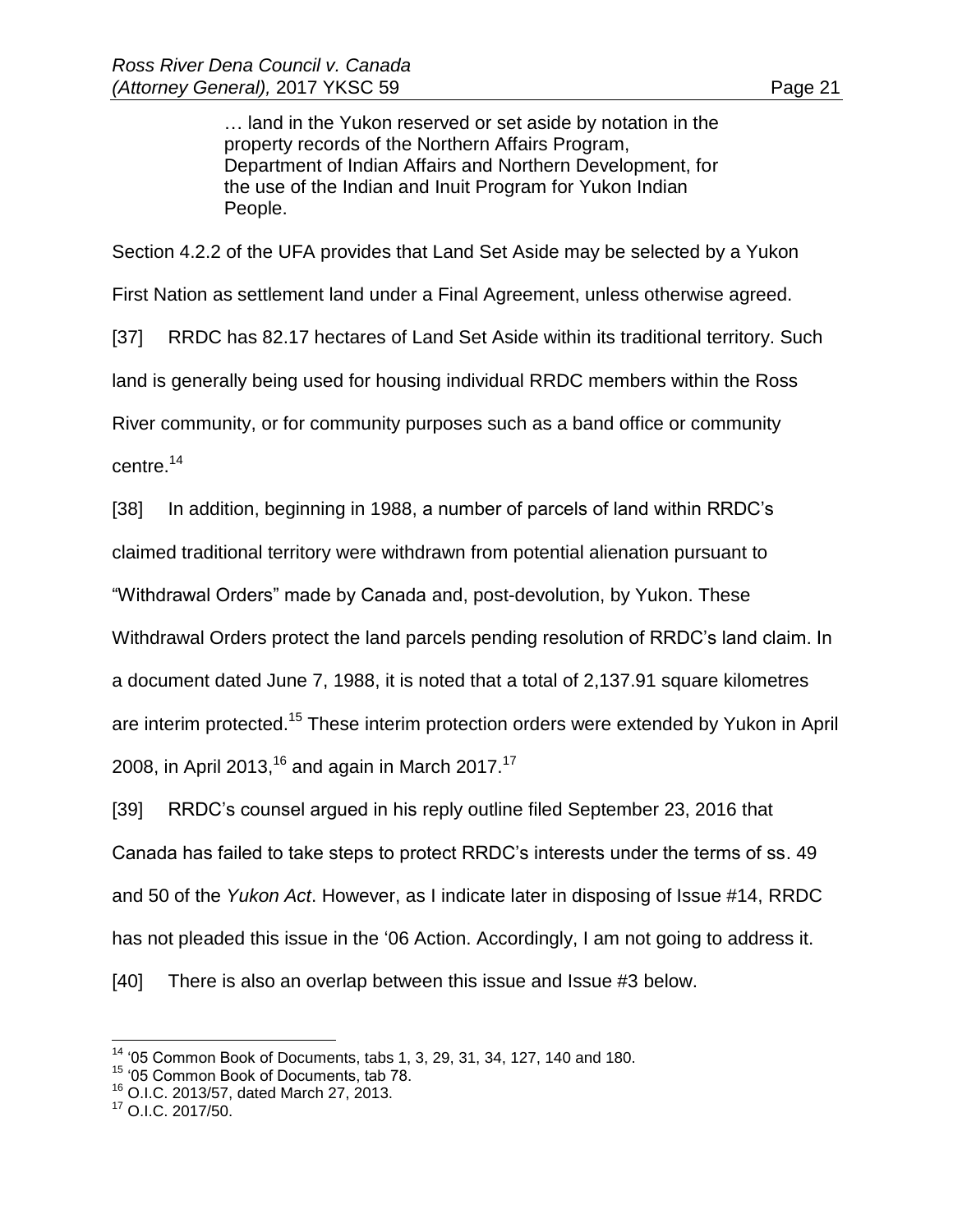[41] I conclude that the FTLAC process and the interim protection measures were

reasonable steps taken by Canada to protect the claimed Aboriginal title of RRDC. In

<span id="page-21-0"></span>any event. RRDC has failed to meet its onus on this issue.<sup>18</sup>

# **4.2 Issue #2: Has Canada, since 1973, ignored the fact that until the relevant provision in the** *1870 Order* **is complied with, the lands in question are "lands reserved for the Indians" within the meaning of s. 91(24) of the** *Constitution Act, 1867***? If so, is such conduct inconsistent with the honour of the Crown?**

[42] RRDC did not plead this issue in the '06 Action. Accordingly, I am not going to

address it here. I note however, that it was pled and argued in the '05 Action and

<span id="page-21-1"></span>addressed in my reasons at 2017 YKSC 58.

 $\overline{a}$ 

**4.3 Issue #3: Has Canada, since 1973, failed to take reasonable steps to prevent the disposition of interests in land and resources within RRDC's traditional territory to third parties? If so, is such conduct inconsistent with the honour of the Crown?**

[43] This is essentially the same issue as Issue #1 and my answer to that question

<span id="page-21-2"></span>should also dispose of this question, i.e. RRDC has failed to meet its onus here.

**4.4 Issue #4: Has Canada generally failed to honour the Kaska Framework Agreement, dated September 21, 1989 ("KFA"), in particular paras. 4 and 12 of that Agreement? If so, is such conduct inconsistent with the honour of the Crown?**

[44] Once again, this issue is not pleaded in the statement of claim in the '06 Action. It was only referred to incidentally in two paragraphs of the response to demand for particulars from RRDC, dated May 14, 2009. Furthermore, RRDC's counsel did not develop this argument in either their written materials or their oral submissions at the trial. Nor have counsel pointed to any particular evidence on the record to support the argument, other than referencing the KFA itself. Accordingly, I am left to speculate (as was Canada) as to what exactly RRDC's point is here.

 $18$  As I said earlier, which party bears the onus in this action is itself an issue. I will deal with it below.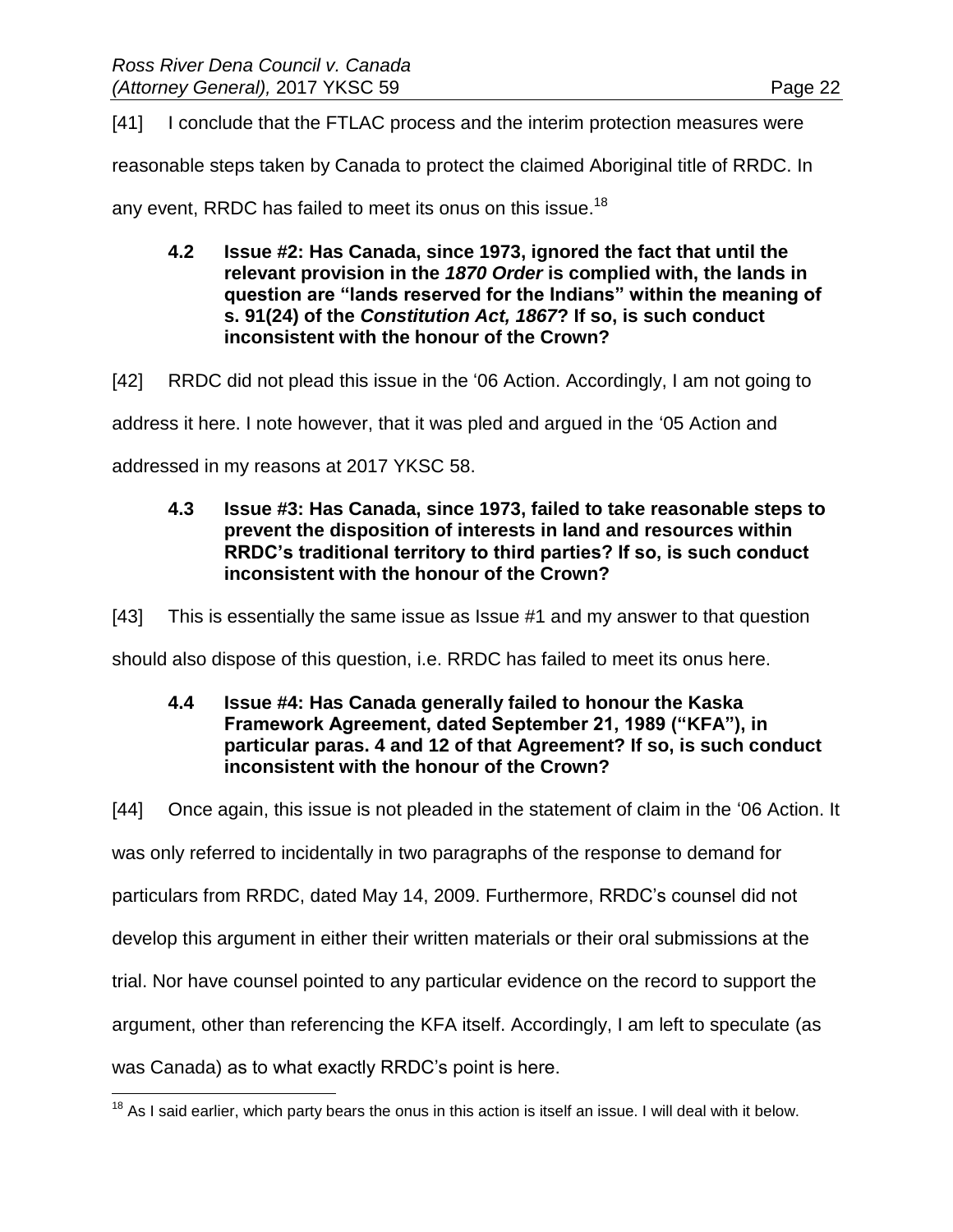[45] Paragraph 4 of the KFA, dated September 21, 1989, provides:

Except where the Parties otherwise agree, the [1989] agreement-in-principle concluded by the Council for Yukon Indians shall be the basis for the negotiation of Kaska Agreements.

[46] "Kaska Agreement" is defined in para. 1 of the KFA as meaning:

… a Yukon First Nation Final Agreement entered into by the Government of Canada and the Government of Yukon with the Ross River Dena Council or the Liard River Indian Band, or a Kaska Transboundary Agreement entered into by the Government of Canada and the Government of Yukon with the Kaska Dena Council;

- [47] I believe the relevant portion of the 1989 Agreement in Principle ("1989 AIP") is
- s. 3.5, which states:

Approvals of Settlement Agreements by Government and Yukon First Nations, in accordance with the process for ratification set out in each agreement, shall be conditions precedent to the validity of that agreement, and in the absence of approval by either, the agreement shall be null and void and of no effect.

"Settlement Agreements" are defined in s. 1.9 of the 1989 AIP as including the UFA.

[48] Section 2.3 of the 1989 AIP states:

Based upon this Agreement-in-Principle, the parties hereto shall begin as soon as possible to negotiate Settlement Agreements.

[49] Thus, the 1989 AIP formed the basis for the negotiation of the UFA. Further,

RRDC was represented by the Council for Yukon Indians as its bargaining agent during

the negotiations and conclusion of the UFA. Once the UFA was concluded, it effectively

superseded the 1989 AIP, as contemplated by s. 2.3 above. The UFA included a

provision that the Yukon First Nation Final Agreements were subject to the terms of the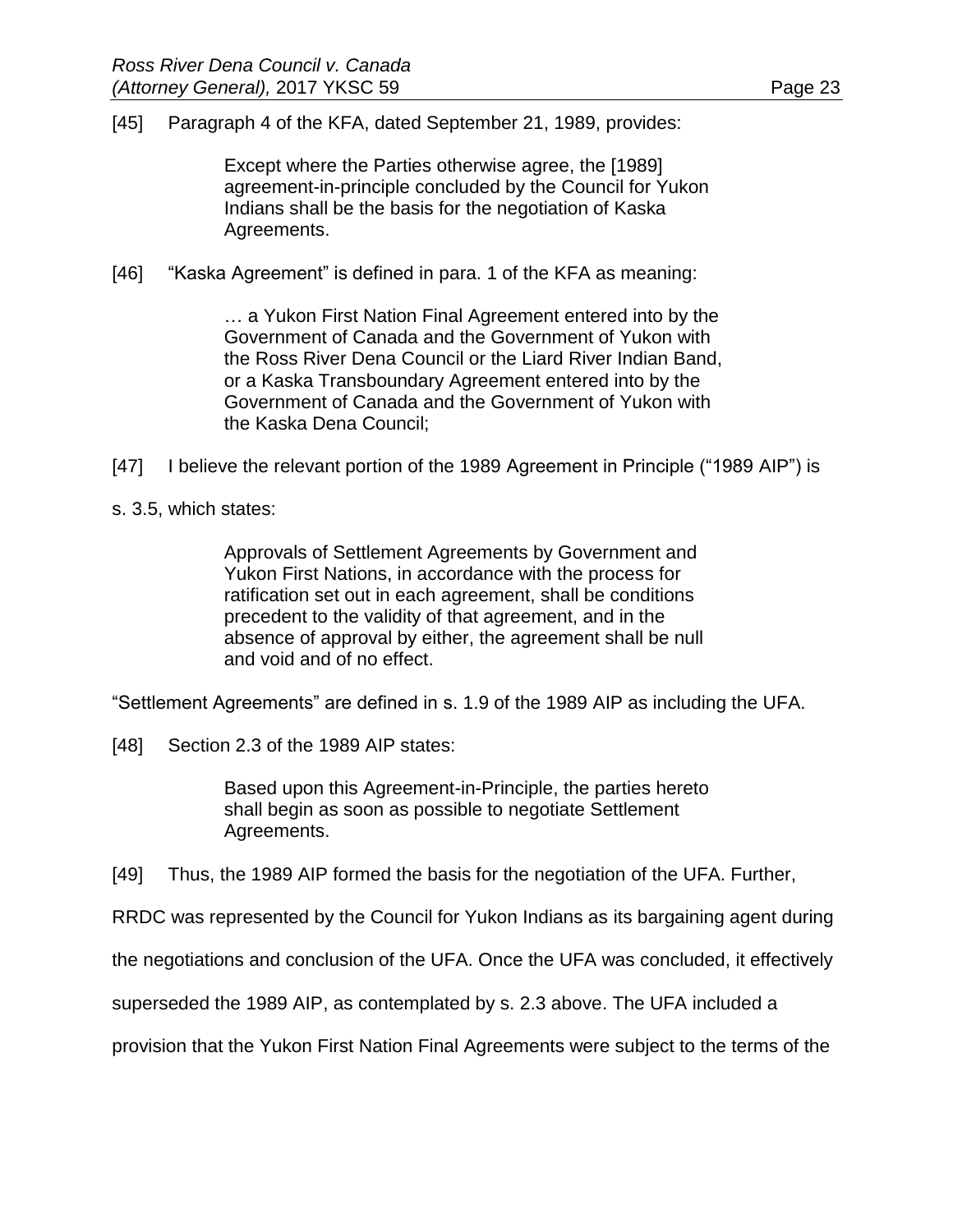UFA (s. 2.1.3). Therefore, any argument by RRDC that it was not a party to the UFA or was not bound by the UFA in negotiating its Final Agreement is untenable.

[50] Alternatively, RRDC's argument may be that: (1) because the UFA was never

validly ratified, which is another of RRDC's arguments below (Issue #6), then the effect

of s. 3.5 of the 1989 AIP is that the UFA is null and void and of no effect; and (2) further,

para. 4 of the KFA has not been complied with.

[51] I disagree with RRDC's premise that the UFA has never been validly ratified. My

reasons for this conclusion are set out more fully in addressing Issue #6 below.

Accordingly, I also disagree that Canada has failed to honour para. 4 of the KFA.

[52] Paragraph 12 of the KFA states:

The Parties shall continue to negotiate Kaska Agreements with due diligence and good faith according to the schedule and agenda jointly established.

[53] Once again, RRDC's counsel has failed to develop this argument in any significant way. Canada's response to this argument was to point out that there are numerous examples in the record of documents constituting negotiation schedules and agendas, many of which were jointly agreed upon between the governments of Canada

and Yukon and RRDC.<sup>19</sup> RRDC's reply to this response was conclusory and difficult to

understand:

 $\overline{a}$ 

Canada's argument that s. 12 of the 1989 Framework Agreement was honoured is plainly wrong. For example, it is clear that none of the documents that Canada refers to in its Outline constitute the schedule and agenda referred to in s. 12 of the 1989 Framework Agreement bear no resemblance to the changes made in the UFA to the provisions dealing with transboundary claims which changes are clearly

<sup>&</sup>lt;sup>19</sup> '06 Common Book of Documents, tabs 87, 88, 89, 90, 91, 92, 93, 94, 95, 97, 98, 99, 100, 101, 102, 104, 105, 122, 123, 127, 140, 143, 146, 148, 257, 260, 272, 279, 280, 281, 288, 308 and 312; '05 Common Book of Documents, tab 113.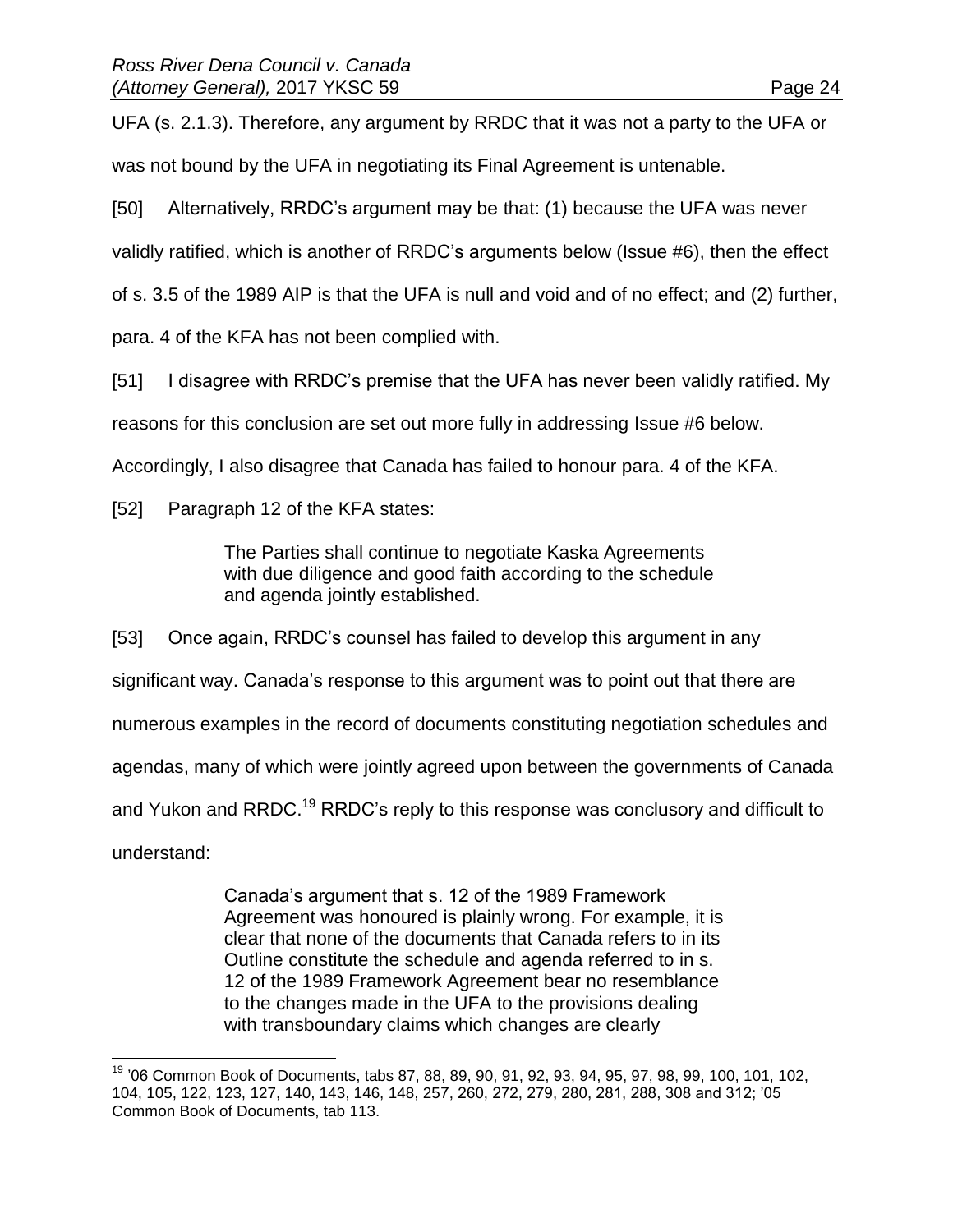adverse to the interests of the Kaska and inconsistent with the honour of the Crown. [as written] $^{20}$ 

[54] To the extent that RRDC seems to argue that s. 12 of the KFA required a single "schedule and agenda" to be jointly agreed upon, I disagree. First of all, s. 12 anticipated the parties negotiating "Kaska Agreements", in plural. Therefore, the section must be interpreted as anticipating that there would be more than a single schedule and agenda. Second, the evidence on record in this trial clearly indicates that these land claim negotiations were an ongoing process over several years, involving numerous meetings and a proportionate number of schedules and agendas that had to be negotiated for each meeting. Finally, the last part of the paragraph above beginning with "bear no resemblance" appears to be a *non sequitur* resulting from a typographical error.

<span id="page-24-0"></span>[55] Accordingly, I find against RRDC on this issue.

**4.5 Issue #5: Has Canada insisted on the Umbrella Final Agreement dated May 29, 1993 ("UFA") as the only basis for negotiation of RRDC's (and other Kaska's) claims to its traditional territory and refused to negotiate on any other basis? If so, is such conduct inconsistent with the honour of the Crown?**

[56] Canada has admitted that prior to the end of its negotiations mandate in the

Yukon, in or around June 2002, it had insisted upon the UFA as the mandatory basis for

negotiations towards the settlement of RRDC's land claims in the Yukon, and that it was

not prepared to negotiate with RRDC on a basis other than the UFA.<sup>21</sup>

[57] Therefore, the real question here is whether Canada's position in this regard was

inconsistent with the honour of the Crown. For the following reasons, I conclude that

 $^{20}$  RRDC's Reply Outline filed September 23, 2016, para. 5.

<sup>21</sup> '06 Common Book of Documents, tab 431, p. 1.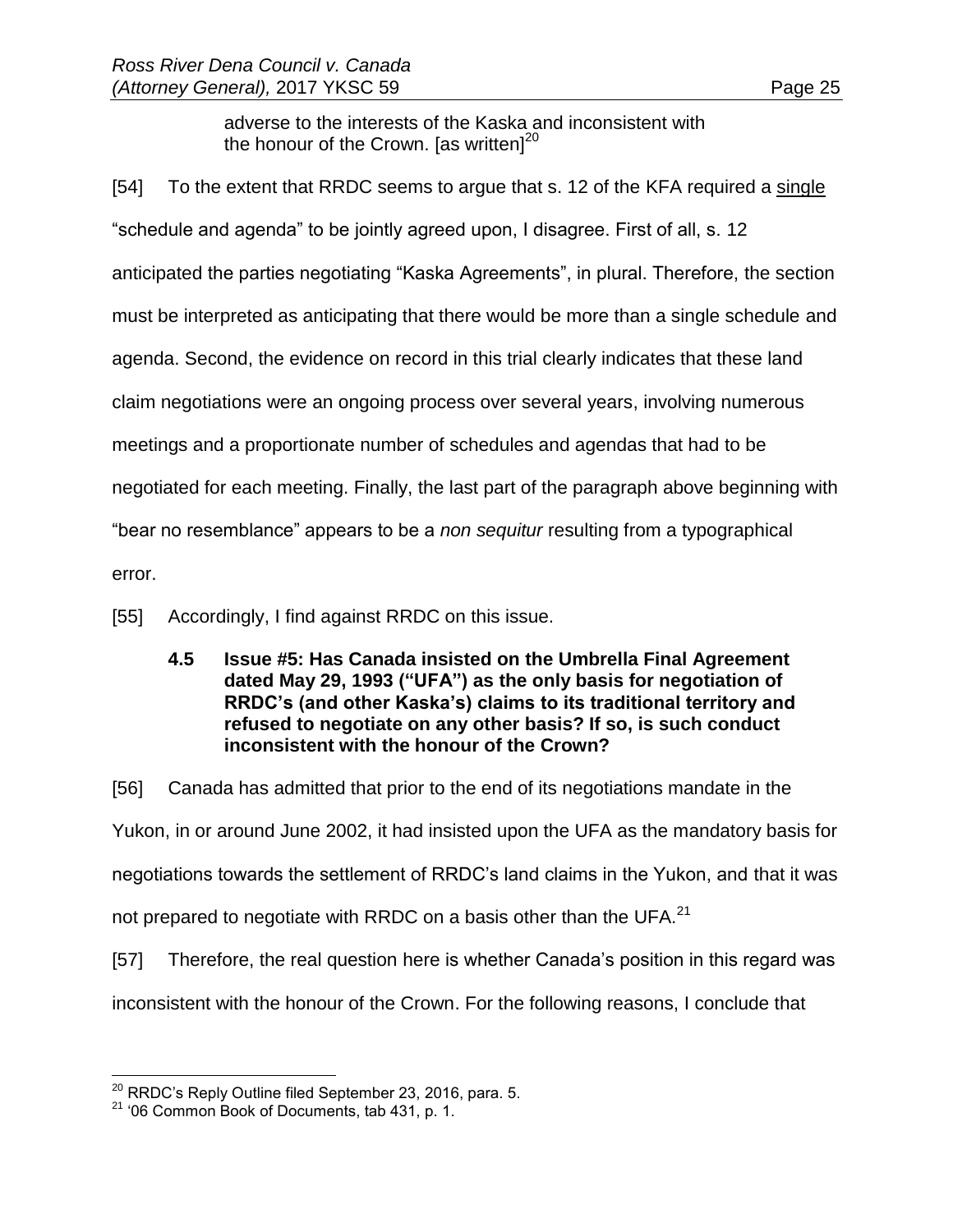Canada acted reasonably in taking this position and in a manner consistent with the

honour of the Crown.

[58] As stated above, RRDC was a member of CYI, and its predecessor, the Yukon

Native Brotherhood, from that organization's inception in the late 1960s. RRDC agreed

to be represented by CYI as its central bargaining agent in the negotiations towards the

1989 AIP as well as the UFA. Indeed, this was specifically confirmed by RRDC's Chief,

Hammond Dick, in a letter to the Director General of Indian and Northern Affairs

Canada, Ian Potter, dated September 11, 1989:

The Council for Yukon Indians was the central bargaining agent for Ross River in the AIP negotiations and continues in that role in the present Umbrella negotiations. Our regional negotiator is actively involved in those discussions. I, too, have joined in the Umbrella talks, in addition to my involvement as a member of the CYI Board. I am pleased with the progress made being made and I fully intend to continue my participation to the extent my other obligations permit. (my emphasis) $^{22}$ 

[59] RRDC continued to be represented by CYI as its central bargaining agent

throughout the negotiations for the UFA, up until and including its signing on May 29,

1993. Therefore, RRDC cannot take the position that it was not a party to the UFA

negotiations.

[60] I recognize that RRDC opposed the ratification of the UFA at the CYI "Special

Leadership Meeting" on March 31, 1993. Indeed, Chairperson Judy Gingell

acknowledged this in her letter to the Minister of Indian Affairs and Northern

Development, dated the same day, in which she stated:

The Kaska representative asked me to relay that they opposed the attached resolution [approving the UFA], primarily due to Section 25.5.5 of the UFA. This section

 $\overline{a}$ <sup>22</sup> '06 Common Book of Documents, tab 84.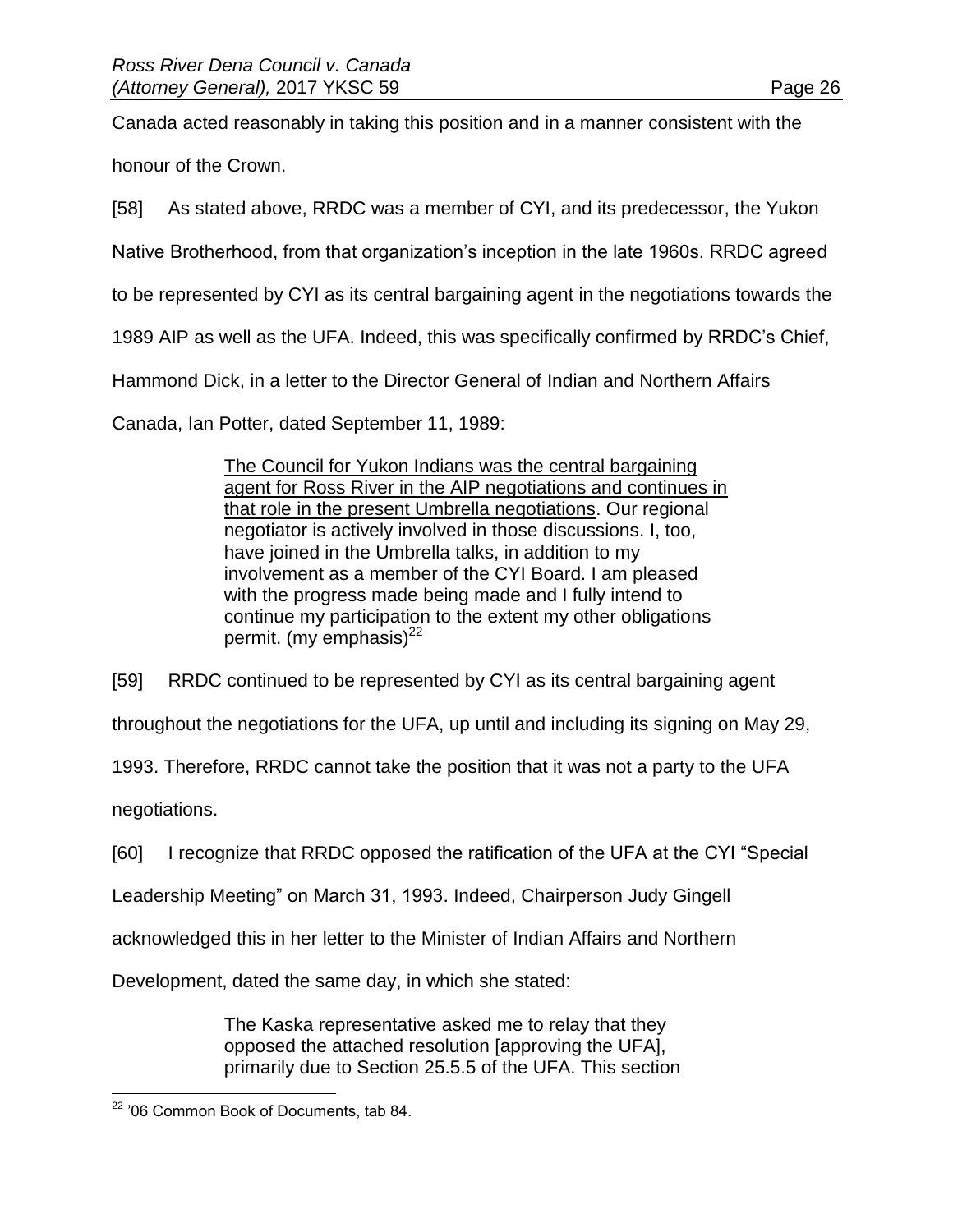provides the Government of Yukon with a veto power over future transboundary settlements in the Yukon, in constitutional matters that are within the jurisdiction of the Yukon. The Kaska maintain that this veto power constitutes a major breach of Canada's fiduciary obligation

Their position was formally conveyed to you on March 26, 1993, in a letter signed by their leaders.  $23$ 

Nevertheless, as I explain more fully in discussing the next issue on ratification, RRDC also participated in the discussions and decision-making within CYI on the processes it would adopt to ratify the UFA. Those processes evolved over time, but the one agreedupon immediately prior to the vote taken at the CYI Special Leadership Meeting on March 31, 1993 was that the approval of the UFA would require affirmative votes by a majority of two-thirds of the 14 First Nations. This majority was achieved at that meeting and accordingly I conclude that the UFA was properly ratified. The fact that RRDC did not agree with the outcome does not mean that they were not a party to the process; nor does it mean that the ratification was invalid.

[61] It is also important to remember that the UFA was the product of approximately 20 years of negotiations, commencing in 1973 when the comprehensive land claim of the Yukon Native Brotherhood was accepted for negotiation by the Liberal Government of Prime Minister Pierre Elliott Trudeau. From relatively early on in the negotiations, Canada had indicated a relatively flexible position in allowing the negotiation process to unfold through discussion, as opposed to imposing templates and restrictions on the parties. This is evident in a letter from the Minister of Indian and Northern Affairs, John Munro, to the CYI, dated April 22, 1980, in which he wrote:

> I … appreciate your concern that it is not conducive to negotiations for a federal negotiating posture to be either too

 $\overline{a}$ <sup>23</sup> '06 Common Book of Documents, tab 169.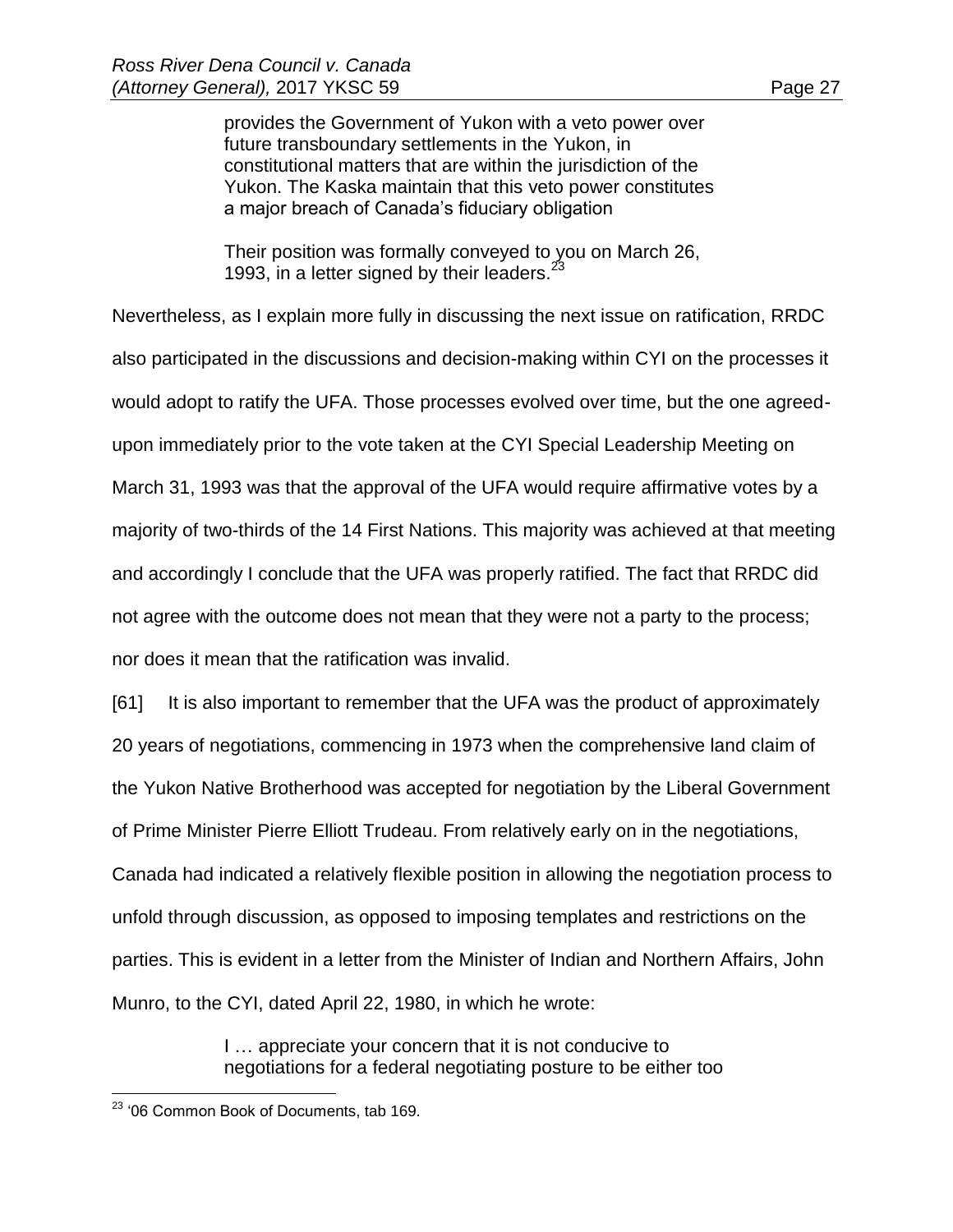restrictive or definitive. I agree that in any negotiations it is not advisable to impose preconceived models or conditions on the negotiations as these preclude the "give and take" necessary to reach agreements.<sup>24</sup>

[62] This attitude was also reflected in a later letter from a subsequent Minister of

Indian Affairs and Northern Development, David Crombie, to CYI, dated December 20,

1984, in which he stated:

… My position has been that I would not threaten or seek to impose, and that there should be a clear, voluntary expression of choice by the Yukon Indian people as to whether the agreement-in-principle was acceptable to them [as written].<sup>25</sup>

[63] There is no evidence on the record before me that Canada attempted to impose

a model agreement-in-principle upon CYI prior to the UFA signing on May 29, 1993.

[64] I also acknowledge that there was a breakdown in negotiations between Canada,

Yukon and RRDC for a period of time after the signing of the UFA, because of RRDC's

dissatisfaction with its content and the process by which it came about.

[65] In 1994, there were several letters exchanged between RRDC's counsel and

Canadian officials in which RRDC questioned whether the provision in the UFA dealing

with ratification of the document, s. 2.2.8, had been complied with and, if so, how.

[66] However, in March 1996, the RRDC leadership obtained a mandate from RRDC

members, on the recommendation of the Chief and Council of RRDC "to go to the

bargaining table, on a "without prejudice basis", under the UFA."<sup>26</sup> Indeed, RRDC's

Chief and Council passed a band Council resolution on April 25, 1996 approving the

return to negotiations on this basis. This decision was communicated by RRDC's Chief

<sup>&</sup>lt;sup>24</sup> '06 Common Book of Documents, tab 37.

<sup>25</sup> '06 Common Book of Documents, tab 54.

<sup>26</sup> '06 Common Book of Documents, tab 219, p. 4.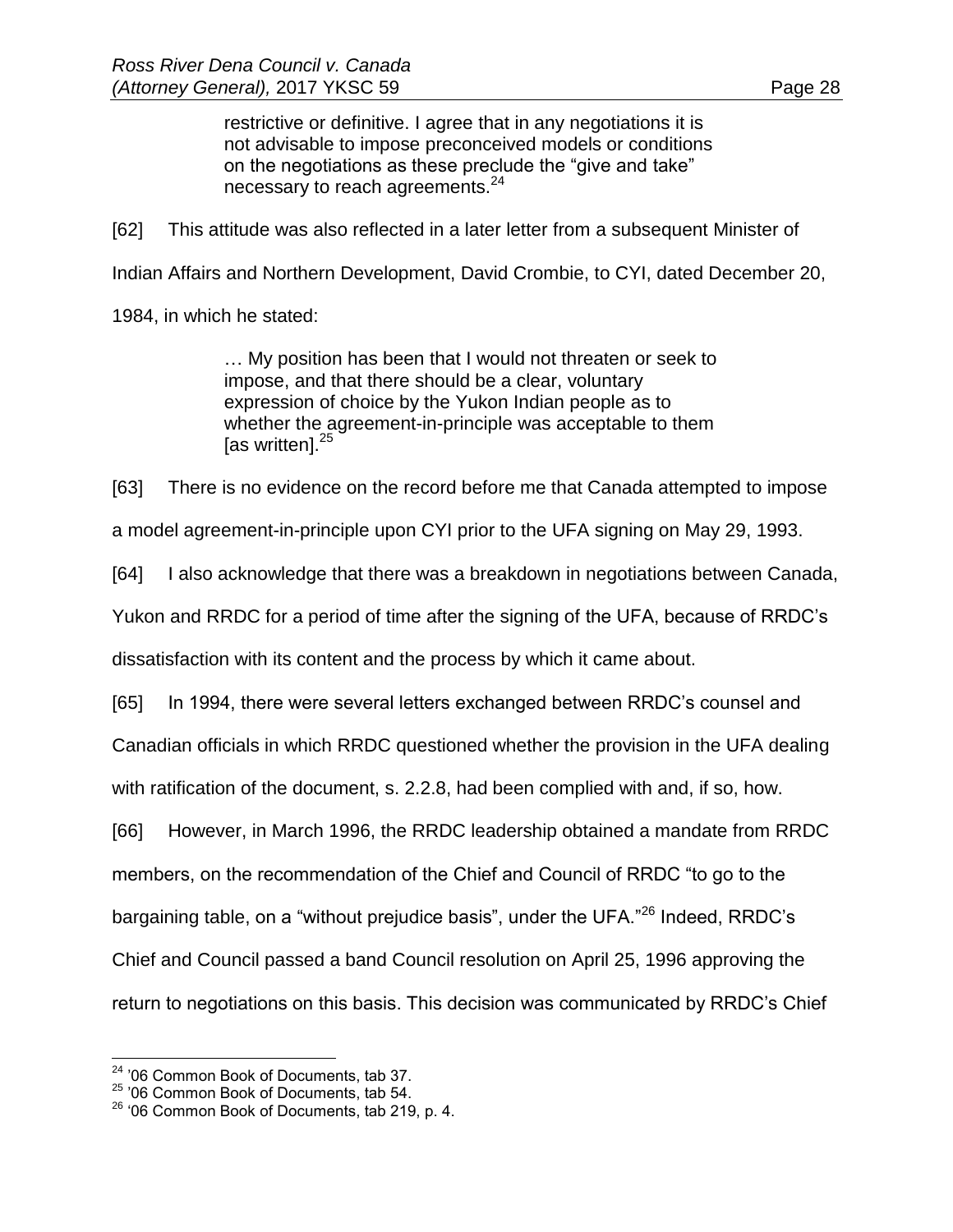in a letter to Minister of Indian and Northern Affairs, Ron Irwin, dated May 10, 1996, despite RRDC's concerns with the UFA.

[67] In 1999, RRDC sent more letters to Canadian officials again requesting

particulars on how the UFA had been ratified in accordance with s. 2.2.8. However,

there is no evidence that RRDC stated that it would cease negotiating on the basis of

the UFA until 2000.

[68] On February 24, 2000, the Kaska Nation (which includes RRDC) Tribal Chief,

Hammond Dick, wrote to Minister of Indian Affairs, Robert Nault, stating a number of

concerns regarding the status of the Kaska land claim negotiations. In the letter, the

Chief made the following statement, presumably with reference to the CYI ratification

vote on March 31, 1993:

… As you know, we rejected the UFA, and it continues to be our firm position that it was never validly ratified and is not binding on us.<sup>27</sup>

Of course, simply saying this does not make it so.

[69] In any event, on August 25, 2000, Canada responded with a letter from the

Regional Director General of Indian and Northern Affairs Canada, Yukon Region, Terry

Sewell, in which he stated:

While I respect that we have different views on the binding nature of the Umbrella Final Agreement (UFA), Canada has been clear that the mandate for negotiations is based on the provisions of the UFA. We understand the Ross River and Liard First Nations have entered these negotiations to reach an agreement based on the UFA. If we are mistaken in that understanding please clarify with the Chief Federal Negotiator in the Yukon, Mr. Jim Bishop.<sup>28</sup>

There is no evidence that RRDC followed up with Mr. Bishop on this point.

 $27$  '06 Common Book of Documents, tab 259, p. 3.

<sup>&</sup>lt;sup>28</sup> '06 Common Book of Documents, tab 264.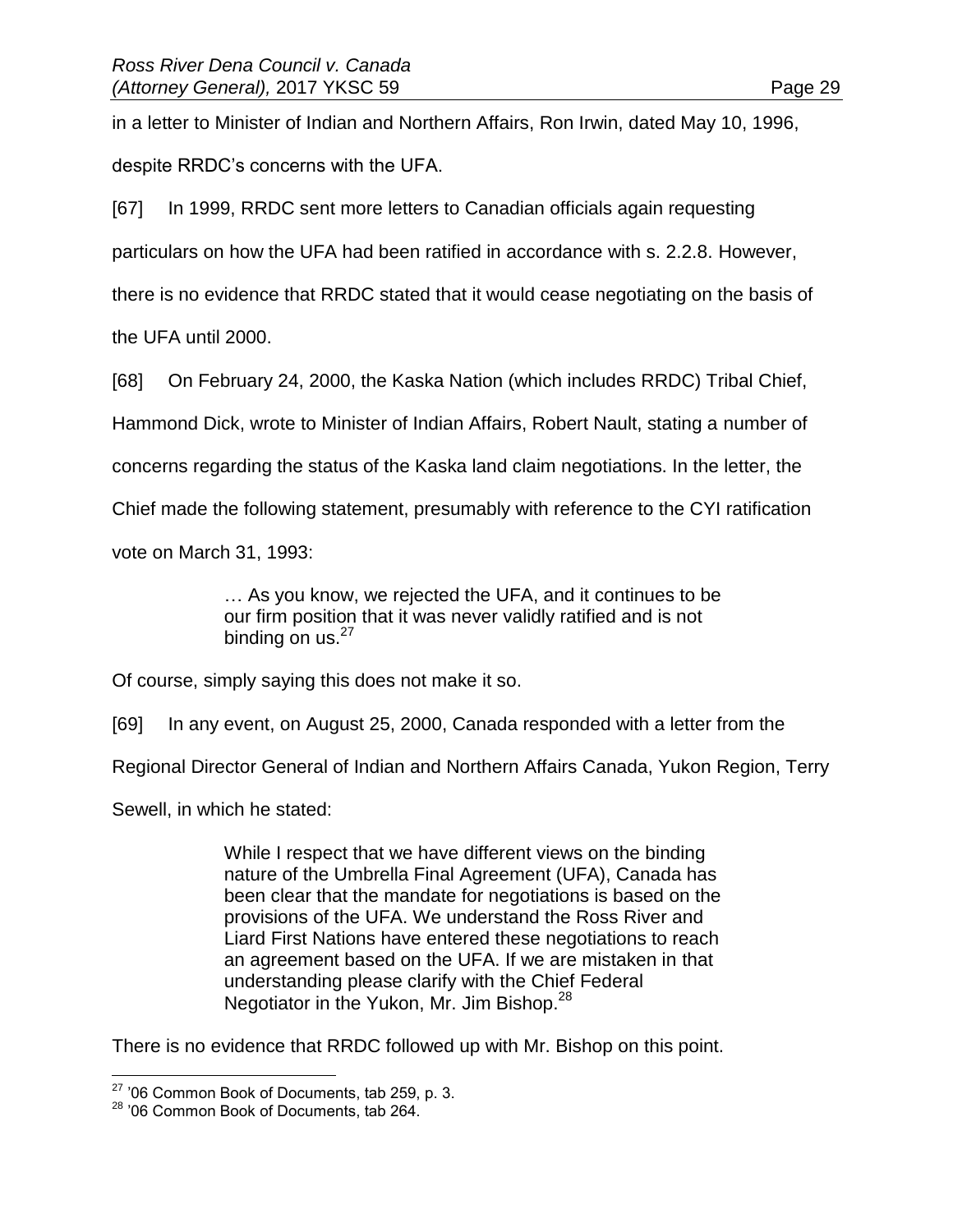[70] Notwithstanding RRDC's position on the UFA, it continued negotiating with Canada and Yukon. As of January 30, 2001, RRDC had signed off on the land quantum part of its claim, with land choices comprising approximately 4,662 square kilometres (about 1,800 square miles) in numerous parcels near the community of Ross River. $^{29}$ The negotiations continued throughout 2001 and 2002, until there was a failure to obtain a Final Agreement in late June 2002 and Canada took the position that its mandate to negotiate had expired (I will deal with this in greater detail below under Issue #8). Throughout this time, the parties were negotiating on the basis of the UFA.

[71] It is reasonable to infer that the purpose behind the UFA was to ensure, to the maximum extent possible, that the Final Agreements reached with each of the Yukon First Nations would be as similar as possible, if not exactly alike. This is because the UFA itself requires that its provisions be included in each Yukon First Nation Final Agreement, along with the specific provisions applicable to each Yukon First Nation on a regional and community basis. Thus, the UFA serves as a template to ensure that each Yukon First Nation has rights and obligations that are roughly equal.

[72] Accordingly, in my view, it was reasonable for Canada to take the position that it would only negotiate with RRDC on the basis of the UFA. To do otherwise may well have resulted in a Final Agreement which varied significantly from those of the other 11 Yukon First Nations who have obtained Final Agreements on the basis of the UFA. While it may be somewhat speculative, it is probably not unreasonable to expect that this could cause a considerable political upheaval between Yukon First Nations, and between those with Final Agreements and Canada. As Canada submitted, the content of the UFA emerged through negotiations over several years and resulted from a

<sup>&</sup>lt;sup>29</sup> '06 Common Book of Documents, tab 275.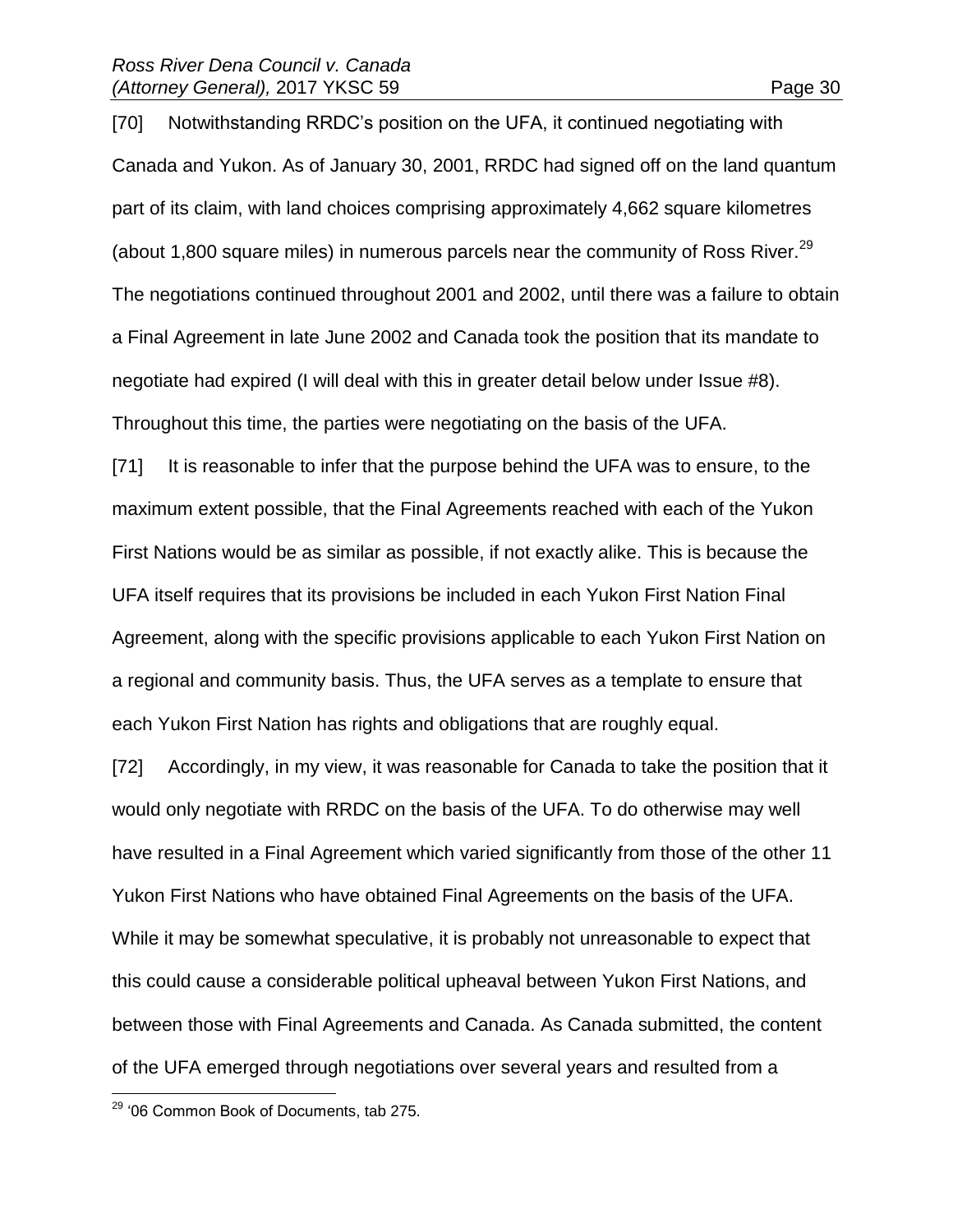Yukon-made, unique process that was ultimately agreed to by all three parties, including

RRDC's bargaining agent, CYI. Therefore, it was reasonable for Canada to take the

position that it would remain the template for negotiations with RRDC.

[73] In the result, I find that Canada's conduct in this regard was consistent with the

<span id="page-30-0"></span>honour of the Crown.

- **4.6 Issue #6: Has Canada negotiated in bad faith by insisting that the UFA be the basis for any negotiations with RRDC, despite the fact that it has not shown that the UFA has ever been validly ratified in accordance with s. 3.5 and other relevant terms of the 1989 Agreement in Principle between the Government of Canada, the Council for Yukon Indians and the Government of Yukon (the "1989 AIP"), and s. 2.2.8 of the UFA?**
- [74] As noted earlier, s. 3.5 of the 1989 AIP provides:

Approvals of Settlement Agreements by Government and Yukon First Nations, in accordance with the process for ratification set out in each agreement, shall be conditions precedent to the validity of that agreement, and in the absence of approval by either, the agreement shall be null and void and of no effect.

"Settlement Agreements" are defined in s. 1.9 of the 1989 AIP as including the UFA.

[75] Section 2.2.8 of the UFA provides:

The parties to the Umbrella Final Agreement shall negotiate the processes for ratification of the Umbrella Final Agreement and the ratification of those processes shall be sought at the same time as the ratification of the Umbrella Final Agreement.

- [76] RRDC argues that s. 2.2.8 creates two requirements:
	- 1) that the parties shall negotiate the processes for ratification and conclude

an agreement on those processes; and subsequently

2) that the ratification of those processes be obtained at the same time as

the ratification of the UFA.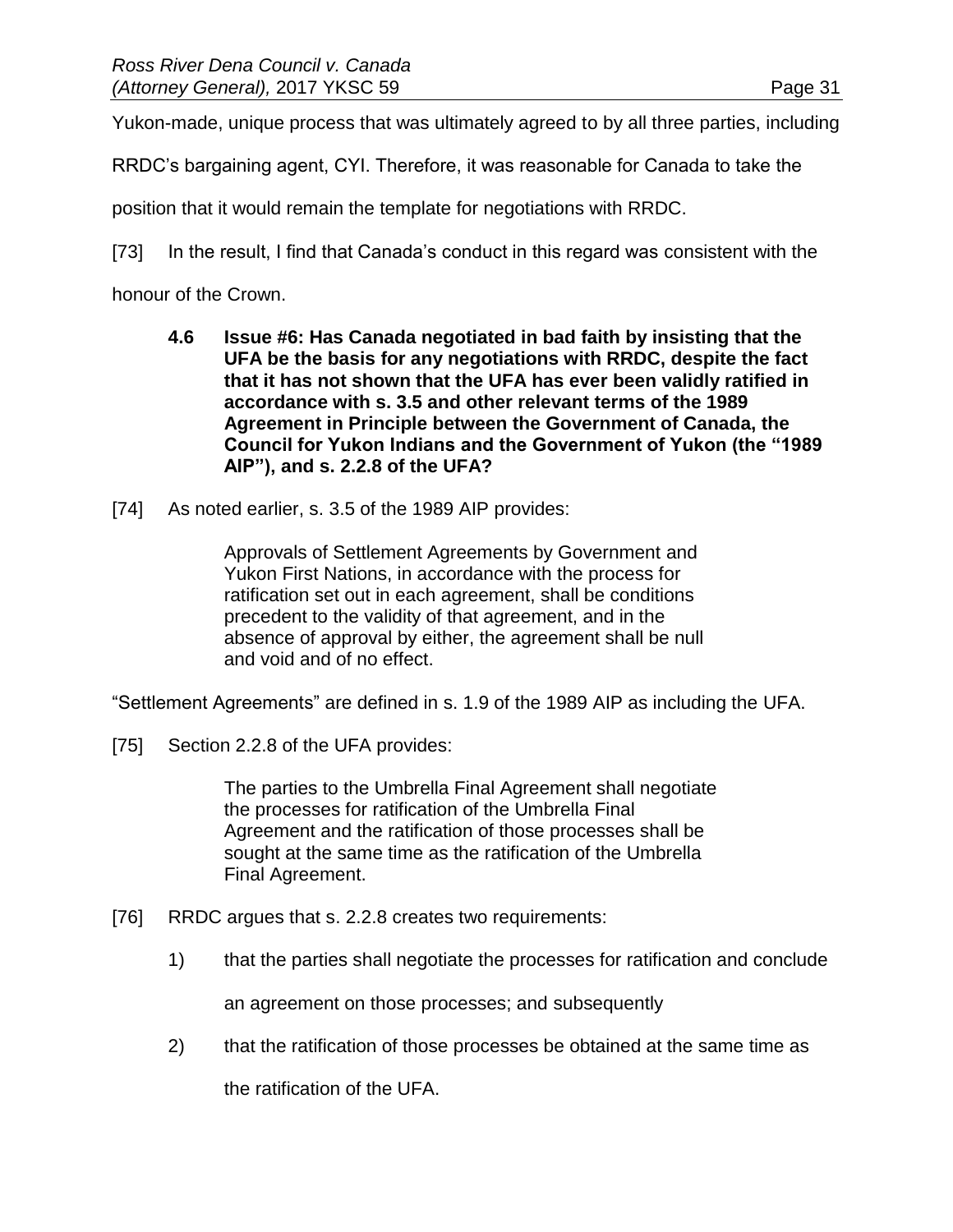[77] I would clarify two points at this stage. As I understand the argument: (1) RRDC

is principally submitting that it is the first requirement above which has not been

satisfied, in that no formal agreement about processes was ever concluded; and (2)

despite this, RRDC takes no issue with the processes adopted by Canada and Yukon,

respectively, for ratification of the UFA.

[78] "Ratify" is defined in *The New Shorter Oxford English Dictionary*, 1993 as:

Confirm or validate (an act, agreement, etc …) by signing or giving formal consent or sanction …

[79] The definition of "ratification" in *Black's Law Dictionary*, 9<sup>th</sup> edition, includes the following:

- 1. Adoption of an enactment, esp. where the act is the last in a series of necessary steps or consents;
- 2. Confirmation and acceptance of the previous act, thereby making the act valid from the moment it was done

[80] The premise of RRDC's argument here is that the parties did not conclude an agreement on the processes for ratification of the UFA at a particular point in time prior to the time when the ratification of the UFA was sought. In other words, the first requirement of s. 2.2.8 was never met, and, as a result of that failure, neither was ratification in the second requirement. Accordingly, the UFA was not properly ratified and, pursuant to s. 3.5 of the 1989 AIP, the UFA is "null and void and of no effect".

[81] I disagree that s. 2.2.8 required the parties to reach an agreement on the

processes for ratification before seeking the ratification of those processes at the same

time as the ratification of the UFA. Rather, I interpret s. 2.2.8 as requiring, firstly, that the

parties negotiate the processes, which they did, and, secondly, that the parties conclude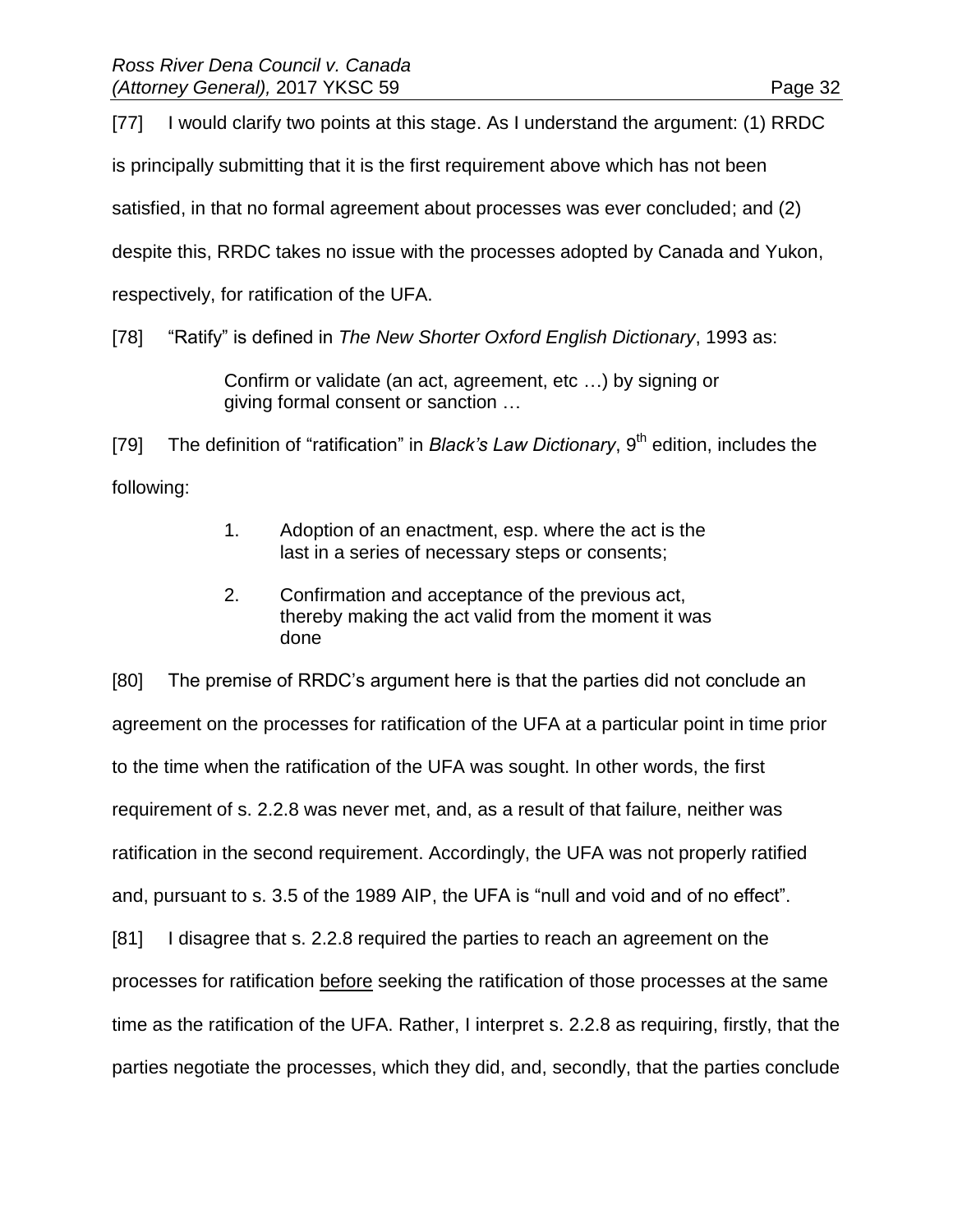their agreement on those processes at the same time as they respectively sought to ratify the UFA, which they also did by their conduct. I will turn to the evidence which supports these conclusions shortly.

[82] I acknowledge that the wording of s. 2.2.8 is less than crystal clear. The word "ratification" is used three times in the same sentence. Interestingly, the same criticism

can be made of s. 2.2.9, which provides:

Each Yukon First Nation and Government shall negotiate the processes for ratification of that Yukon First Nation's Final Agreement and the ratification of those processes shall be sought prior to or at the same time as ratification of the Yukon First Nation Final Agreement.

[83] If RRDC's interpretation of s. 2.2.8 is correct, then there would also be a requirement for each Yukon First Nation and government to negotiate and conclude an agreement on the processes for ratification of that Yukon First Nation's Final Agreement, which would then need to be ratified or approved at or before the time for the ratification of the Final Agreement. However, the evidence shows that this did not happen in the context of any of the 11 settled land claims. Rather, as I understand the evidence, each First Nation was expected to determine its own ratification process internally. To my knowledge there is no evidence on the record in this trial of any agreements between a First Nation and the governments of Canada and Yukon on what the ratification processes would be before the First Nations sought ratification from their respective citizens. Nevertheless, as far as I am aware, no one has ever argued that a First Nation's Final Agreement (which also falls within the definition of "Settlement Agreements" in the 1989 AIP) is "null and void" because s. 2.2.9 was not formally complied with.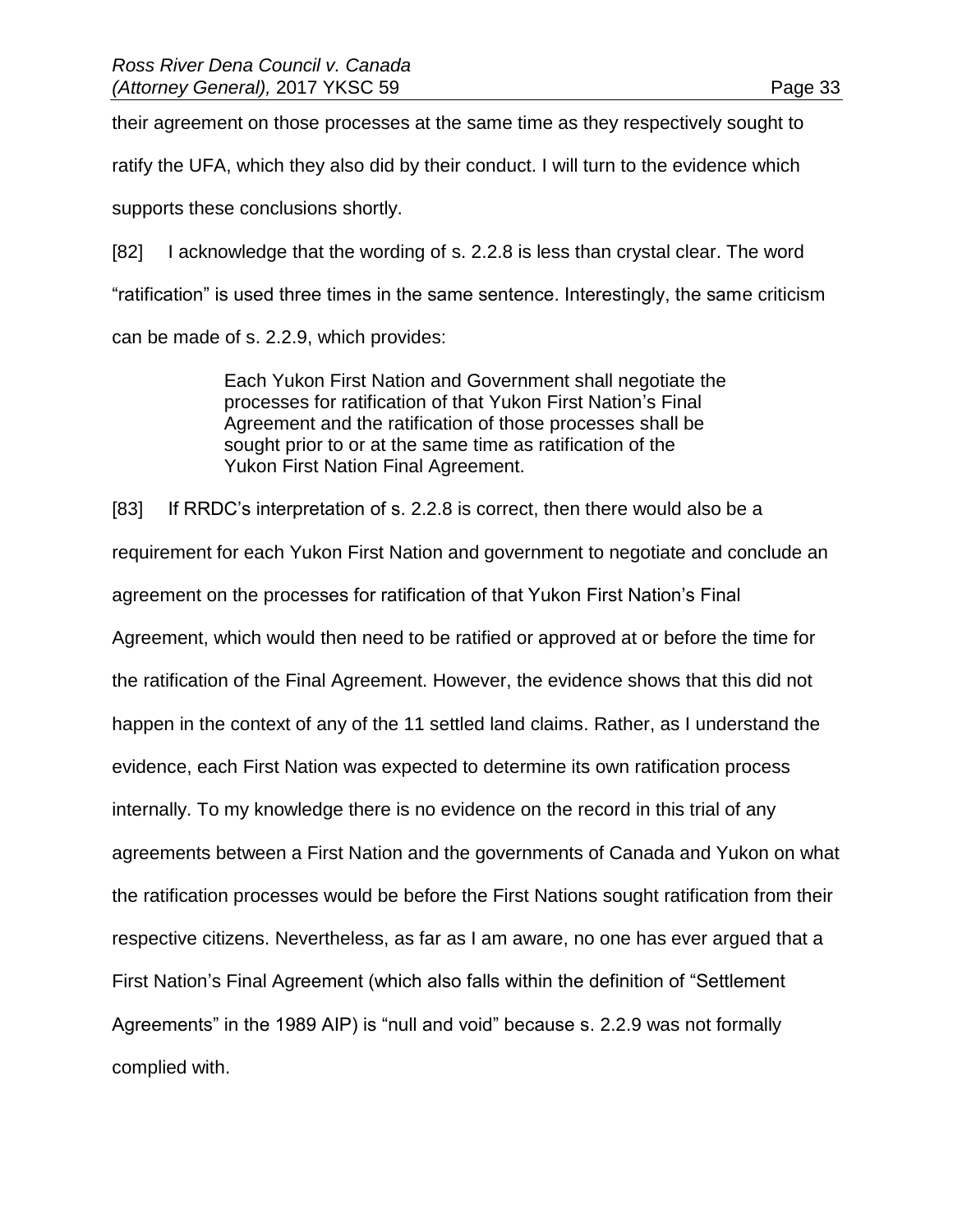[84] What the evidence shows is that the negotiation of the processes for ratification of both the UFA and the Final Agreements was an iterative, back and forth process, involving proposals and counter-proposals. However, in the result, the ratification processes proposed by CYI were ultimately accepted by Canada and Yukon. [85] It must also be remembered that there was not a single point in time when the ratification processes employed by each of the three parties, CYI, Canada and Yukon, were ratified, prior to the ultimate ratification when the UFA was signed on May 29, 1993. This is because each party was required to individually ratify the UFA according to the processes each respectively proposed, which were implicitly if not expressly agreed to by the other two parties. In other words, the ratification processes proposed by each of the three parties had to be individually authorized by their respective principals, and then subsequently collectively authorized when the parties ratified (i.e. signed) the UFA.

[86] I will now turn to a review of the evidence on this issue. Virtually none of it is particularly controversial, and accordingly, my review will also be my findings of fact in this area. In general, the areas where controversy exists are where the parties have used "ratification" language in their respective documents. I do not find against RRDC on this issue for that reason alone, but rather because I disagree with RRDC's interpretation of s. 2.2.8, as I have already indicated.

[87] A Memorandum dated May 19, 1989 from a legal working group to the Chief Negotiators for each of the three parties specified that "Ratification Processes" were included on an agenda for an upcoming meeting. At that time, it was anticipated that a separate sub-agreement on the ratification processes would be completed. The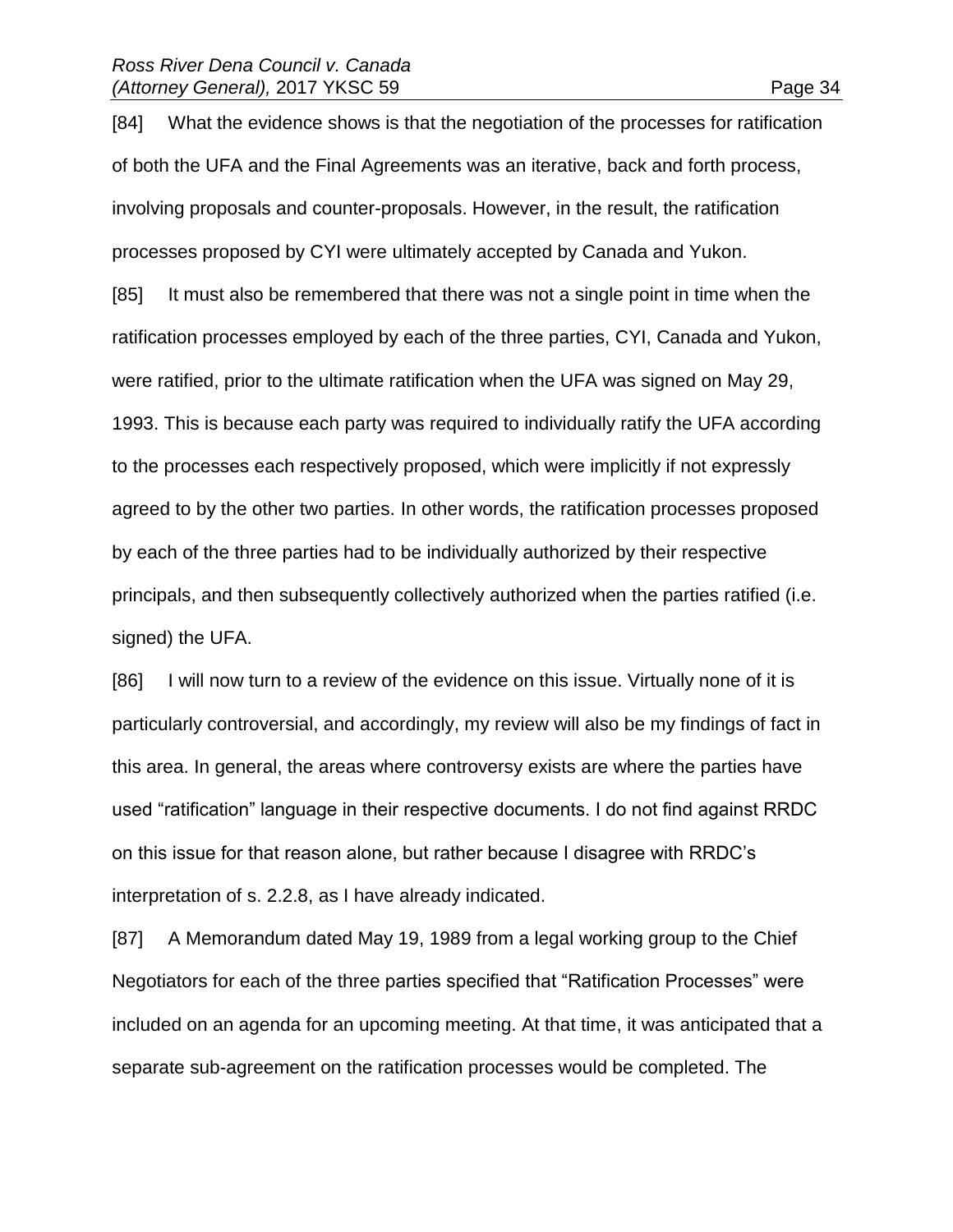agreement would deal with issues such as eligibility of voters, percentage of votes required for approval and methods of execution of the UFA by each First Nation. There is no evidence that such a sub-agreement was ever concluded.

[88] On June 7 and 8, 1989, a UFA negotiating meeting was held between the Chief Negotiators for each of the three parties. Ratification of the UFA was one of the several items discussed at the meeting. The minutes of the meeting indicate that Canada would ratify by way of the Cabinet and then an Order-in-Council and that Yukon would "mimic" that process to the extent possible.<sup>30</sup> CYI indicated that they would "ratify through a Special General Assembly". In addition, "each First Nation would specify how it will ratify its Final Agreement".

[89] I pause with my findings of fact to briefly discuss the change in Canada's position about this meeting. Initially, two of Canada's representatives in this action and another Federal Court action (T-108-07) understood that this meeting was a UFA negotiation session. However, after Canada's counsel consulted further with another two of its representatives (now retired) who actually attended the meeting, Canada subsequently clarified that the meeting was only an exploratory session where the parties exchanged their preliminary positions on various issues, including ratification. Accordingly, Canada subsequently clarified that there was no agreement at that meeting on the ratification processes to be employed by each of the respective parties. I deal with this further below under Issue #7.

[90] On December 8, 1989, at a press conference, Victor Mitander, CYI's Chief Negotiator at the time, stated:

<sup>&</sup>lt;sup>30</sup> '06 Common Book of Documents, tab 80.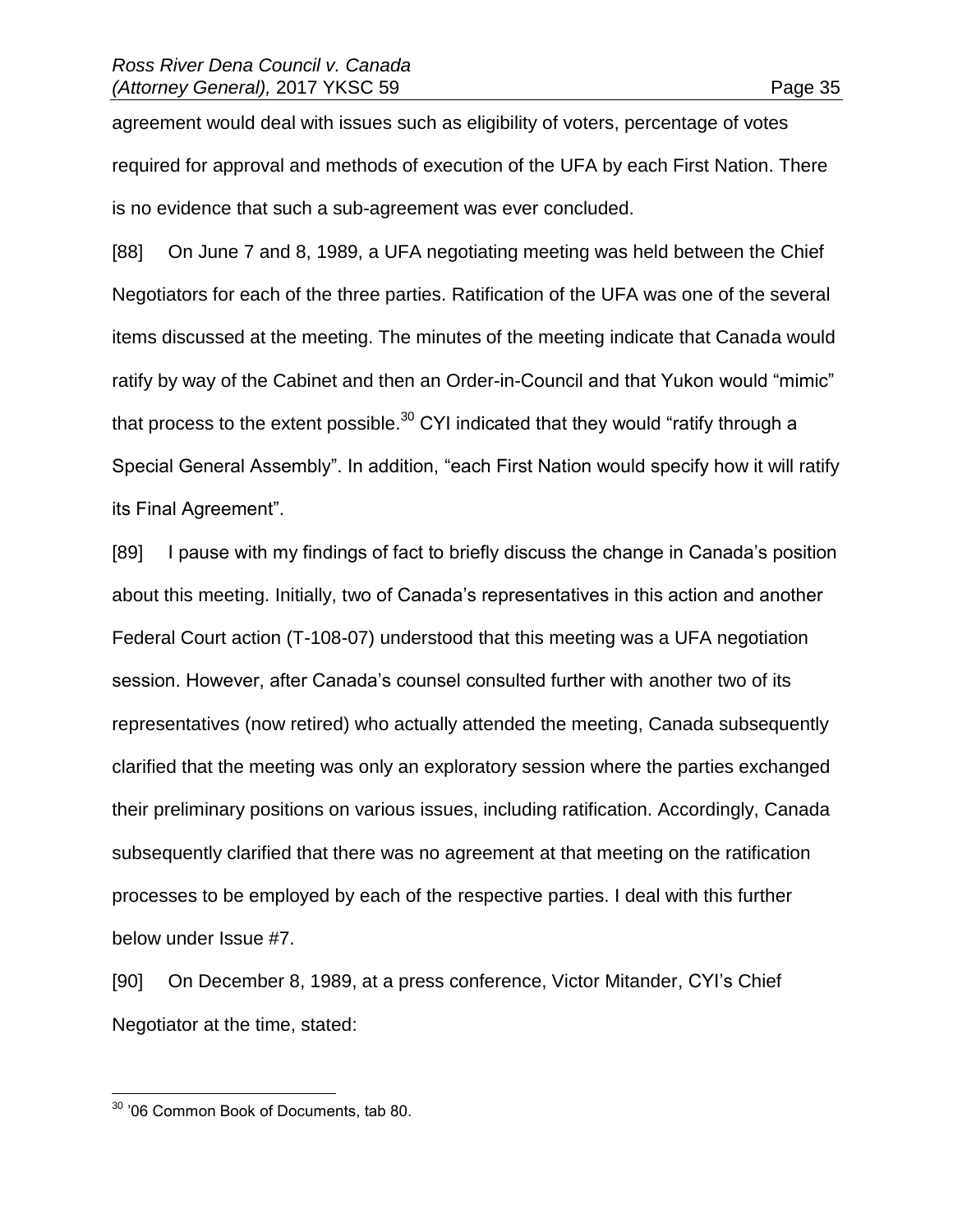… The ratification process will indicate whether the Yukon Indian people will accept a package or not … [U]ltimately the principals, our leadership, will have an opportunity to talk about what is required to conclude the balance of the package at that time. So, I think the ratification package, the ratification process has to be still laid out. The General Assembly has provided specific instructions to C.Y.I. that once we have the package in place, there will be a special General Assembly called, and at that time special General Assembly will decide the ratification process on the U.F.A. as well as that first [Yukon First Nation Final Agreement] ...<sup>31</sup>

[91] On February 15, 1990, Senior Assistant Deputy Minister of Northern Affairs,

Richard Van Loon ("ADM Van Loon"), wrote a briefing note to his Minister regarding

ratification of the UFA. In the note, he observed that CYI may ratify the UFA by their

General Assembly, which would be equivalent to a vote by the 14 First Nation chiefs.

However, ADM Van Loon's advice to his Minister was that there should be a vote by

every eligible Yukon First Nation person:

The federal view is that UFA ratification will require a vote by every adult eligible to become a beneficiary. The vote could be on a community basis or overall Yukon. The federal government may consider a 51percent vote in favour as sufficient to ratify the UFA ...<sup>32</sup>

It should be noted that there is no evidence of any response from the Minister to this

briefing note. Therefore, this cannot be taken to be a reflection of Canada's actual

position on ratification at that time.

[92] On February 16, 1990, a representative of Canada wrote an internal

memorandum indicating that he or she had an expectation that CYI would ratify the UFA

by "a territorial-wide referendum":

 $\overline{a}$ 

… Negotiations fell somewhat behind schedule in 1989-90 as the Umbrella Final Agreement is now anticipated by April

 $31$  '06 Common Book of Documents, tab 97, p. 13.

<sup>&</sup>lt;sup>32</sup> '06 Common Book of Documents, tab 106.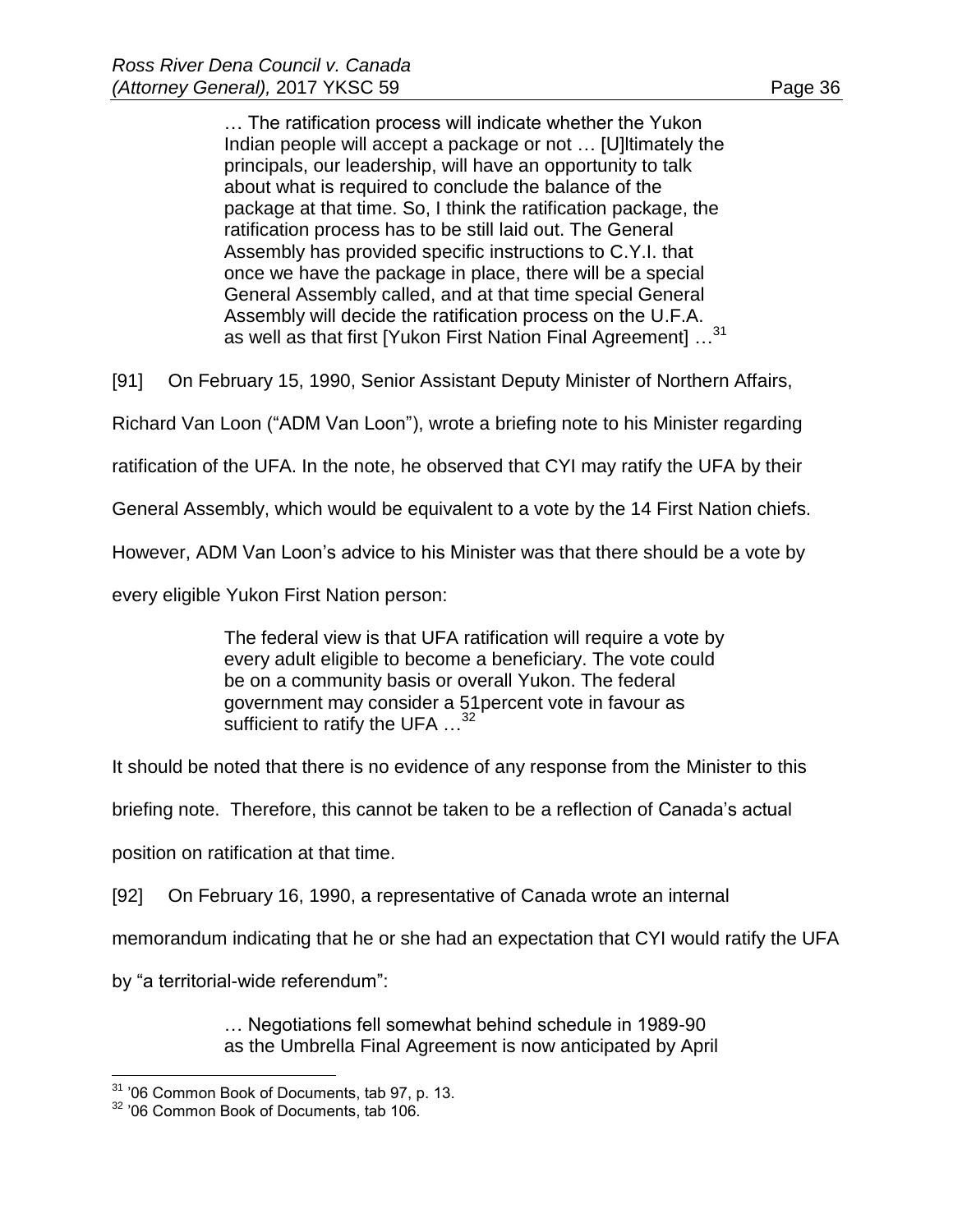7, 1990. The CYI will then hold a territorial-wide referendum to ratify the UFA. Shortly thereafter, one or more First Nation Final Agreements will be negotiated and ratified by the individual community concerned. The First Nation Agreements and the UFA will then be submitted to Cabinet for ratification before additional [Final Agreements] are negotiated.<sup>33</sup>

[93] Sometime after March 31, 1990, CYI published an "Information Package" entitled

"Understanding the Yukon Umbrella Final Agreement". The document summarized the

various components of the UFA in plain language, and under the heading "The

Process", the document stated:

When the Negotiators are satisfied that they have come to an agreement on the meaning of all the provisions of the Umbrella Final Agreement, this agreement will be presented to a Special General Assembly of the Council for Yukon Indians. Delegates will vote on it at this time to accept, amend or reject it  $\ldots$ <sup>34</sup>

[94] On July 6, 1990, one of Canada's negotiators wrote a note to the Government

Caucus members stating:

At long last the editing of the Umbrella Final Agreement has been completed …

…

The Yukon Indians are holding their annual general meeting this week. Subsequent to the meeting, negotiation of the UFA ratification process will get underway ...<sup>35</sup>

[95] On July 17, 1990, the Minister of Indian and Northern Affairs, Tom Siddon, wrote

to CYI Chairperson Gingell, referring to the fact that the UFA had been initialled by the

parties on April 1, 1990. He then went on to propose that CYI ratify the UFA by a

<sup>&</sup>lt;sup>33</sup> '06 Common Book of Documents, tab 107.

<sup>34</sup> '06 Common Book of Documents, tab 164, p. 5.

<sup>&</sup>lt;sup>35</sup> '06 Common Book of Documents, tab 113.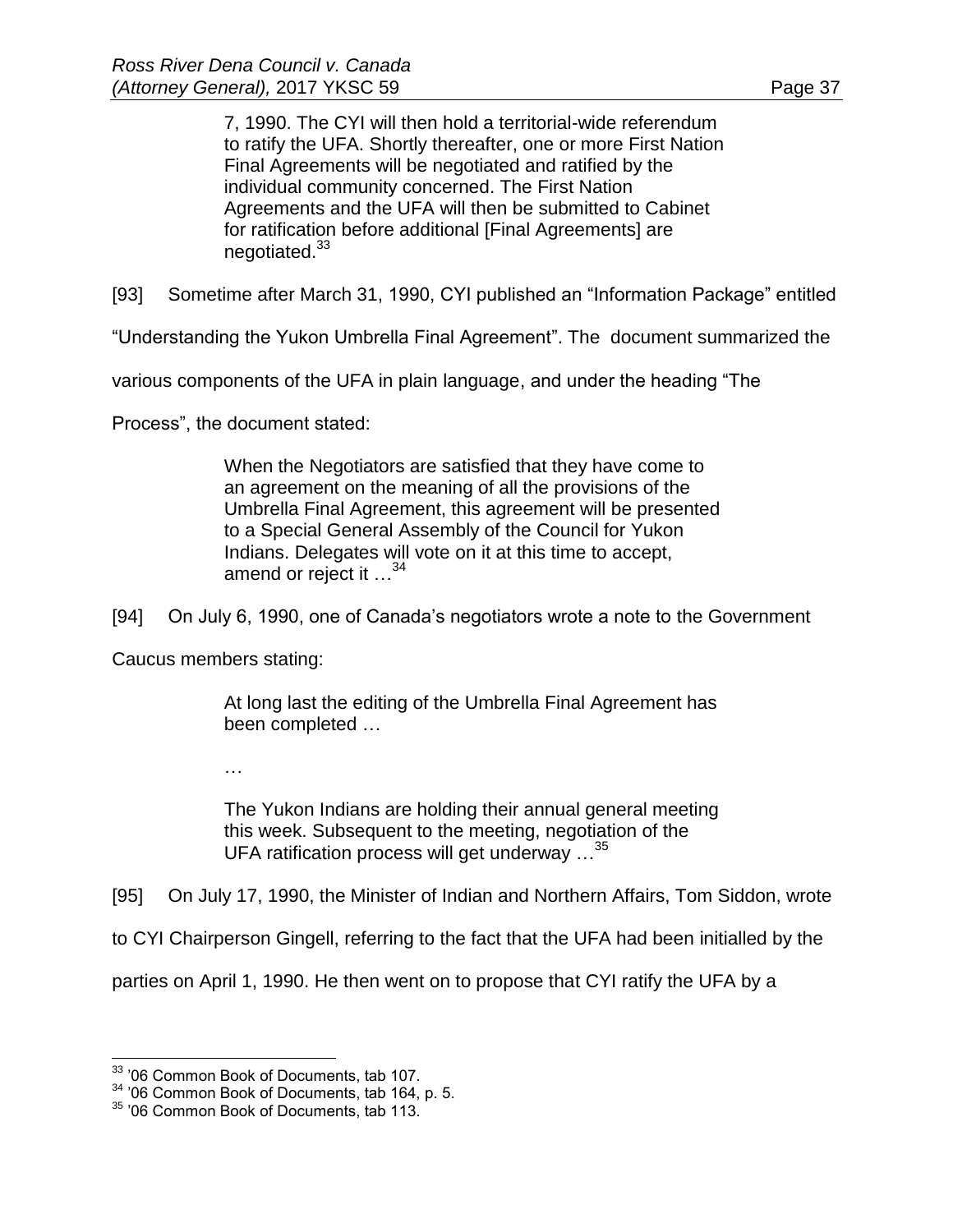Yukon-wide referendum and suggested that at least 50% of Yukon First Nation

members and 50% of Yukon First Nations themselves support the UFA:

… [I]n addition to whatever traditional means you employ to ratify the Umbrella Final Agreement, I would ask that you also ensure that there is a Yukon-wide referendum.

How and when you wish to conduct this referendum is a matter for negotiation, but I consider it is essential that when I proceed to Cabinet I must be able to demonstrate that the Umbrella Final Agreement is supported by at least 50 percent of the Yukon Indian People and 50 percent of the Yukon First Nations. With this level of support, I would seek ratification by Cabinet of the Umbrella Final Agreement, after it has also been ratified by the Government of the Yukon Territory. This ratification would take place along with at least one and preferably three or four ratified Yukon First Nation Final Agreements. If a Yukon-wide referendum is not acceptable to your people, I could only proceed to Cabinet if at least seven or eight of the Yukon First Nations have negotiated and ratified their First Nation Final Agreements …<br>…

[96] On July 31, 1990, Chairperson Gingell wrote to Minister Siddon acknowledging

his suggested methods for ratification of the UFA and indicating that she had passed

them on to CYI's negotiators to consider when dealing with this issue over that summer.

[97] On August 1, 1990, Chairperson Gingell wrote to Minister Siddon and Yukon

Premier, Tony Penikett, indicating that CYI held its General Assembly on July 5 - 10,

1990, and that the initialled UFA had been put to the Assembly "for their consideration

and eventual ratification". She did not elaborate on the ratification process that would be

employed, but did say that CYI intended to put an information program into place on the

UFA to assist First Nation communities in coming to an informed decision.<sup>37</sup>

<sup>&</sup>lt;sup>36</sup> '06 Common Book of Documents, tab 114.

<sup>&</sup>lt;sup>37</sup> '05 Common Book of Documents, tab 191.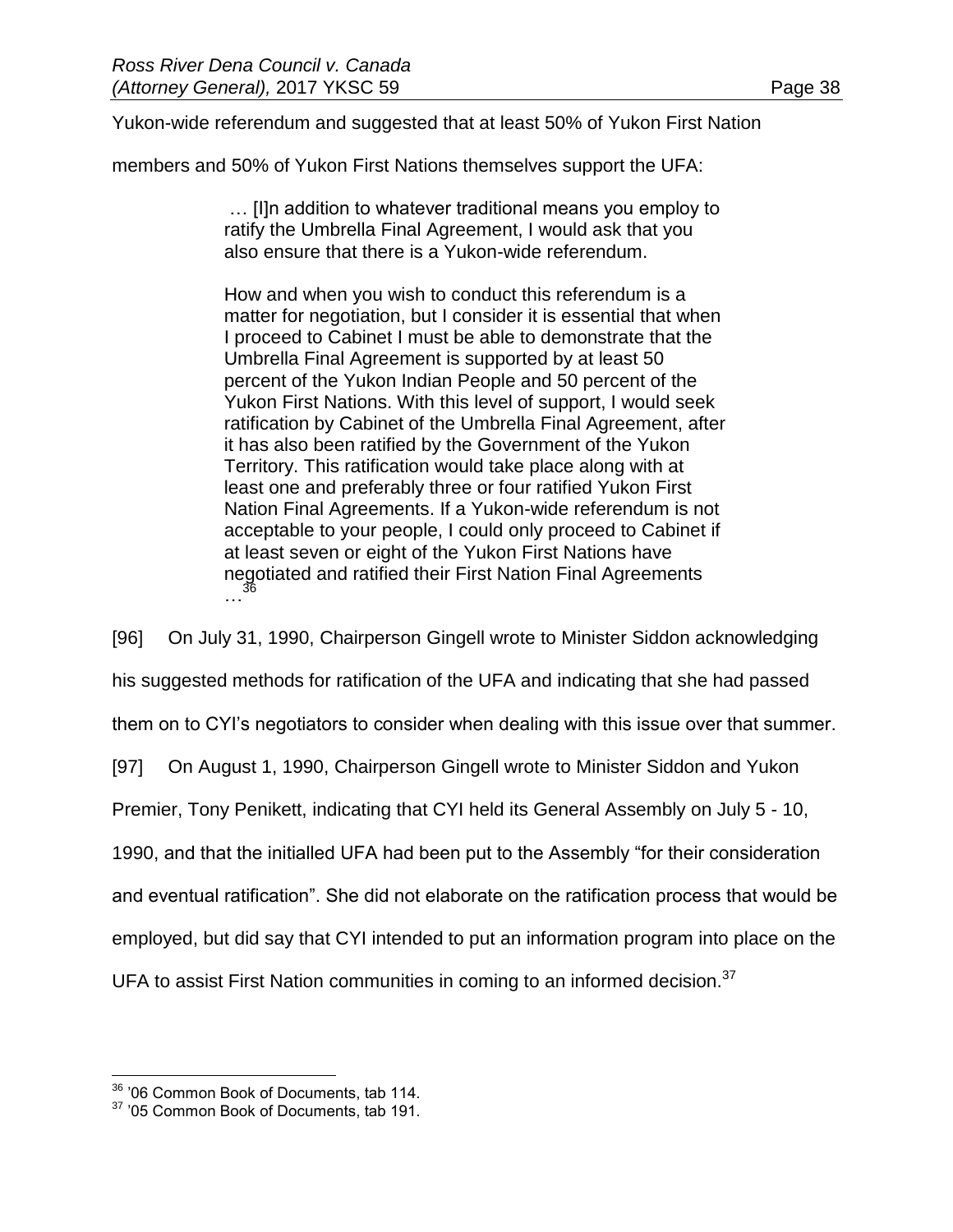[98] On October 1, 1990, ADM Van Loon wrote to Chairperson Gingell about the

funding for the Yukon Enrolment Commission (established to create a list of land claims

beneficiaries) and the ratification process:

I now await an indication from the CYI regarding the process that will be used to ratify the Umbrella Final Agreement. This information is required to support any decision to supply the Commission with additional funding.

Once there are firm plans for the ratification of the UFA, additional support may be provided to enable the Commission to update the beneficiaries list as required.<sup>38</sup>

[99] On October 20, 1990, Minister Siddon held a press conference indicating that he

had met that afternoon with CYI. His comments indicated that he was still pressing for a

Yukon-wide ratification of the UFA at that time:

… The [April 1, 1990 UFA] calls for a Yukon-wide ratification before the end of 1991 …

…

… [W]e can see the process continuing to unfold… The Council for Yukon Indians have undertaken to submit to a General Assembly of the C.Y.I. Yukon First Nations [as written]. They are prepared to submit recommendations as to the means of giving final ratification to the Umbrella Final Agreement …

…

… [G]iven that we have important work to do in the Band final negotiations, leading in particular to a Yukon-wide ratification, then we've gotta [as written] get down to business ...<sup>39</sup>

[100] On November 7, 1990, Chairperson Gingell wrote to Minister Siddon

acknowledging his desire for a Yukon-wide vote, but countering with CYI's position that

<sup>&</sup>lt;sup>38</sup> '06 Common Book of Documents, tab 118.

<sup>&</sup>lt;sup>39</sup> '06 Common Book of Documents, tab 119.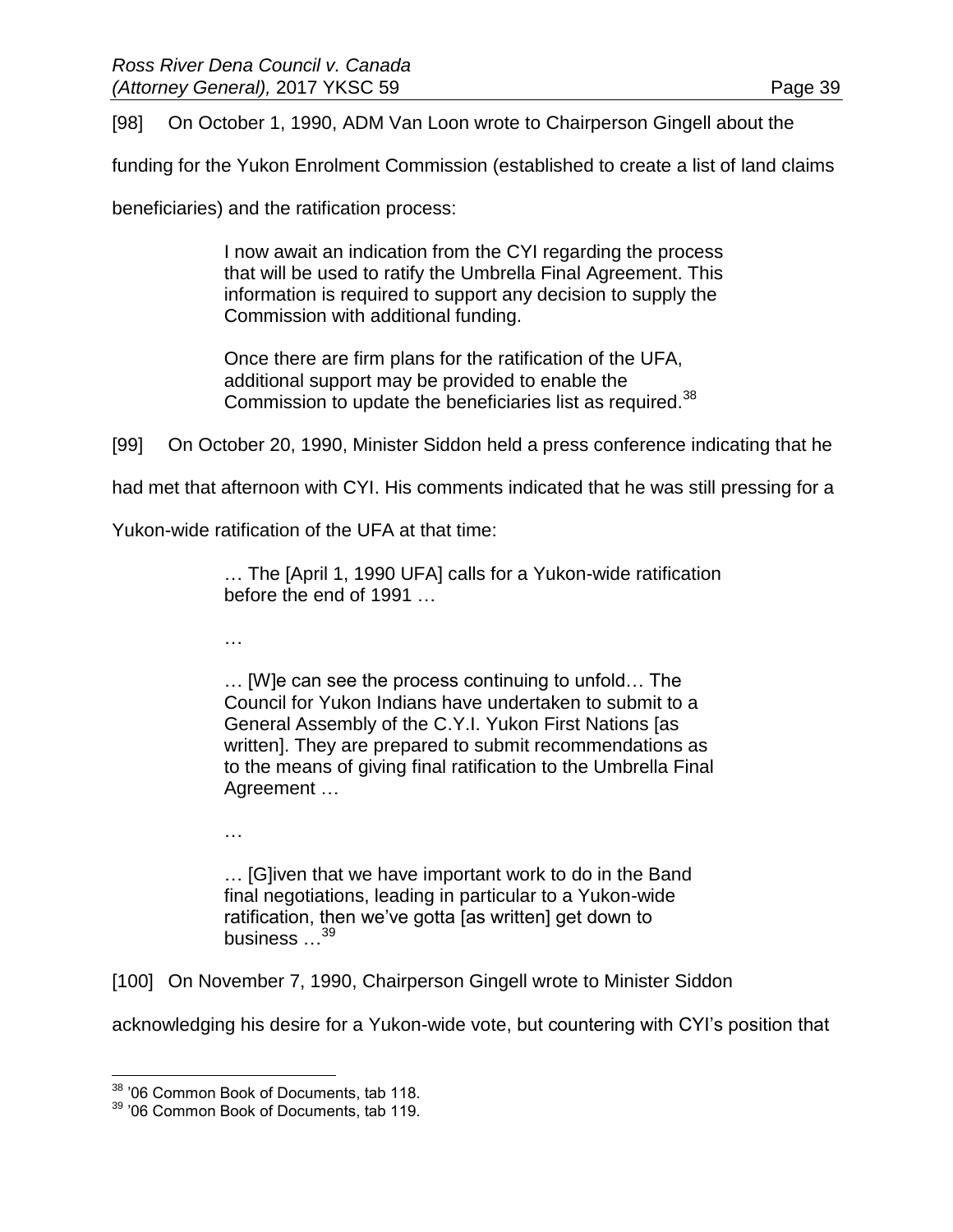ratification would be considered at an upcoming Special General Assembly on January

16 to 18, 1991:

… I wish to confirm the following …

The Government of Canada sought an undertaking from the Council for Yukon Indians to propose the ratification of the Umbrella Final Agreement prior to March 31, 1991, through a territorial wide vote …

…

In response to the foregoing, the Council for Yukon Indians adopted the following corresponding positions …

…

The CYI advised that a Special General Assembly will be held on January 16, 17 and 18, 1991, to consider a process for Umbrella Final Agreement ratification …<sup>40</sup>

[101] An agenda for a Federal Government Caucus meeting on the UFA, dated

November 28, 1990, included an item entitled "Negotiations of ratification process of the

UFA (2.2.8)".

[102] An undated, but presumably originating around the same time, "CYI Claim

Workplan" for remaining UFA negotiations included as one of the issues "Negotiation of

process for ratification of UFA (2.2.8)". The Workplan further indicated that CYI was to

hold a Special General Assembly to decide on the process in mid-January 1991, and

that the process proposed by CYI was to be discussed at a UFA negotiating session to

be scheduled in February 1991.

[103] An agenda for a UFA negotiation meeting held in Ottawa on December 4 to 7,

1990 similarly included an item entitled "Negotiations of ratification process of UFA

 $(2.2.8)$ ".

 $\overline{a}$ <sup>40</sup> '06 Common Book of Documents, tab 121.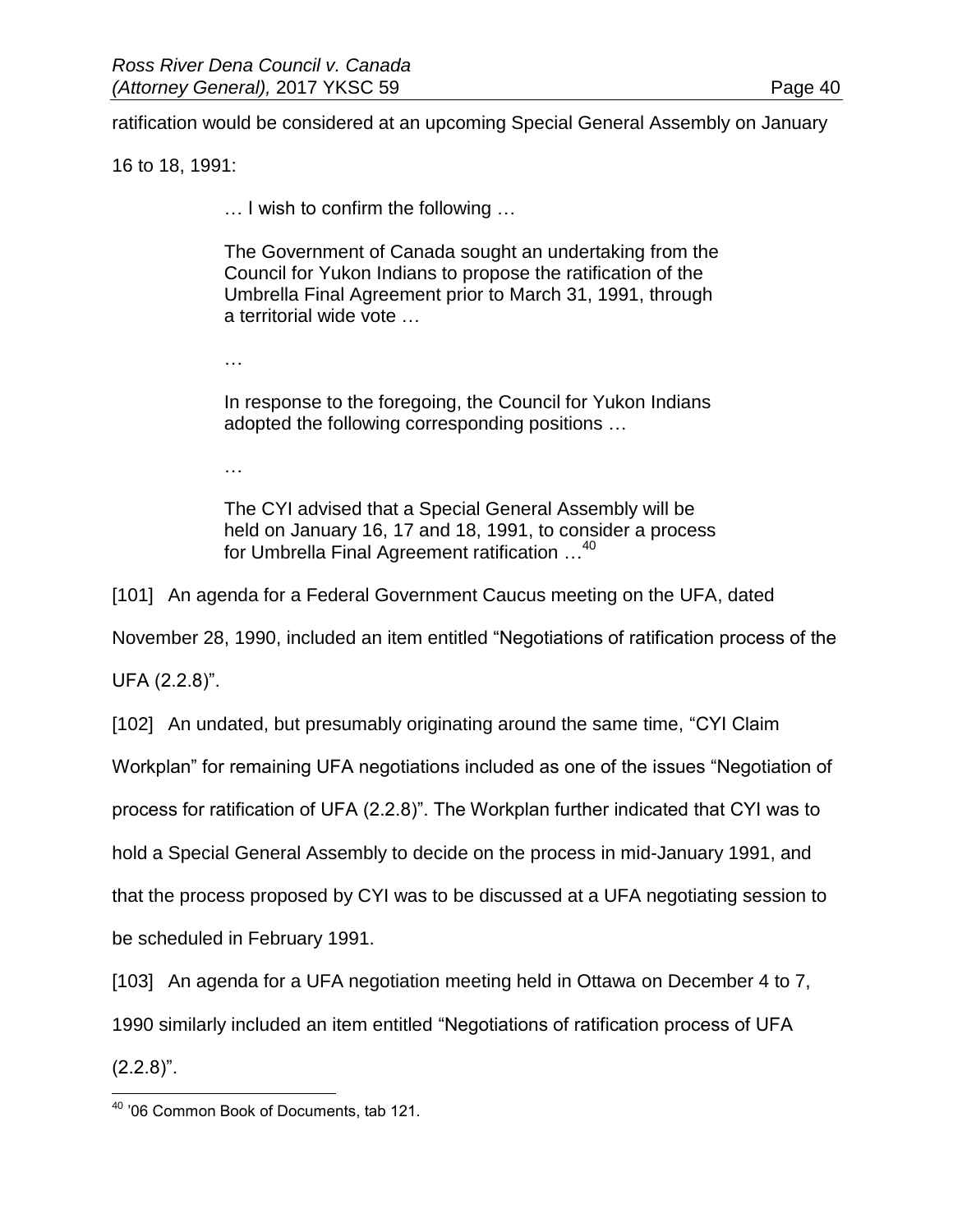[104] A memorandum dated December 17, 1990, and directed by Chairperson Gingell to all Yukon First Nations indicated that a Special General Assembly would be held January 17 to 19, 1991, and that the discussion would focus on the process for ratification of the UFA. She also indicated that a ratification working group had been established in November 1990 to assist in this process. She hoped that the upcoming Assembly would be able to decide on "how to ratify" the UFA. In a separate memorandum, also dated December 17, 1990, and directed to all Yukon Chiefs and Band Councillors, the first item on the draft agenda for the upcoming Special General Assembly scheduled for January 1991 stated: "Review Agreement On Ratification To Discuss And Decide On Process" [as written].

[105] On December 21, 1990, Minister Siddon wrote to Chairperson Gingell indicating that he was "pleased to hear" that progress was being made with respect to ratification of the UFA and that he looked forward to hearing of continued progress in that regard. [106] On January 19, 1991, the General Assembly of CYI passed a Resolution by consensus which stated that ratification of the UFA would require a two-thirds majority of the Yukon First Nations and that the final date for ratification would be within three months of the first four Yukon First Nations reaching their Final Agreements:

THEREFORE BE IT RESOLVED THAT:

- 1. The Council for Yukon Indians and all Yukon First Nations shall jointly provide an information program to all Yukon First Nations citizens prior to undertaking Yukon First Nation by Yukon First Nation ratification; and
- 2. The Council for Yukon Indians and Yukon First Nations shall convene and utilize the Yukon First Nation Caucus in the ratification process.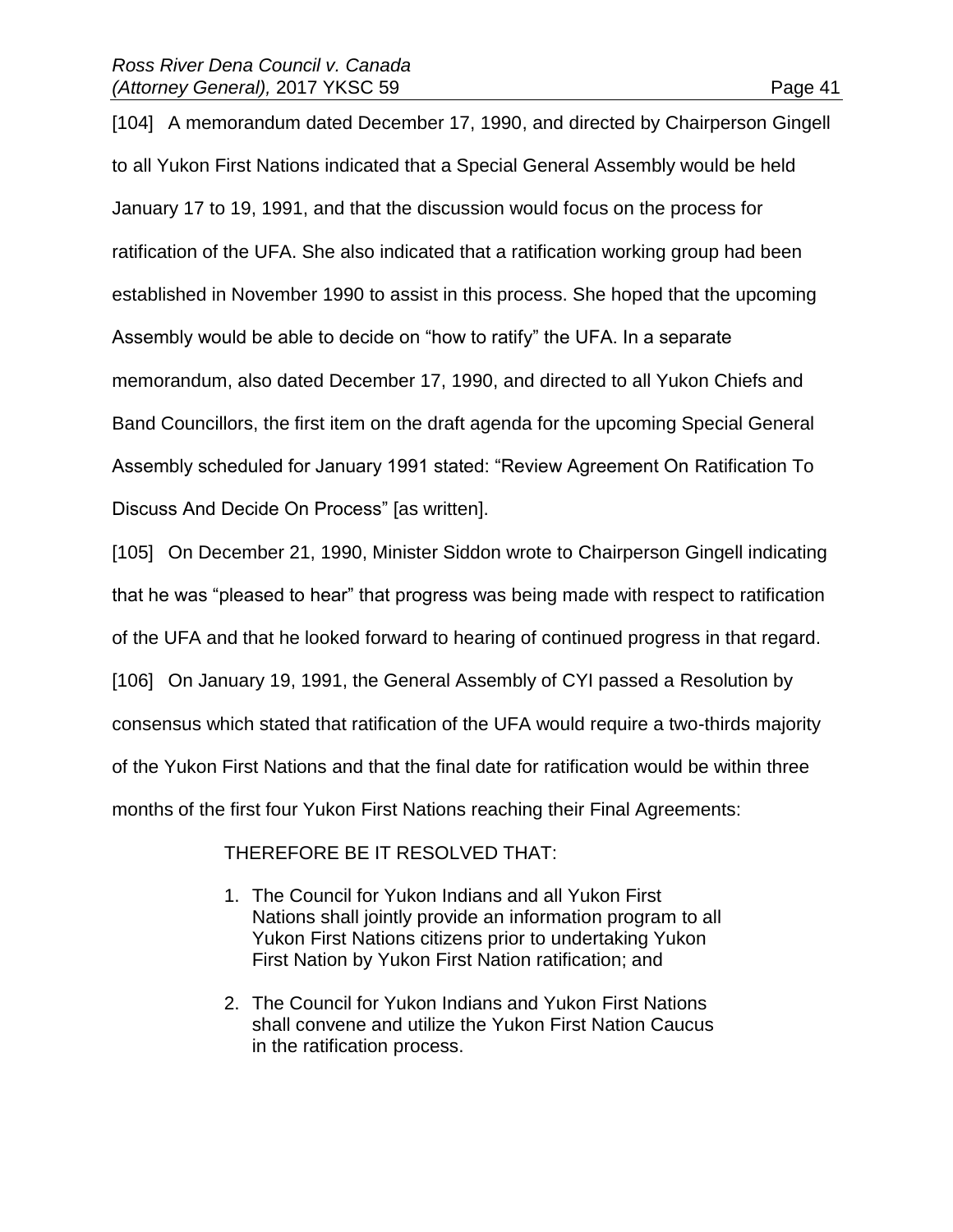- 3. Upon the completion of the following:
	- a) At least four First Nation Final Negotiations;
	- b) Umbrella Final Agreement Implementation Plans;
	- c) Enrollment Lists;

d) Detailed Workplans and Resourcing Agreements; each Yukon First Nation shall recognize the right of each Yukon Indian Person to have a say in the ratification of the Umbrella Final Agreement, and that the approval of the Umbrella Final Agreement shall be determined by each Yukon First Nation according to its traditions; and

- 4. The ratification of the Umbrella Final Agreement will require a two-thirds majority of the Yukon First Nations; and
- 5. Final date for ratification of the Umbrella Final Agreement will be within three months of the first four Yukon First Nations who have reached their First Nation Final Agreements.

AGREED TO BY CONSENSUS.<sup>41</sup>

[107] On January 22, 1991, Chairperson Gingell wrote to Minister Siddon and Premier

Penikett reporting on the Resolution passed by the Special General Assembly on

January 19<sup>th</sup>, and including the particular five clauses of the Resolution set out above. In

the opening paragraph of her letter she also reminded the recipients that:

The Council for Yukon Indians during our General Assembly of July 1988 passed a resolution which required that a process for ratification be confirmed in a future Special General Assembly.<sup>42</sup>

Finally, Chairperson Gingell indicated that she would be happy to meet with the Minister

and the Premier later that week in the event that either had any questions on the

resolution.

<sup>&</sup>lt;sup>41</sup> '06 Common Book of Documents, tab 130. Canada's counsel indicated in her written submissions that a two-thirds majority of the 14 Yukon First Nations would require nine First Nations to vote in favour. However, I believe the correct number is that 10 of 14 would be required.

<sup>&</sup>lt;sup>42</sup> '06 Common Book of Documents, tab 131.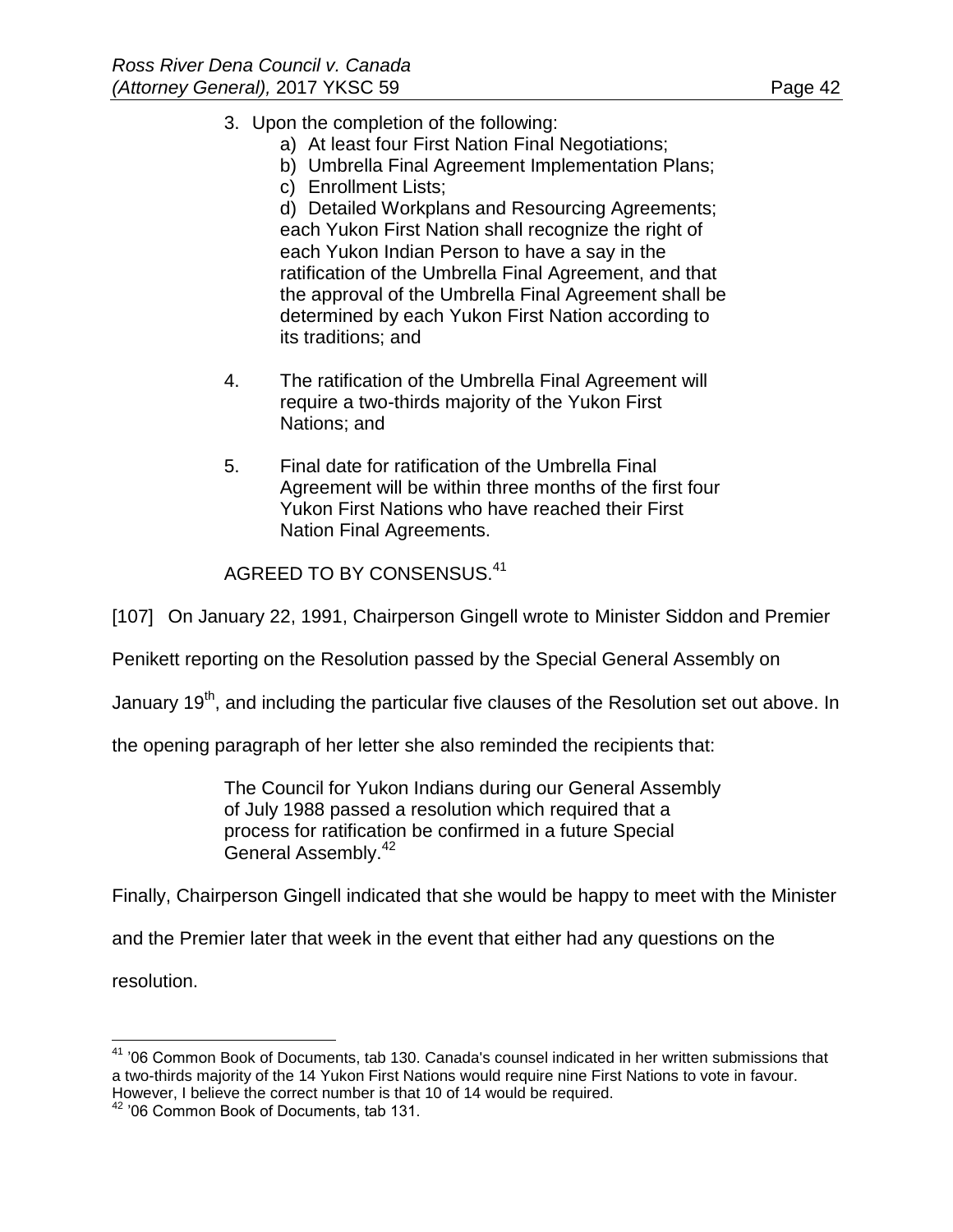[108] On January 25, 1991, ADM Van Loon prepared a memorandum on how to respond to the Resolution, presumably for discussion with the Minister. After assessing various options, he recommended delaying making any decision on the ratification process at that time:

> … [I]t is recommended that we delay making any decision on the ratification process at this time. We should agree to proceed to negotiate four [Yukon First Nation Final Agreements] as soon as possible and advise CYI that we expect that these [Agreements] will be concluded by early summer. At that time, we can assess progress in negotiations and the general support of [Yukon First Nations] before making a decision as to whether, and by what process, the UFA should be ratified ...<sup>43</sup>

[109] On February 27, 1991, Minister Siddon wrote to Chairperson Gingell indicating

his disappointment that the parties would be unable to meet the mutually agreed upon

deadline of March 31, 1991 for the ratification of the UFA. Nevertheless, he further

indicated that he was "prepared to proceed with the negotiation of Final Agreements

with those First Nations which are prepared to accept the UFA and government's

allocation of land and financial compensation as the basis for negotiation". Finally, he

indicated that he was "heartened by the continuing commitment of the Yukon Indians to

move to conclude" their comprehensive claim.

[110] An undated "Workplan" for remaining UFA negotiations included as one of the issues "Negotiation of process for ratification of UFA (2.2.8)", with the note opposite stating "On hold until Minister re-assesses CYI's proposed ratification process in August, 1991".

 $\overline{a}$ <sup>43</sup> '06 Common Book of Documents, tab 132.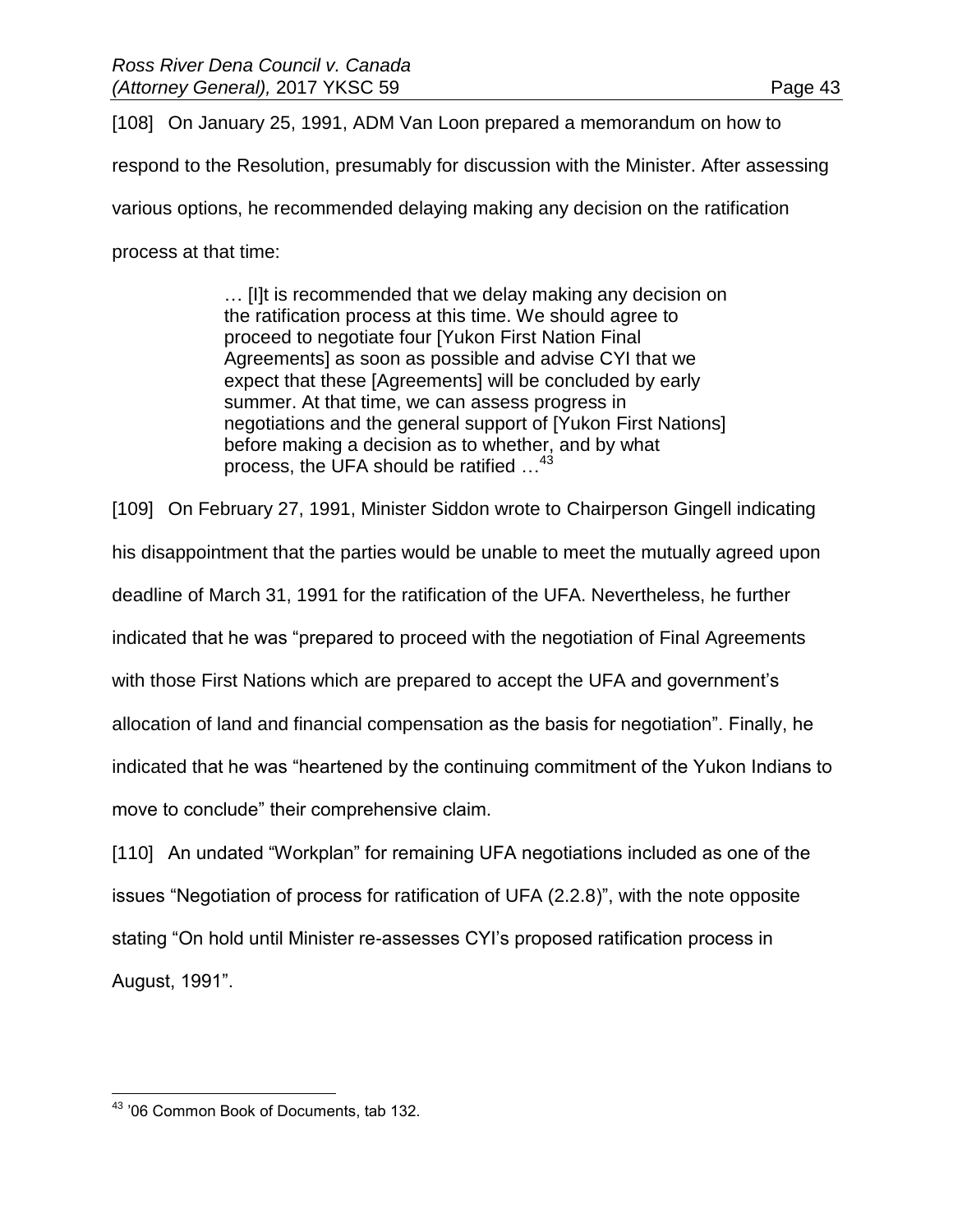[111] A "Workplan" dated May 1, 1991, similarly included among the issues the negotiation of process for ratification of the UFA, with the notation opposite "Feds to consider CYI General Assembly decision".<sup>44</sup>

[112] The CYI "Workplan" for land claims and central self-government for the fiscal

year 1991-92 indicated that: (1) the ratification process would be addressed by CYI over

the period from April to October 1991; (2) that the information campaign would continue

over that period; and (3) that the vote by the 14 First Nations on ratification would occur

in December 1991.<sup>45</sup>

[113] On October 25, 1991, Minister Siddon wrote to Chairperson Gingell indicating

that he was pleased with the progress of the negotiations of the first four Yukon First

Nations Final Agreements and, in view of that progress, he proposed the following steps

for ratification of the UFA and the first four Final Agreements:

- 1. Ratification of the UFA by the Council for Yukon Indians (CYI) through its Board or a General Assembly …
- 2. Yukon First Nations would then proceed to ratification of their respective [Final Agreements] and approval of the implementation plans by the [Yukon First Nations]. A similar process could be followed to ratify the selfgovernment agreements.
- 3. With ratification of these agreements, I would proceed to seek approval by the federal Cabinet of the UFA and four [Yukon First Nation Final Agreements], together with authority to sign the agreements and to draft territory-wide settlement legislation.
- 4. Official signing by the parties of the UFA and four [Final Agreements] could follow after Cabinet approval.<sup>46</sup>

<sup>44</sup> '06 Common Book of Documents, tab 140.

<sup>45</sup> '06 Common Book of Documents, tab 143.

<sup>46</sup> '06 Common Book of Documents, tab 145.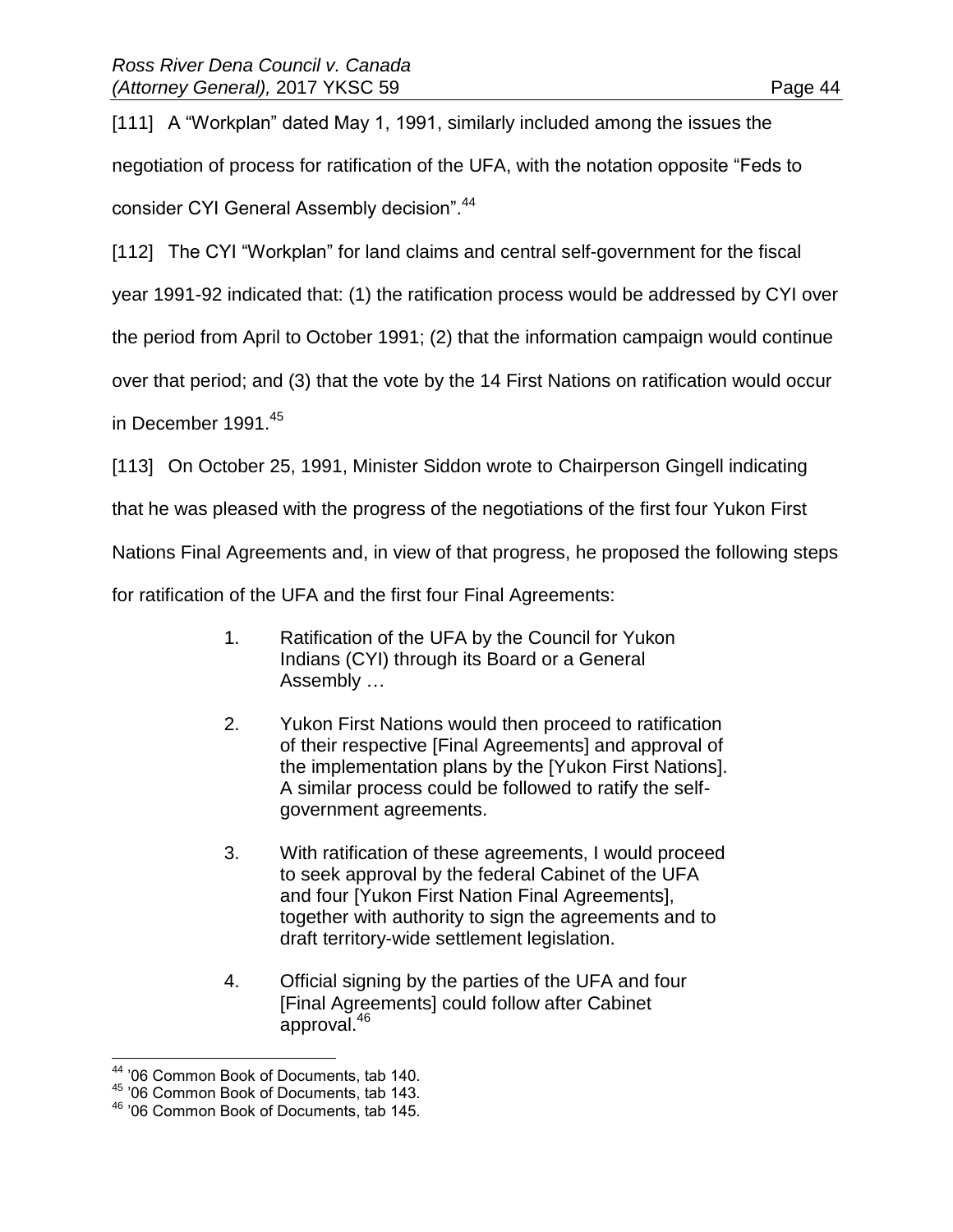[114] I pause in my findings of fact here to simply observe that this is apparently the

first indication that the Minister was prepared to back off from his earlier position that

there be a territory-wide vote by First Nation members on ratification.

[115] On December 16, 1991, Chairperson Gingell wrote to Minister Siddon and

Premier Penikett to report that the UFA (now referred to as dated November 23, 1991)

had been ratified by the Yukon First Nations at a General Assembly where ratification

was discussed over a four-day period and "approved unanimously".<sup>47</sup> She enclosed a

copy of Resolution # 12, which accomplished this ratification. Resolution # 12 was

moved by George Smith (now known as Testloa Smith), who was then the Chief of

RRDC. The particular wording of that portion of the Resolution approving the UFA is as

follows:

 $\overline{a}$ 

The Umbrella Final Agreement dated November 23, 1991, is hereby approved as the basis for completing the negotiation of Final Agreements which reflect the particular circumstances of the First Nations.<sup>48</sup>

[116] The passage of Resolution # 12 was also referred to in a community information

circular about the UFA published by CYI, which stated:

Following completion of negotiations of the remaining issues in the Umbrella Final Agreement, the Council for Yukon Indians held a special General Assembly on ratification of the Umbrella Final Agreement during the week of December 2, 1991. Five members from each of the fourteen Yukon First Nations attended to hear the report of our negotiators. After six days [as written] of discussions on the land claims agreement and self-government agreement, the Assembly voted by consensus to adopt the Umbrella Final Agreement.<sup>49</sup>

<sup>&</sup>lt;sup>47</sup> '05 Common Book of Documents, tab 194.

<sup>48</sup> '06 Common Book of Documents, tab 128.

<sup>&</sup>lt;sup>49</sup> '06 Common Book of Documents, tab 155.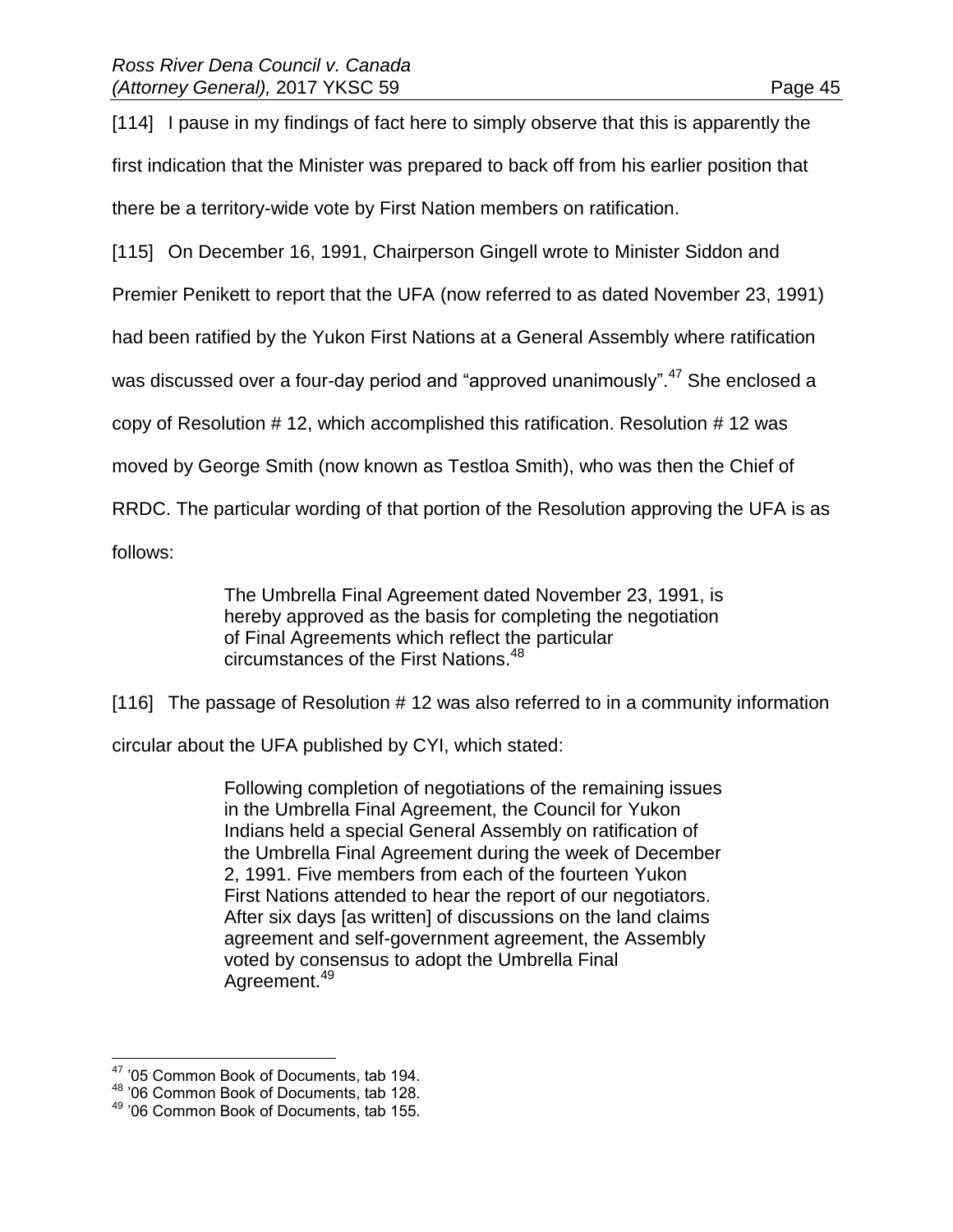[117] On January 6, 1992, Minister Siddon wrote to Chairperson Gingell extending his congratulations to CYI on the ratification of the UFA on December 7, 1991.

[118] On January 13, 1992, Chairperson Gingell wrote to Minister Siddon about an upcoming meeting on January  $20<sup>th</sup>$ , where ratification of the UFA was on the agenda because CYI was requesting retroactive funding for the ratification meeting and vote the previous December.

[119] On February 4, 1992, CYI and Canada agreed in writing that Canada would

contribute \$114,655 for CYI's expenses in holding the ratification vote for the UFA,

retroactive to December 1, 1991.

[120] On February 6, 1992, Premier Penikett, and Chairperson Gingell jointly wrote to

Minister Siddon confirming the ratification of the UFA by the General Assembly of CYI in

December 1991.

[121] On February 13, 1992, Canada's then Associate Chief Federal Negotiator, Tim

Koepke, wrote to CYI confirming the ratification of the UFA in December 1991. He also

set out the conditions which Canada required before seeking Cabinet ratification of the

UFA and the Yukon First Nation Final Agreements, and introducing federal settlement

legislation:

These are as follows:

- The UFA initialled by all parties.
- The UFA implementation plan, approved by the Council for Yukon Indians.
- Four [Yukon First Nation Final Agreements], ratified by the respective Yukon First Nations.
- Implementation plans for each of the [Yukon First Nations Final Agreements] and self-government agreements, approved by the respective Yukon First Nations.
- Land selections and legal descriptions finalized following the public review.  $50$

 $\overline{a}$ <sup>50</sup> '06 Book of Documents, tab 152.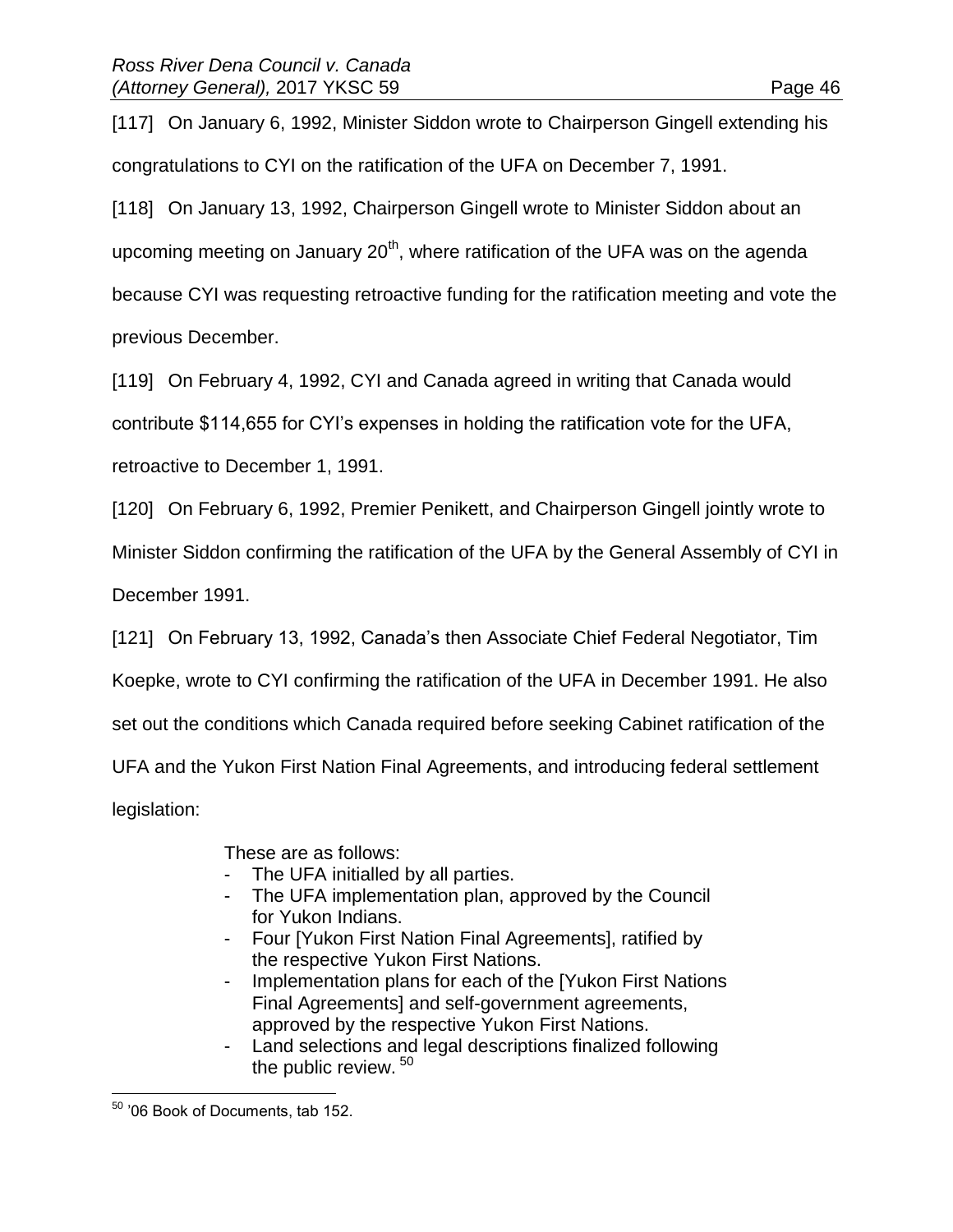[122] On March 17, 1992, Minister Siddon wrote to Chairperson Gingell acknowledging

that the UFA had been unanimously ratified by Resolution # 12, and confirming that he

would seek additional funding, if required, to allow for the conclusion of all the remaining

Final Agreements during 1993-94.

[123] The UFA dated November 23, 1991 was subjected to a legal and technical

review by all the parties. This resulted in a number of amendments and the amended

UFA was dated May 30, 1992.

[124] On July 20 to 24, 1992, CYI held a General Assembly at Lake Laberge, during

which they introduced Resolution # 6 to address the process for approval of the

amended UFA of May 30, 1992. The pertinent portions of the draft resolution stated:

WHEREAS the General Assembly of the Council for Yukon Indians approved by consensus the Umbrella Final Agreement dated November 23, 1991 (UFA November 23, 1991) on December 7, 1991; and

WHEREAS as a result of editing and technical review certain editorial changes were made to the Umbrella Final Agreement of November 23, 1991; and

…

WHEREAS these changes have been incorporated into a revised Umbrella Final Agreement dated May 30, 1992;

THEREFORE BE IT RESOLVED that the Umbrella Final Agreement dated May 30, 1992 ... is hereby approved to continue as the basis for completing the negotiation of Final Agreements which reflect the unique circumstances of each Yukon First Nation …<sup>51</sup>

The memorandum recording the Resolution began with the following statement:

Albert James [one of the CYI chiefs] suggested that in terms of the following Resolution, the Leadership could deal with it

 $\overline{a}$ <sup>51</sup> '06 Common Book of Documents, tab 158.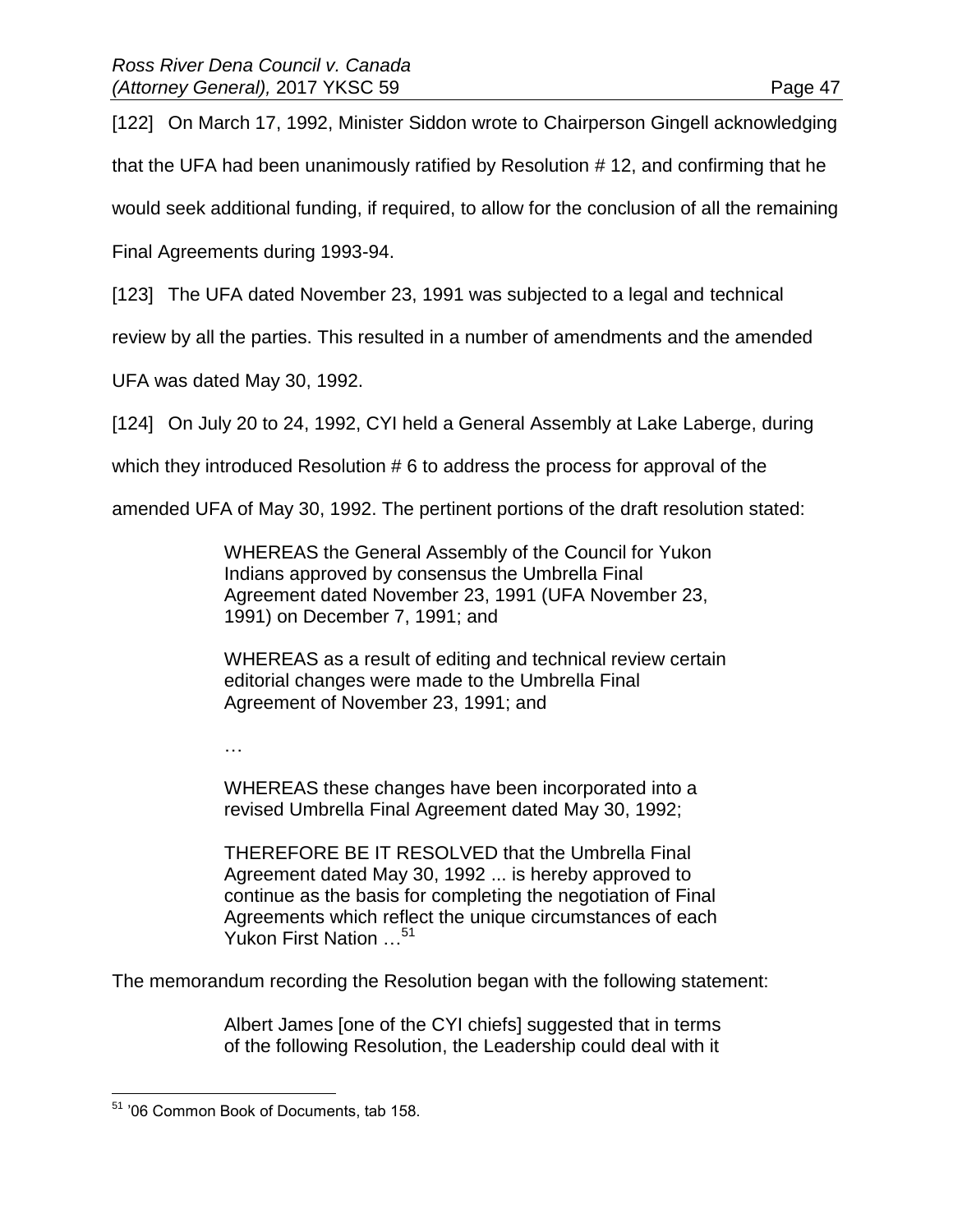in consideration of the outstanding issues that would need to be resolved before this Resolution could be agreed to.

The suggestion was agreed to by the Delegates.

[125] On September 10, 1992, CYI Negotiator, Victor Mitander, wrote to Canada's

Negotiators, Tim Koepke and Shakir Alwarid, informing them of the General Assembly

of July 20 to 24, 1992, the introduction of Resolution # 6, and the fact that CYI had

instructed the Leadership to deal with it prior to the end of October 1992. Specifically,

Mr. Mitander stated:

In terms of process, the General Assembly has instructed the Leadership of CYI to deal with Resolution # 6. … The CYI Leadership is scheduled to meet prior to the end of October, 1992, and I expect approval of these changes as the Leadership has the ultimate authority in this regard.<sup>52</sup>

[126] In January 1993, the Yukon government prepared an "Information Package"

regarding the UFA and summarizing the land claims process to that point. Under a sub-

heading entitled "Ratification", the document stated:

The Council for Yukon Indians ratified the Umbrella Final Agreement and the model Self-Government Agreement in December 1991. Subsequently, the amendments were made to the Umbrella Final Agreement that require ratification by CYI. They have proposed additional amendments for governments' consideration and are expected to ratify after resolution of those issues.

The Yukon Government has ratified the UFA by way of introducing settlement legislation in December 1992.<sup>53</sup>

[127] Also in 1993, the Yukon government prepared another public document for

information purposes about the UFA. Under a sub-heading entitled "Ratification", the

document stated:

 $\overline{a}$ <sup>52</sup> '06 Common Book of Documents, tab 160.

<sup>53</sup> '06 Common Book of Documents, tab 163, p. 1.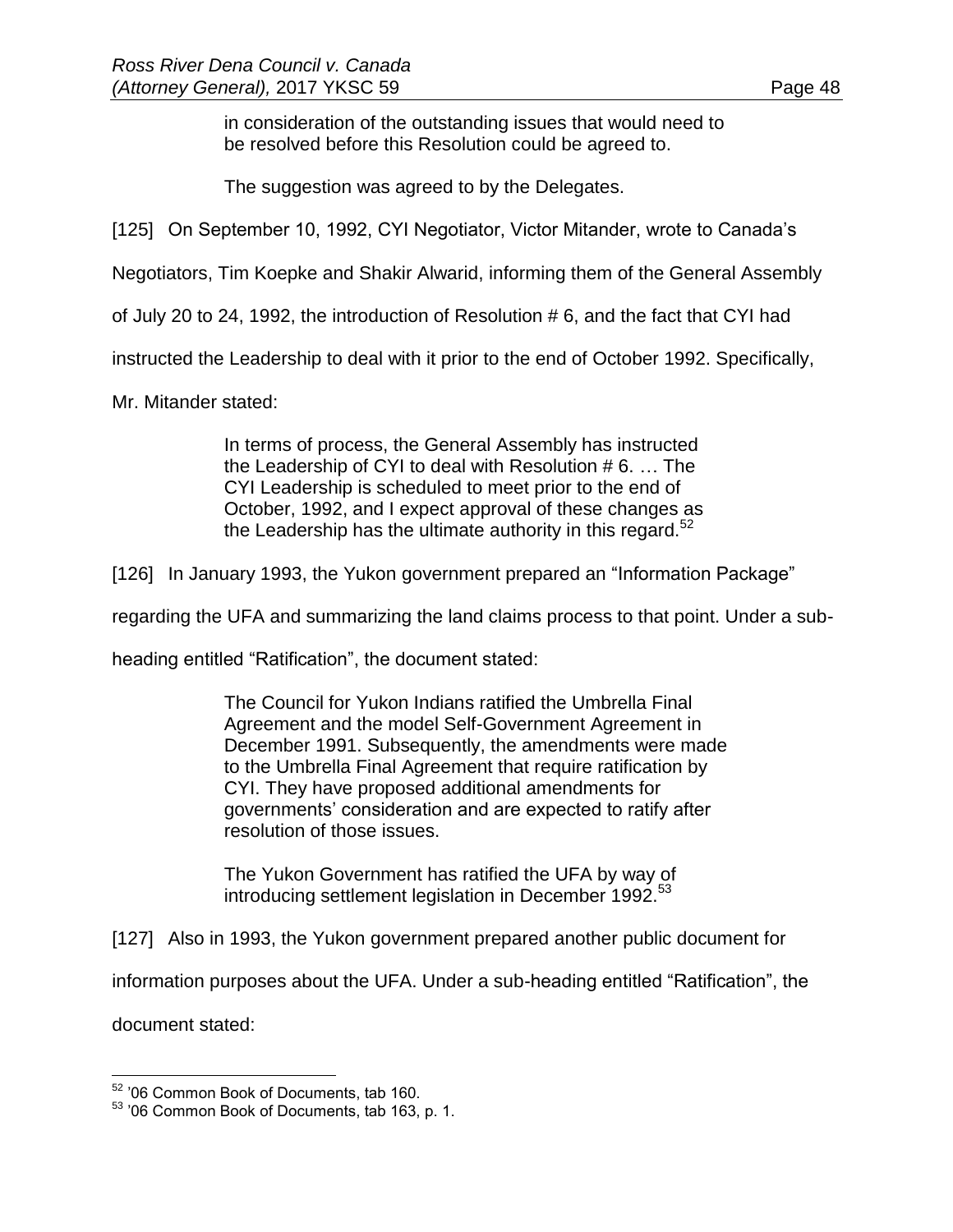The parties have to ratify the UFA. This means both the governments and the Yukon First Nations have to accept the terms of the agreement. Governments will do it by a cabinet process and the Yukon First Nations Indian people will decide soon how they will ratify.<sup>54</sup>

[128] On March 26, 1993, the President of the Kaska Dena Council ("KDC") and the

Chiefs of the Liard Indian Band<sup>55</sup> and RRDC wrote to Minister Siddon objecting to the

inclusion of amendments to Chapter 25 of the UFA, which they said gave the Yukon

government a veto over future transboundary claims in the Yukon. They urged the

Minister to remove the sections under heading 25.5.0 "Transboundary Agreements"

from the UFA.

[129] The KDC is a society incorporated in British Columbia for the purpose of

representing the Kaska in that province in the negotiation of their land claims there and

their trans-boundary claims in the Yukon.

[130] On March 27, 1993, the UFA was initialled by the Negotiators for CYI, Canada

and Yukon.

 $\overline{a}$ 

[131] On March 29 to 31, 1993, CYI held a Special Leadership Meeting with

representatives of each of the 14 Yukon First Nations, as well as a number of other

chiefs, elders and negotiators. Page three of the minutes of that meeting notes:

The General Assembly has asked that the Leadership approve the changes made to the Umbrella Final Agreement as well as the Umbrella Final Agreement Implementation Plan.

There were three areas of concern for the General Assembly:

1) Section 25.5 – Transboundary provisions

<sup>&</sup>lt;sup>54</sup> '06 Common Book of Documents, tab 218.

<sup>55</sup> Now the Liard First Nation, being the Kaska principally resident in and around Upper Liard, Yukon.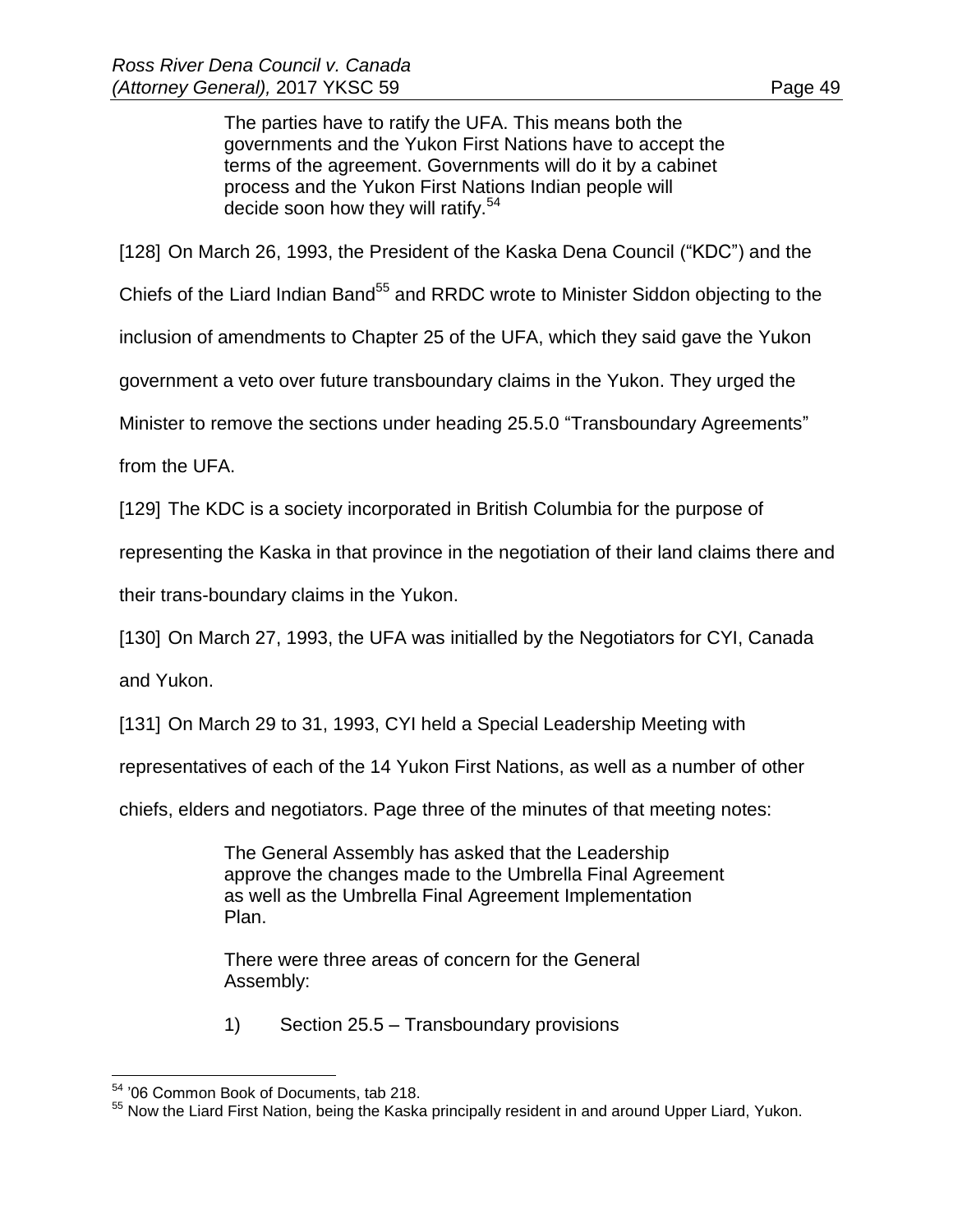- 2) Section 29.2 Recognition of White River's Traditional Territory
- 3) Loan repayment<sup>56</sup>

On March 31, 1993, the CYI Leadership Board passed a Resolution (dated March 30,

1993) approving and accepting the UFA initialled March 27, 1993. The pertinent

provisions of the resolution stated:

WHEREAS the General Assembly of the Council for Yukon Indians approved by consensus the Umbrella Final Agreement dated November 23, 1991 (UFA November 23, 1991) on December 7, 1991;

WHEREAS as a result of editing and technical review certain editorial changes were made to the Umbrella Final Agreement of November 23, 1991, and certain other changes were made to reflect Agreements between Council for Yukon Indians and Government Negotiators;

WHEREAS these … changes have been incorporated into a revised Umbrella Final Agreement dated May 30, 1992;

WHEREAS the General Assembly at Lake [Laberge], in July 1992, mandated the Leadership to approve the amended version of the UFA dated May 30, 1992;

…

THEREFORE BE IT RESOLVED that:

- 1. The Umbrella Final Agreement Implementation Plan dated March 27, 1993, it is hereby approved and accepted.
- 2. That the amendments, editorial changes and errata to the Umbrella Final Agreement are hereby approved and accepted as the basis for completing the negotiation of First Nation Final Agreements which reflect the unique circumstances of each Yukon First Nation ...<sup>57</sup>

<sup>&</sup>lt;sup>56</sup> '06 Common Book of Documents, tab 170.

<sup>57</sup> '06 Common Book of Documents, tab 168.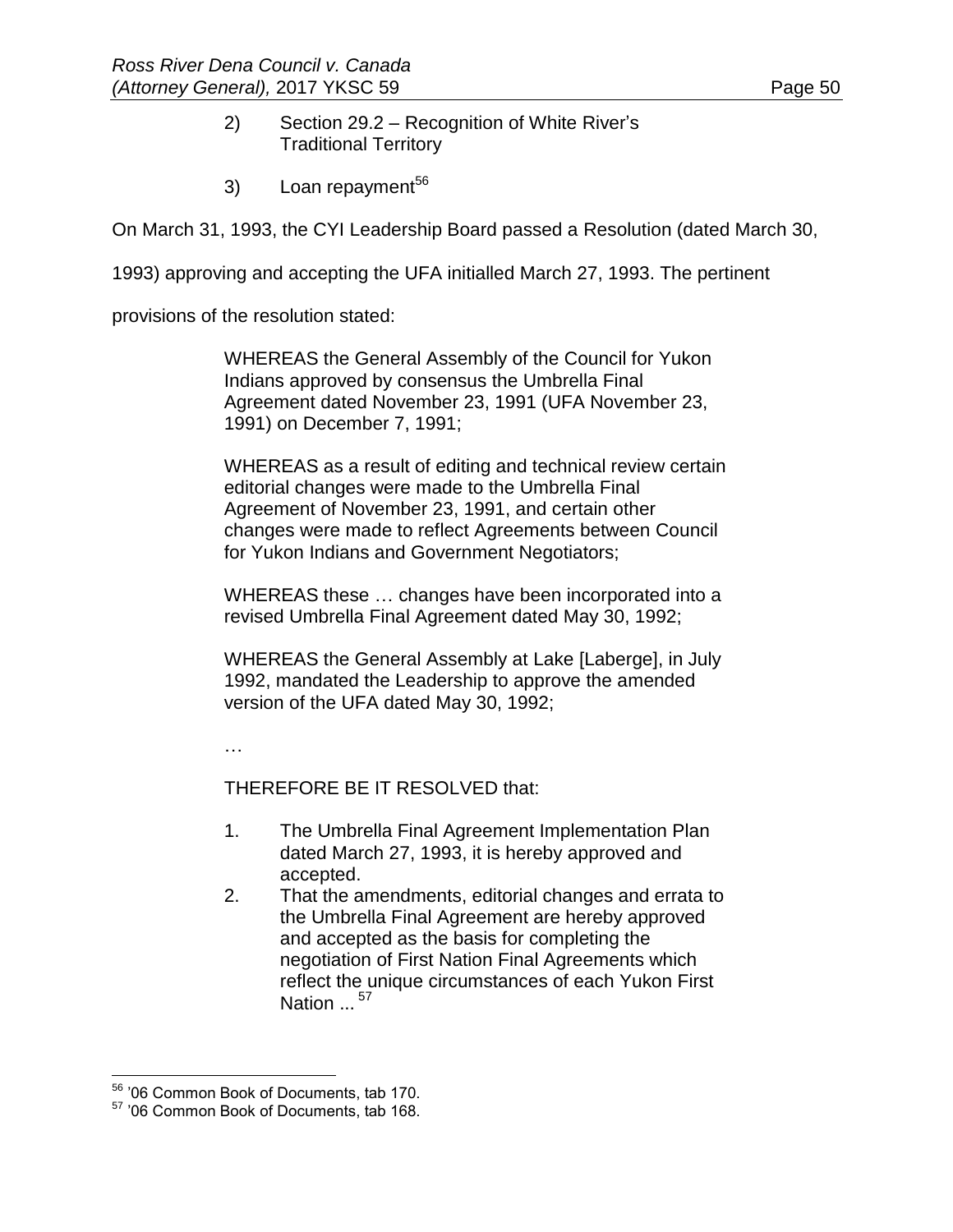The vote was recorded as "11 for", "3 against" and "1 abstention".<sup>58</sup> The three against

were the Liard First Nation, RRDC and what is now Little Salmon/Carmacks First

Nation. The abstention was the White River First Nation. Parenthetically, I note that

Little Salmon/Carmacks First Nation concluded a Final Agreement and a Self-

government Agreement in 1997, based on the UFA.

[132] On March 31, 1993, Chairperson Gingell wrote to Minister Siddon informing him

of the result of the ratification vote. The pertinent parts of her letter are as follows:

As Chairperson of the Council for Yukon Indians, it is with a great deal of pride and honour that I have the privilege to advise you that our Leadership Board ratified the UFA and UFA Implementation Plan on March 31, 1993, in Whitehorse, Yukon.

…

In essence, Mr. Minister, the Council for Yukon Indians has completed all pertinent matters respecting the Umbrella Final Agreement.

I am attaching, for your information, a copy of the resolution which was passed by the Yukon Chiefs and the Executive of the Council for Yukon Indians. The vote was eleven in favour, three opposed, and one abstention.

The Kaska representative asked me to relay that they opposed the attached resolution primarily due to Section 25.5.5 of the UFA …

Their position was formally conveyed to you on March 26, 1993, in a letter signed by their leaders. <sup>59</sup>

[133] On May 13, 1993, Minister Siddon wrote to Chairperson Gingell congratulating

CYI on the ratification of the UFA and the Implementation Plan. He also informed her

that the federal ratification of the UFA was proceeding smoothly. In particular he stated:

 $58$  Canada's counsel informed me that CYI also had a vote at this meeting.

<sup>59</sup> '06 Common Book of Documents, tab 169.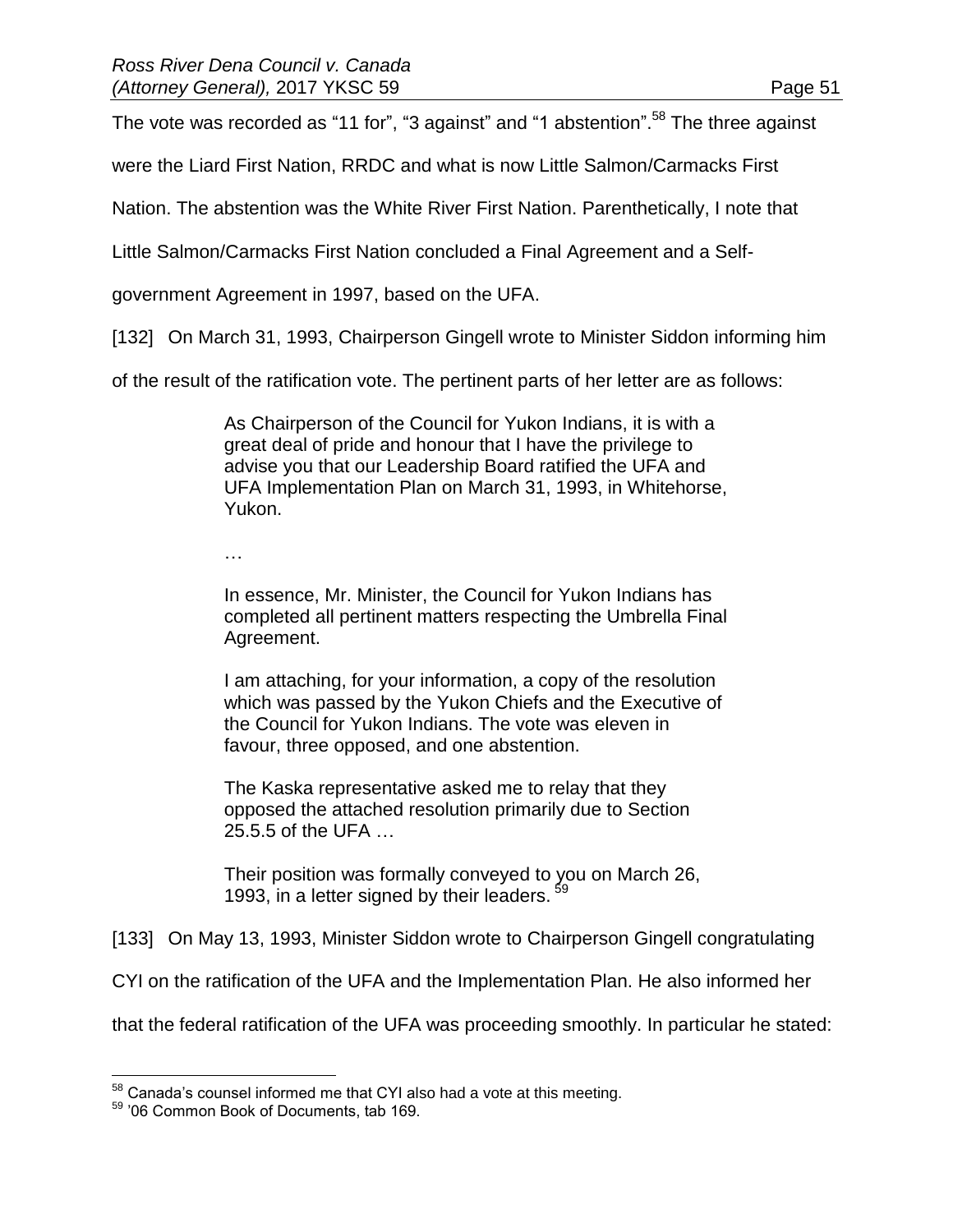It was with the greatest of pleasure that I received your announcement that the UFA and the UFA Implementation Plan have been ratified by the leadership of the Council for Yukon Indians (CYI) and that the First Nations which have initialled Final and Self-government agreements scheduled ratification proceedings for April 1993. May I convey to you my most sincere congratulations on this achievement. 60

[134] On May 26, 1993, Minister Siddon wrote to Chairperson Gingell congratulating

CYI and the first four First Nations for having ratified their respective Final Agreements

and Self-Government Agreements. He also suggested a signing ceremony in

Whitehorse on May 29, 1993.

[135] On May 29, 1993, the UFA was signed by all three parties, together with the first

four Yukon First Nation Final Agreements and Self-government Agreements. A federal

government news release was issued the same day about the signing. Judy Gingell

signed as Chairperson of CYI, Tom Siddon, as Minister of Indian and Northern Affairs,

and John Ostashek, as the Yukon government Leader.

[136] On February 17, 1994, one of RRDC's counsel in the case at bar, Stephen Walsh, wrote to Canada's senior counsel, William Elliott, inquiring whether s. 2.2.8 of the UFA had been complied with and asking: "what specifically was the ratification process that was ratified by the parties and when did this ratification occur?"

[137] On February 22, 1994, Mr. Elliott responded to Mr. Walsh by attaching Chairperson Gingell's letter of March 31, 1993, detailing the ratification process followed at the Special Leadership Meeting ending that same day.

[138] This answer has not satisfied the Kaska and they have subsequently asked a number of times through correspondence in the intervening years for the same information.

 $\overline{a}$ <sup>60</sup> '06 Common Book of Documents, tab 174.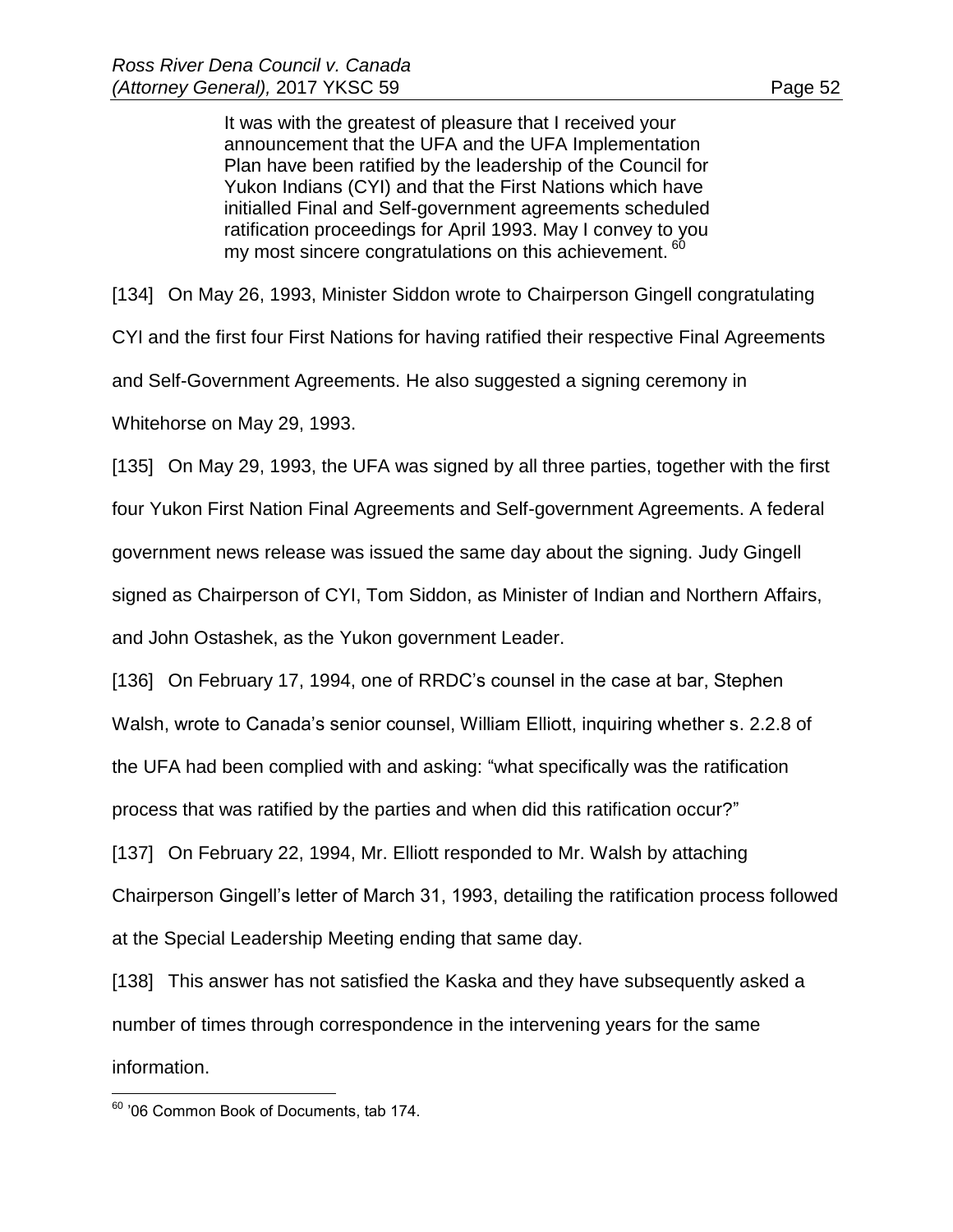[139] This concludes my findings of fact on this issue.

[140] In my view, the evidence establishes that the parties did negotiate the processes for ratification of the UFA, as required by the first branch of s. 2.2.8 of the UFA. Further, ultimately, the ratification of those processes was obtained at the same time as ratification of the UFA on May 29, 1993, by the signing of the document by Chairperson Gingell, Minister Siddon, and Yukon government, Leader Ostashek.

[141] There was never any issue that CYI disputed the processes for ratification proposed by each of Canada and Yukon. Canada had indicated from the outset, at the exploratory meeting held in Whitehorse June 7 and 8, 1989, that it would ratify by way of Cabinet and then by way of an Order-in-Council. Yukon indicated at that time that it would mimic, to whatever extent possible, Canada's process. The evidence indicates that CYI was always in general agreement with these proposals. Indeed, in the result, the ratification by the two governments occurred in virtually the exact manner originally proposed. Canada ratified by Minister Siddon taking the UFA to Cabinet and subsequently enacting territory-wide settlement legislation (*Yukon First Nations Land Claims Settlement Act* <sup>61</sup> and *Yukon First Nations Self-Government Act <sup>62</sup>*). The Yukon government, presumably on the instructions of Cabinet, ratified by enacting its own settlement legislation (*First Nations (Yukon) Self-Government* Act <sup>63</sup>, and An Act *Approving Yukon Land Claim Final Agreements*<sup>64</sup>).

[142] The only real issue raised by RRDC is whether Canada and Yukon agreed with the ratification processes proposed by CYI, prior to the signing of the UFA on May 29,

- $62$  S.C. 1994, c. 35.
- <sup>63</sup> R.S.Y. 2002, c. 90.

 $\overline{a}$  $61$  S.C. 1994, c. 34.

<sup>&</sup>lt;sup>64</sup> R.S.Y. 2002, c. 240.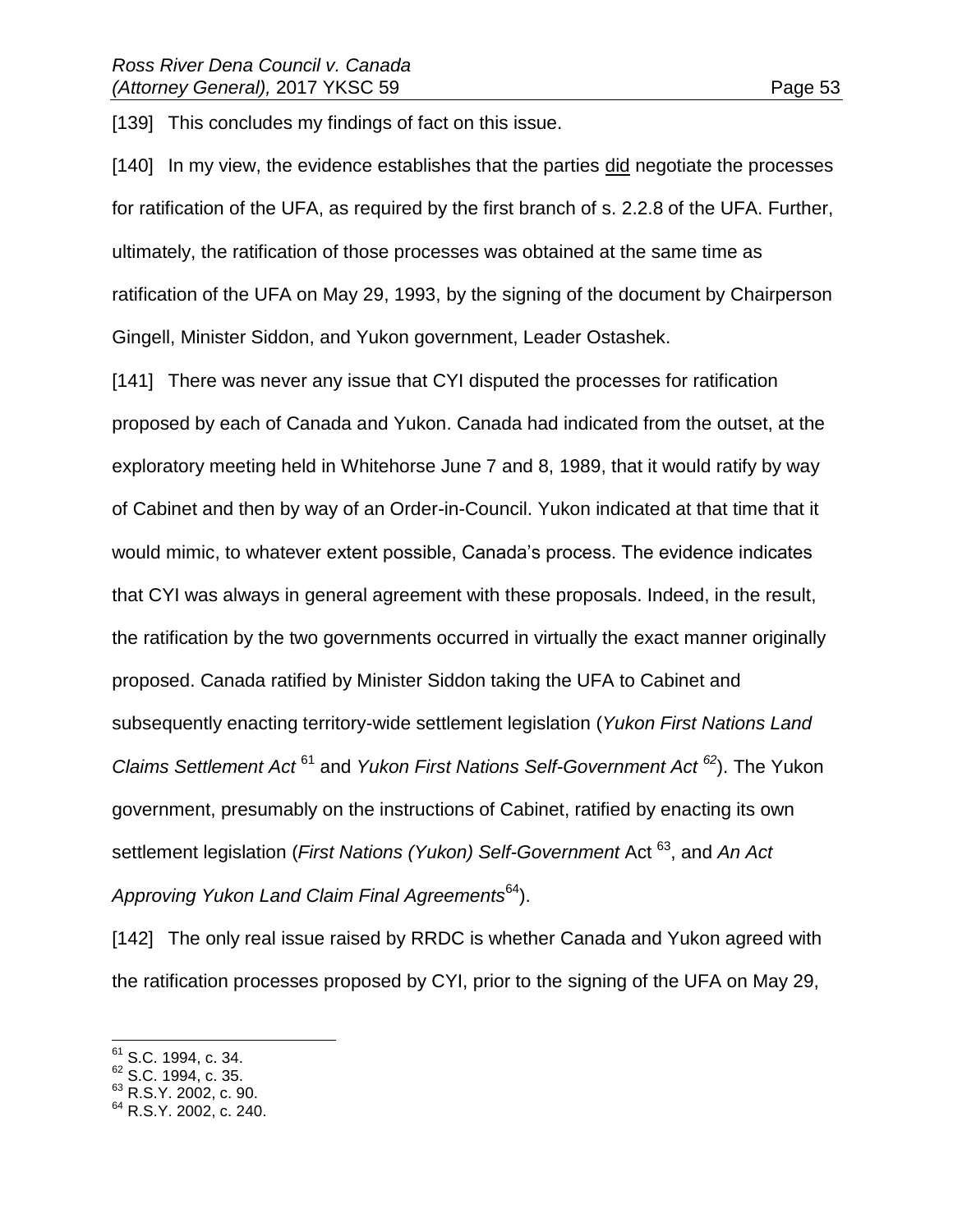1993. While there may not have been a single point in time when the parties conclusively agreed on how CYI would ratify, the tenor of the negotiations and, in particular, the change of Canada's position over time indicate that there was general agreement on how CYI proposed to ratify.

[143] Again, CYI's original proposal at the Whitehorse meeting on June 7 and 8, 1989 was that it would ratify through a Special General Assembly. Although Minister Siddon initially took issue with this proposal, preferring instead a Yukon-wide referendum, with at least 50% of Yukon First Nation members and 50% of the Yukon First Nations themselves supporting the UFA, this position eventually softened. For its part, CYI continued to inform both governments that it intended to ratify the UFA by way of a Special General Assembly.

[144] Indeed, at the Special General Assembly held in Whitehorse on January 17 to 19, 1991, CYI passed the Resolution specifying that the ratification of the UFA would require a two-thirds majority of the 14 Yukon First Nations, and that the vote would have to occur within three months following the conclusion of the first-four Yukon First Nation Final Agreements. When CYI Chairperson Gingell reported to Minister Siddon and Premier Penikett on this outcome, neither of the recipients took any particular issue with it, until Minister Siddon wrote to Chairperson Gingell on October 25, 1991 proposing ratification of UFA "through its Board or a General Assembly". However, when Chairperson Gingell reported to Minister Siddon on December 16, 1991 that CYI had ratified the UFA (dated November 23, 1991) by way of a unanimous vote approving Resolution # 12 at its General Assembly on December 7, 1991, the Minister's response was to congratulate CYI on the ratification. Here, I agree with Canada's counsel that the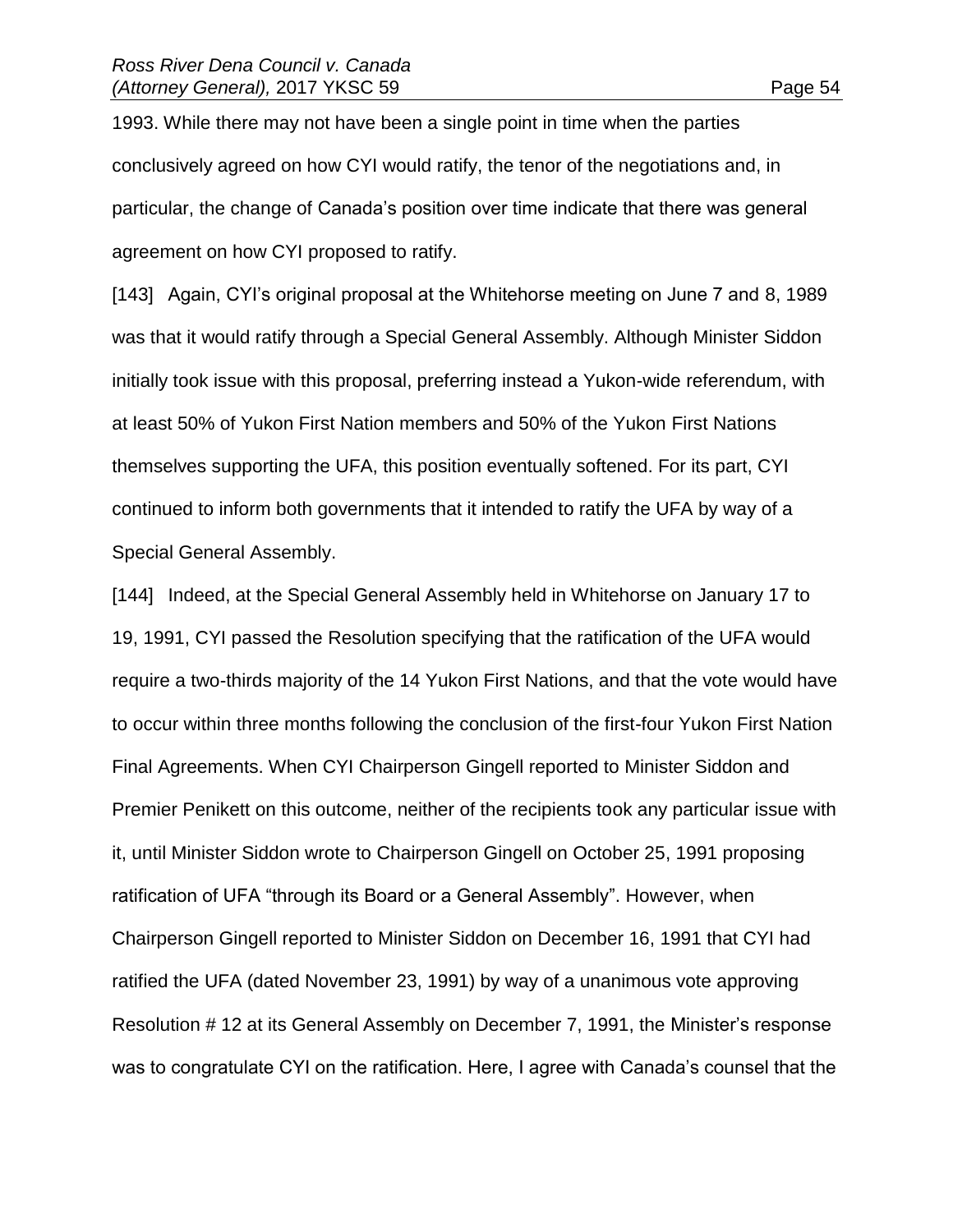conduct of the parties was such that Minister Siddon's positive response and the absence of any evidence of disagreement with the process from the Yukon government indicates that the two governments generally accepted CYI's ratification process as appropriate.

[145] When the UFA dated November 23, 1991 was amended, a second ratification process became necessary. Canada's Chief Negotiator, Mr. Koepke, in his letter to CYI dated February 13, 1992, set out what Canada required in order to ratify the UFA through Cabinet and the introduction of settlement legislation:

- initialing of the UFA by all parties;
- CYI approval of the UFA Implementation Plan;
- ratification of the first four Yukon First Nation Final Agreements by the respective Yukon First Nations;
- approval by the respective Yukon First Nations of their respective Implementation Plans and Self-government agreements; and
- finalization of land selections and legal descriptions.

By the time the UFA was finally signed by all the parties on May 29, 1993, all of these conditions had been met.

[146] For its part, CYI decided at its General Assembly at Lake Laberge on July 20 to 24, 1992 that ratification of the amended UFA dated May 30, 1992 would take place by way of a subsequent vote by CYI's "Leadership" on draft Resolution #6.

[147] In fact, what occurred was a Special Leadership meeting on March 29 to 31,

1993, where the CYI Board of Directors, comprised of a representative of each of the 14 Yukon First Nations, voted in favour of a new Resolution, dated March 30, 1993, which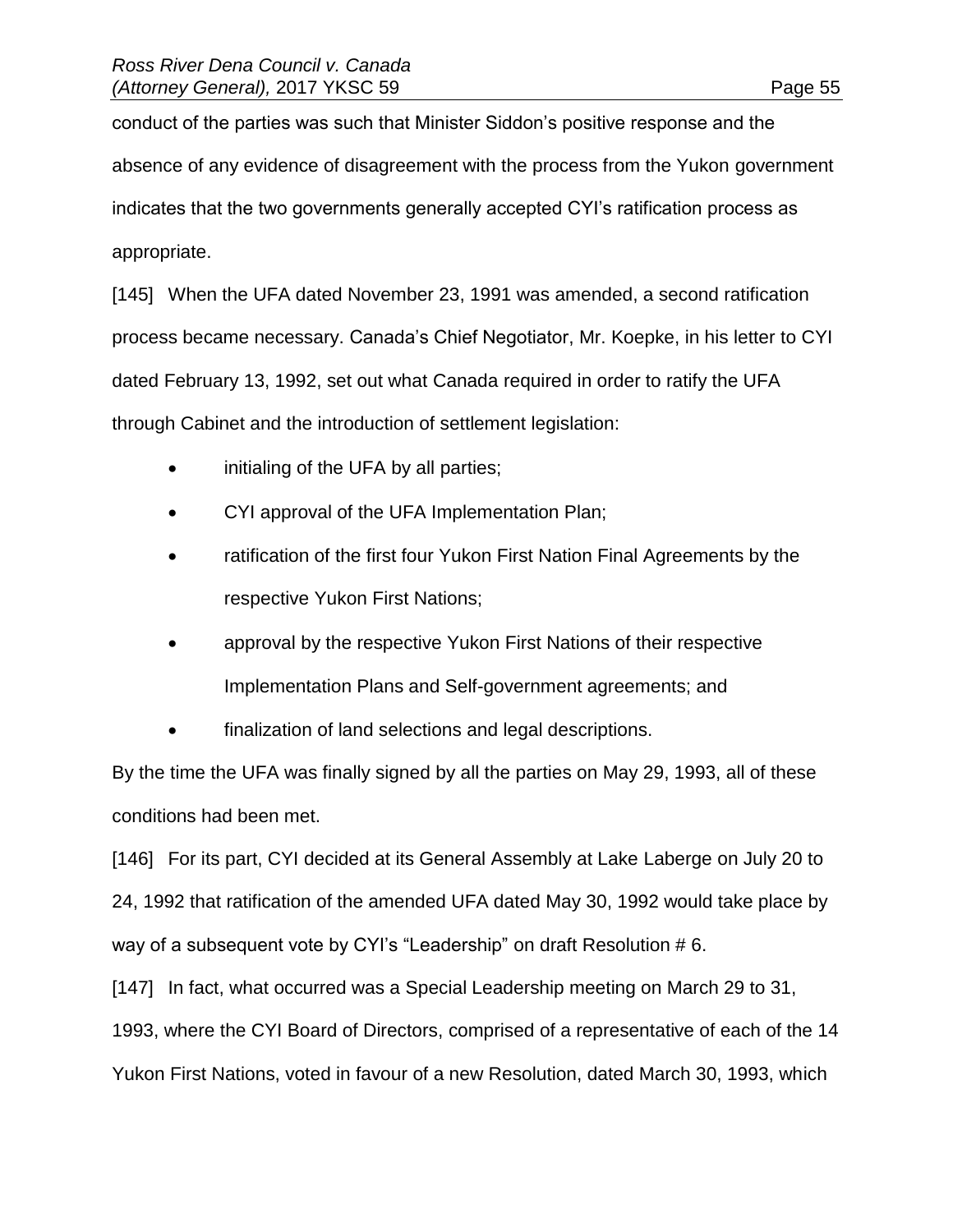approved the amended UFA dated May 30, 1992. With 10 of 14 First Nations (as well as CYI itself in favour), CYI had complied with its earlier Resolution passed January 19, 1991, requiring a two-thirds majority. Finally, when Chairperson Gingell reported this outcome to Minister Siddon, his response of May 13, 1993 was to again congratulate CYI on the ratification of the UFA by its "leadership". This conduct demonstrates an implicit acceptance of CYI's ratification process for the amended UFA, and there is no evidence that the Yukon government took any different position. [148] Accordingly, it is my conclusion that when the three parties signed the UFA on May 29, 1993, they implicitly ratified the processes for ratification that had previously been negotiated between the parties, thus satisfying the requirements of s. 2.2.8 of the UFA.

## **4.7 Issue #7: Have Canada's representatives knowingly (or with reckless indifference) procured and relied upon a series of conflicting and false affidavits with respect to the alleged ratification of the UFA? If so, is such conduct inconsistent with the honour of the Crown?**

[149] There are essentially two sub-issues here. The first is that Canada's representatives initially provided sworn evidence that the processes for ratification of the UFA were agreed to by CYI, Canada and Yukon at a meeting in Whitehorse on June 7, 1989. Canada later interviewed two of its negotiators who attended that meeting and discovered that it was only an exploratory session, where preliminary ideas about ratification were discussed, but that there was no clear agreement on the processes which would be followed. The second sub-issue is that the Acting Regional Director General of Indian and Northern Affairs Canada, Shari Borgford, swore an affidavit dated February 28, 2011, in which she stated that the UFA parties first discussed the ratification processes at an all-party meeting on June 7, 1989, and then agreed to those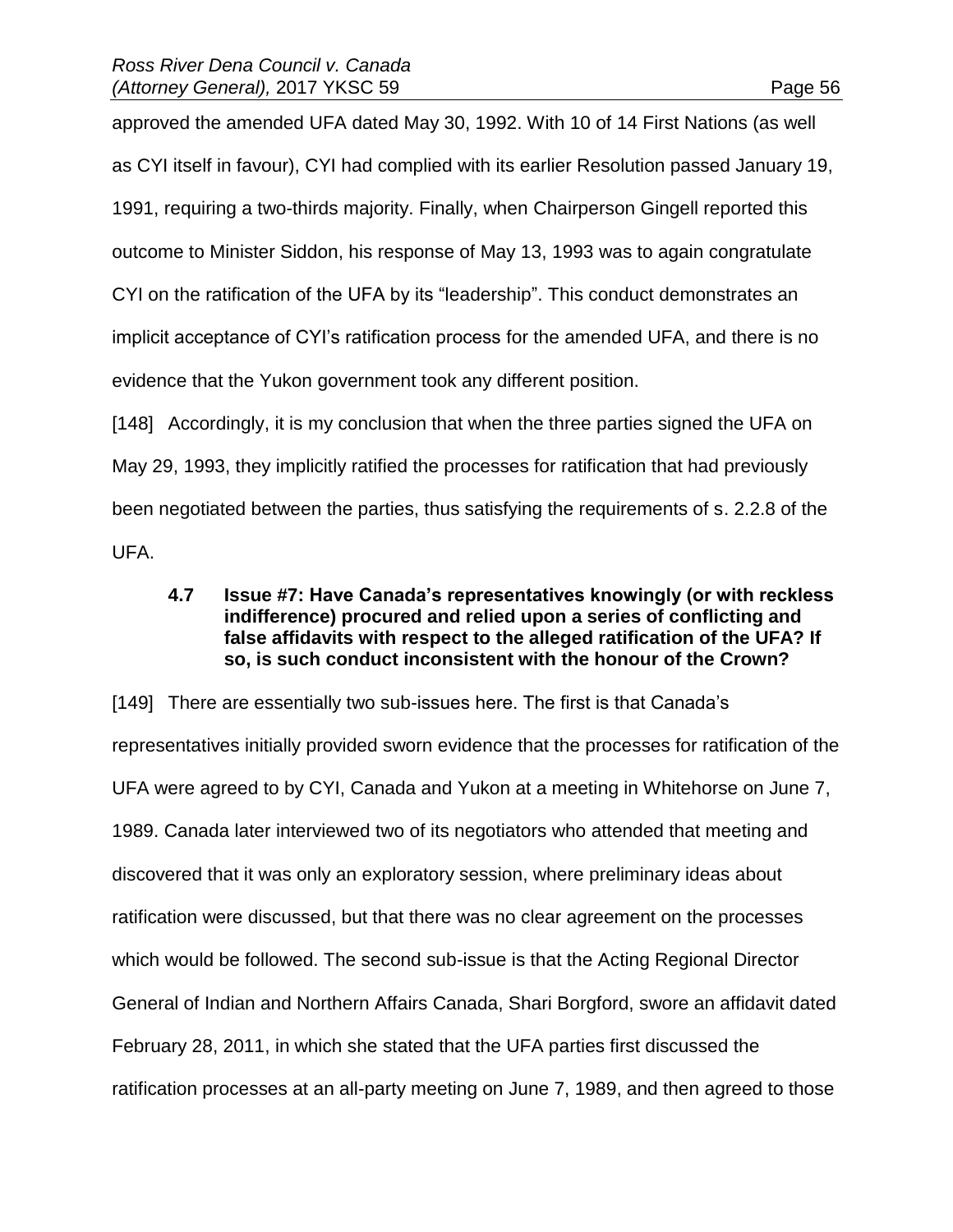processes at a meeting on October 25, 1991. Ms. Borgford subsequently discovered that her reference to a meeting on October 25, 1991 was in error, in that there was no meeting on that date. She corrected her evidence in an affidavit sworn September 27, 2013.

[150] RRDC's counsel, Mr. Walsh, has submitted that Canada's counsel has "procured and relied upon" a number of "false affidavits", $65$  which refer both to the ratification agreement being obtained on June 7, 1989 and a subsequent meeting on October 25, 1991. Canada's counsel has submitted that it was simply complying with its continuing obligation to accurately and correctly answer interrogatories (in the case of the '05 and '06 Actions) and written examinations (in the case of the Federal Court actions), by the respective *Rules of Court* applicable to those actions, when they have discovered that an answer provided was inaccurate, incorrect or incomplete.

[151] I conclude that RRDC's counsel's allegations here are inflammatory and even reckless. The definition of "procure" in *The New Shorter Oxford English Dictionary* includes:

> … try to bring about (esp. something bad). Bring about, esp. by care or with effort; cause to be done; … Obtain, esp. by care or with effort …

Thus, the word suggests that Canada's counsel deliberately intended to mislead this Court and the Federal Court by introducing the information. I do not accept that this was the case.

[152] The source of one of Canada's representations in the Federal Court actions is Joe Leask. It is clear from the affidavits of Mr. Leask that his information about the meeting on June 7, 1989 was not based on a personal source, but rather that his

 $\overline{a}$ <sup>65</sup> RRDC's Outline, filed September 23, 2016.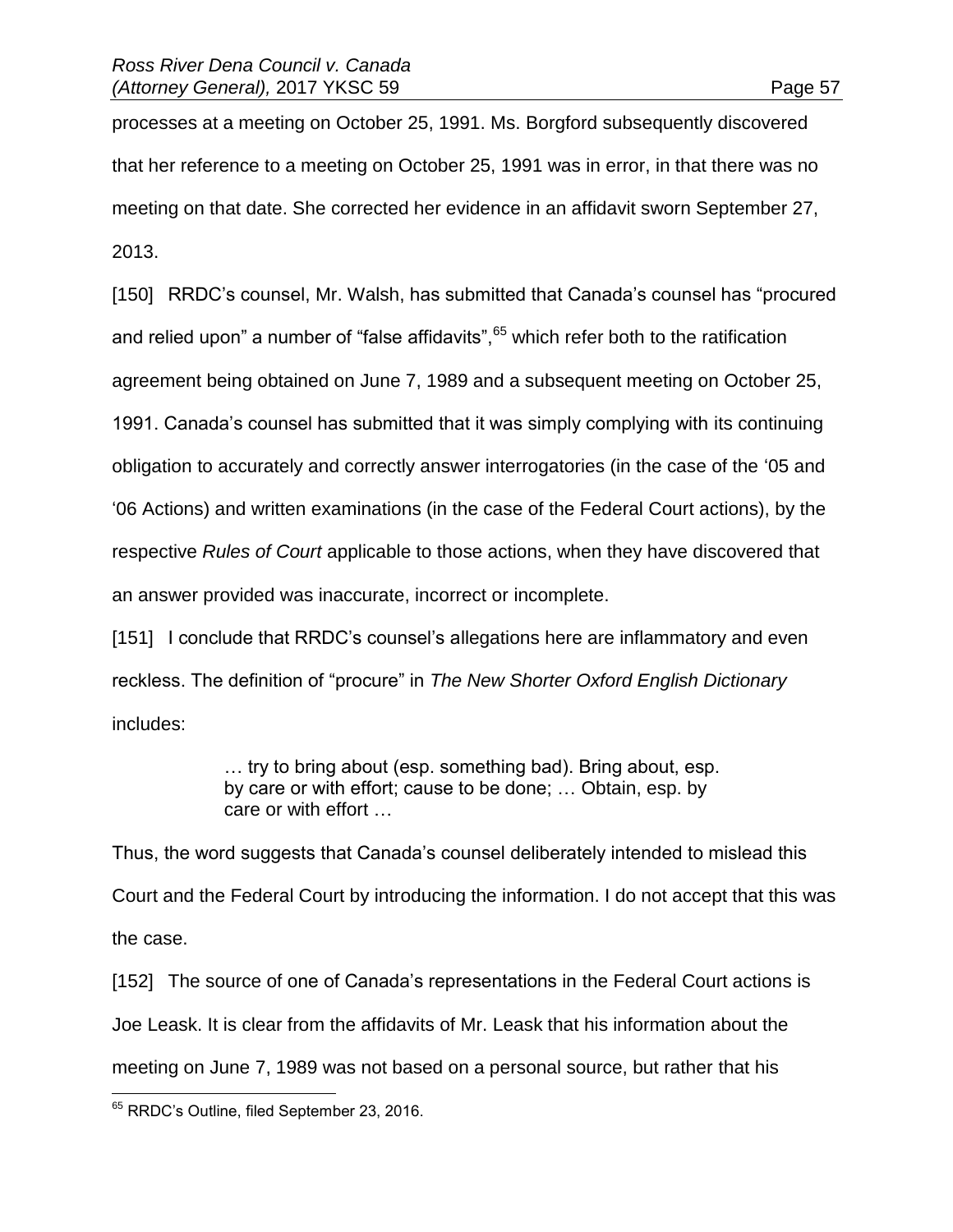information was based upon the documentation provided to him and reviewed by him. The same can be said about Ms. Borgford's original evidence regarding the meeting on June 7, 1989. RRDC's counsel accepts that Canada's deponents did not have personal knowledge of the information in their affidavits. However, he submits that the point is that Canada's representatives who were preparing and obtaining those sworn affidavits did in fact have personal knowledge and were aware that the sworn information contained in those affidavits was, on its face, conflicting. $66$  There is no evidence that this was the case.

[153] Before going further, and for the sake of completeness, given the seriousness of the allegations by RRDC's counsel, I will set out the relevant portions of the documents pertaining to this issue.

[154] As noted earlier, a briefing note was prepared by ADM Van Loon, for an upcoming meeting between Minister Cadieux, Minister of Indian and Northern Affairs Canada, and CYI Chairperson Gingell on February 15, 1990. The briefing note was from ADM Van Loon to Minister Cadieux. There is no evidence of Minister Cadieux's response to the note. The briefing note contains ADM Van Loon's comments on the issue of how the UFA should be ratified. Among the discussion is the following statement: "CYI's position has not been discussed yet at the table", presumably with reference to the main table negotiations on the UFA.

[155] In five affidavits sworn by Joe Leask on behalf of Canada in Federal Court actions No. T-1749-99, between the Liard First Nation and Her Majesty the Queen, and No. T-108-07, between RRDC and Her Majesty the Queen (at one time, the two actions were being tried together) Mr. Leask provided answers to written examinations from the

<sup>&</sup>lt;sup>66</sup> RRDC's Outline, filed February 23, 2016, para. 7.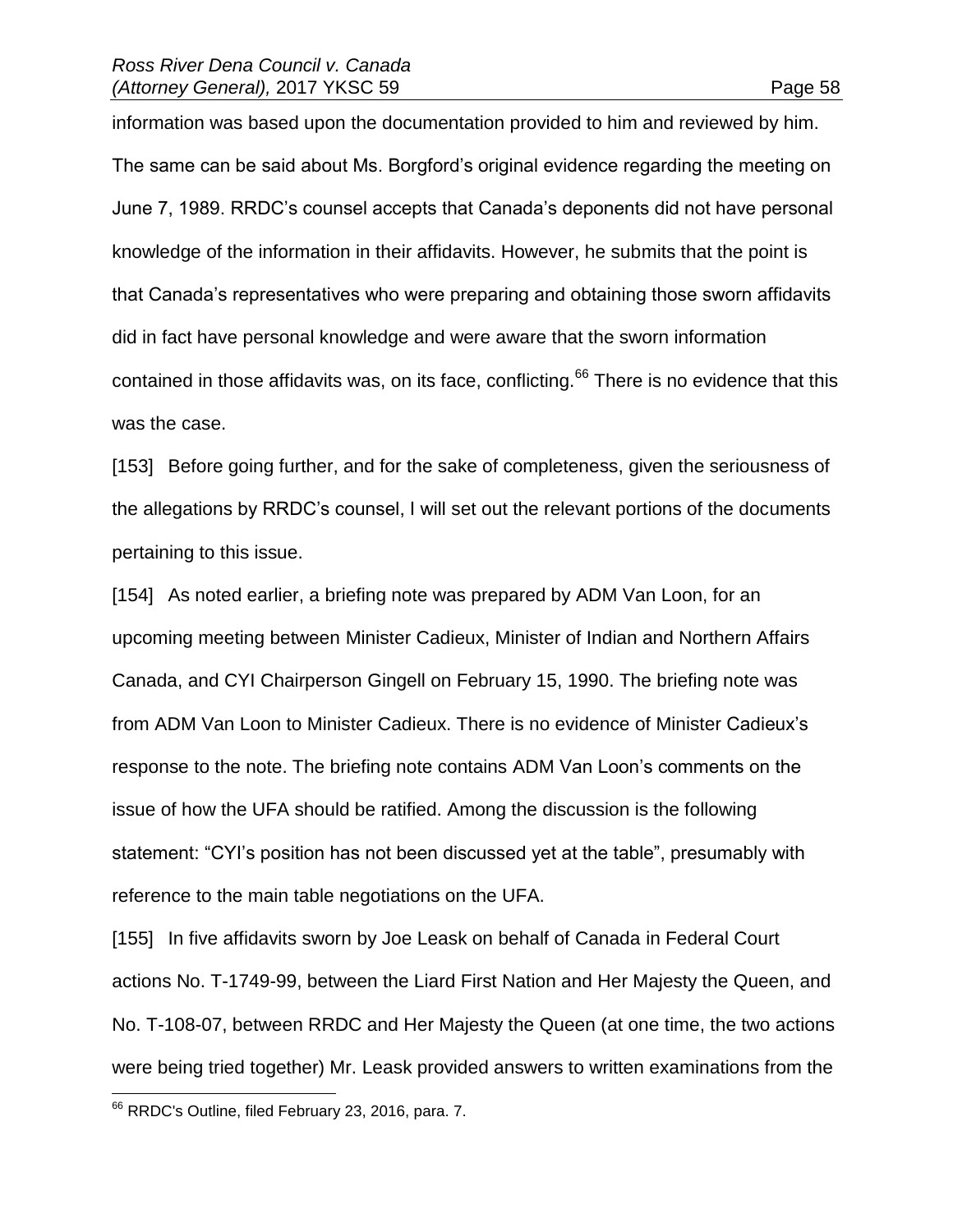plaintiffs.<sup>67</sup> The first of these affidavits was sworn on November 12, 2008, and the last on December 14, 2012. As I understand it, this is the first time that representatives of Canada deposed that the UFA ratification processes had been agreed to at the Whitehorse meeting between CYI, Canada and Yukon on June 7, 1989. I mentioned this meeting above in discussing Issue #6. Because there were numerous questions asked of Mr. Leask, I will only refer here to a representative number of questions and answers, as RRDC's counsel did not specifically take me to the various questions and

answers he intends to rely upon.

[156] In his affidavit sworn November 12, 2008, Mr. Leask was asked the following

questions and provided the following answers:

*With respect to the Defendant's allegation in paragraph 9 of its Second Further Amended Statement of Defence that the UFA, and amendments thereto, were ratified by all Yukon First Nations, including the Plaintiff, please provide all particulars (in addition to those provided in response to the above questions) of:*

*(a) the processes for ratification of the UFA alleged by the Defendant to have been negotiated by the parties thereto, in accordance with section 2.2.8 of the UFA; and*

*(b) how and when the processes for ratification of the UFA referred to [above] were ratified, in accordance with section 2.2.8 of the UFA.*

UFA Parties negotiated UFA ratification processes and achieved an agreement at the Umbrella Final Agreement Meeting at the Yukon Indian Centre in Whitehorse on June 7, 1989. UFA parties agreed that: (i) Canada would ratify by Cabinet approval and Order in Council; (ii) the Yukon Territorial Government would ratify by a process comparable to Canada, mirroring Canada's process to the extent possible; and (iii) the CYI would ratify by Special General Assembly …

 $\overline{a}$  $67$  '06 Common Book of Documents, tabs 410 - 415.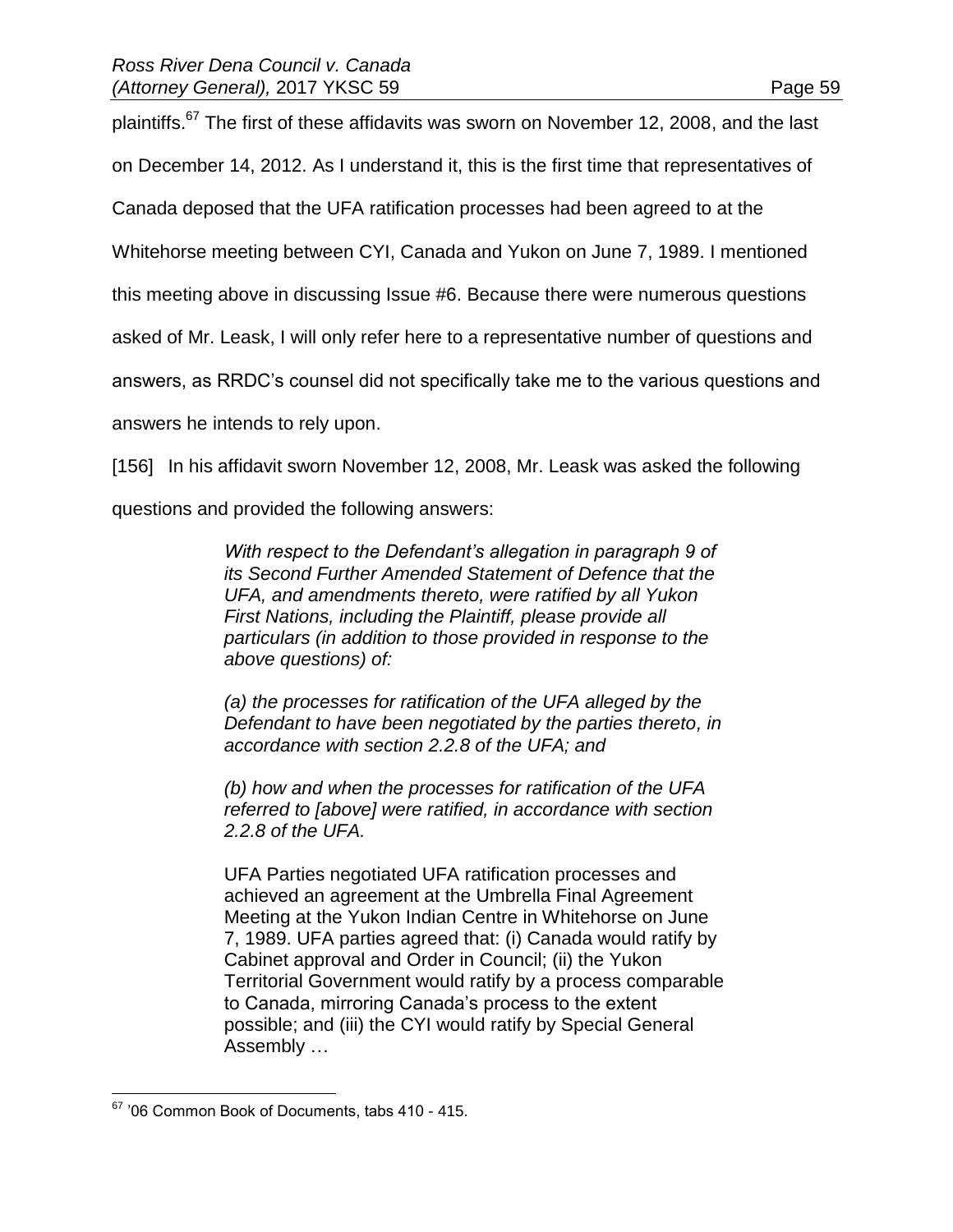…

The UFA Parties negotiated ratification processes for the UFA, and first achieved agreement on those processes at the UFA Meeting in Whitehorse on June 7, 1989. Each of the UFA parties thereafter undertook steps agreed upon to ratify the UFA. Evidence of the ratification of the UFA and the ratification processes is provided in the execution of the UFA including section 2.2.8 thereof, by the UFA parties …

[157] In his affidavit sworn October 18, 2012, Mr. Leask provided a response and a

supplementary response to the following question:

*Did the Defendant's servants or agents at any time prior to the delivery of the Affidavit of Joe Leask sworn November 12, 2008 inform the Plaintiffs that it is the Defendant's position that the parties to the UFA achieved an agreement on a process to ratify the UFA at a meeting on June 7, 1989? If so: [a] When, how and by whom were each of [Liard First Nation] and RRDC informed of this?*

Response: Representatives of the Plaintiffs were present at a meeting on June 7- 8, 1989 where an agreement on the ratification process was reached.

Supplementary Response: Nothing to add except to say that this was when agreement was first achieved. After this time there were further discussions and meetings about the process the Yukon First Nations would undergo for ratification. Final ratification occurred in 1992 (YTG) and 1993 (CYI and First Nations and Canada).

…

*Did the Defendant's affiant, Joe Leask, attend or participate in the meeting on June 7, 1989 at which the parties to the UFA are alleged by the defendant to have achieved an agreement on a process to ratify the UFA? If not, then: [a] Who specifically was the source of Mr. Leask's information that the parties to the UFA achieved an agreement on a process to ratify the UFA at a meeting on June 7, 1989?*

Response: No personal source …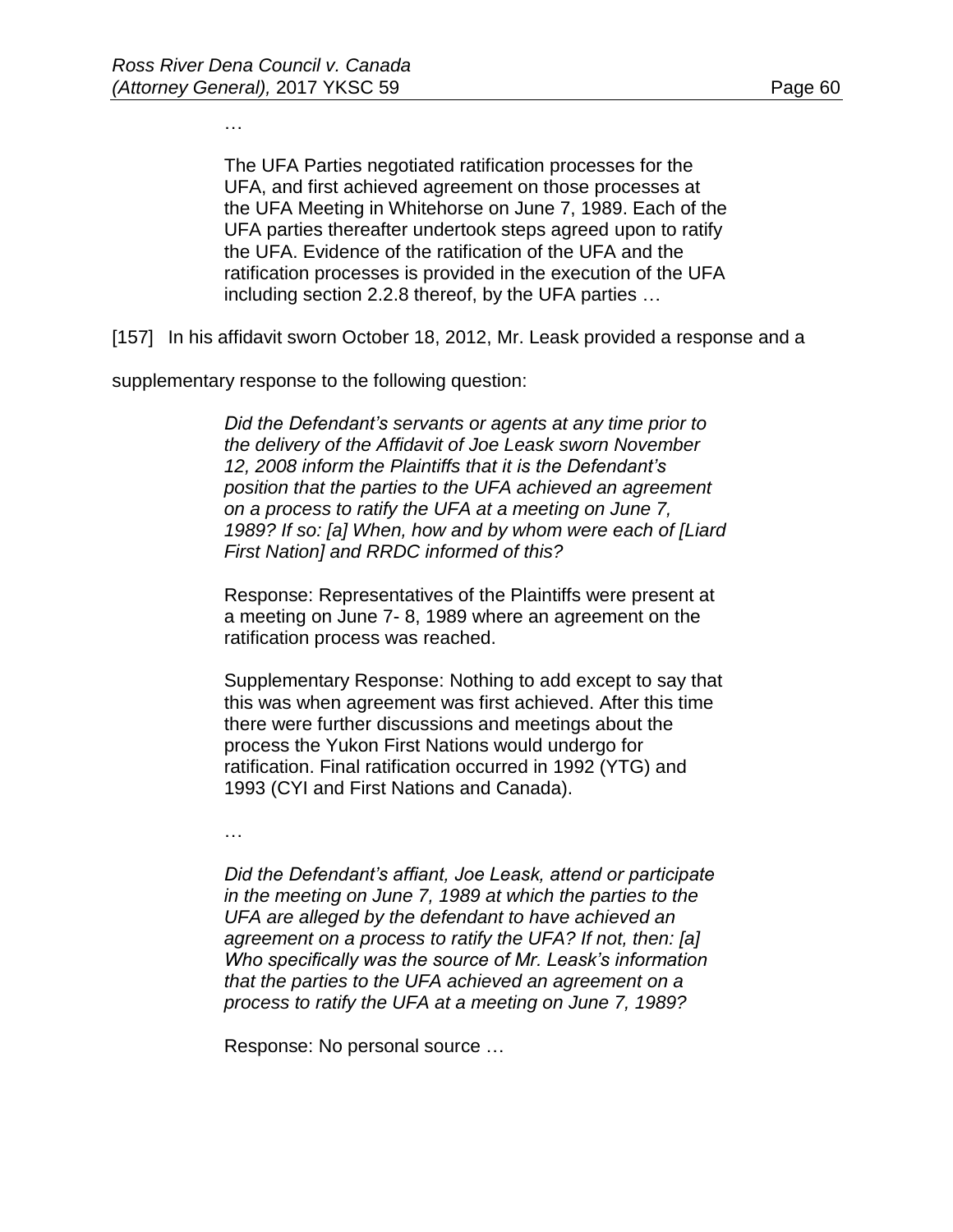Supplementary Response: As noted the source of Mr. Leask's information was the documentation provided to him and reviewed by him.  $68$ 

[158] In a document in Federal Court action No. T-108-07 between RRDC and Her

Majesty the Queen, dated January 9, 2009, and entitled Response to Request to Admit,

Canada provided answers to questions in a request to admit from RRDC dated

November 28, 2008. A number of these answers deal with the June 1989 meeting

between CYI, Canada and Yukon during which ratification of the UFA was discussed.

For the sake of convenience, I will set out the relevant questions and the answers:

…

9) *As of February 15, 1990, the parties to the UFA had not reached an agreement on the process for ratification of the UFA.* 

He [the Attorney General of Canada] denies this fact. The general process was agreed to among the parties in June 1989. The details of each process were worked out over time.

…

(15) *In the letter dated July 17, 1990, referred to in paragraphs 13 and 14 above, Tom Siddon, the defendant Crown's Minister of Indian Affairs and Northern Development, addresses, among other things, his understanding of the timing for the negotiation of processes for the ratification of the Umbrella Final Agreement and, in that regard, states: "My negotiators inform me that negotiation of ratification processes will be dealt with this summer."*

He admits that the sentence in quotes is what is stated in the letter. He does not admit that the negotiations referred to in the letter encompass all of the negotiations among the parties on ratification. The general process of ratification was agreed to in June 1989. The details were worked out over time.

 $\overline{a}$ 68 '06 Common Book of Documents, tab 413.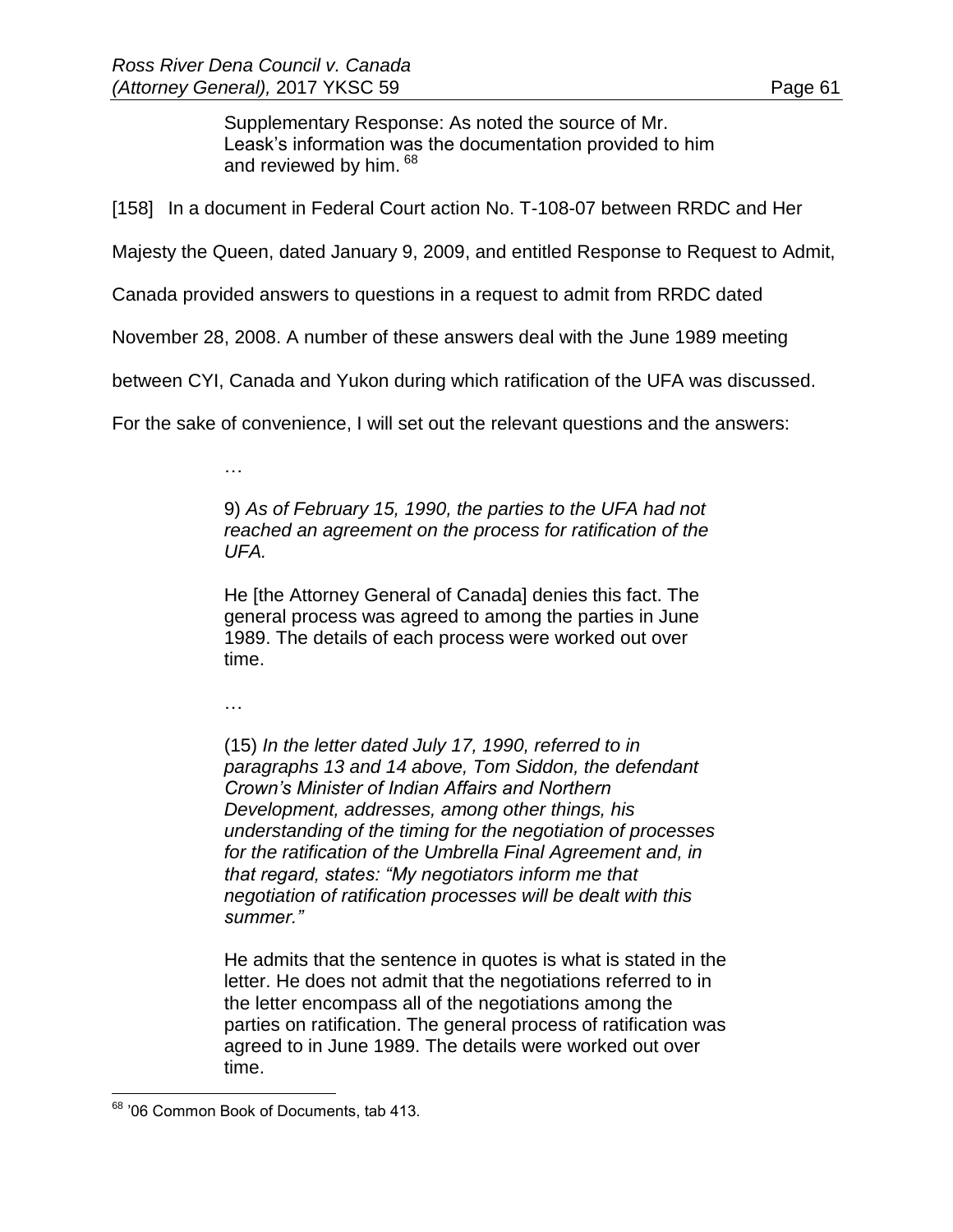…

(25) *As of January 22, 1991, the parties to the UFA had not reached an agreement on the process for ratification of the UFA.*

He denies the truth of this fact. A general agreement on the process of ratification was reached in June 1989.

…

(30) *As of October 25, 1991, the parties to the UFA had not reached an agreement on the process for ratification of the UFA.*

He denies the truth of this fact. In general agreement on the process of ratification was reached in June 1989. <sup>69</sup>

[159] RRDC's counsel suggested to Ms. Borgford, in his examination of her in this trial, that there is an inconsistency between Canada's answer to question # 9 above and the statement in the ADM Van Loon briefing note for the upcoming meeting on February 15, 1990 that "CYI's position has not been discussed yet at the table". I disagree. The answer to question #9 suggests that there was a "general" agreement on ratification processes prior to the meeting between Minister Cadieux and Chairperson Gingell on February 15, 1990, but that the details had not yet been worked out. That is not necessarily inconsistent with ADM Van Loon stating in the note that "CYI's position has not been discussed yet at the table". There is no further information about what he meant by "CYI's position", but this statement does not exclude the possibility that he could have been talking about a position other than CYI's initial position at the Whitehorse meeting on June 7 and 8, 1989.

 $\overline{a}$ <sup>69</sup> '06 Common Book of Documents, tab 416.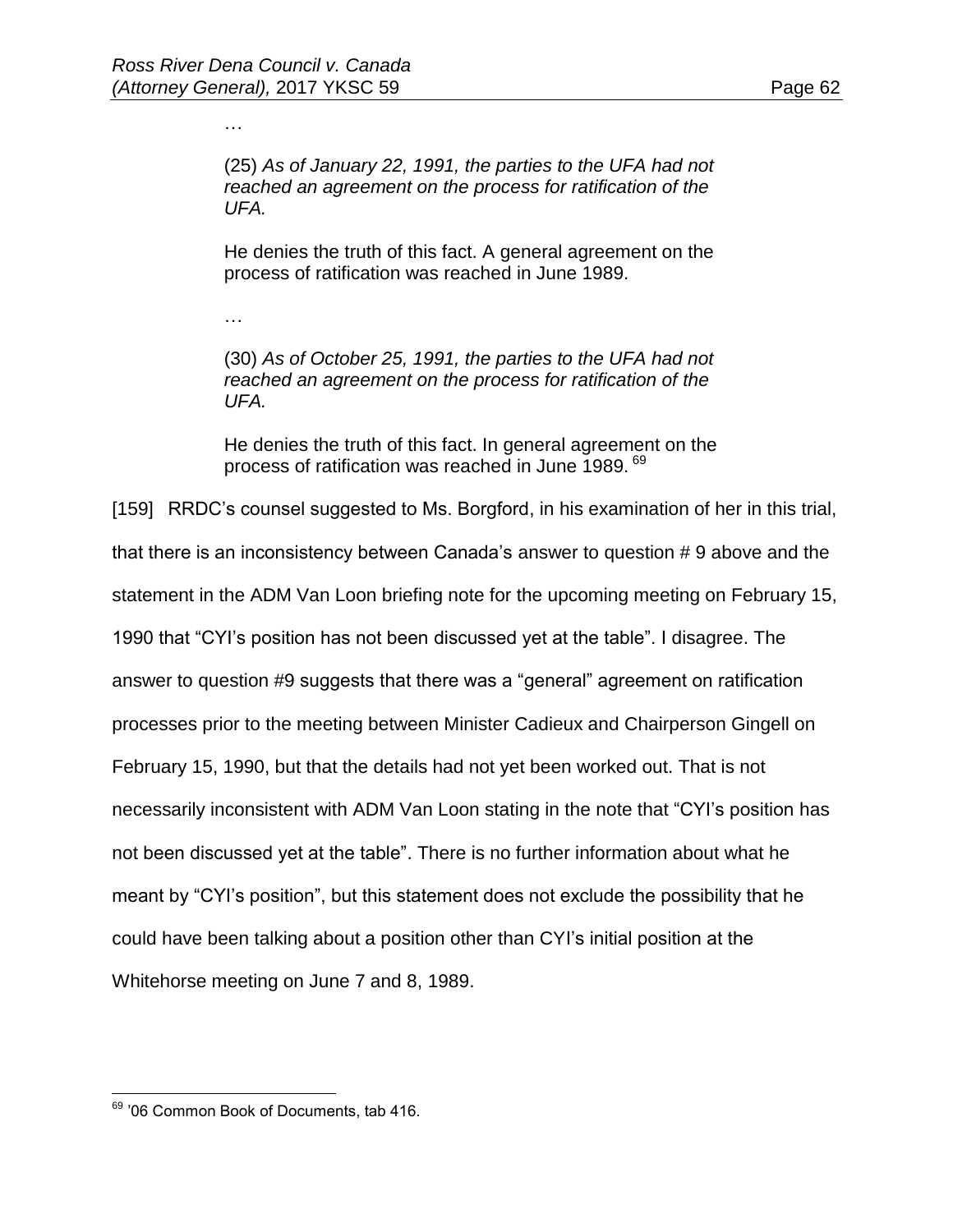[160] In her affidavit in this action, sworn February 28, 2011, Ms. Borgford provided

answers to questions in RRDC's interrogatories dated November 17, 2010. Several of

her answers in response to interrogatory number 39 are relevant here:

…

*(i) If the parties to the UFA did comply with the terms of s. 2.2.8 of the UFA, please answer the following questions:*

> *(i) What were the specific processes for ratification of the UFA that were negotiated and agreed to by the parties?*

The UFA parties agreed that the Council for Yukon Indians would ratify by Special General Assembly, the Yukon Government would ratify by a process comparable to Canada, mirroring Canada's process to the extent possible and Canada would ratify the UFA by Cabinet approval and OIC.

ii. *What are the names of the representatives of the defendant that participated in the negotiations when the specific processes for ratification of the UFA were negotiated and agreed to by the parties?*

The UFA parties first discussed the ratification issue in June 7, 1989 at an all party meeting. Representing Canada at the meeting were Mike Whittington, Wayne Crutchlow, Gerry Hitchins, and Gilberte Lavoie. The processes were agreed to at the meeting of October 25, 1991.

iii. *On what date where the specific processes for ratification of the UFA and [as written] agreed to by the parties?*

The UFA parties first discussed this matter in June 7, 1989 at an all party meeting and agreed to it at a meeting on October 25, 1991.<sup>70</sup>

 $\overline{a}$ <sup>70</sup> '05 Common Book of Documents, tab 199.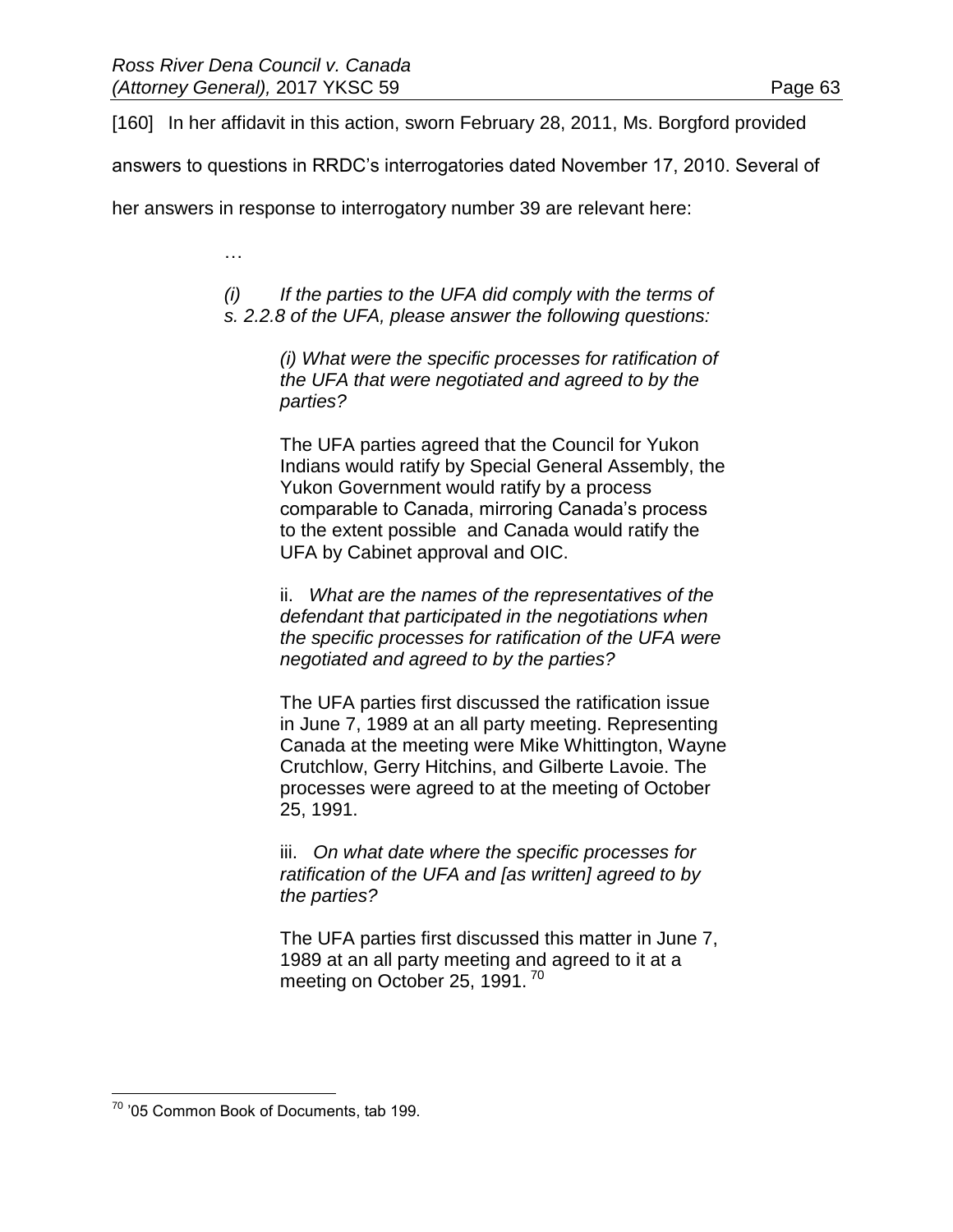[161] In her affidavit in the '05 action, sworn September 27, 2013, Ms. Borgford

provided a revised response to RRDC's interrogatories dated November 17, 2010, in

particular to question number 39:

- 1. The following is a revision to various parts of question 39, answered by way of an exhibit to an affidavit dated 28 February 2011, on the basis of additional information of which I have become aware.
- 2. In the answer to question 39 (i) (i) (ii) and (iii) [as written] in the defendant's response of 28 February 2011 it is stated that the UFA parties first discussed the ratification issue in June 7, 1989 and the processes were agreed to at a meeting of October 25, 1991.
- 3. It is now my information, knowledge and belief that the meeting of June 1989 was an exploratory meeting at which there was a sharing of information and a statement of preliminary positions by the representatives of each of the UFA negotiating parties. The meeting was to determine how the parties would organize themselves for the next steps in the negotiations process and to exchange information about preliminary positions on various issues, including the ratification of the UFA. At that meeting, the minutes reflect that the information provided by the parties about UFA ratification was: 1) federal government ratifies by Cabinet and then Order-in-Council; 2) Yukon Government likely to do the same as the federal government; 3) CYI ratifies through a Special General Assembly. This is ultimately what occurred. However, there was no agreement at the June 1989 meeting that this is how ratification would occur, as discussion on that topic continued for several years after the meeting.
- 4. There was no meeting on October 25, 1991 at which the ratification processes were discussed and agreed to. We do not at this time know the specific date by which all of the ratification processes were agreed to. $71$

 $\overline{a}$ <sup>71</sup> '05 Common Book of Documents, tab 201.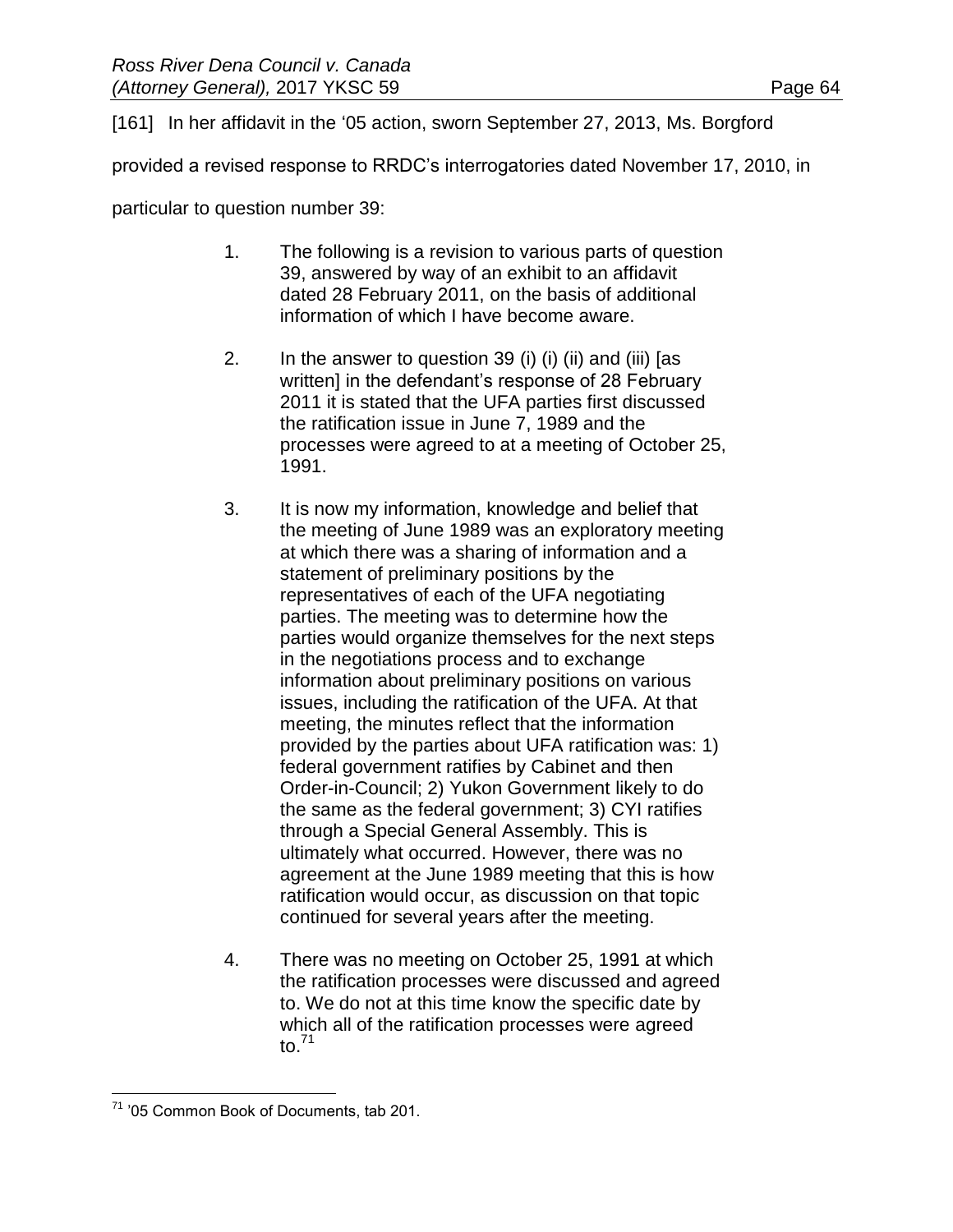[162] Rule 29(11) of the Yukon *Rules of Court* provides:

Where a person who has given an answer to an interrogatory later learns that the answer is inaccurate or incomplete, the person is under a continuing obligation to deliver to the party who served the interrogatory an affidavit deposing to an accurate or complete answer.

[163] Rule 245 (1) of the Federal *Court Rules* similarly provides:

A person who was examined for discovery and who discovers that the answer to a question in the examination is no longer correct or complete shall, without delay, provide the examining party with the corrected or completed information in writing.

Examination for discovery in the Federal *Court Rules* includes written discovery, which

is equivalent to interrogatories in this Court.

[164] Thus, both *Rules of Court* contemplate that, from time to time, a deponent, an

affiant or a witness may provide inaccurate, incorrect or incomplete information. This

can easily be the case where the witness has deposed to a certain fact on the basis of

information and belief, such as was the case here. Where a witness subsequently

realizes that there has been an error, then they have a continuing obligation to provide

the examining party opposite an accurate, correct and complete answer. That is

precisely what happened in the case of Ms. Borgford. I do not know if Mr. Leask did the

same in the Federal Court actions, as those are not before me.

[165] Nor can it be said that Canada's counsel has "relied" upon the inaccurate evidence. Rather, since the corrections have been made, Canada must now accept that there has been a change in the evidence regarding the issue of ratification. Further, as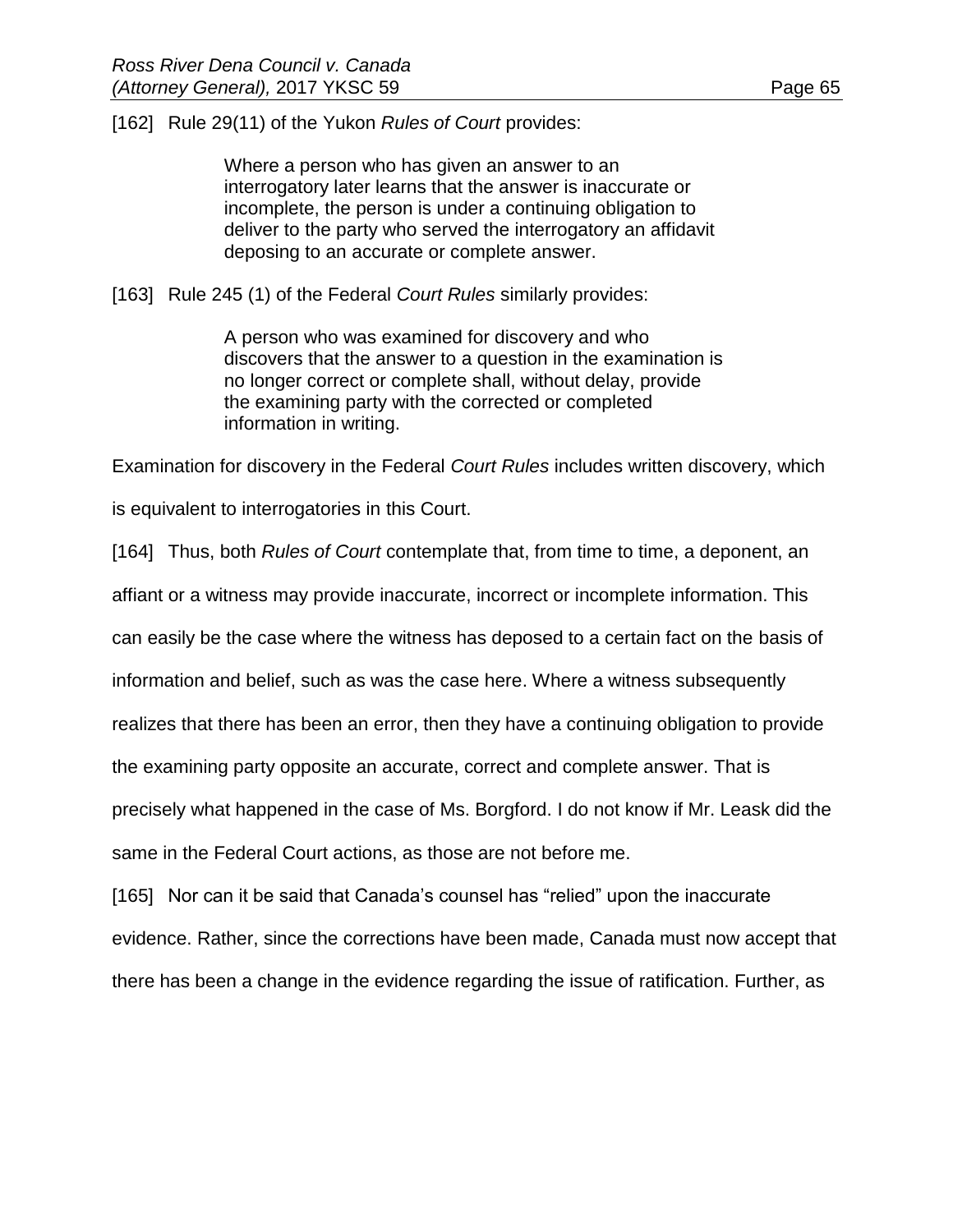Canada's counsel correctly pointed out in their written outline, both new answers are more favourable to RRDC's position than the original answers.<sup>72</sup>

[166] It must also be remembered that Canada has responded to hundreds of questions and reviewed tens of thousands of documents in both the Federal Court actions and the '05 and '06 Actions. It is undisputed that in Federal Court actions T-108- 07 and T-1749-99, Canada responded to 1001 questions from the plaintiffs, was required to review over 46,000 documents, and produced over 16,000 documents. In the '05 and '06 Actions, Canada received 113 questions from RRDC, was required to review over 45,000 documents, and produced almost 14,000 documents.

[167] Another argument raised by RRDC's counsel is that the retired federal government employees, who subsequently clarified that the June 1989 meeting was exploratory only, have not been identified.<sup>73</sup> This is simply incorrect. Canada's answers to undertaking requests from the examination of Ms. Borgford on April 27, 2016, in a document dated June 30, 2016, at Request # 22, identified Wayne Crutchlow and Gilberte Lavoie as the sources of her information and belief that the June 1989 meeting was exploratory only. This was also confirmed by Ms. Borgford in her testimony at this trial.

[168] Nevertheless, RRDC's counsel argued further that there is no sworn affidavit in this Court that states there is new information from one of the retired federal government participants. In my view, there was no obligation upon Canada to provide such an affidavit beyond what was deposed to by Ms. Borgford in hers of September 27, 2013. It is trite to say that there is no property in a witness, and if RRDC thought

 $72$  Filed September 20, 2016, para. 136.

 $^{73}$  RRDC's Outline, filed September 23, 2016, paras. 8 and 9.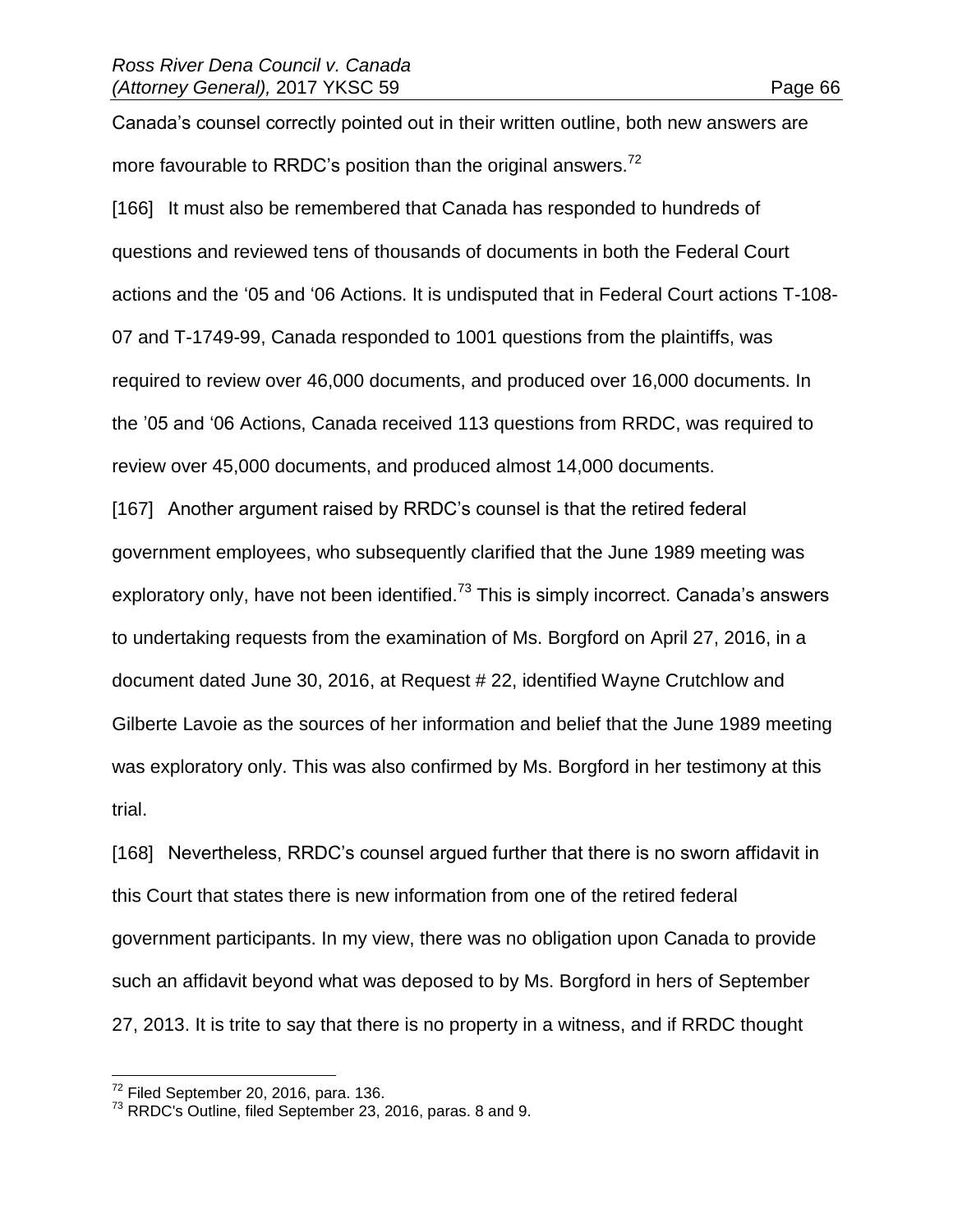they would benefit from subpoenaing either Mr. Crutchlow or Mr. Lavoie, then they

could have done so.

[169] Canada has submitted that the incorrect information was not tendered intentionally, dishonestly or in bad faith, but rather was based upon the best information available to it at the time. RRDC's counsel, Mr. Walsh, has submitted that there is "abundant evidence" to show that this is not correct. In this regard he points to a document entitled "Response to Request to Admit", dated January 9, 2009. He says that a careful review of this document:

> … clearly demonstrates that there was abundant evidence before the Court several years ago showing that no agreement was arrived at in June, 1989 as to how the provisions of s. 2.2.8 of the UFA would be met. (my emphasis $^{74}$

Having said that, counsel pointed to no particular examples in the Response showing that "no agreement was arrived at in June, 1989". Rather, as I set out above, Canada repeatedly stated throughout the document that the "general process" of ratification was agreed to at the meeting in June 1989.

[170] Lastly in this area, RRDC's counsel says the issue is not whether Ms. Borgford knowingly swore a false affidavit - no such suggestion has been made or implied - but rather that Canada's representatives who prepared and obtained these sworn affidavits must have known that the sworn information contained therein was, on its face, conflicting. In particular, counsel complained that the source of the information has never been produced.<sup>75</sup> In response, in the document dated June 30, 2016, providing answers to undertaking requests from the examination of Ms. Borgford on April 27,

 $74$  RRDC's Outline, filed September 23, 2016, para. 10.

<sup>75</sup> RRDC's Outline, filed September 23, 2016, para. 12.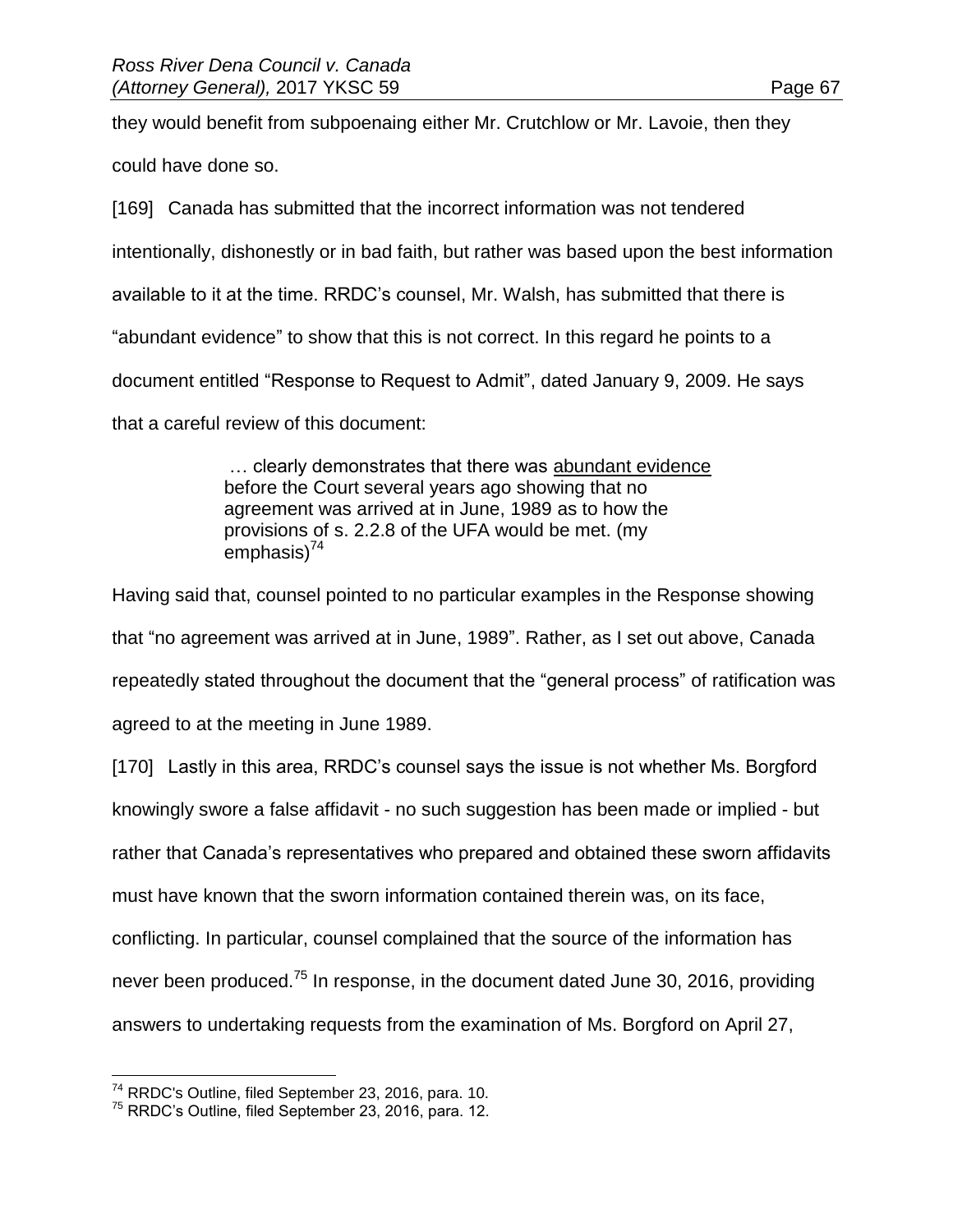2016, Canada has indicated, at question # 9, that the basis for her original answer that

there was a meeting on October 25, 1991 is as follows:

The information was provided to us by researchers. Any further response is subject to litigation privilege. The referenced answer was inaccurate and has been corrected as required by Rule 29(11).

There is no suggestion on the record that RRDC sought to pursue the matter of the

identity of the researchers any further. If they were unsatisfied with the answer, it seems

to me they had an obligation to do so.

[171] Canada's counsel, at the trial, further indicated that the mistake by the

researcher was likely due to a misunderstanding of the import of the letter dated

October 25, 1991, from Minister Siddon to Chairperson Gingell on the topic of

ratification.<sup>76</sup>

[172] In the result, I conclude that Canada has not knowingly (or with reckless

indifference) procured and relied upon false affidavits about the UFA ratification.

## **4.8 Issue #8: Has Canada failed or refused to agree, after June 2002, to resume negotiations with RRDC, despite requests from RRDC that Canada do so and proposals from RRDC for the resumption of negotiations? If so, is such conduct inconsistent with the honour of the Crown?**

[173] In its statement of claim, RRDC pleaded that one of the ways in which Canada has breached its constitutional duties towards RRDC is by the "unilateral and arbitrary abandonment of negotiations with [RRDC] in June 2002, and the subsequent refusal or failure to resume negotiations".<sup>77</sup> However, in its written outline filed August 19, 2016, RRDC refers only to the failure to resume negotiations despite requests and proposals from RRDC to do so, and that reference is only in the form of a stated issue, without any

 $\overline{a}$ <sup>76</sup> '06 Common Book of Documents, tab 145.

 $77$  Filed September 30, 2011, para. 50(d).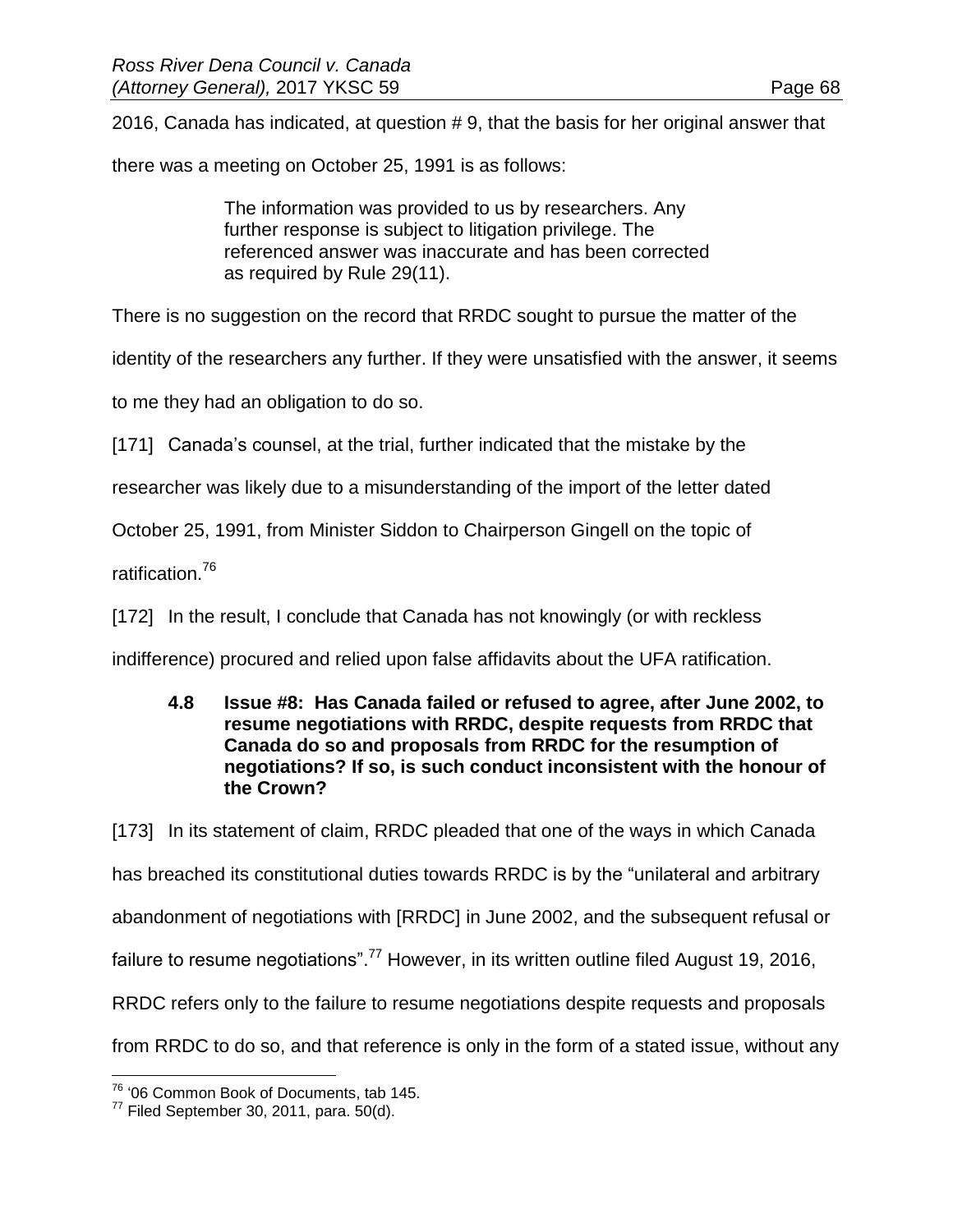developed argument on the point. RRDC did not refer to the "abandonment" of negotiations by Canada in any of the written or oral arguments from their counsel. [174] Nevertheless, in its outline filed September 20, 2016, Canada devoted a substantial amount of argument in response to the alleged abandonment. For this reason and because of the fact that the allegations of abandonment and failure to resume negotiations were linked in RRDC's statement of claim, I propose to deal with both issues here. It is also important to determine whether there was a genuine abandonment of negotiations by Canada after June 2002 because, shortly after that, RRDC repeatedly raised this as an objection in its attempts to have Canada return to the negotiating table.

[175] I conclude that Canada did not abandon the negotiations. This conclusion is based on the history of those negotiations and, more particularly, on what happened immediately around the end of Canada's negotiating mandate in June 2002.

[176] However, because RRDC's counsel did not address the abandonment issue in either their written or oral argument, I do not propose to deal with that history in as much detail as Canada did in its written outline. That said, I will attempt to discuss what happened immediately leading up to and shortly after June 2002.

[177] As with the other earlier issues, the vast majority of the evidence on the allegations of abandonment and failure or refusal to resume negotiations is uncontested. Therefore, my references to this evidence can be taken as my findings of fact in this area, unless indicated otherwise, where the parties do not agree.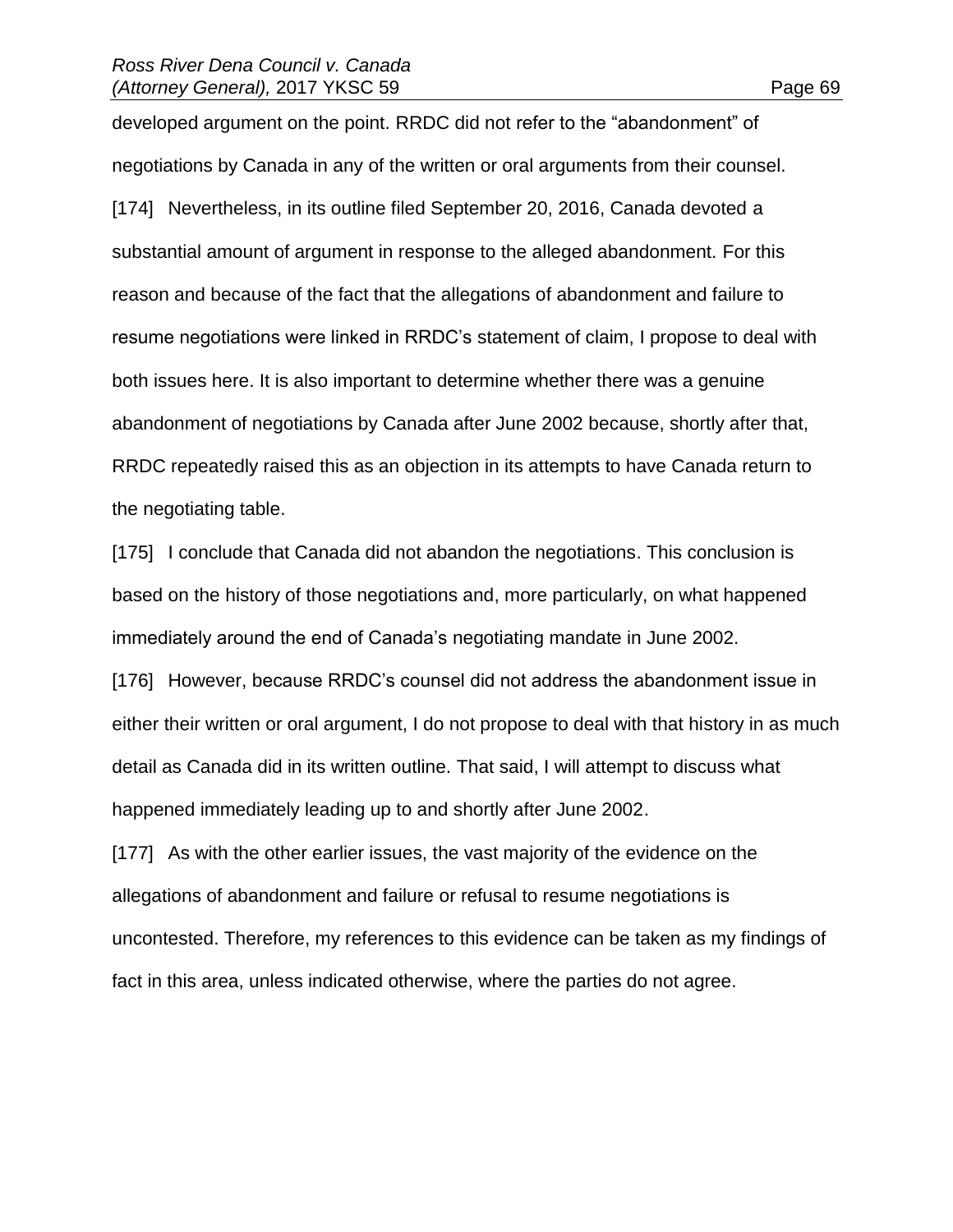## **4.8.1 Abandonment of Negotiations**

[178] The comprehensive land claims of the Yukon Indian People (as they were then known) were the first comprehensive claims accepted by Canada in 1973 under its comprehensive land claims policy, which was announced that same year. RRDC's (then known as the Ross River Band) claims to Aboriginal title, rights and interests in and to the Kaska traditional territory were part of these comprehensive land claims. The original group representing RRDC and the other Yukon First Nations at that time was known as the Yukon Native Brotherhood. This group later became known as the Council of Yukon Indians, and since August 1995 (I believe), as the Council of Yukon First Nations ("CYFN").

[179] From time to time since 1973, representatives of RRDC have been involved in negotiations with Canada towards a settlement of its comprehensive land claims in and to the Kaska traditional territory.

[180] An Agreement in Principle ("AIP") was successfully negotiated in 1984, however it was never ratified by the CYI, because RRDC and three other First Nations did not support it.

[181] In 1989, a new AIP was negotiated by CYI. However, RRDC and the Liard First Nation ("LFN") insisted on entering into a separate "Framework Agreement" with Canada to govern the negotiation of the Kaska land claims.

[182] The negotiations which ultimately led to the UFA were conducted on behalf of all Yukon First Nations by CYI, including representation from RRDC. However, both RRDC and LFN refused to support the UFA on the basis that it was not consistent with the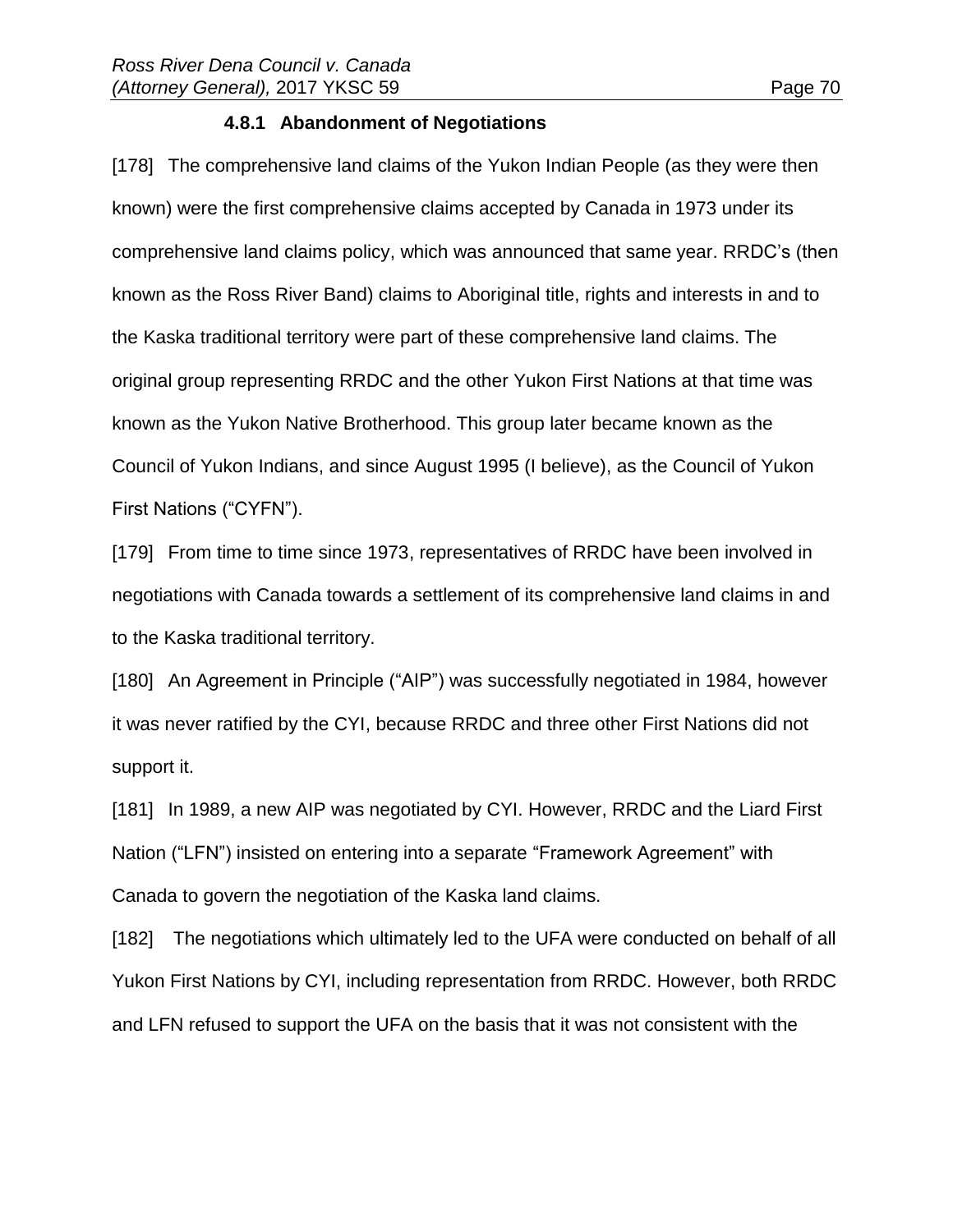Kaska Framework Agreement. When the UFA was ratified by CYI in 1993, as I have found above, RRDC and LFN opposed the ratification.

[183] In 1995, RRDC and LFN withdrew from CYI and have never become members of CYFN.

[184] From 1995 until 2002, there were fits and starts in the negotiations between

RRDC and Canada, however RRDC ultimately agreed to return to the negotiating main table on the basis of the UFA.

[185] A federal government document indicates that as of December 12, 1997,

RRDC's final agreement and self-government negotiations were well underway.<sup>78</sup> Sixty percent of land selections had been agreed to and 45% of the lands were protected on an interim basis. Completion of the agreements was expected in September 1998.

[186] While this milestone was not achieved, the negotiations continued. A subsequent federal government document indicated that ratification of the Final Agreement and Self-Government Agreement were expected in October 1999.<sup>79</sup> Once again, however, that milestone was not achieved.

[187] On February 24, 2000, Kaska Nation Tribal Chief, Hammond Dick, wrote to Minister Robert Nault, raising several issues arising from the negotiations.<sup>80</sup> One of those was an allegation that the UFA was never validly ratified. Chief Dick indicated that the Kaska had commenced legal proceedings to vindicate their view in that regard. [188] In March 2000, the Minister of Indian and Northern Affairs Canada obtained a mandate from the federal Cabinet to continue negotiations with the Yukon First Nations

<sup>&</sup>lt;sup>78</sup> '06 Common Book of Documents, tab 237.

<sup>&</sup>lt;sup>79</sup> '06 Common Book of Documents, tab 243.

<sup>80 &#</sup>x27;06 Common Book of Documents, tab 259.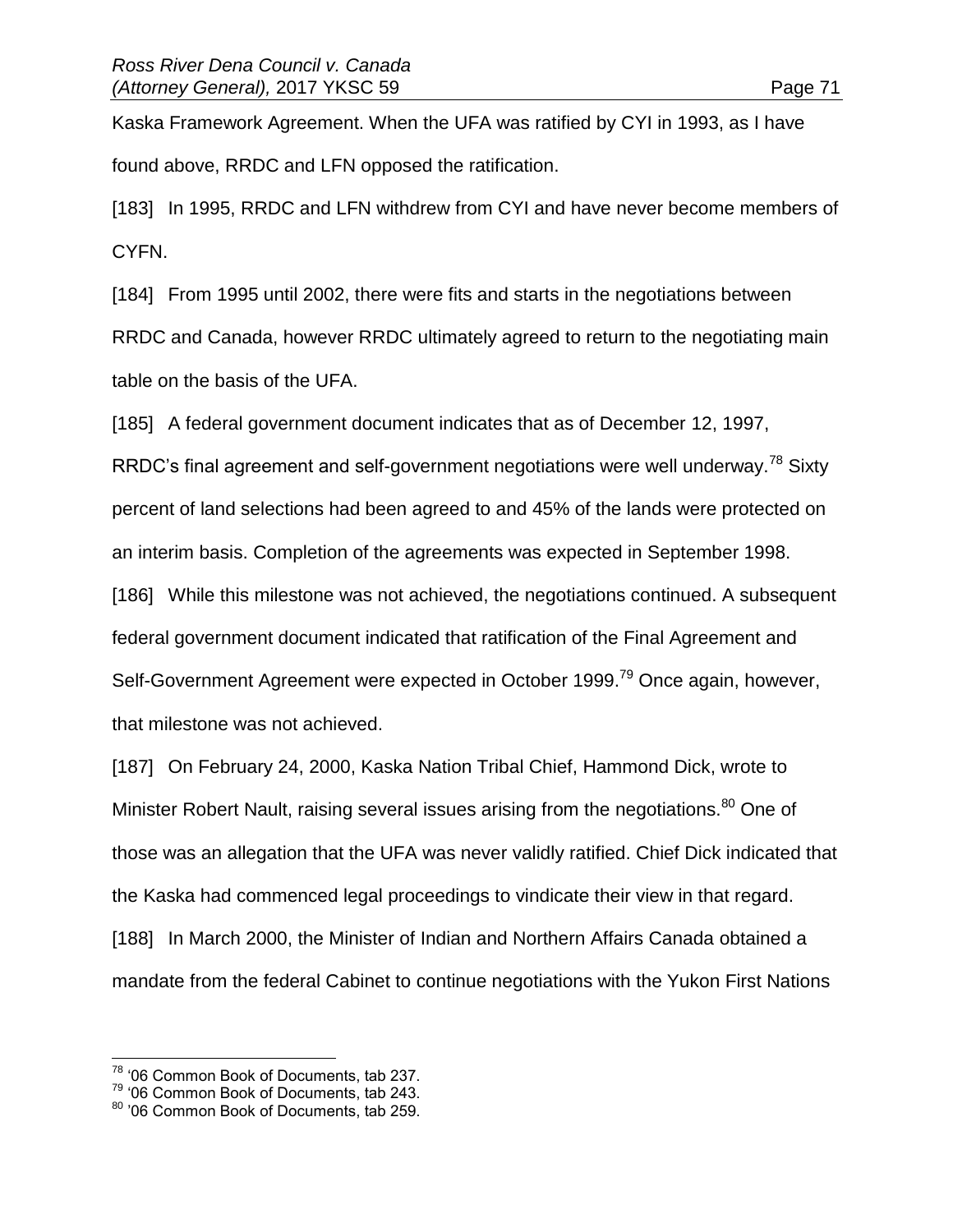who had not yet settled their Final Agreements or Self-Government Agreements. This new mandate was set to expire on March 31, 2002.

[189] Minister Nault met with representatives of all Yukon First Nations in May 2000, at

which time the First Nations raised the issue of the ratio of the repayment of negotiation

loans versus compensation dollars, as well as the issue of the end of the tax

moratorium for each First Nation.

[190] The negotiations between RRDC and Canada continued and, as of June 22,

2000, the Chief Negotiators for Canada and Yukon provided a draft Final Agreement

and a draft Self-Government Agreement to the Chief Negotiator for RRDC.<sup>81</sup>

[191] On August 25, 2000, Minister Nault replied to Chief Dick's February letter. In

addition to discussing the renewed negotiations mandate, the Minister said this about

the UFA:

 $\overline{a}$ 

While I respect that we have different views on the binding nature of the Umbrella Final Agreement (UFA), Canada has been clear that the mandate for negotiations is based on the provisions of the UFA. We understand the Ross River and Liard First Nations have entered these negotiations to reach an agreement based on the UFA. If we are mistaken in that understanding please clarify with the Chief Federal Negotiator in the Yukon, Mr. Jim Bishop. <sup>82</sup>

[192] On January 25, 2001, Minister Nault again met with representatives of Yukon First Nations. On March 15, 2001, he wrote to the CYFN Grand Chief and the Chiefs of seven other First Nations, including LFN, to announce that he was addressing the problem of compensation dollars versus loan repayment in two ways: (1) by re-indexing the compensation funding set out in Schedule A of the UFA, and paying interest on the compensation dollars from 1997 (when interest was supposed to end) until March 31,

<sup>&</sup>lt;sup>81</sup> '06 Common Book of Documents, tab 263.

<sup>82 &#</sup>x27;06 Common Book of Documents, tab 264.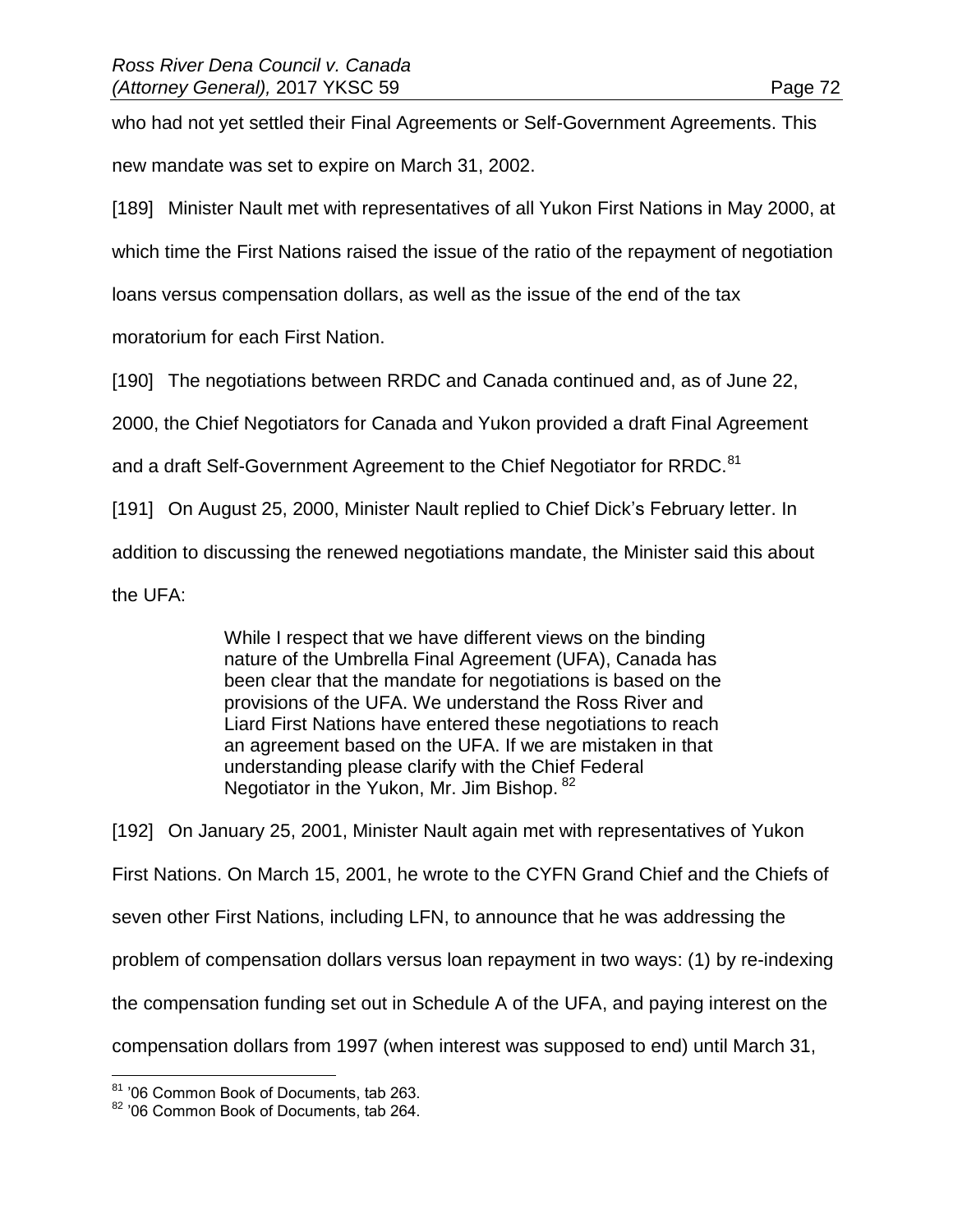2002; and (2) by consolidating the negotiations loans to obtain a more favourable interest rate. He stated that the additional value of these measures amounted to \$31 million. Minister Nault also announced the establishment of an Economic Development Strategic Investment Fund for each Yukon First Nation which completes their agreements before the mandate expiry. The combined value of the re-indexation, refinancing and Economic Development Strategy, he said, would exceed \$60 million, if all Yukon First Nations complete their agreements within the mandate. [193] On January 30, 2001, CHON-FM Radio in Whitehorse reported that RRDC had signed off on the land quantum part of its land claim, bringing them a step closer to a final deal. The report indicated that the previous evening, RRDC had made its land selections, comprising about 1,800 square miles (approximately 4,662 square kilometres), in numerous parcels near the community of Ross River. The report also

[194] On April 11, 2001, Canada obtained litigation abeyance agreements from the KDC, RRDC and LFN regarding their respective actions (four in total) in the Federal Court.

referenced the expiry of the negotiations mandate on March 31, 2002.

[195] On November 8, 2001, Minister Nault wrote to RRDC Chief Caesar and his Council to announce that he would be in Ross River for a meeting on November  $13<sup>th</sup>$ . In the letter, he again made reference to the expiry of the negotiations mandate on March 31, 2002, and the measures that he was proposing to deal with the problem of compensation dollars versus loan repayments. Minister Nault stated that the re-indexing and loan consolidation would amount to an additional \$4.28 million for RRDC and the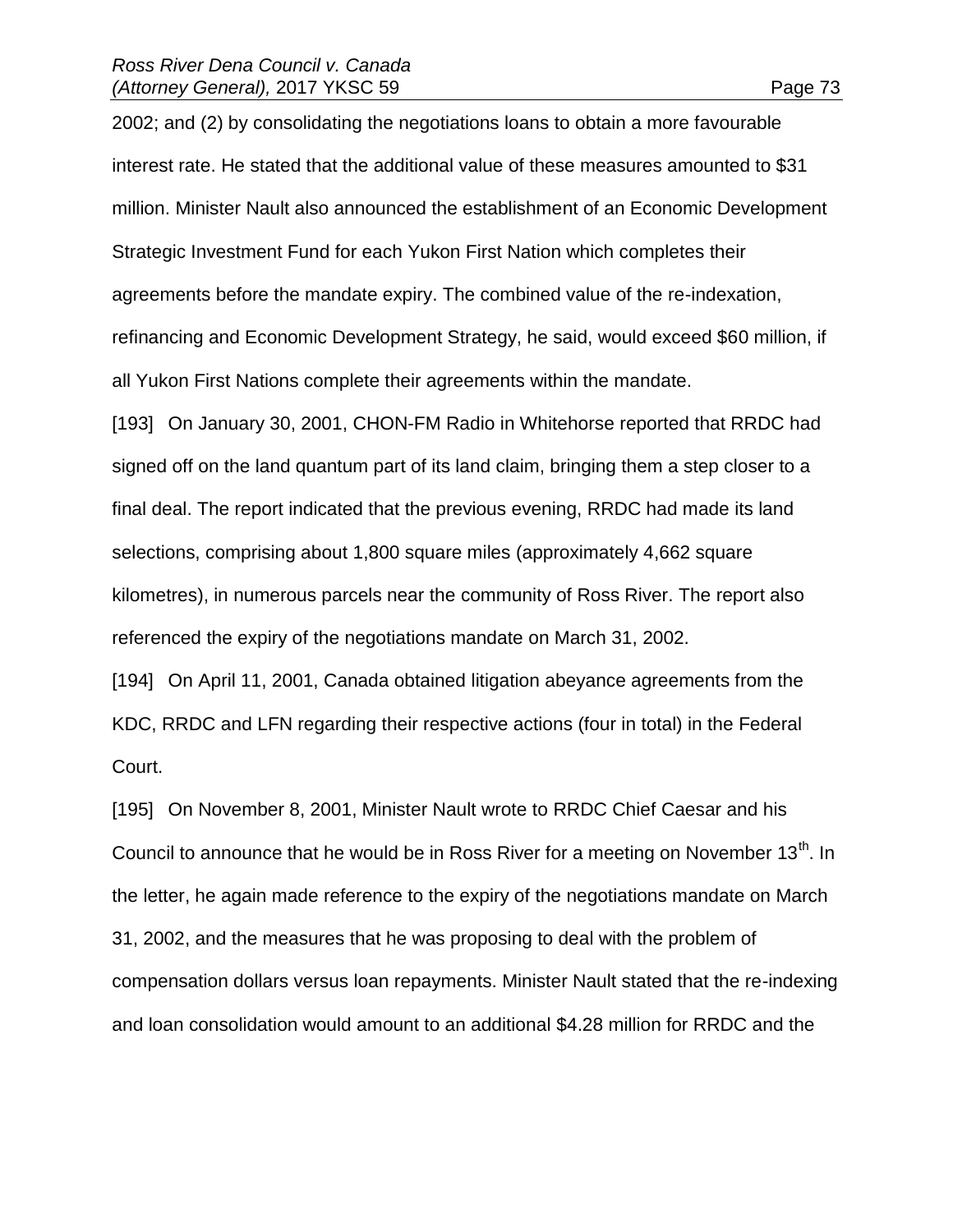Strategic Economic Development Investment Fund would amount to an additional \$5.22

million, for a total increase in the compensation package of \$9.5 million.

[196] On November 13, 2001, Minister Nault met with RRDC members in Ross River

to discuss what had been agreed to with Canada to date. The meeting took almost

three hours and was transcribed. Minister Nault heard from the Chief, community

leaders and Elders. Among the many things that Minister Nault said were the following:

My point to you as I leave is this: If it's the choice of your community not to sign an agreement, that is a choice I respect; but it's not one that I can continue to be at the table if there is no political will to finally change what we're doing [as written]. That's the message I came to send today. It's not intended to make you hurry up and do something you don't want to do, but I think the agreement is already there. Now it's difficult to make the final decision …

…

So, we have to either agree, or we have to disagree with respect. I think that's equally all right in building a relationship …<sup>83</sup>

[197] In media reports on November 15 and 19, 2001, Minister Nault stated that he

would not be granting extensions to the mandate expiry just to keep talks going.<sup>84</sup> He

was said to have made it very clear that the six First Nations that have yet to sign

agreements must meet the March 31<sup>st</sup> deadline.

[198] On December 12, 2001, Minister Nault forwarded a brochure to RRDC Chief

Caesar setting out the highlights of the meeting on November  $13<sup>th</sup>$ . The brochure

indicated, among other things:

 $\overline{a}$ 

• RRDC would obtain ownership of approximately 4,721 square kilometres (1,827 square miles) of settlement land;

<sup>&</sup>lt;sup>83</sup> '06 Common Book of Documents, tab 305, p. 35.

<sup>84 &#</sup>x27;06 Common Book of Documents, tabs 299, 300 and 301.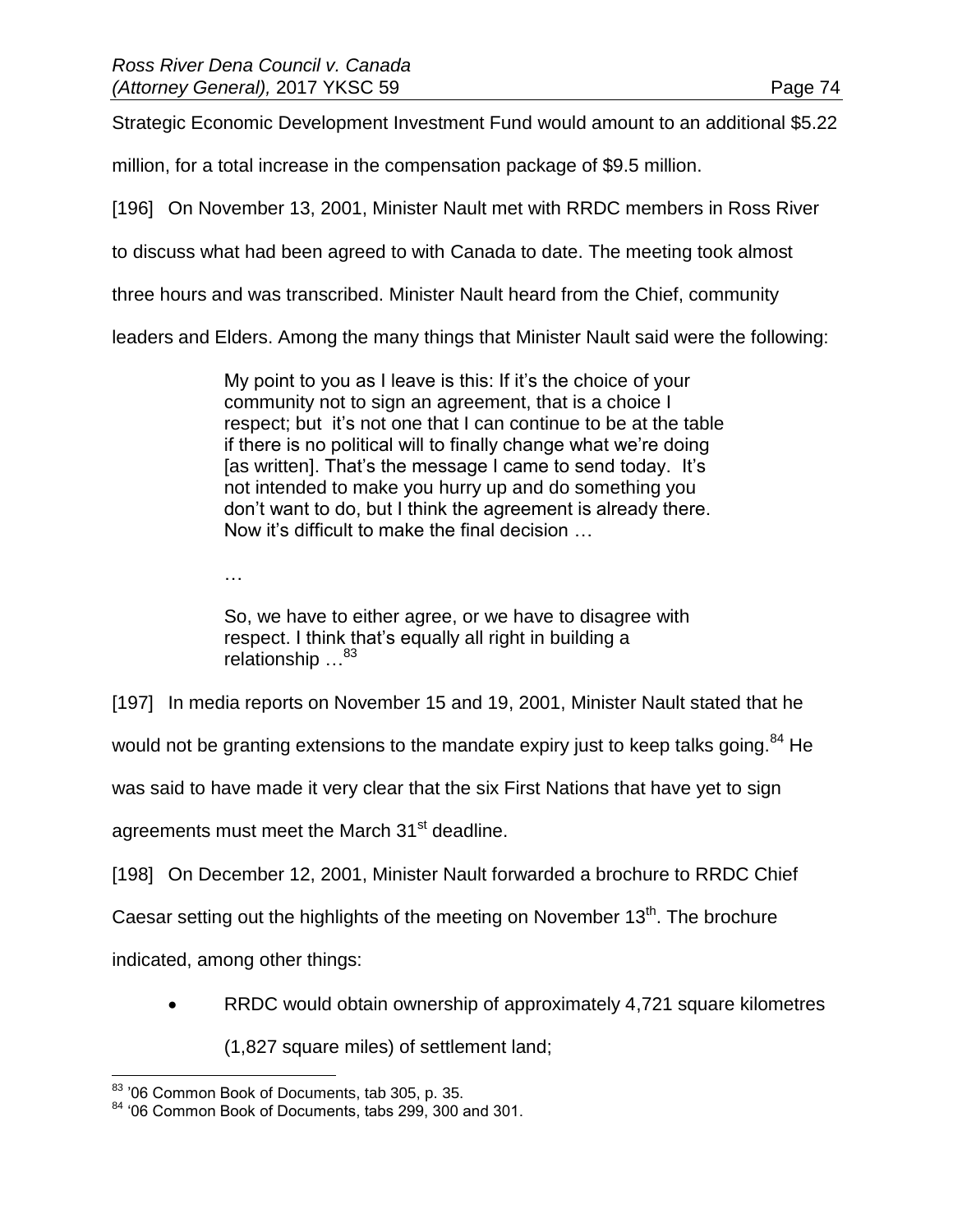- RRDC would receive approximately \$19.26 million in financial compensation over the following 15 years, less the loan repayment amounts;
- RRDC would receive an additional one-time payment of \$4.28 million, resulting from Canada's decision to effectively re-index the compensation money;
- RRDC would receive an additional \$5.22 million by way of the establishment of an economic development fund; and
- the offers of the re-indexation and economic development fund were contingent on Final and Self-Government Agreements being reached by March 31, 2002. <sup>85</sup>

[199] On February 15, 2002, Canada's Chief Negotiator, Tim Koepke, wrote to RRDC's Chief Negotiator, Dave Porter, reminding him that they had discussed the importance of the March 31, 2002 deadline over the past several months. He also reminded Mr. Porter that Minister Nault had held meetings with the CYFN Grand Chief, as well as Chiefs and Councils in Yukon communities in May 2000, April 2001, November 2001 and January 2002, and that on all such occasions he reiterated Canada's March 31, 2002 deadline. Mr. Koepke stated in the letter:

> It is also important to clarify my understanding of what will occur should the MOU not be completed, I anticipate that Minister Nault will be writing to the Chief of RRDC to indicate that if the MOU is not achieved negotiations would be discontinued with the expiry of the mandate on March 31, 2002. <sup>86</sup>

<sup>&</sup>lt;sup>85</sup> '06 Common Book of Documents, tab 303.

<sup>86 &#</sup>x27;06 Common Book of Documents, tab 307.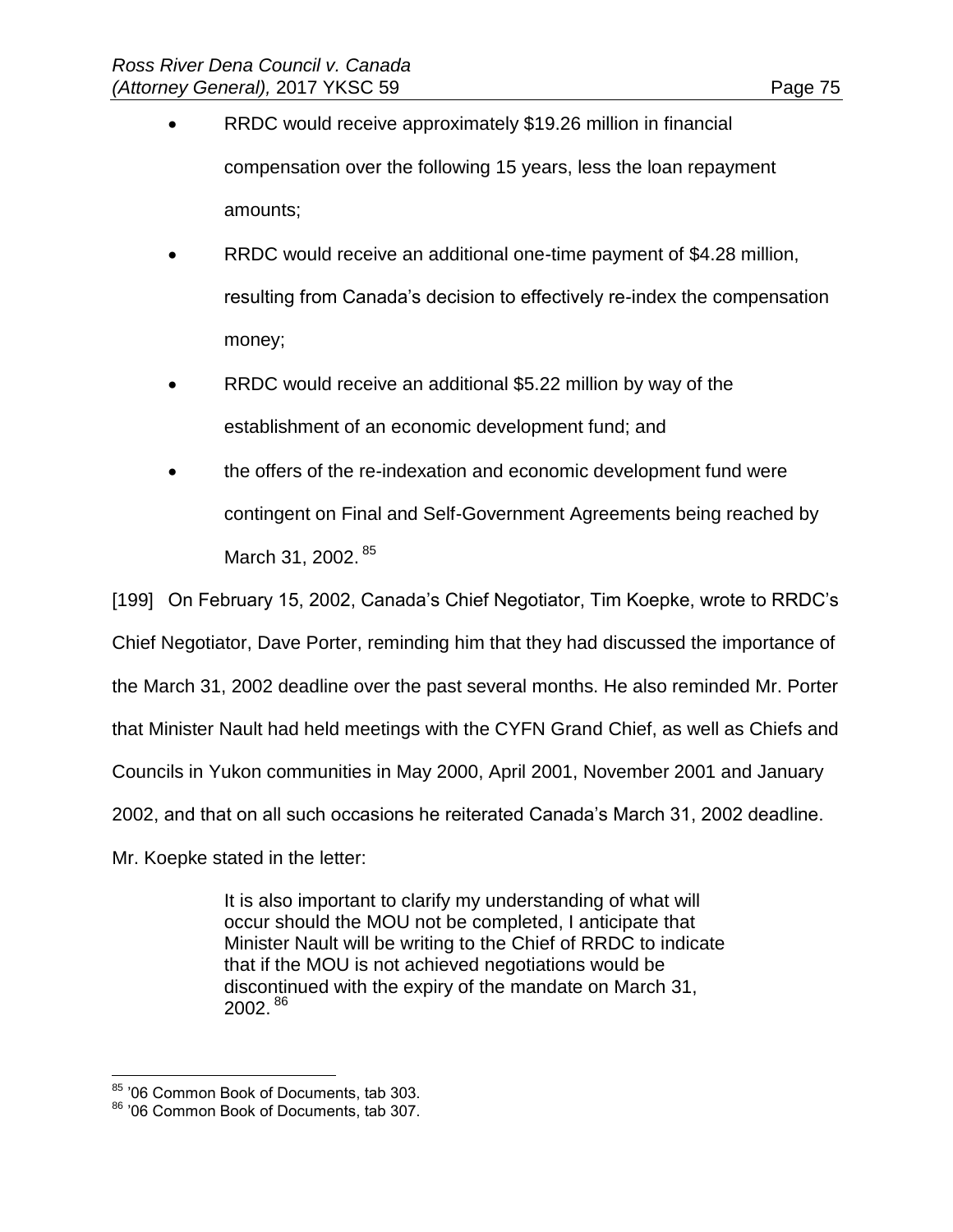[200] The MOU referred to by Mr. Koepke is the Memorandum of Understanding upon which the RRDC Final and Self-Government agreements would be based. On March 12, 2002, Minister Nault wrote to Chief Caesar thanking him for the opportunity to meet with him on January 12, 2002. Minister Nault stated in the letter that if the MOU was not achieved on or before March 31, 2002, then he was giving notice that Canada would discontinue negotiations with RRDC as of April 1, 2002.

[201] On April 1, 2002, Canada issued a news release that the Yukon First Nations of Carcross/Tagish, Kluane, Kwanlin Dun and White River had signed individual MOUs with Canada and Yukon, officially concluding their negotiations.

[202] Canada, Yukon, RRDC and LFN had planned six days of negotiations between March 27 and 31, 2002. However, due to the death of Mr. Porter's mother on March 26, 2002, the Chiefs of RRDC and LFN requested an extension of the deadline beyond March 31, 2002, in order to allow the family an appropriate period of grieving. [203] This request was supported by Yukon Premier Pat Duncan.

[204] On April 23, 2002, Minister Nault wrote to the RRDC and LFN Chiefs, agreeing to the extension, such that the final six days of negotiations would take place May 27 to June 1, 2002. However, this agreement was subject to four conditions:

- 1) no new negotiation funding would be provided;
- 2) the abeyance of the KDC litigation would have to continue;
- 3) the tax collection exemption would not include a three-year exemption beyond the effective date of the Final Agreements; and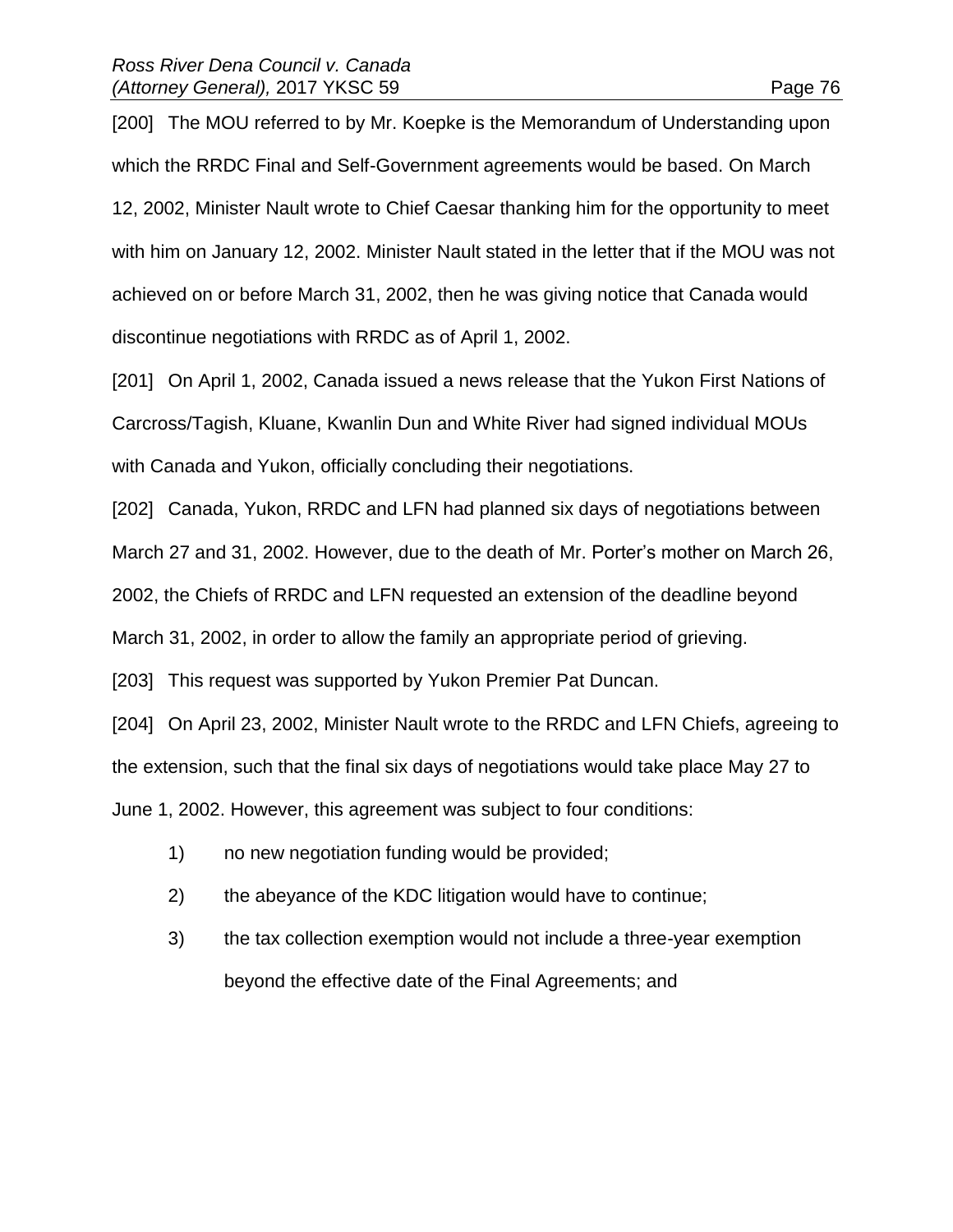[205] On May 21, 2002, the RRDC and LFN Chiefs wrote to Minister Nault agreeing to three of his four conditions, but not to the abeyance of the KDC litigation.

[206] The six days of negotiations scheduled to begin on May  $27<sup>th</sup>$  were cancelled due to a suicide in the family of the LFN Chief. On June 5, 2002, the RRDC and LFN Chiefs, as well as the KDC Chair, wrote to Minister Nault requesting that the six days of negotiations be rescheduled to commence on June  $16<sup>th</sup>$ , in Watson Lake. Minister Nault agreed to this.

[207] According to a letter from Canada's Chief Negotiator, Tim Koepke, to Minister

Nault dated July 2, 2002, the six days of negotiations commenced on June 16, 2002, as agreed to.

[208] On June 20<sup>th</sup>, the Supreme Court of Canada's decision in RRDC's appeal in *Sterriah v. Her Majesty the Queen*, 2002 SCC 54, was released. RRDC's appeal was unanimously dismissed. In Mr. Koepke's opinion, this decision was not well received by the Kaska. He stated in his July  $2<sup>nd</sup>$  letter:

> … It appears that expectations for success in the appeal had been raised by Kaska legal counsel and the disappointment on the loss was accompanied by significant taxpayer liability for income tax remittances previously withheld. 88

[209] On the evening of June 20<sup>th</sup>, RRDC's Chief Negotiator, Dave Porter, asked Canada and Yukon to present a comprehensive final offer for the Kaska's consideration. Canada and Yukon did so by jointly presenting, on the afternoon of June  $21<sup>st</sup>$ , a

<sup>&</sup>lt;sup>87</sup> '06 Common Book of Documents, tab 319.

<sup>88 &#</sup>x27;06 Common Book of Documents, tab 328.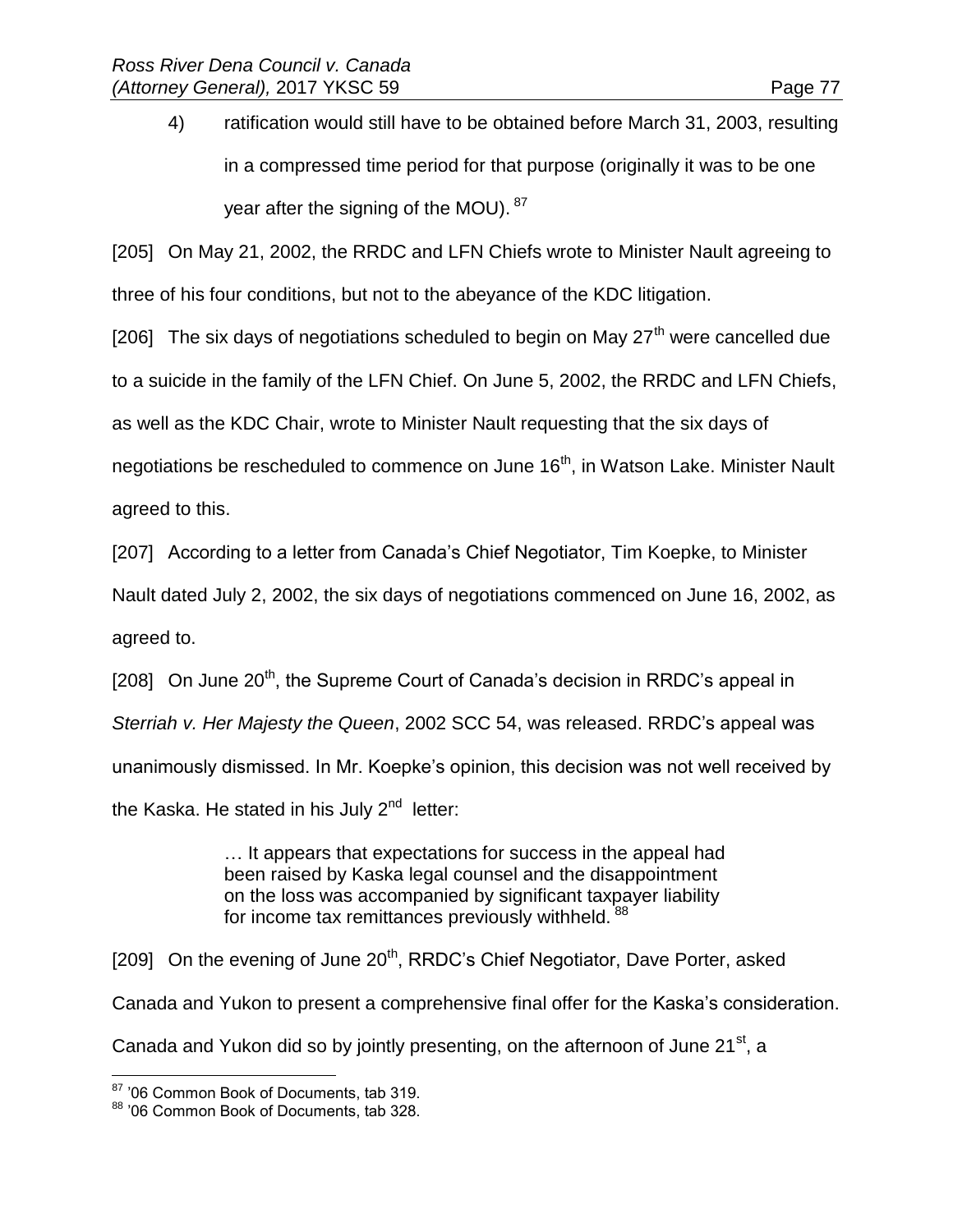comprehensive settlement proposal for all remaining elements of the Final and Self-

government Agreements for RRDC and LFN. According to Mr. Koepke's July 2<sup>nd</sup> letter,

Mr. Porter phoned him late that evening to advise:

… that while the offer was fair and acceptable to him and many of the Kaska caucus members, the Ross River and Liard chiefs would not authorize him as Kaska National Negotiator to sign the MOU … (my emphasis)

[210] On June 25, 2002, Mr. Porter wrote to Mr. Koepke, stating in the first paragraph of his letter:

> … While I was unable to obtain the necessary instructions to initial the negotiators' MOU on behalf of Ross River Dena Council and Liard First Nation, it is my position as National Negotiator for the Kaska that the comprehensive offer made by Canada and the Yukon (with the exception of concluding our lands discussions) is a reasonable basis for agreement which I am prepared to recommend to my principals. <sup>89</sup> (my emphasis)

It was Mr. Porter's view that the major reason that the MOU was not agreed to was because the Kaska were not able to adequately consult with the membership in the communities of Ross River and Watson Lake. He stated that he had been instructed by Kaska Tribal Chief, Hammond Dick, to make a written "proposal to ensure that community consultations on this urgent question are held in Ross River and Watson Lake". Mr. Porter also asked for additional funding to cover the costs of those community consultations.

[211] According to Mr. Koepke's letter to Minister Nault of July 2, 2002, Canada,

Yukon, RRDC and LFN agreed to convene one-day sessions in each of Ross River and

Watson Lake on Friday and Saturday, June 28<sup>th</sup> and 29<sup>th</sup>. However, despite final

arrangements being made for those two meetings, Mr. Koepke was advised by

 $\overline{a}$ 89 '05 Common Book of Documents, tab 157.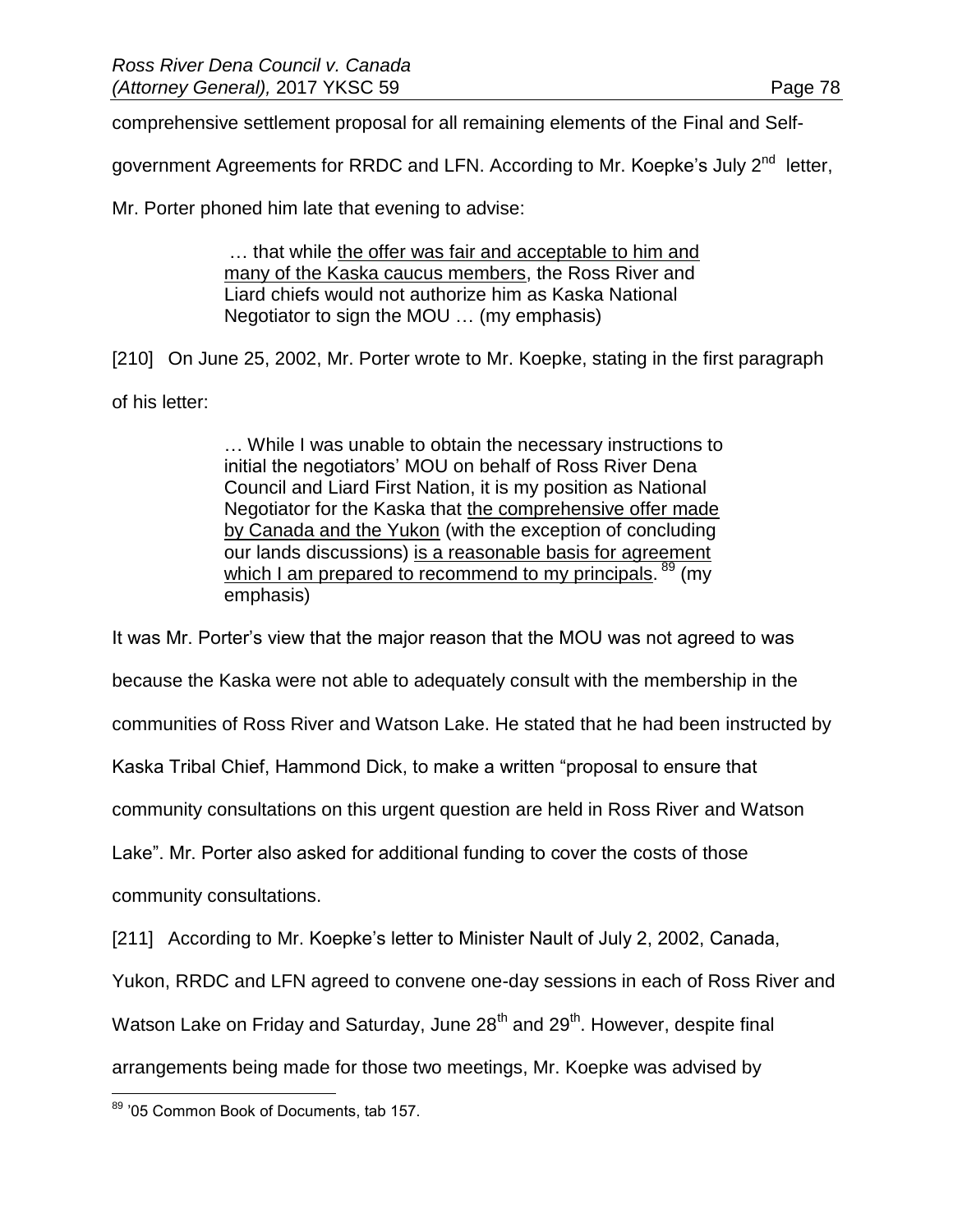proceed with the meetings as planned. According to Mr. Koepke, no clear reason was given, other than the Kaska did not appear to be ready to deal with the matters at issue at that time. According to Mr. Koepke, Mr. Porter speculated that they might be ready to deal with the offer and final decision "in a couple of weeks", but no appeal was made for a further extension of the long passed deadline. According to Mr. Koepke, Premier Pat Duncan apparently visited Ross River after the decision had been made to cancel the meetings and sensed that there was a mood in the community to accept the offer and move forward to the next steps. However, Mr. Koepke received no communication from the RRDC Chief, the LFN Chief or Mr. Porter in that regard.

[212] In the penultimate paragraph of his letter to Minister Nault, Mr. Koepke stated as follows:

> I have concluded that there is a crisis of leadership in the Ross River and Liard communities and in spite of every possible opportunity having been afforded for success to break out, we have not been able to conclude the required Negotiators' MOUs, nor am I able to detect that [there] is any sense of urgency to do so. Accordingly, I am left with no choice but to recommend to you that all negotiations be discontinued with the Ross River Dena Council and Liard First Nation and that Canada and Yukon take appropriate actions to interim protect the completed Settlement Land selection packages. 90

[213] A briefing note to Minister Nault, dated July 3, 2002, includes the following statement:

> … On June 27, 2002, the Kaska Nation Negotiator informed the [Chief Federal Negotiator] that the Chiefs have indicated a lack of political will to conclude MOUs in the near future. <sup>91</sup>

 $90$  '06 Common Book of Documents, tab 328, p.3.

<sup>&</sup>lt;sup>91</sup> '05 Common Book of Documents, tab 158.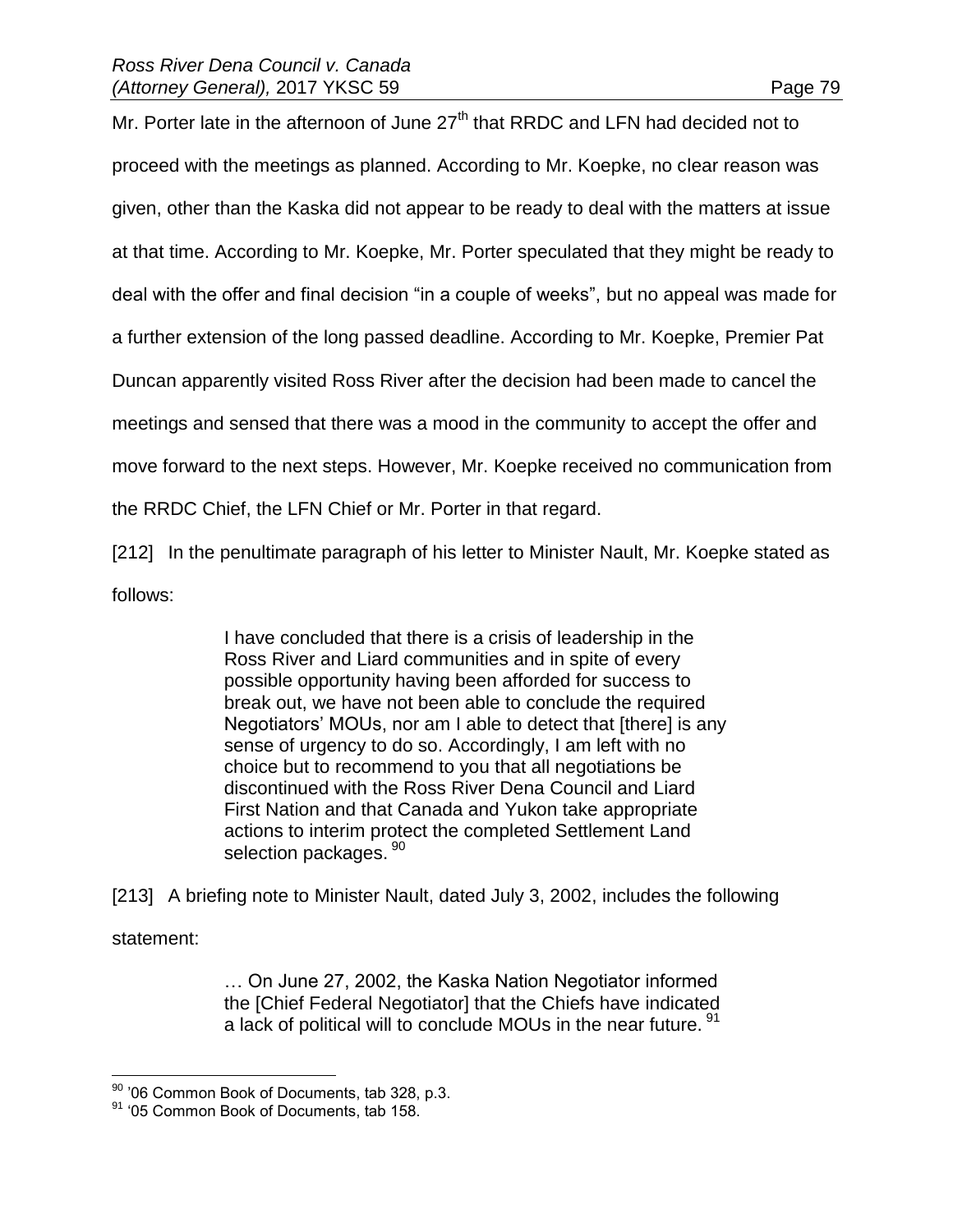[214] On July 10, 2002, Minister Nault wrote to the RRDC and LFN Chiefs, stating:

As you have been advised for some time, in the absence of a signed MOU I have no authority from Cabinet to continue negotiations.

…

… It remains my hope that we will be able to re-engage in negotiations based on the Umbrella Final Agreement and existing Self-Government Agreements…

In closing, as we have discussed over the course of the past two years, the Government of Canada sees no benefit for either party in staying at negotiations tables and using the time and resources of the leadership and staff where there is no prospect for settlement. Therefore, while I am disappointed, I will respect your respective decisions to direct the Kaska Nation Negotiator to not sign a Memorandum of Understanding for Ross River Dena Council and Liard First Nation. 92

[215] On July 31, 2002, the RRDC and LFN Chiefs wrote to Minister Nault, stating:

"[W]e share your disappointment concerning the unsuccessful results of the negotiating

session which concluded on June 21<sup>st</sup>." <sup>93</sup> They then went on to cite three reasons why

they were unable to sign the MOU: (1) Yukon was allowed to play too large a role at the

bargaining table; (2) there were a few critically important topics which the Kaska could

not support, e.g. transboundary transportation of wildlife products and a tax exemption

issue; and (3) the need for review and support by the community members in each First

Nation. As for the next steps, the Chiefs stated:

Turning to the question of where we go from here, we feel that the Kaska will need some time to meet internally, both at the local and national level, to take stock of our situation and discuss our next steps… [W]e share your view that there is no benefit in staying at the negotiating table and using the

<sup>&</sup>lt;sup>92</sup> '05 Common Book of Documents, tab 159.

<sup>93 &#</sup>x27;05 Common Book of Documents, tab 160.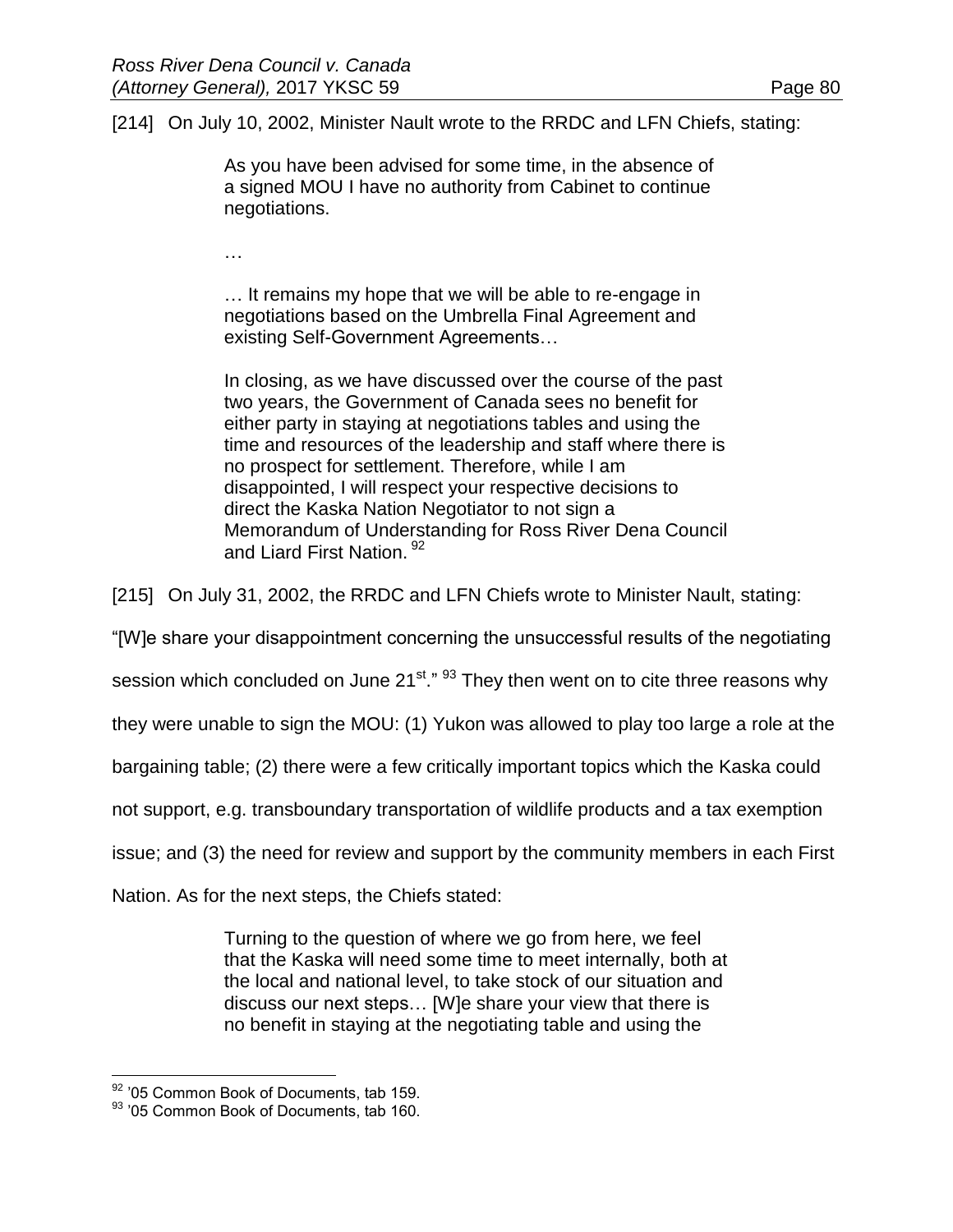time and resources of our people where there is no prospect for settlement.  $^{94}$ 

[216] On September 3, 2002, Minister Nault wrote to the RRDC and LFN Chiefs:

While I remain disappointed that you have chosen not to accept what I feel was a fair and balanced settlement offer, I respect your decision not to sign a Memorandum of Understanding (MOU), which, thereby, discontinued negotiations. As you are aware, in the absence of a signed MOU, I have no authority from Cabinet to continue negotiations.

I look forward to hearing from you further following the internal deliberations your letter references.<sup>95</sup>

[217] To summarize on the question of the alleged abandonment, in my view the

history set out above makes it quite clear that Canada and RRDC made significant and

substantial efforts to conclude a settlement. Indeed, RRDC's Chief Negotiator, a former

two-time Member of the Yukon Legislative Assembly, as well as Cabinet Minister and

Deputy Premier, and someone described as "a seasoned negotiator",<sup>96</sup> felt that the

comprehensive offer by Canada and Yukon was "a reasonable basis for agreement".

Furthermore, other members of the Kaska caucus also apparently felt this way.

[218] Nevertheless, the Chiefs decided not to sign the MOU, but provided no counter-

offer. Also, notwithstanding that RRDC and LFN asserted a need for community

consultation before proceeding further, the arranged community meetings were

cancelled by the First Nations, without explanation.

[219] Both sides agreed that further negotiations would not be a good use of the parties' resources, and I conclude that the decision to stop negotiating was mutual.

 $\overline{a}$ <sup>94</sup> '05 Common Book of Documents, tab 160.

<sup>95 &#</sup>x27;06 Common Book of Documents, tab 330.

<sup>&</sup>lt;sup>96</sup> By Gavin Fitch, a special representative appointed by Canada to conduct exploratory discussions on the failure the three Yukon First Nations to obtain settlement agreements, '06 Common Book of Documents, tab 388; also referred to below at paras. 233 - 235 and 239 - 241.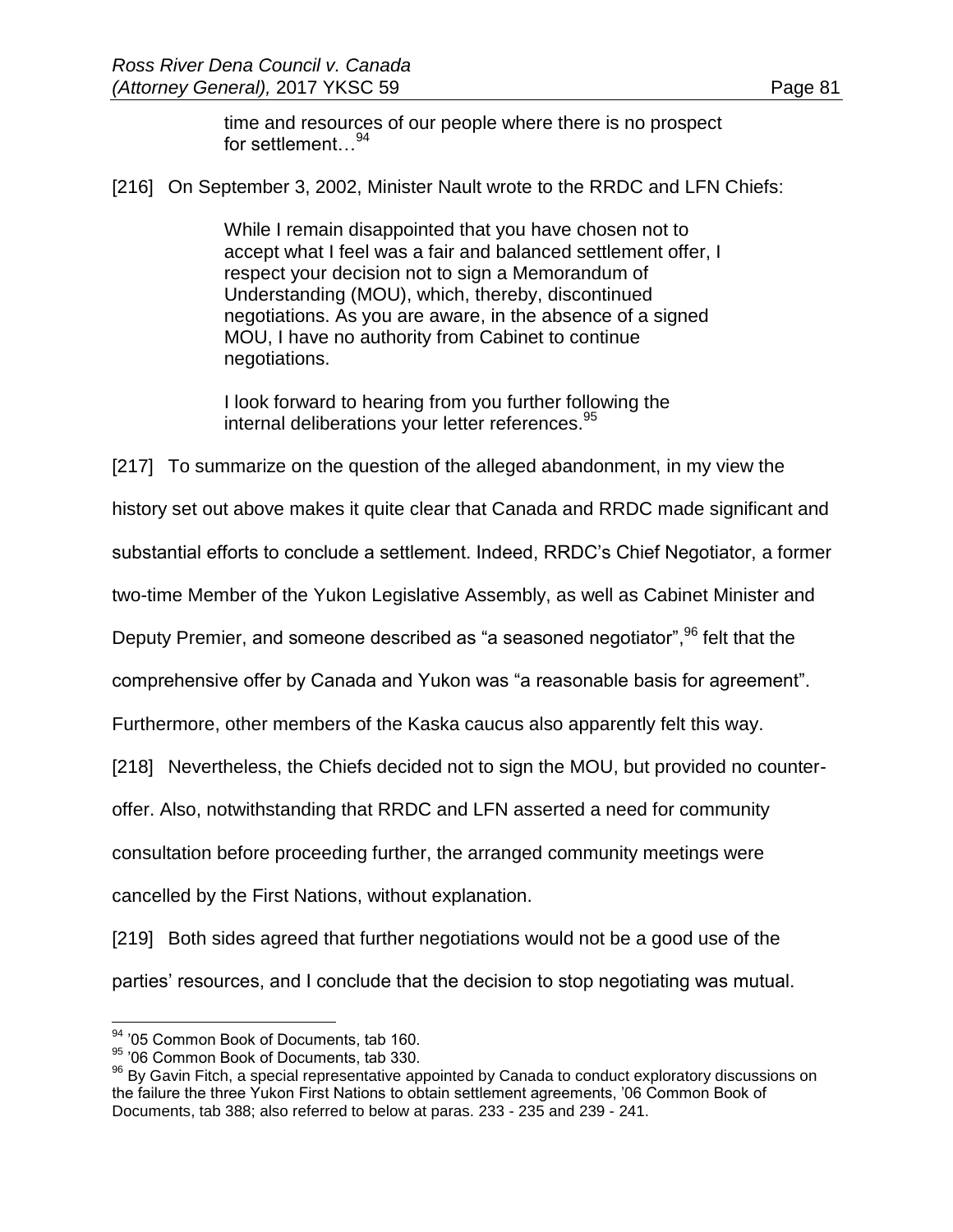# **4.8.2 Failure or Refusal to Resume Negotiations**

[220] I agree with Canada's counsel that there were three main obstacles for the parties to overcome before they could return to the negotiating table: (1) the ongoing litigation, not only with RRDC but also with the KDC and the LFN; (2) the inability of the parties to come up with a satisfactory abeyance agreement regarding the litigation; and (3) RRDC's refusal to negotiate a Final Agreement under the framework of the UFA (or, conversely, Canada's insistence that further negotiations must be pursuant to the UFA). [221] By 2006, there were eight active lawsuits by the three Kaska plaintiffs, RRDC, KDC and LFN, in three different courts. Five actions were in the Federal Court, the '05 and '06 Actions were in this Court, and one was in the Supreme Court of British Columbia. The following list shows the courts, the years in which the actions were commenced and the subject matters of the various actions:

- Federal Court:
	- 1986, KDC, re. land in Yukon
	- 1999, KDC, re. land in Yukon
	- 1999, RRDC, re. tax moratorium
	- 1999, LFN, re. tax moratorium (severed in 2007 from what was originally a joint lawsuit with RRDC)
	- 2001, KDC, re. land in British Columbia
- Supreme Court of Yukon:
	- 2005, RRDC, re. *1870 Order*
	- 2006, RRDC, re. failure to negotiate in good faith and loan funding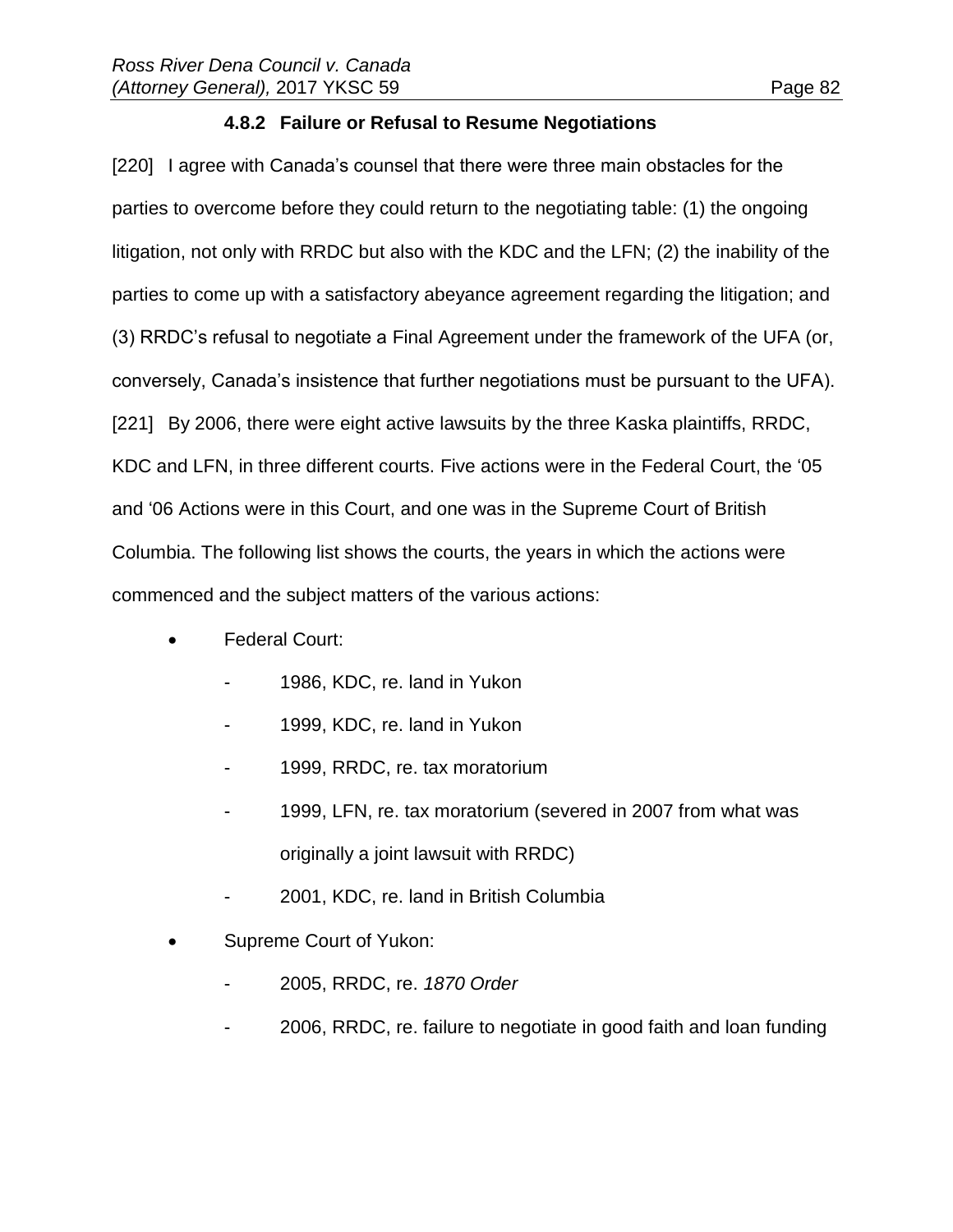- Supreme Court of British Columbia:
- 2006, KDC, re. addition to a reserve in British Columbia

[222] On April 11, 2001, the three KDC actions (1986, 1999 and 2001) were put into abeyance at Canada's insistence because the subject matter of the litigation was about what had gone on at the negotiating table in the past and what might go on in the future. Accordingly, the negotiators did not want to be caught in the trap of having their words and conduct at the negotiating table later being used as evidence in the litigation. [223] In November 2001, KDC gave notice of its intention to reactivate its litigation in the Yukon in the event that they were unable to conclude a transboundary agreement by the end of Canada's negotiations mandate on March 31, 2002. Minister Nault wrote to KDC Chairperson Gleason, on April 23, 2002, requesting that the abeyance be continued because of recent tragic events (which I referred to above at paras. 201 to 205) resulting in an extension to the end of the negotiations mandate beyond March 31, 2002. Chairperson Gleason responded on April 25, 2002 by stating that KDC would neither rescind the notice of termination of abeyance nor revise it, but rather that KDC intended to proceed with case management in its Federal Court actions involving lands in the Yukon. In a letter dated May 21, 2002, both RRDC and LFN indicated to Minister Nault that they supported Chairperson Gleason's approach. Minister Nault wrote to Chairperson Gleason on May 24, 2002 noting that the negotiations mandate had been extended to allow for further negotiations to take place on May 27 to June 1, 2002, because of the unfortunate recent death of the Kaska Chief Negotiator's mother:

> It troubles me that despite reasonable, if not extraordinary gestures offered to address a unique cultural situation raised by the Yukon Kaska Chiefs and the Kaska Elders, Kaska Dena Council is not prepared to keep the Kaska Dena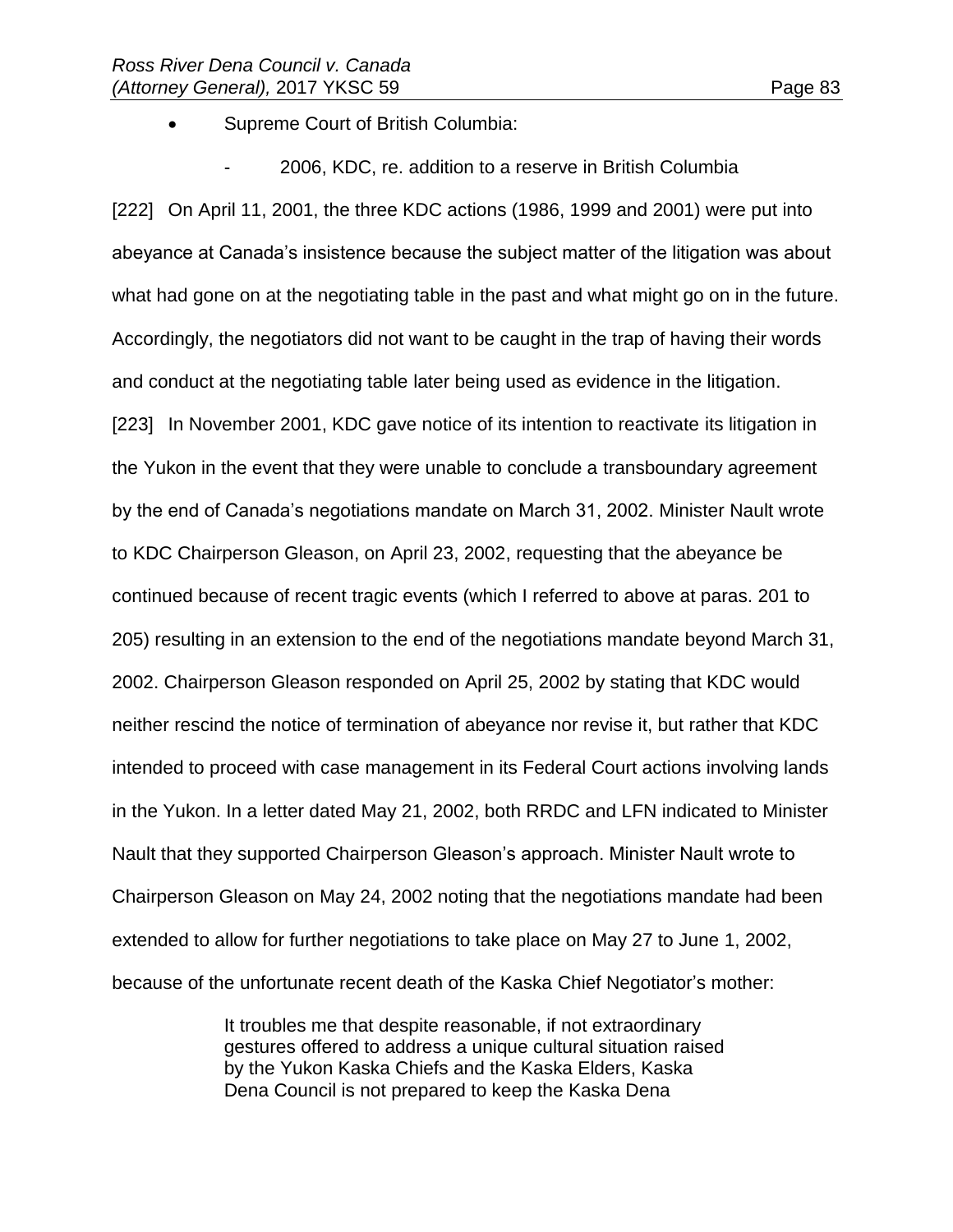Council court actions in Yukon in abeyance to cover the period requested by the Kaska for rescheduled negotiations.<sup>97</sup>

Later in the letter, he referred to Chairperson Gleason's position as "intransigent", and stated that he had no intention of continuing negotiations with KDC, unless there was an abeyance agreement in place.

[224] As noted above, Canada's negotiations mandate expired on or about June 22, 2002.

[225] In December 2002, Yukon Premier Dennis Fentie, and Kaska Tribal Chief,

Hammond Dick, wrote a joint letter to Minister Nault stating that the Yukon government and the Kaska Nation were very close to achieving an economic development agreement regarding the Kaska's traditional territory in southeast Yukon. With this in mind, they invited Canada to return to the negotiating table for the purpose of attempting to conclude an agreement on the Kaska's outstanding land claims and selfgovernment issues. Minister Nault responded by letter dated January 30, 2003, stating that Canada would not engage in the negotiations process in the absence of signed abeyance agreements for all Kaska litigation, including those actions commenced by the KDC.

[226] Chief Dick wrote to Minister Nault on May 15, 2003 informing him that the Kaska leadership was prepared to consider an abeyance agreement subject to two conditions: first, that Canada provided funding to negotiate; and second, that Canada not pursue collection of alleged tax arrears while Kaska litigation is an abeyance. On June 13, 2003, Chief Dick again wrote to Minister Nault proposing a 90-day abeyance period, to allow for discussions to determine whether there was a basis for returning to tripartite

 $\overline{a}$ 97 '06 Common Book of Documents, tab 323.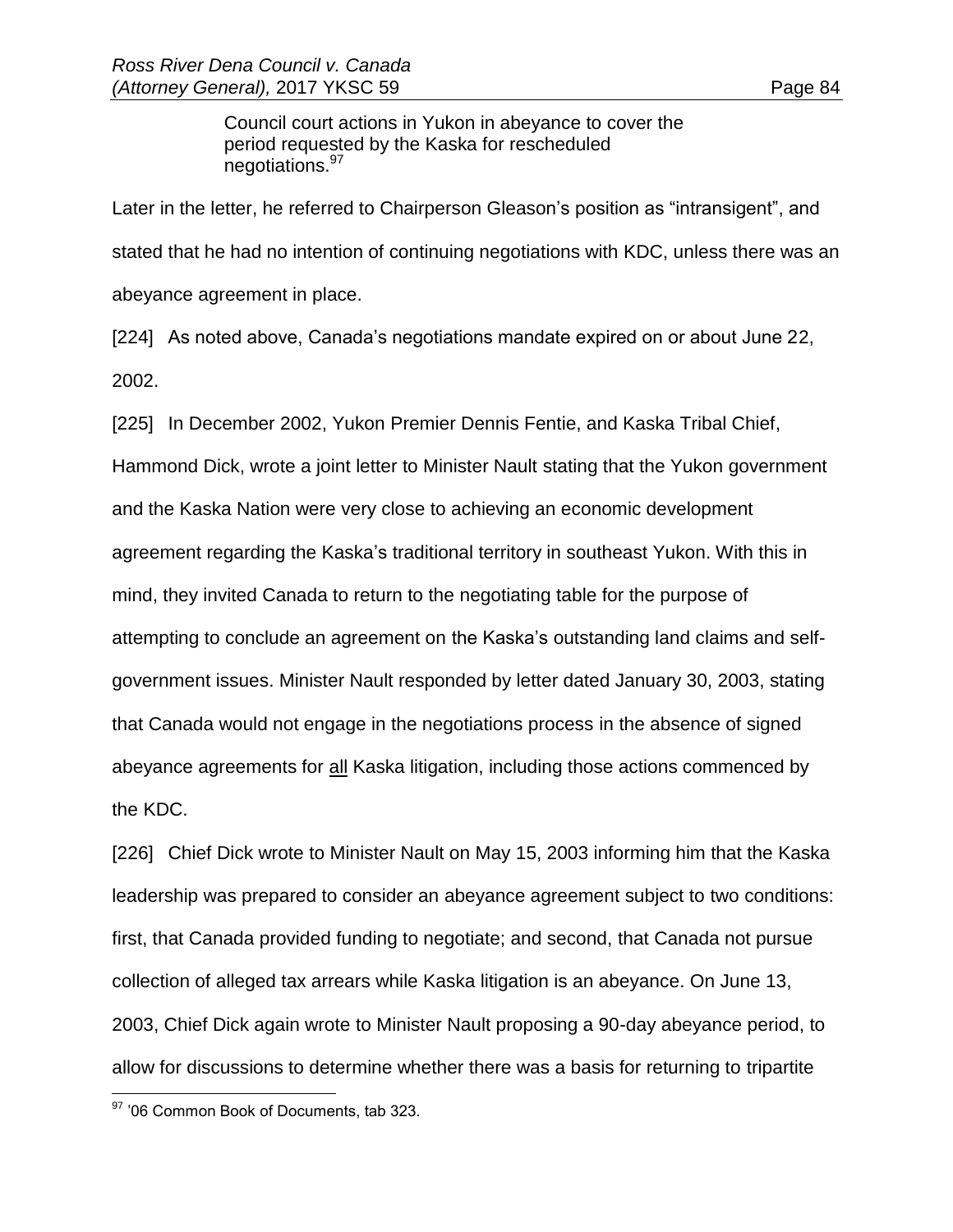negotiations in the Yukon. Chief Dick followed this with another letter on June 24, 2003, specifically requesting \$15,000 in funding to negotiate a 90-day abeyance agreement. [227] Minister Nault responded by letter to Chief Dick on September 2, 2003, stating that Canada was only prepared to take steps towards revitalizing negotiations with the Kaska Nation once all four Kaska Court actions were placed in abeyance (the three KDC actions and the RRDC/LFN tax action). Further, Canada did not agree to delay the collection of taxes during the 90-day abeyance period. Minister Nault said that once the necessary abeyance agreement was in place, Canada would provide \$15,000 in funding.

[228] Further correspondence was exchanged between the parties.

[229] On December 3, 2003, Minister Nault proposed a 60-day abeyance period. Minister Nault was then replaced by Andy Mitchell as the Minister of Indian Affairs and Northern Development. The Kaska Nation wrote to Minister Mitchell on January 14, 2004, indicating that they were prepared to accept the 60-day abeyance period and the \$15,000 in funding to prepare for and participate in one or two meetings.

[230] Shortly after that, Minister Mitchell was replaced by Andy Scott as the Minister of Indian Affairs and Northern Development and Federal Interlocutor for Métis and Non-Status Indians. Minister Scott wrote to the Kaska leadership on September 27, 2004, confirming that the \$15,000 in funding would be provided once the 60-day abeyance agreement was in place.

[231] From then until approximately 2007, the negotiators for the parties got bogged down in an unsuccessful attempt to agree on the specific terms of the abeyance. In particular, they were unable to agree about how the basic principles should be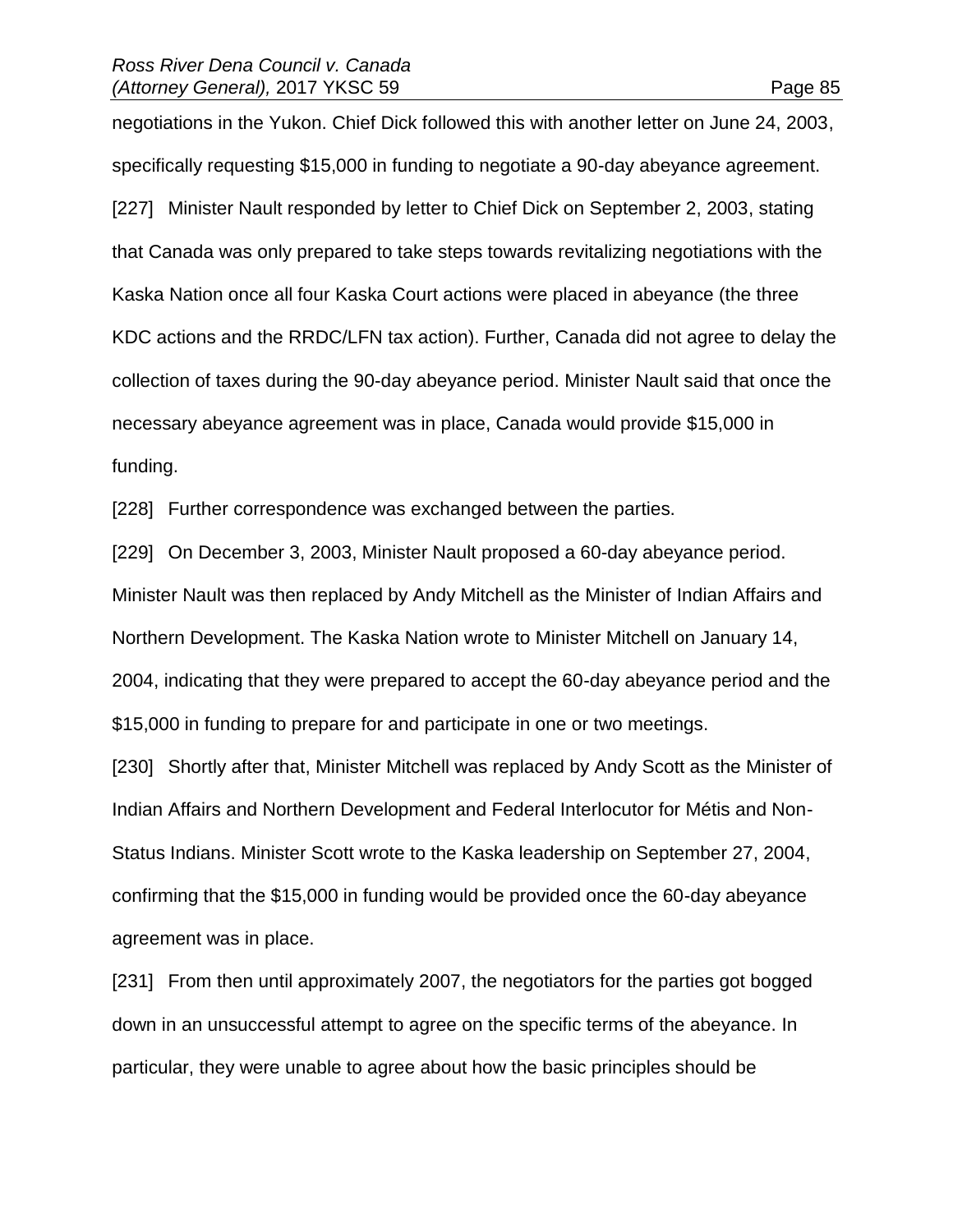interpreted or applied: for example, the meaning of "without prejudice", "confidentiality",

the notice period to terminate, which actions would be put into abeyance, and funding.<sup>98</sup>

[232] Throughout this period, active steps were being taken in the litigation between

RRDC, LFN and Canada in Federal Court.

[233] On February 14, 2006, Kaska Tribal Chief, Hammond Dick, wrote to the Minister

of Indian Affairs and Northern Development, Jim Prentice, to congratulate him on his

recent appointment to Cabinet. In the letter, Chief Dick made the following statements:

It is very important for you to appreciate, Mr. Prentice, that the Kaska have been forced to turn to the courts because Canada has abandoned negotiations with the Kaska in both the Yukon and British Columbia. [emphasis already added]

At the Yukon land claims table in June 2002, Canada's representatives presented the Kaska with a profoundly unacceptable Final Agreement. The Kaska rejected that proposal. Canada then formally abandoned the negotiating process on the incredible grounds that its mandate to negotiate had expired…. [S]ince the expiry of the mandate in June 2002, Canada has refused to resume negotiations with the Kaska in the Yukon … [my emphasis]

…

For the past three years the Kaska have made repeated ongoing efforts to persuade Canada to end its boycott of the Kaska treaty table. However, federal officials, in typical bad faith fashion have rebuffed each and every one of those efforts …[my emphasis]

…

As you will have surmised, Mr. Minister, relations between the Kaska and the Government of Canada have deteriorated badly and are currently in an unacceptable state. It is for that reason that we are truly hopeful that the election of a new government in Ottawa and your appointment as Minister of Indian Affairs signals the end of the bad faith that has come

 $\overline{a}$ 98 '06 Common Book of Documents, tab 359.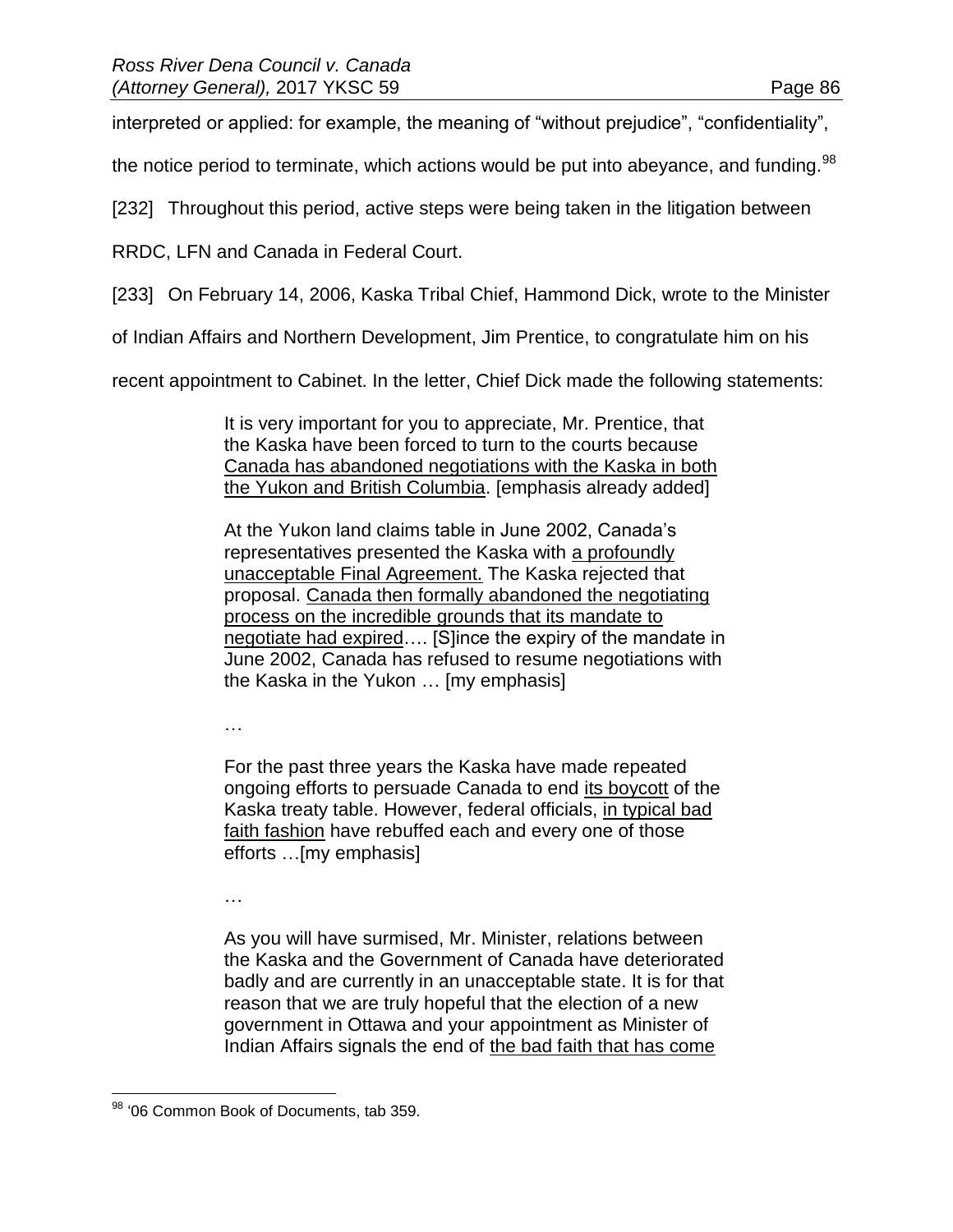## to represent the hallmark of Canada's dealings with the Kaska ...<sup>99</sup> [my emphasis]

[234] On September 27, 2006, Minister Prentice appointed Gavin Fitch as a special federal representative with an initial mandate to conduct exploratory discussions with RRDC, LFN and the White River First Nation about why they had been unable to achieve land claim or self-government agreements. This mandate was later expanded to allow Mr. Fitch to conduct abeyance agreement negotiations with KDC, RRDC and LFN.

[235] The impasse over the abeyance agreement was broken when Mr. Fitch provided an initial report, dated September 19, 2007,<sup>100</sup> in which he determined that the inability to negotiate such an agreement had "taken on a life of its own, independent of any substantive issues related to the land claim". In the case of the 1986, 1999 and 2001 KDC actions, Mr. Fitch recommended that such an abeyance agreement was not necessary, providing that both Canada and KDC agreed to return to the British Columbia Treaty Commission negotiating table upon the following conditions:

- 1. The KDC will take no further steps in their BC litigation;
- 2. No new action related to their BC land claim will be commenced; and
- 3. The resumed treaty negotiations will be conducted on a without prejudice basis, meaning that the Kaska may not divulge information received from Canada in the negotiations, or raise it in the existing litigation.

If any one of these events occurred, Canada would immediately cease negotiating. [236] These conditions were accepted by Canada and KDC and the negotiations between them and British Columbia have continued since then.

<sup>&</sup>lt;sup>99</sup> '06 Common Book of Documents, tab 356.

<sup>100</sup> '06 Common Book of Documents, tab 388.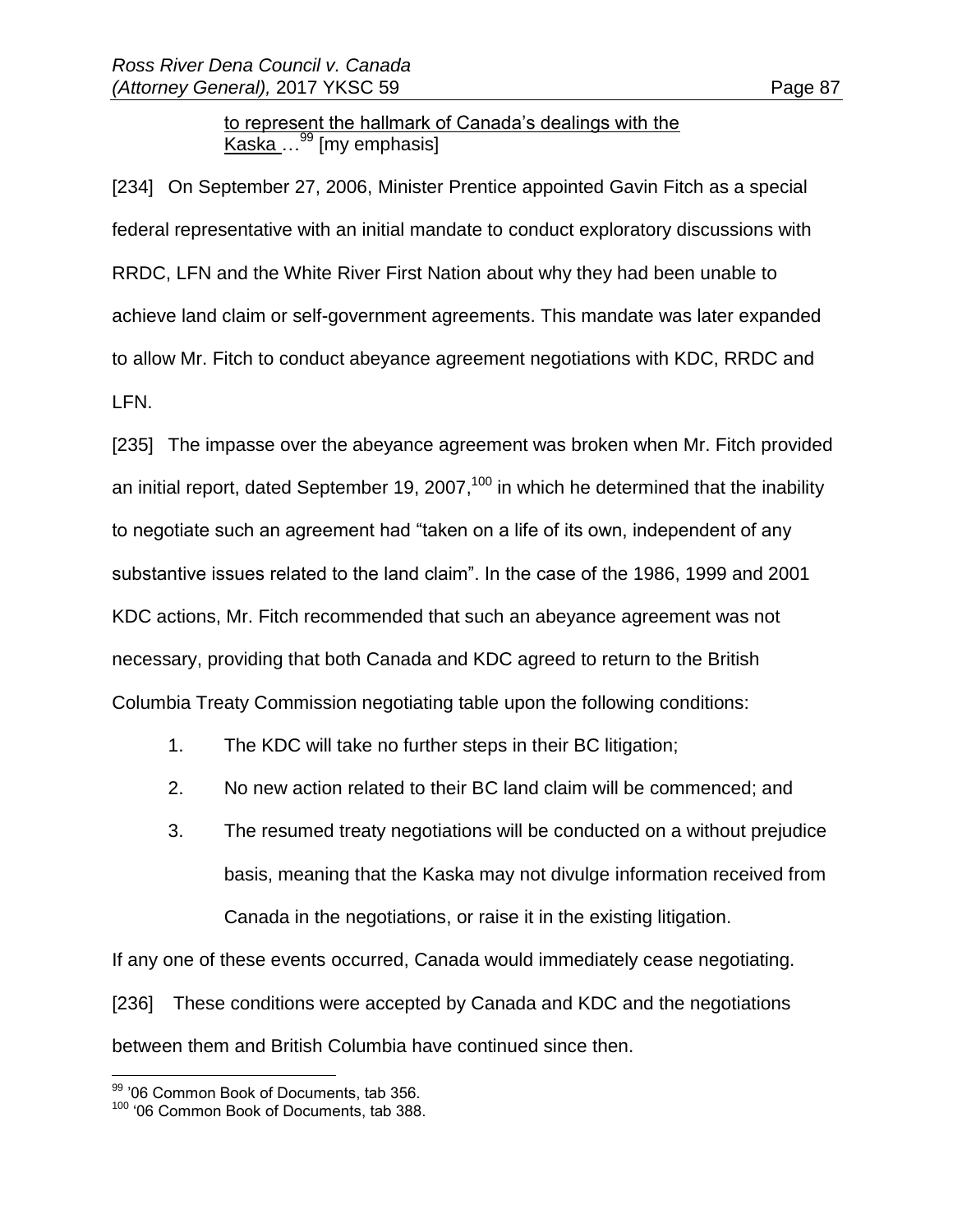…

[237] The three KDC cases (1986, 1999 and 2001) were brought out of abeyance by RRDC's counsel in 2016. Canada successfully applied in the Federal Court for a stay of the 1986 and 1999 actions because of the significant overlap that they have with the issues in the '05 and '06 Actions in this Court. It was unsuccessful in seeking a stay of the 2001 action, so that action is active.

[238] The 1999 RRDC tax moratorium case has been ongoing, despite a lull in activity during a period of negotiations to settle it from about 2009 to 2013. However, Canada was successful in applying for a stay of that action on June 2, 2014, again because of the overlap between that case and the case at bar.

[239] The 1999 LFN tax moratorium case is still technically active, but LFN is not pursuing the litigation at this time.

[240] On March 26, 2008, Gavin Fitch provided his final report to the Minister of Indian and Northern Affairs, Chuck Strahl, regarding the status of the Kaska land claims in the Yukon. Mr. Fitch provided some background information for each of RRDC and LFN and then went on to summarize the history of the unsuccessful land claim negotiations. At the risk of including a rather lengthy quote from the report, I feel it may be helpful to reproduce it here, as it is a brief, objective summary of the negotiations. I do not understand RRDC's counsel to take any significant issue with it:

> The Liard River Band and the Ross River Band (as they were then known) were signatories to the original Council [of] Yukon Indians ("CYI") Land Claim in 1973. However, it was not long before the Kaska proved to be the "black sheep" of the Yukon First Nations.

The negotiations which ultimately led to the Umbrella Framework Agreement were conducted on behalf of all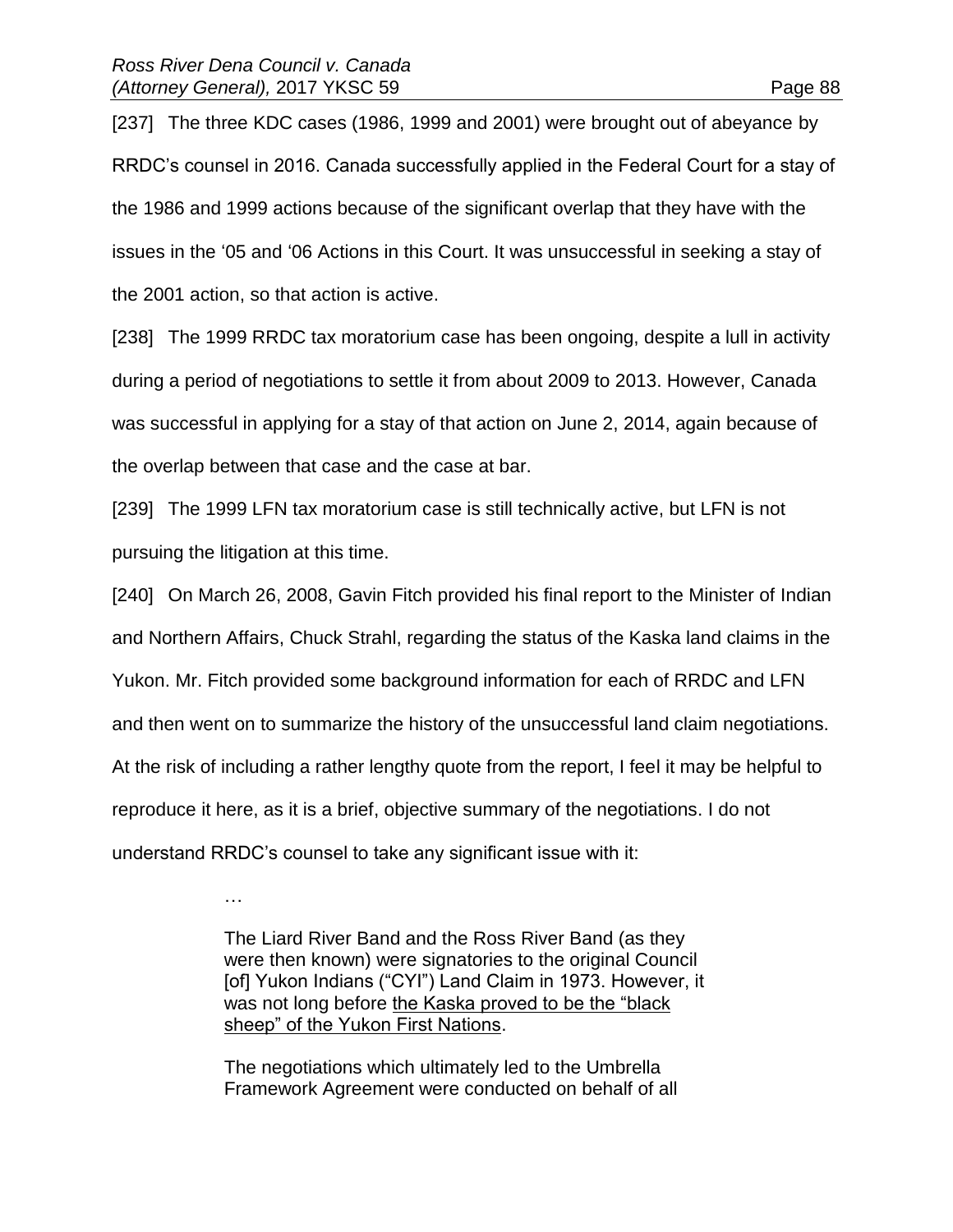Yukon First Nations by the CYI, later known as the Council of Yukon First Nations ("CYFN"). As indicated above, these negotiations commenced in 1973 after the claim was submitted to Canada, and culminated with the successful negotiation of the UFA in 1993. Prior to the UFA being negotiated, an agreement in principle had been successfully negotiated in 1984. However, it was never ratified by the CYI because the RRDC and three other First Nations did not support it. In 1989, a new AIP was negotiated by the CYI. However, the RRDC and LFN insisted on entering into a separate "Framework Agreement" with Canada to govern the negotiation of the Kaska land claim. Ultimately, both RRDC and LFN refused to support the UFA on the basis that it was not consistent with the Kaska Framework Agreement. When the UFA was ratified by the CYI in 1993, RRDC and LFN opposed ratification. Not long after, in 1995, RRDC and LFN withdrew from the CYI. To this day they are not members of the CYFN.

Notwithstanding their opposition to the UFA (and their position that the UFA was never properly ratified), both LFN and RRDC continued to participate in UFA-based negotiations throughout the 1990's. In 1999, Canada agreed to a request that the claims of the LFN, RRDC and the Kaska Dena Council (representing the three B.C. Kaska First Nations) would be negotiated at a single table. These negotiations culminated, in June 2002, with the negotiators for Canada, YTG and the Kaska agreeing to draft Final Agreement/Self-Government Agreements under the UFA for both RRDC and LFN. However, notwithstanding that the agreements were recommended for acceptance by the chief negotiator for the Kaska, the Chiefs and Councils for RRDC and LFN rejected the agreements.

Since the UFA-based negotiations with the Kaska ended in 2002, LFN and RRDC have taken the position that it was Canada that terminated the negotiations and that they, the Kaska, are prepared to return to the negotiating table. To date, this has been frustrated by the existence of unresolved litigation previously commenced by the Kaska Dena Council ("KDC"), LFN and RRDC.

In 1986, the KDC filed a lawsuit against Canada alleging breach of fiduciary duty by virtue of Canada's failure to settle the Kaska's land claim in the Yukon. Since then, additional lawsuits have been filed by each of the KDC, RRDC and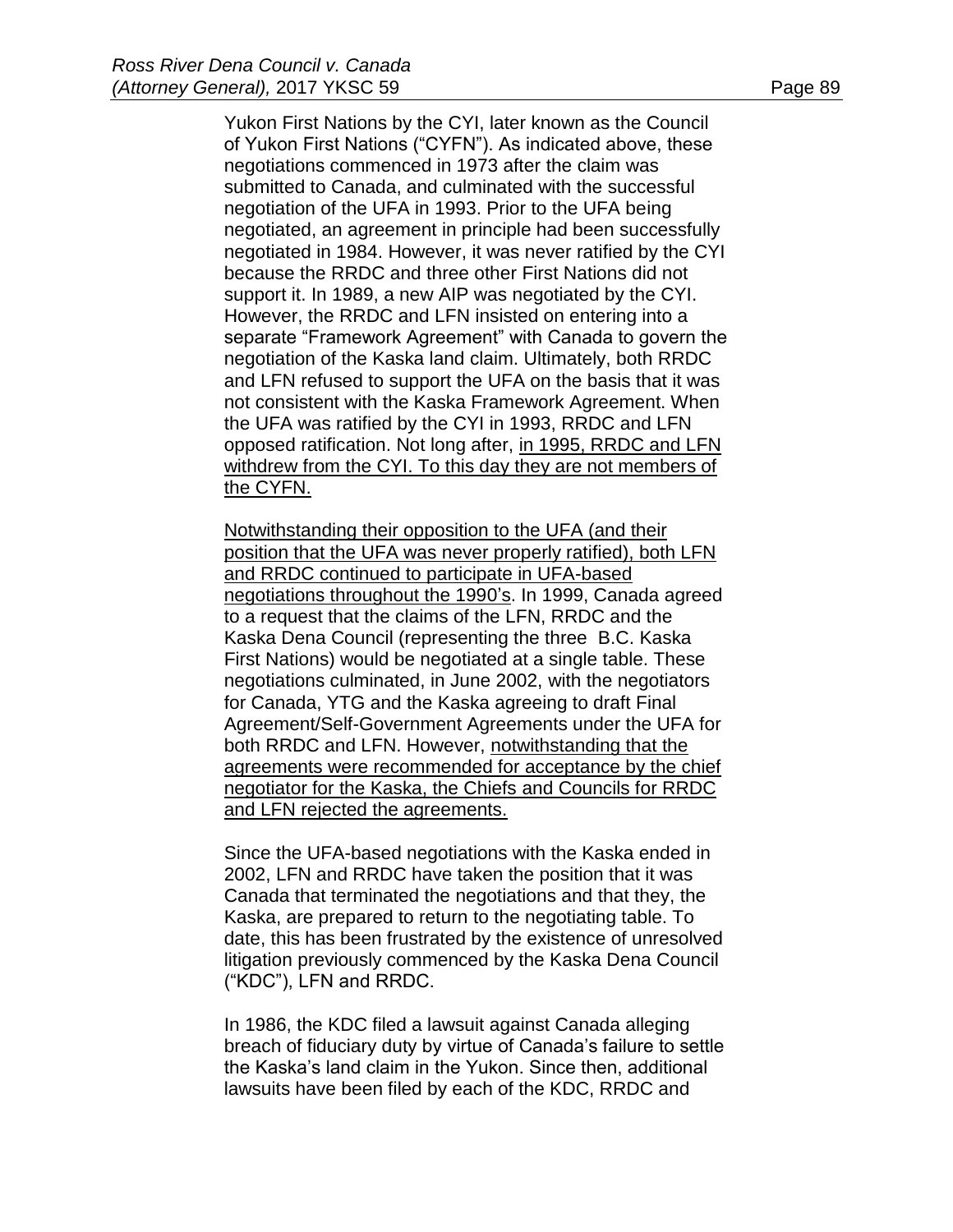LFN. In some of these lawsuits, the Kaska allege that Canada has failed to negotiate their land claims in good faith. The existence of these lawsuits, and in particular the allegations of bad faith negotiating by Canada, have been a major impediment to the resumption of negotiations in the Yukon.

The result is that there has been no resumption of negotiations between Canada and the Kaska since 2002, notwithstanding expressions of willingness to negotiate by both parties at different times during this period. <sup>101</sup> (my emphasis)

[241] Mr. Fitch's final report made 10 recommendations to the Minister. The first

recommendation was as follows:

The fact that each of … LFN and RRDC want the interim protection of their UFA land selections extended suggests that, at some point in the future, each will want to re-visit settlement of their land claims. However, the time is not right for trying to re-start negotiations under the UFA and there is no point in trying. <sup>102</sup>(my emphasis)

[242] In recommendation number four, Mr. Fitch notes the problem that each of RRDC

and LFN have by virtue of the lack of local governance power over the Land Set Aside

upon which their communities are located. The *status quo*, he said, "is not acceptable".

While being clear that he was not recommending negotiations for full self-government

power, he did recommend "that Canada negotiate the provision of local, municipal-type

governance powers to these First Nations in respect of their communities (i.e. on the

Land Set Aside)". Mr. Fitch said this would be a first step in an incremental process to

address an immediate need.

 $\overline{a}$ 

[243] There is no evidence of what Canada's response was to this report, other than what I refer to next.

 $101$  '05 Common Book of Documents, tab 162, starting at p. 4.

<sup>&</sup>lt;sup>102</sup> '05 Common Book of Documents, tab 162, at p. 9.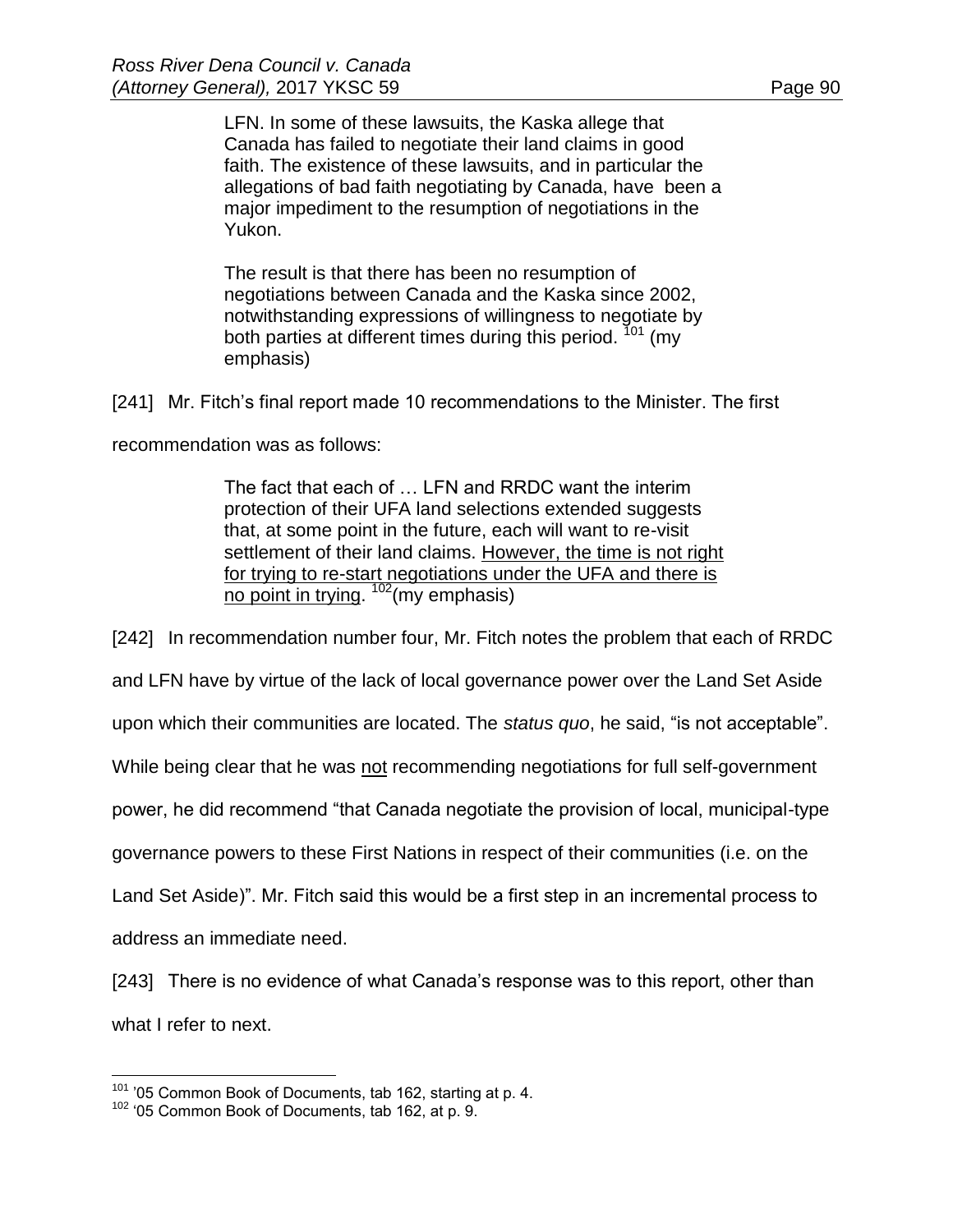[244] With respect to recommendation number four regarding local governance, the process initiated by Canada began with an email, dated August 27, 2009, from Canada's Manager of Intergovernmental Affairs, Dionne Savill, to RRDC Chief Gordon Peter, confirming that she and another federal official had met with him in June 2009 to discuss Mr. Fitch's final report. The email confirms that Indian and Northern Affairs Canada ("INAC") agreed with the recommendation in the report to develop a land management and governance regime on Land Set Aside. Ms. Savill said that INAC was considering RRDC's request for funding to make a written submission, but that further detail was required from RRDC as to how the money would be spent. She said she was awaiting RRDC's more detailed proposal.<sup>103</sup> [245] On October 30, 2009, Chief Peter wrote to INAC Regional Director General for

the Yukon, Joanne Wilkinson, including a proposal to negotiate not only a land management regime but also a modern self-government agreement. Chief Peter also confirmed that he had an earlier meeting with federal officials on May 1, 2009 to discuss Mr. Fitch's report. His letter included a reference to RRDC's position on the UFA:

> The suggestion that negotiations with the Ross River Dena Council towards an agreement on governance and land management would be laying the groundwork for a settlement of land claims is completely at odds with our discussions of May 1, 2009 and is otherwise unacceptable. The Ross River Dena Council has rejected the UFA as a basis for negotiations. We will not enter into any negotiations based upon the UFA and will not participate in any process intended to lay the groundwork for a resumption of UFAbased negotiations.<sup>104</sup>(my emphasis)

[246] On January 26, 2010, the new RRDC Chief, Jack Caesar, followed up with Ms. Wilkinson, stating that RRDC was still awaiting a response to their proposal.

<sup>&</sup>lt;sup>103</sup> '06 Common Book of Documents, tab 387.

<sup>&</sup>lt;sup>104</sup> '06 Common Book of Documents, tab 369.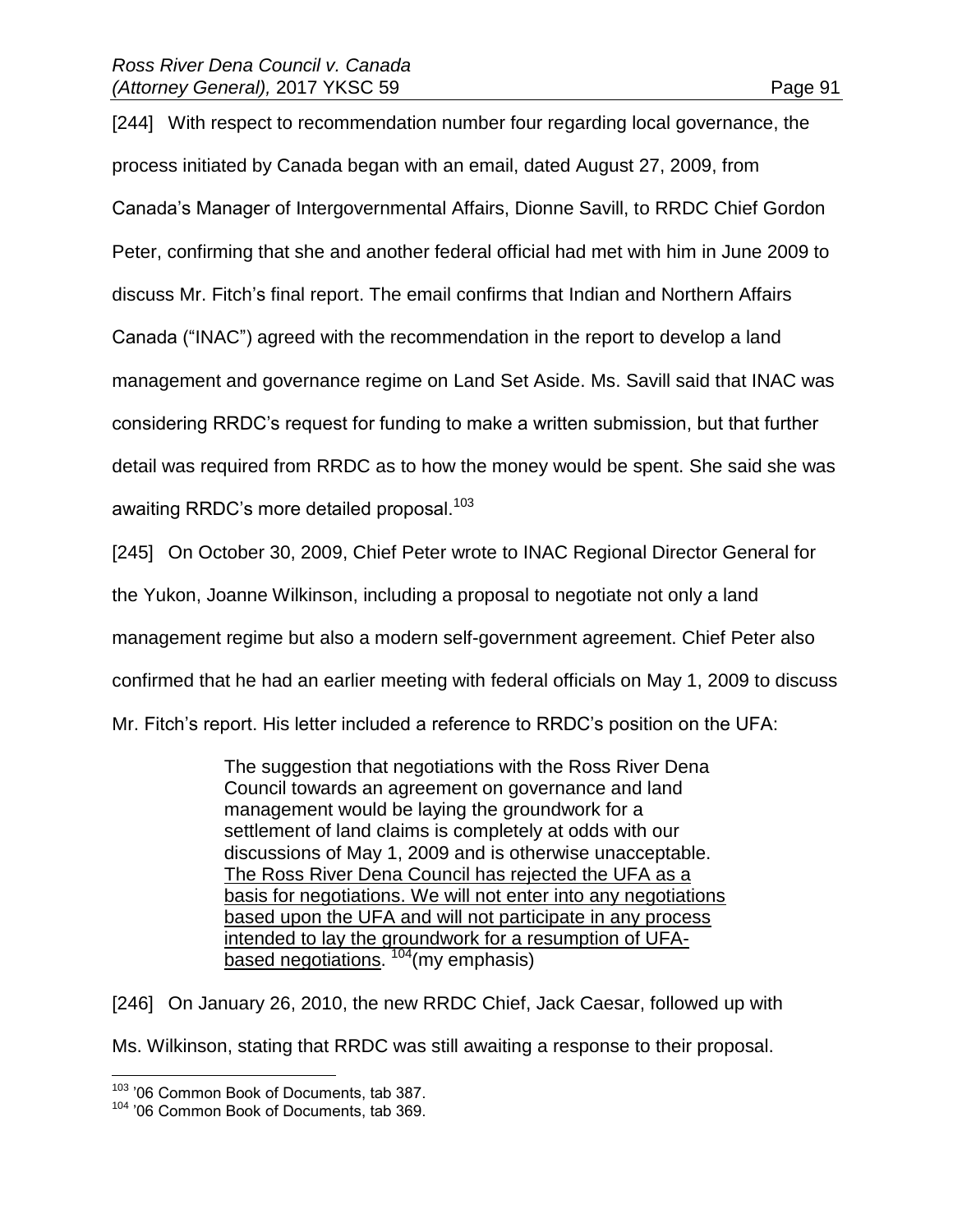[247] On February 2, 2010, Ms. Wilkinson wrote to Chief Caesar stating that her department did not have a mandate to pursue self-government negotiations, but rather was interested in working with RRDC to establish a land management regime to provide greater control for Land Set Aside.

[248] On June 11, 2010, Ms. Wilkinson wrote again to Chief Caesar confirming that they had met on May 6, 2010, to discuss the potential new land and governance regime. Once again, she confirmed that their preliminary discussions would only apply to those parcels of federal Crown land known as Land Set Aside. She stated that the new regime would not be as broad in scope as the Self-Government Agreements that had been negotiated under the UFA.

[249] On July 8, 2010, Chief Caesar wrote to Ms. Wilkinson stating that RRDC was prepared to consider negotiations relating to a land and governance regime for their Land Set Aside. He stated that he expected the negotiations would follow a "two-track process", one being at the table with Canada and the other being an internal process to inform RRDC membership and to seek direction from them. However, he also stated:

> … We also continue to be very much of the view that any negotiations should be based on Canada's published policy on the inherent right of self-government.<sup>105</sup>

[250] On August 9, 2010, Ms. Wilkinson wrote to Chief Caesar inviting him to contact a named federal official to arrange for the commencement of exploratory discussions. [251] On August 19, 2010, Chief Caesar wrote to Ms. Wilkinson again suggesting that the parties "negotiate arrangements to implement our inherent right of self-government". [252] On March 11, 2011, Ms. Savill wrote to Chief Caesar informing him that the authority to negotiate Land Set Aside issues and self-government issues had been

 $\overline{a}$ <sup>105</sup> '06 Common Book of Documents, tab 372.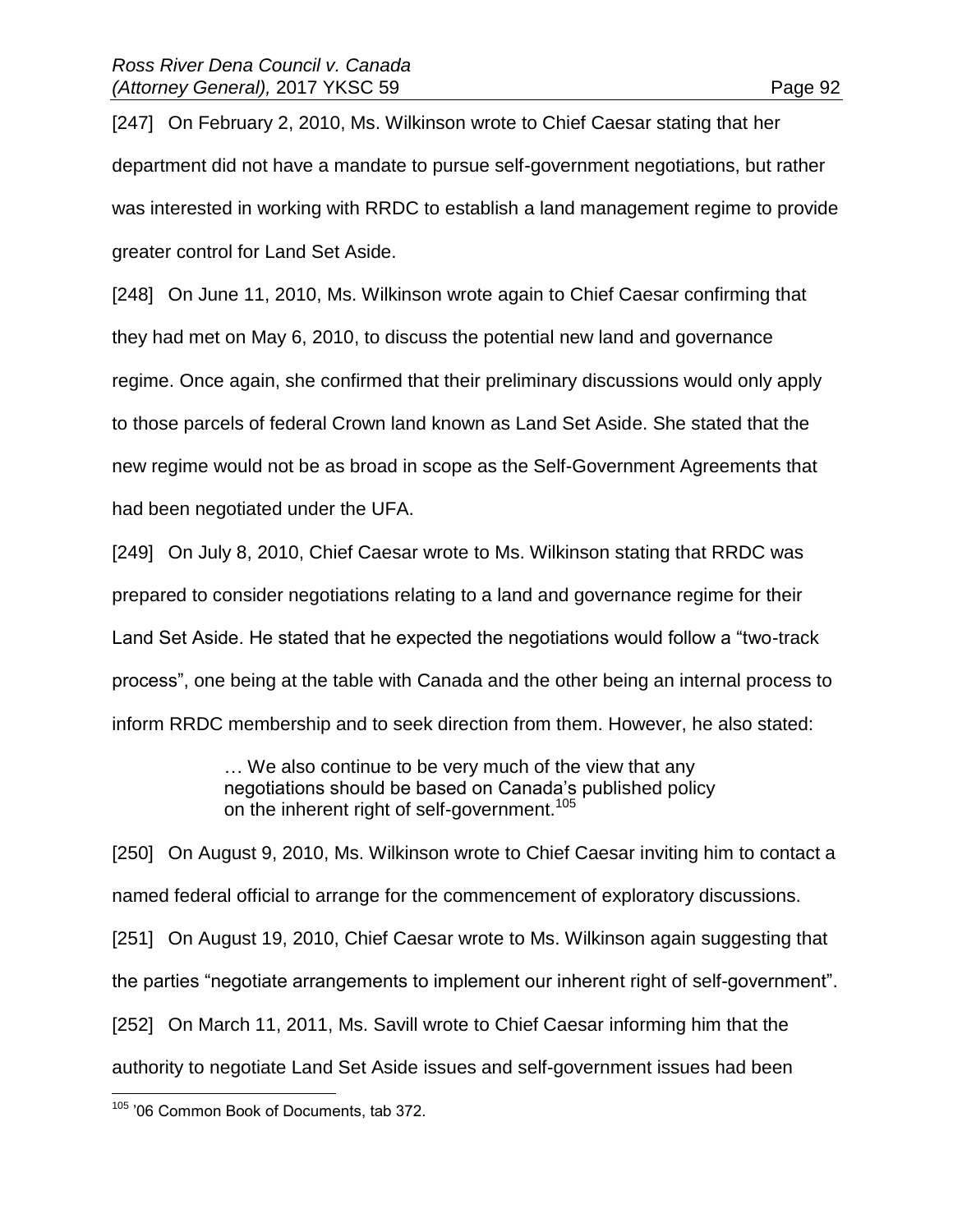transferred to a new INAC group entitled "Treaties and Aboriginal Government ("TAG"), Negotiations West". Ms. Savill said that INAC was proposing a "scoping session" with officials from TAG, to take place in Whitehorse or Ross River on April 12, 2011. I am informed by Canada's counsel, Suzanne Duncan, that that meeting did take place. [253] On May 12, 2011, Canada's acting Manager of Inter-Governmental Affairs, Elsie Wain, met with Chief Caesar, Dorothy Smith and RRDC's counsel, Stephen Walsh. At that time, Ms. Wain made a presentation regarding the development of a land management and governance regime for Land Set Aside. The parties agreed that it would be helpful to have a future community meeting to hear from the RRDC members about the kind of management powers on Land Set Aside that they would like the Chief and Council to have. This was confirmed by Ms. Wain in an email to Chief Caesar dated June 29, 2011, in which she asked him to provide her with dates on which the community meeting could be held.

[254] On July 19, 2011, and again on August 22, 2011, Ms. Wain sent follow-up emails to Chief Caesar reminding him that INAC was still waiting to hear from him about a date for the community meeting.

[255] Having received no response to these emails, Ms. Wain wrote a letter to Chief Caesar on October 17, 2011, about the proposed community meeting and informing him that an additional \$5,000 in funding could be provided to cover the costs for it. [256] On December 1, 2011, Chief Caesar wrote to Ms. Wain confirming that RRDC was still interested in conducting "an initial meeting in Ross River regarding the proposed land management and governance regime". He further confirmed that RRDC would require the additional \$5,000 in funding. However, he also asked Ms. Wain to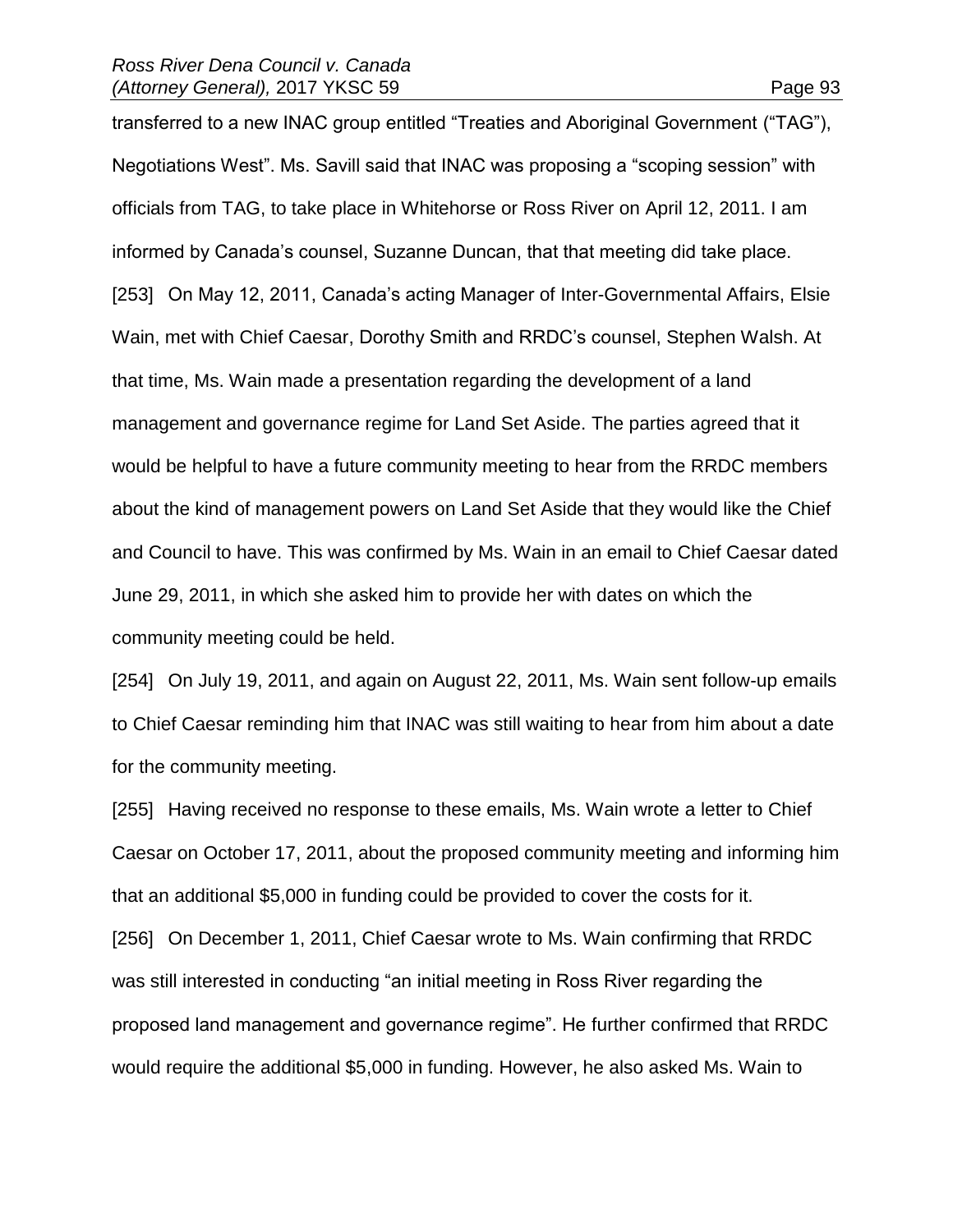confirm whether the initial discussions would include "matters in dispute in our First

Nations Federal Court Action (T-108-07)", which is RRDC's tax moratorium case.

[257] On January 6, 2012, Ms. Wain wrote to Chief Caesar confirming that the

Aboriginal Affairs and Northern Development Canada, the successor to Indian and

Northern Affairs Canada, was still willing to support the community meeting in Ross

River and to provide funding of up to \$5,000. In specific response to the request about

discussing the tax moratorium issues, Ms. Wain stated:

As we proposed at our May  $12<sup>th</sup>$  meeting, our initial discussions will focus on governance and land management issues on Land Set Aside. If these discussions progress, there is every possibility that any future discussions, particularly with respect to governance issues for your First Nation, could include part of the subject matter included in the Federal Court litigation …<sup>106</sup>

I am informed by Canada's counsel, Ms. Duncan, that there was no reply to this letter from RRDC.

[258] On February 7, 2013, Ms. Savill wrote to RRDC Chief, Brian Ladue, reminding

him of the offer from Aboriginal Affairs and Northern Development Canada to initiate

exploratory discussions with RRDC to discuss a new land and governance regime. She

further offered to meet with him and his new Council to explain her department's interest

in this proposal.<sup>107</sup> I am informed by Canada's counsel, Ms. Duncan, that there was no

reply to this letter from RRDC.

[259] This completes my finding of facts on this issue.

[260] From this history, it is firstly immediately apparent that the initial obstacle to the

resumption of any negotiations between Canada and RRDC after June 2002 was the

<sup>&</sup>lt;sup>106</sup> '06 Common Book of Documents, tab 381.

<sup>&</sup>lt;sup>107</sup> '06 Common Book of Documents, tab 382.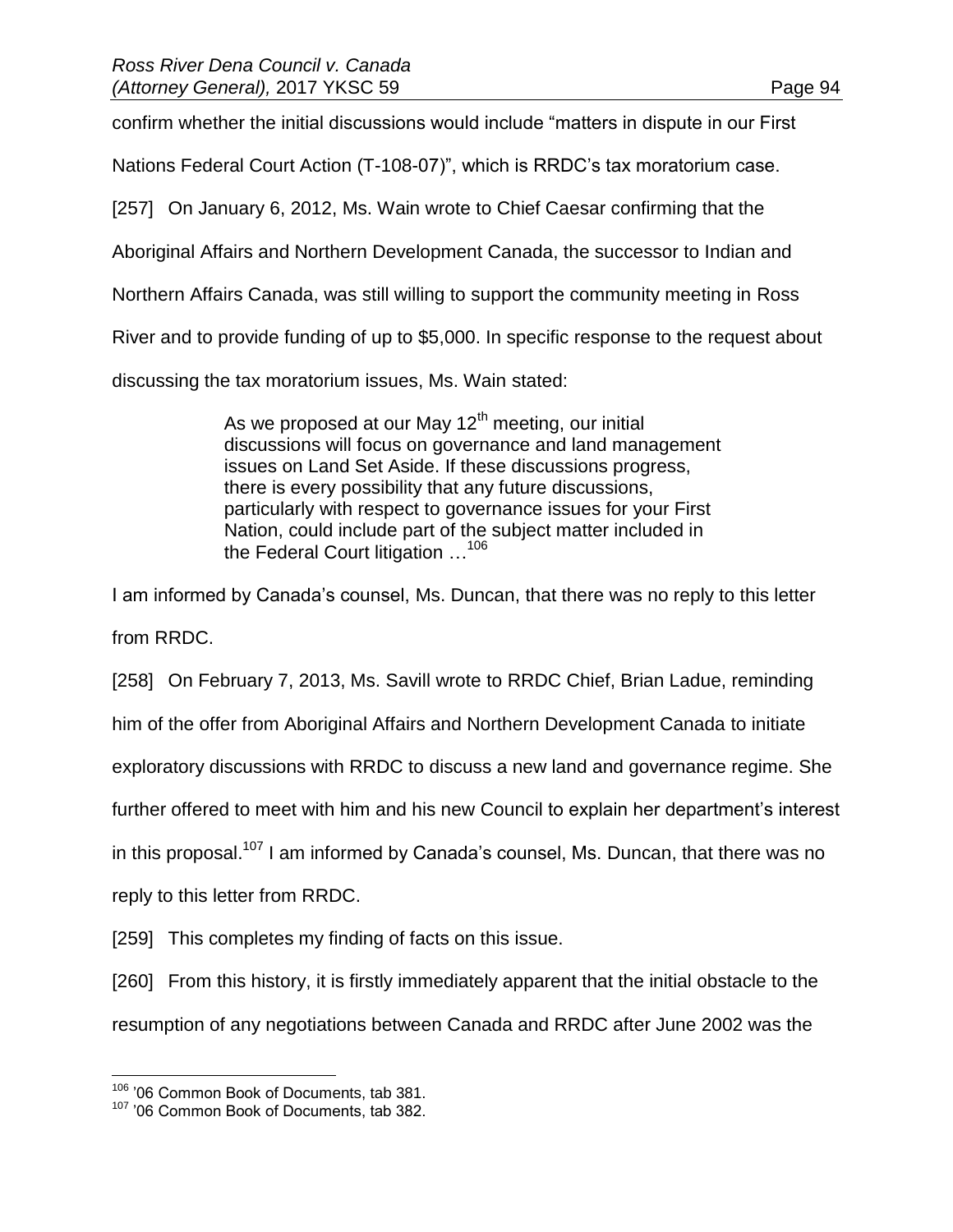ongoing Kaska litigation. This is evident from Minister Nault's response, of January 30, 2003, to the joint request from Premier Fentie and Chief Dick, in December 2002, that Canada return to the negotiating table. This was not an unreasonable position for Canada to take.

[261] Secondly, over the period from mid-2003 to early 2007, the parties then got bogged down in their unsuccessful attempts to come to a short-term abeyance agreement, after which they hoped to engage in exploratory discussions to see whether a return to the main table land claims negotiations would be viable. In my view, the responsibility for these unsuccessful abeyance negotiations must be shared between the parties responsible and cannot be laid solely at Canada's feet.

[262] Thirdly, after the initial report from Gavin Fitch in September 2007, Minister Strahl accepted Mr. Fitch's recommendation regarding the abeyance issue with KDC, which allowed those negotiations in British Columbia to recommence.

[263] Fourthly, Canada also attempted to pursue the fourth recommendation in Mr. Fitch's final report, which was that Canada should attempt to negotiate the provision of local governance powers with RRDC on its Land Set Aside. In my view, the record indicates that Canada made a good faith effort to do so over the period from June 2009 until its final letters to RRDC in January 2012 and again in February 2013, neither of which were responded to. As a result, the community meeting which had been discussed on May 12, 2011, to pursue the land management and governance regime discussion, never materialized. Again, Canada cannot be faulted for this outcome. [264] It is also important to bear in mind that throughout the discussions from June 2009 until February 2013, both the '05 and the '06 Actions were being actively pursued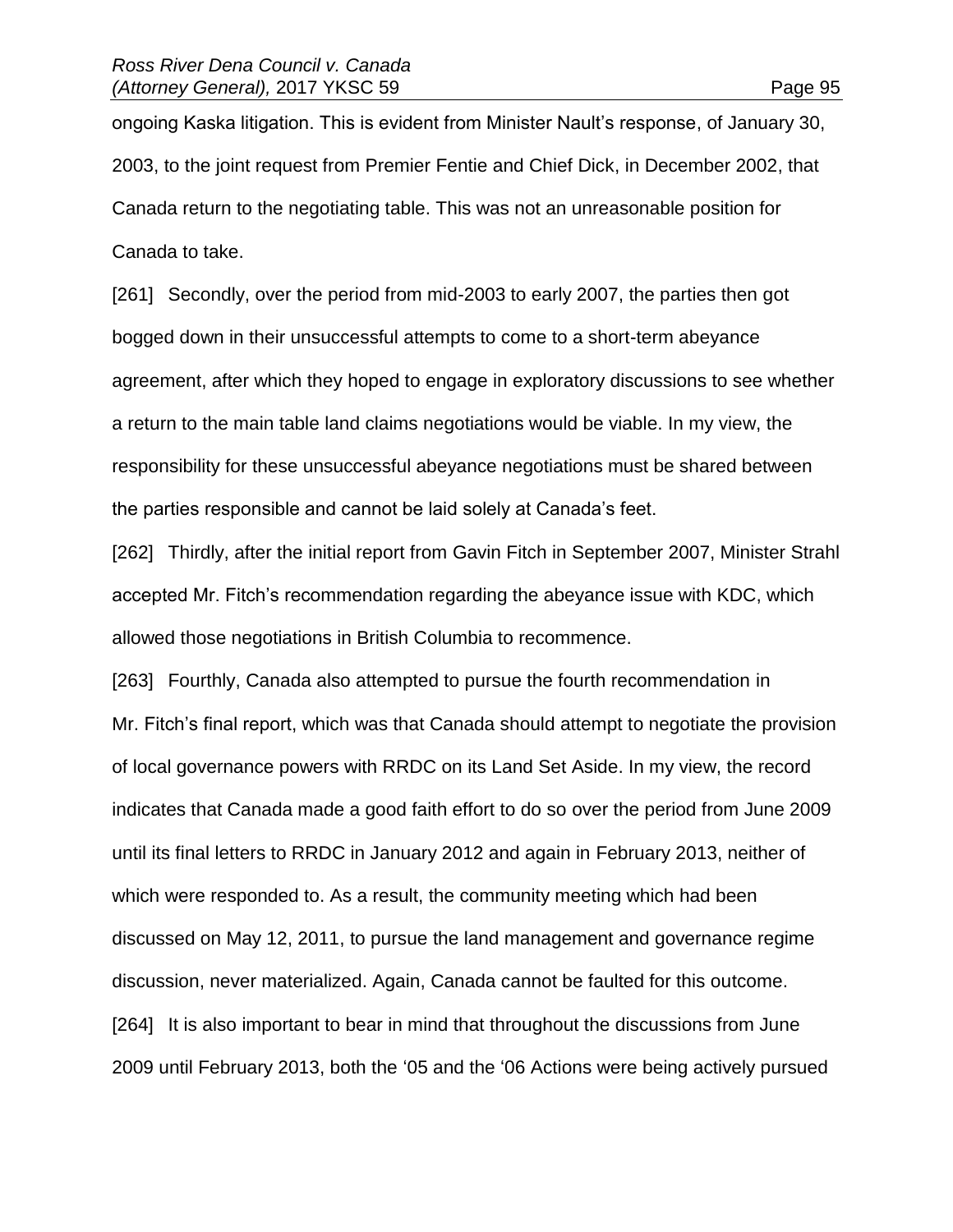in this Court and RRDC's tax moratorium action in the Federal Court was also ongoing. However, that was not used as an excuse by Canada for not pursuing the land governance discussions.

[265] As for Canada's insistence that any further negotiations be based upon the UFA,

I have already concluded above that this was a reasonable position for it to take.

[266] In the result on this issue, I conclude firstly that Canada did not abandon the

negotiations. Secondly, although Canada ultimately failed to return to the main land

claim negotiating table, the history makes it plain that Canada cannot simply be said to

have "refused" to do so. Rather, Canada's concerns about the need for an abeyance of

all actions relating to the land claims negotiations and the need to pursue further

negotiations according to the UFA were not unreasonable. Accordingly, Canada's

conduct in this regard was not inconsistent with the honour of the Crown.

**4.9 Issue #9: Was Canada's conduct inconsistent with the honour of the Crown when it devolved administration and control over the lands in question to the Yukon Territorial Government, over the objections of the Kaska and without first considering and settling the plaintiff's claims to compensation for lands required for purposes of settlement?**

[267] This argument was not developed at all by RRDC's counsel in either their written or oral submissions. Only the bald issue was raised. Accordingly, once again, Canada's counsel and this Court were left to speculate as to what the arguments might be. [268] On October 29, 2001, the Government of Canada, as represented by the Minister of Indian Affairs and Northern Development, and the Government of Yukon entered into an agreement entitled *Yukon Northern Affairs Program Devolution Transfer Agreement,* which is commonly referred to as the "DTA".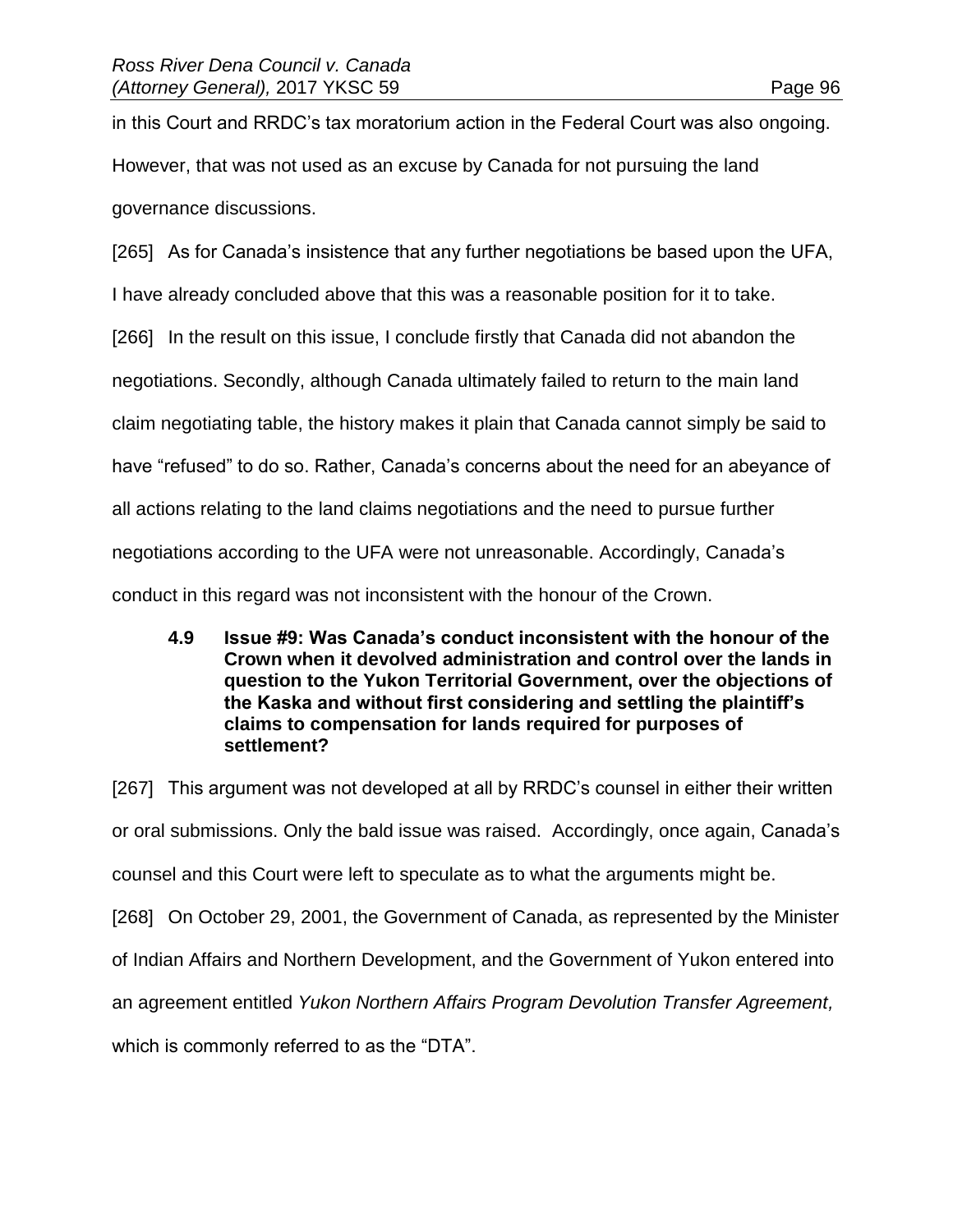[269] On April 1, 2003, most of the *Yukon Act,* cited above, which essentially gave legislative force to the DTA, came into force. Chapter 2 of the DTA gives Yukoners, through the Yukon Legislative Assembly, more direct control over a variety of local matters, such as: taxation, property and civil rights, administration of justice, wildlife conservation, waters, education, immigration, public real property, and generally all matters of a merely local or private nature. This transfer of legislative powers is found in

s. 18 of the *Yukon Act.*

[270] If RRDC's argument here is that devolution occurred over the Kaska's objections, then I agree. However, neither RRDC in particular, nor the Kaska in general, had a veto over the ability of the two governments to negotiate the transfer of the province-like powers from Canada to the Yukon. On the other hand, if RRDC's argument is that the Kaska were not consulted about the transfer, then I disagree. The record is relatively clear that the Kaska and RRDC in particular were consulted early and often in the process, as was the Council for Yukon Indians, which was representing them for a time during that process. Further, the interests of Yukon First Nations generally were taken into account by the two governments and protective clauses recognizing those interests were included in both the DTA and the *Yukon Act*.

[271] I will refer to a few representative examples of the consultation and negotiation process. Again, none of this evidence is controversial, so my references here can be taken as my findings of fact.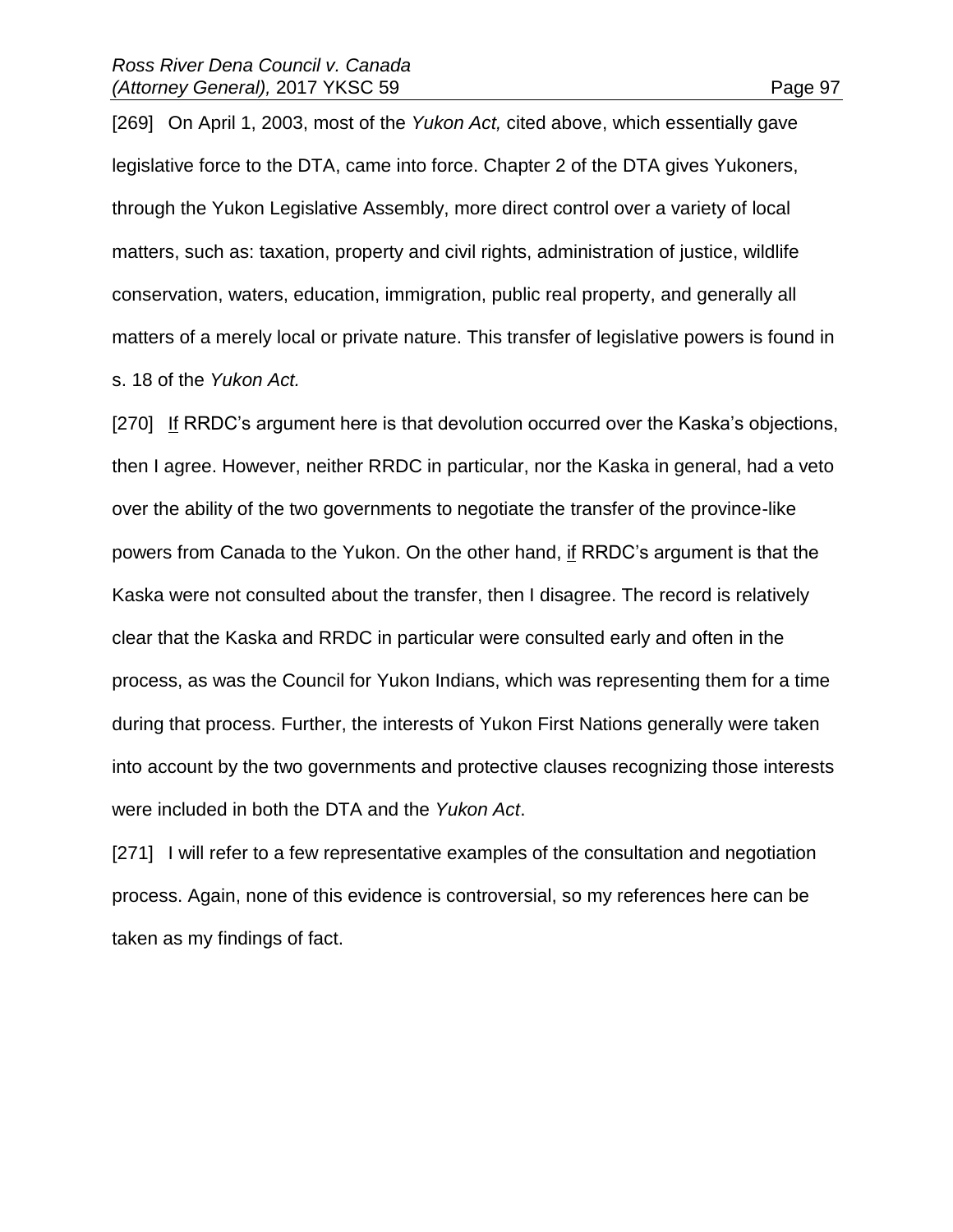[272] On November 4, 1994, Minister of Indian Affairs, Ronald Irwin wrote to Tribal

Chief Hammond Dick, of the Kaska Tribal Council,<sup>108</sup> responding to his letter of

September 27, 1994, and generally discussing the status of land claims negotiations in

the Yukon and British Columbia. Minister Irwin also raised the issue of the Kaska Tribal

Council's concerns on devolution, stating:

Respecting your concerns on devolution, I would like to reemphasize what my staff and officials have already expressed to you. The process of devolution of programs and services to the Government of Yukon is proceeding and Yukon First Nations (YFNs) will be consulted through a process with the Council for Yukon Indians (CYI), of which the Ross River Dena Council and Liard First Nation are a part. Although the KDC is not represented by the CYI, I understand that you have already met with Mr. John Rayner, Assistant Deputy Minister, Northern Program, to discuss your concerns with devolution and that Mr. Mike Ivanski, Director General, Yukon Region, has offered to provide the opportunity to meet with representatives of the Kaska Nation, including the KDC, to hear your concerns.

You are aware that the rights of Aboriginal people are already protected under Section 35 of the *Constitution Act* and that this protection is not affected by the devolution process...<sup>109</sup>

[273] On May 21, 1996, R.J. Wright, a federal negotiator for the devolution process,

wrote to RRDC's Chief Norman Sterriah stating:

As you will recall, I had anticipated making one more trip to Whitehorse before publication of DIAND's proposal for devolution. I am very conscious that all of the Yukon First Nations are concerned that, in the process, their rights be taken into account and protected. I have advised the Minister that the proposal should outline in detail the Department's view of how this will be accomplished and I will do my best to see that the proposal does this. There will then be a period

<sup>&</sup>lt;sup>108</sup> The Kaska Tribal Council was initially formed in response to a federal policy to promote more efficient delivery of services to related First Nations. It has since become a forum for the Kaska leadership in the Yukon and British Columbia to meet on pertinent issues.

<sup>109</sup> '06 Common Book of Documents, tab 204.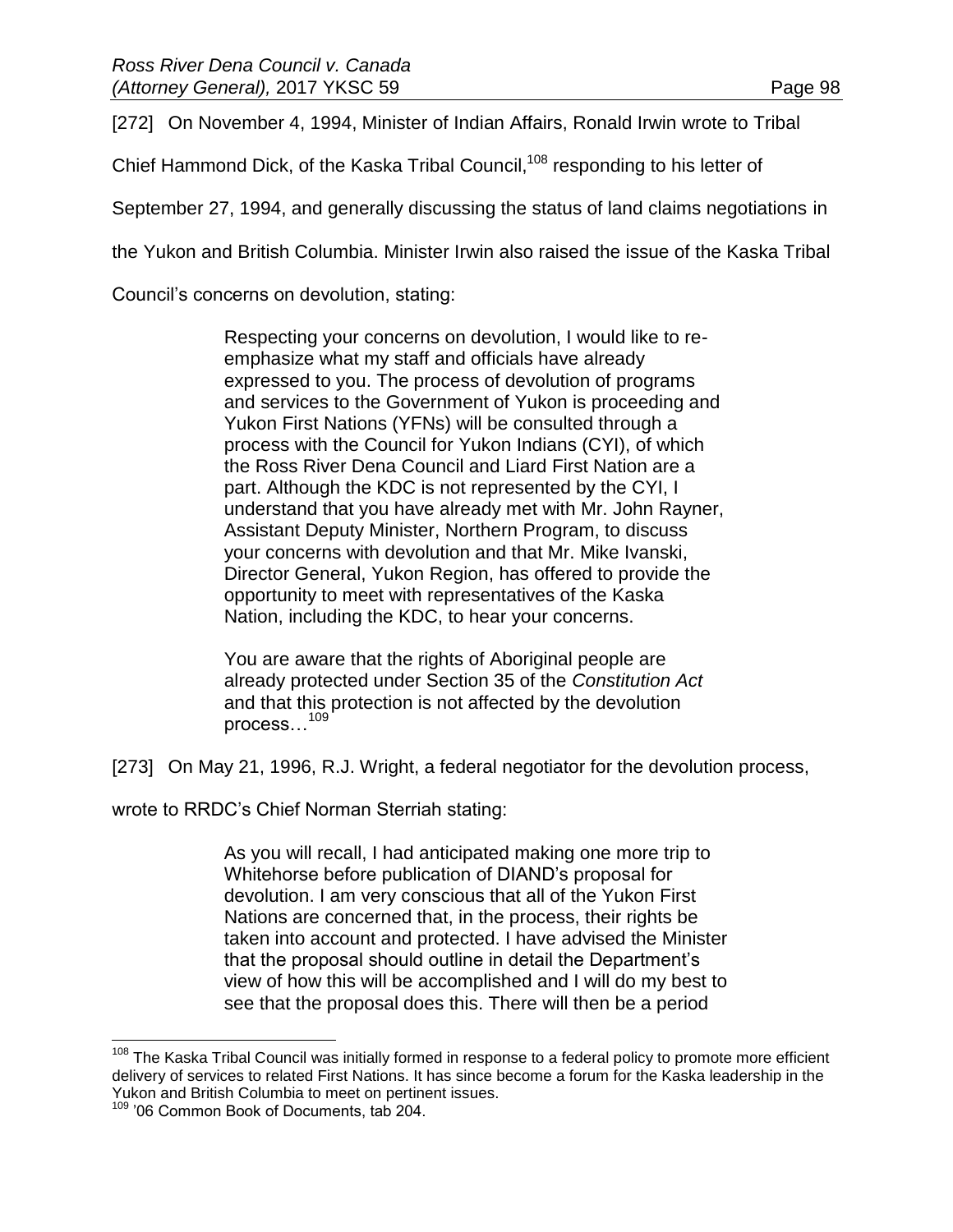of several weeks for comment and, as well, [a] public consultation process in which any concerns that you have will be considered.

… [Assistant Deputy Minister] John Rayner will be coming to Whitehorse to outline a proposal to the various interested parties.<sup>110</sup>

[274] On September 12, 1997, Canada published a draft document, for discussion

purposes only, entitled *Devolution of the Northern Affairs Program in Yukon: Transition* 

*Arrangements*. The opening paragraph set out some of the background circumstances,

as follows:

…

On June 26, 1997, the Yukon Territorial Government (YTG) and the Council of Yukon First Nations (CYFN) wrote to Minister Stewart, indicating their *qualified* willingness to proceed with the devolution of DIAND's Northern Affairs Program (NAP), as articulated in the federal government's February, 1997 proposal, subject to the successful resolution of a number of issues ...<sup>111</sup> (emphasis in original)

What followed were seven bullet points of issues, the first being "[t]he federal

government's honouring of land claim and self-government obligations". Under the title

"Principles", the last was subtitled "Protection of Aboriginal

Interests", where the document stated:

The federal government will ensure that the devolution agreement respects First Nation land claim and self government agreements, and does not inhibit the resolution of claims that are [not yet settled].

[275] On September 23, 1998, the governments of Canada and Yukon entered into an

agreement entitled *Yukon Devolution Protocol Accord, 1998,* with all of the Yukon First

Nations. Tribal Chief Hammond Dick, signed the document on behalf of the Kaska

<sup>&</sup>lt;sup>110</sup> '06 Common Book of Documents, tab 225.

<sup>&</sup>lt;sup>111</sup> '06 Common Book of Documents, tab 236.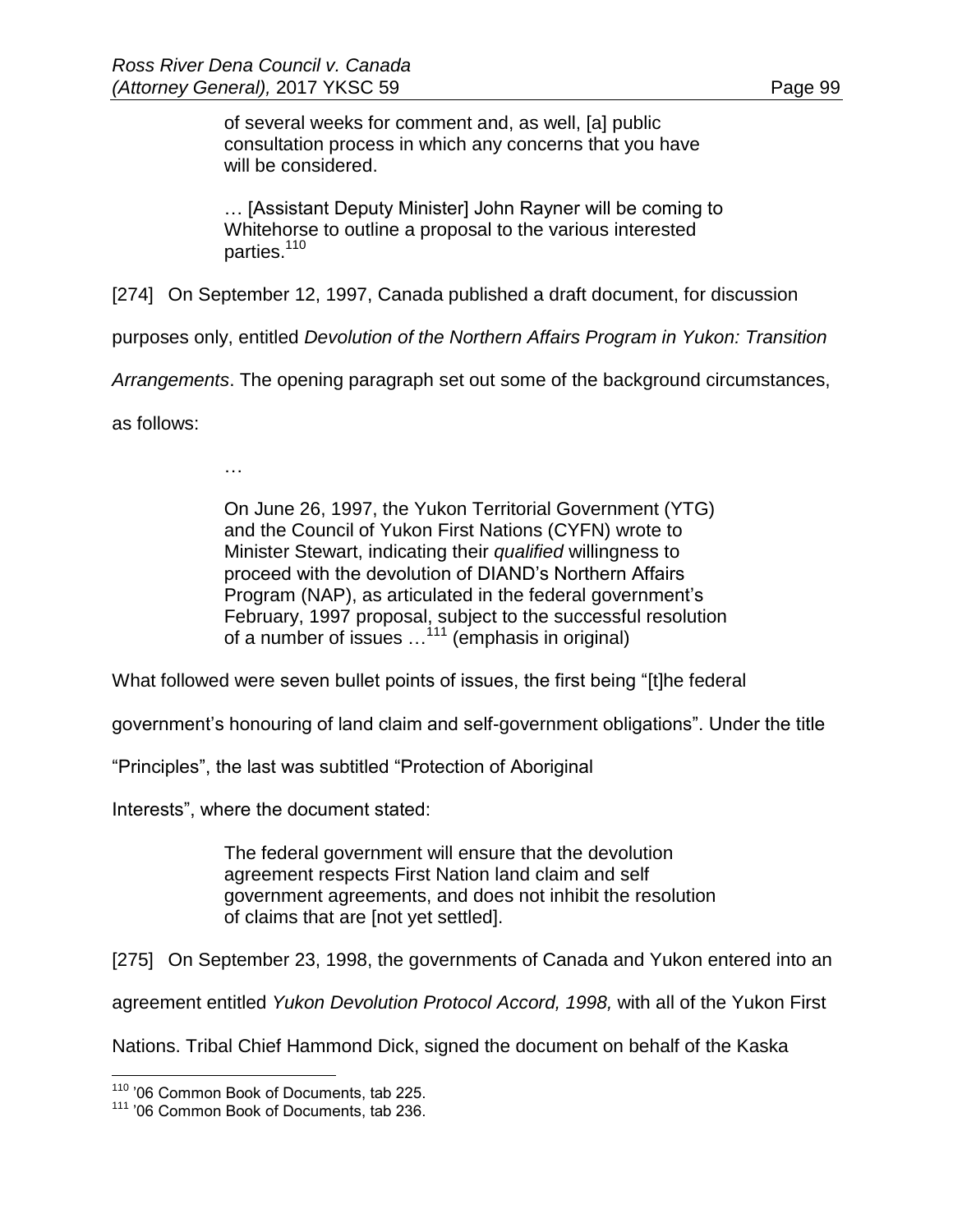Tribal Council, representing RRDC and the Kaska Dena Council. The *Protocol* included

the following statements:

…

Whereas Canada and the YTG desire that Canada transfer to YTG the provincial-type legislative powers, programs responsibilities associated with the Department of Indian Affairs and Northern Development ("DIAND") in the Yukon, such programs being commonly referred to as the Northern Affairs Program ("NAP");

- …
- 1. The Parties agree to negotiate an agreement (the "Transfer Agreement") providing for the transfer to YTG of the provincial-type legislative powers, programs and responsibilities associated with NAP in the Yukon and the Transfer Agreement, unless the Parties otherwise agree, shall outline:

b) the intent of the Parties to conclude, as matters being of the highest priority, the negotiation of any outstanding Yukon First Nation Final Agreement or self-government agreement and any Transboundary Agreement into the Yukon.

…

…

12. In order to assist First Nation participation in the negotiation of the Transfer Agreement in the 1998- 1999 fiscal year, Canada and the YTG shall provide in the aggregate up to \$400,000 for this purpose.<sup>112</sup>

[276] On June 16, 1999, Minister of Indian Affairs and Northern Development, Robert

Nault, wrote to Hammond Dick, Chief of the Kaska Nation, in response to Chief Dick's

earlier letter to Minister Nault's predecessor, Jane Stewart, in which Chief Dick raised a

number of matters concerning Yukon devolution. Minister Nault stated:

 $\overline{a}$  $112$  '06 Common Book of Documents, tab 242, pp. 1, 2, 3 and 5.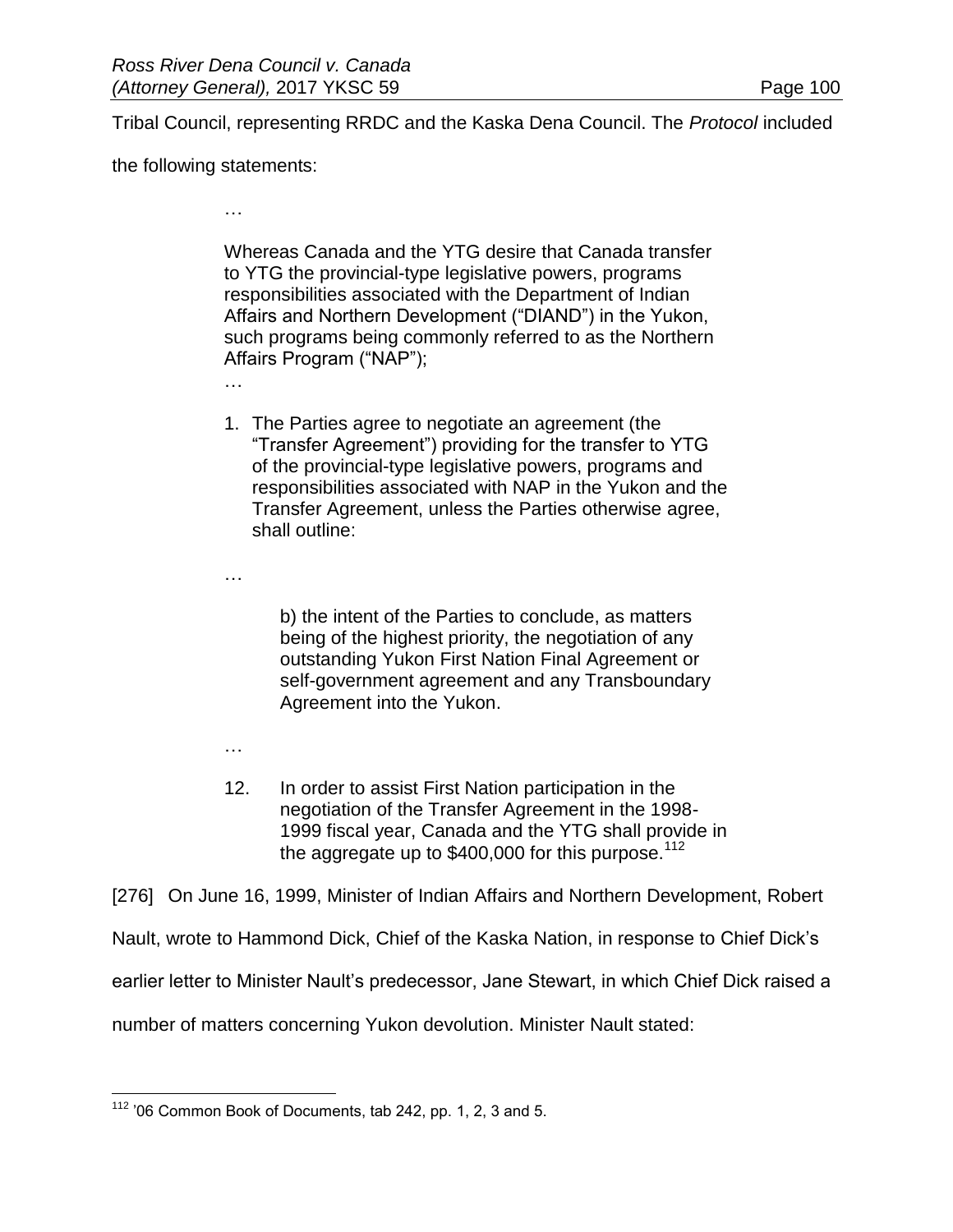As a signatory to the Devolution Protocol Accord of September 1998, you are aware that it took into consideration that all final and trans-boundary agreements might not be concluded at the time of the transfer of administration and control of land and natural resources to the Yukon government. To that end, all parties agreed that the Devolution Transfer Agreement would outline the intent of all parties to conclude the negotiation of any outstanding trans-boundary agreements into Yukon.<sup>113</sup> (my emphasis)

[277] As an example of the involvement of CYFN in this process, on April 20, 2000,

three of CYFN's negotiators, Stephen Mills, Allen Edzerza, and Mike Smith, wrote to

both John Ellis, Federal Director of Yukon Devolution, and Angus Robertson, Yukon

Assistant Deputy Minister, Executive Council Office, to raise a number of concerns

regarding the Devolution Transfer Agreement. The letter began by referring to an earlier

meeting of the legal working group held in Vancouver on April 10 - 11, 2000. In the

letter, the negotiators proposed specific inclusions in the DTA of matters related to ss.

91(24), 92 and 95 of the *Constitution Act, 1867,* as well as the *1870 Order*. They also

proposed a specific clause regarding the protection of existing Aboriginal or treaty

rights:

 $\overline{a}$ 

1.5 Nothing in the Devolution Transfer Agreement shall be construed as abrogating or derogating from the protection provided for existing aboriginal or treaty rights of aboriginal people by the recognition and affirmation of those rights in section 35 of the Constitution Act, 1982.<sup>114</sup> (emphasis in original)

This letter was copied to Kaska Dena Council Tribal Chief, Hammond Dick, as well as all the other Yukon First Nations Chiefs.

[278] On December 5, 2000, Daryn Leas, on behalf of CYFN, Allen Edzerza, on behalf of the Kaska Tribal Council, and Mike Smith, on behalf of the Kwanlin Dun First Nation,

<sup>&</sup>lt;sup>113</sup> '06 Common Book of Documents, tab 251.

<sup>114</sup> '06 Common Book of Documents, tab 262.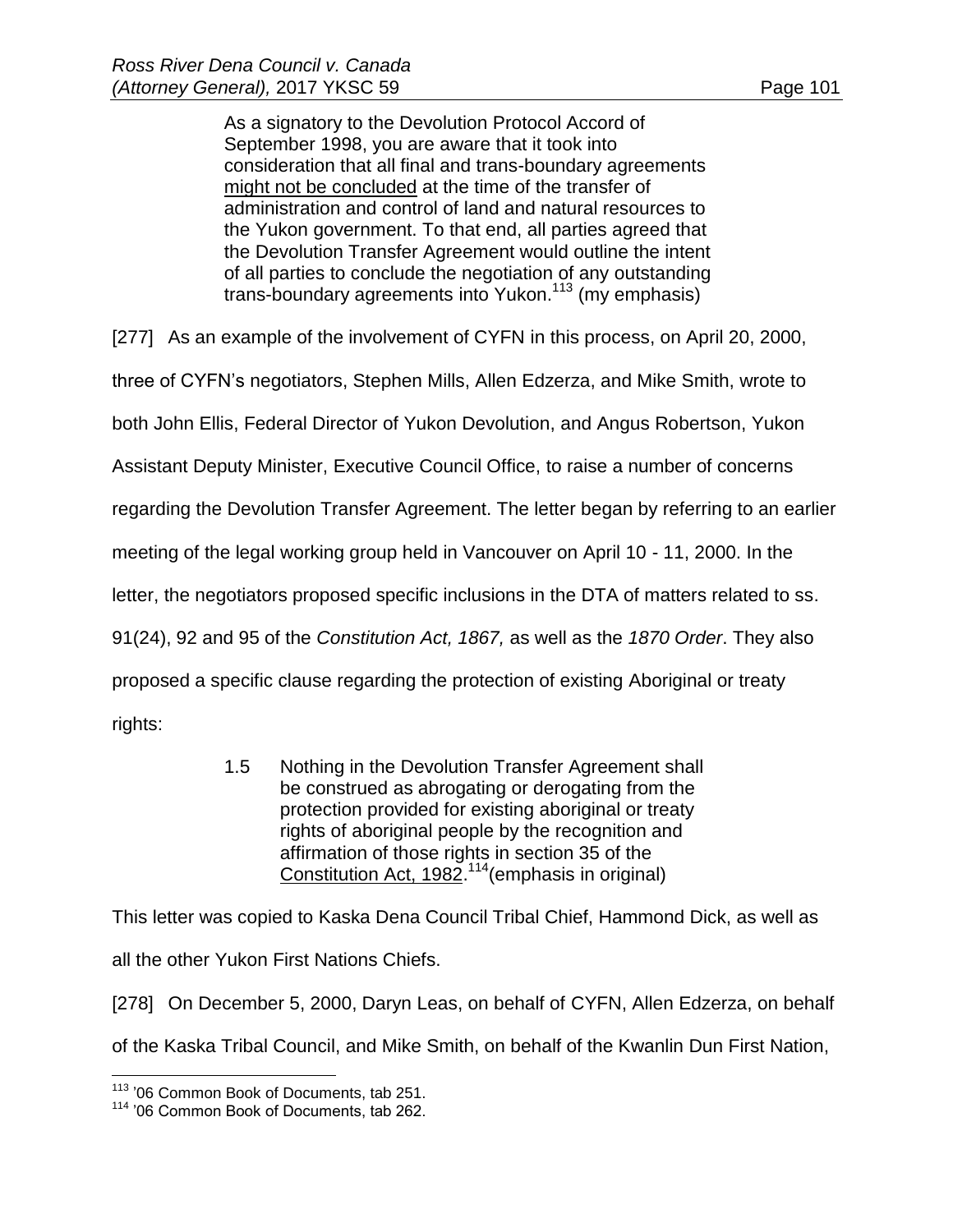wrote to Federal Director, John Ellis, and Yukon Assistant Deputy Minister, Angus

Robertson, confirming that the Yukon First Nations supported the amendment of the

*Yukon Act* necessary to implement the terms of the DTA signed by the parties.

However, the letter also indicated that the First Nations would not support any

arrangement which proposed that the *Yukon Act* would prevail to the extent of any

conflict or inconsistency with the DTA, unless it incorporates those provisions of the

DTA which protect First Nations Rights and interests.

[279] On January 5, 2001, Federal Director, John Ellis, responded directly to the above

letter stating that he appreciated the written support of the First Nations for amendments

to the *Yukon Act* to give effect to the terms of the DTA. He also stated:

…

… It is my understanding that the Yukon Government has also held meetings with First Nations organizations on its proposed changes to attempt to address the very concerns you have raised. I would encourage you to continue with this process with them [as written].

With respect to the relationship of the *Yukon Act* and the DTA in the event of conflicts or inconsistencies, primacy rests with the *Yukon Act,* which is federal legislation, while the DTA is a contractual understanding.

That said, each of your organizations is represented and participates in both the negotiation of the DTA and in reviewing and discussing proposed amendments to the *Yukon Act* through the Legislative Working Group…<sup>115</sup>

[280] On April 3, 2001, Allen Edzerza, on behalf of the Kaska Nation, wrote to the

federal and Yukon negotiators to express for concerns regarding the draft DTA:

1) no safeguarding of transboundary interests;

 $\overline{a}$ <sup>115</sup> '06 Common Book of Documents, tab 273.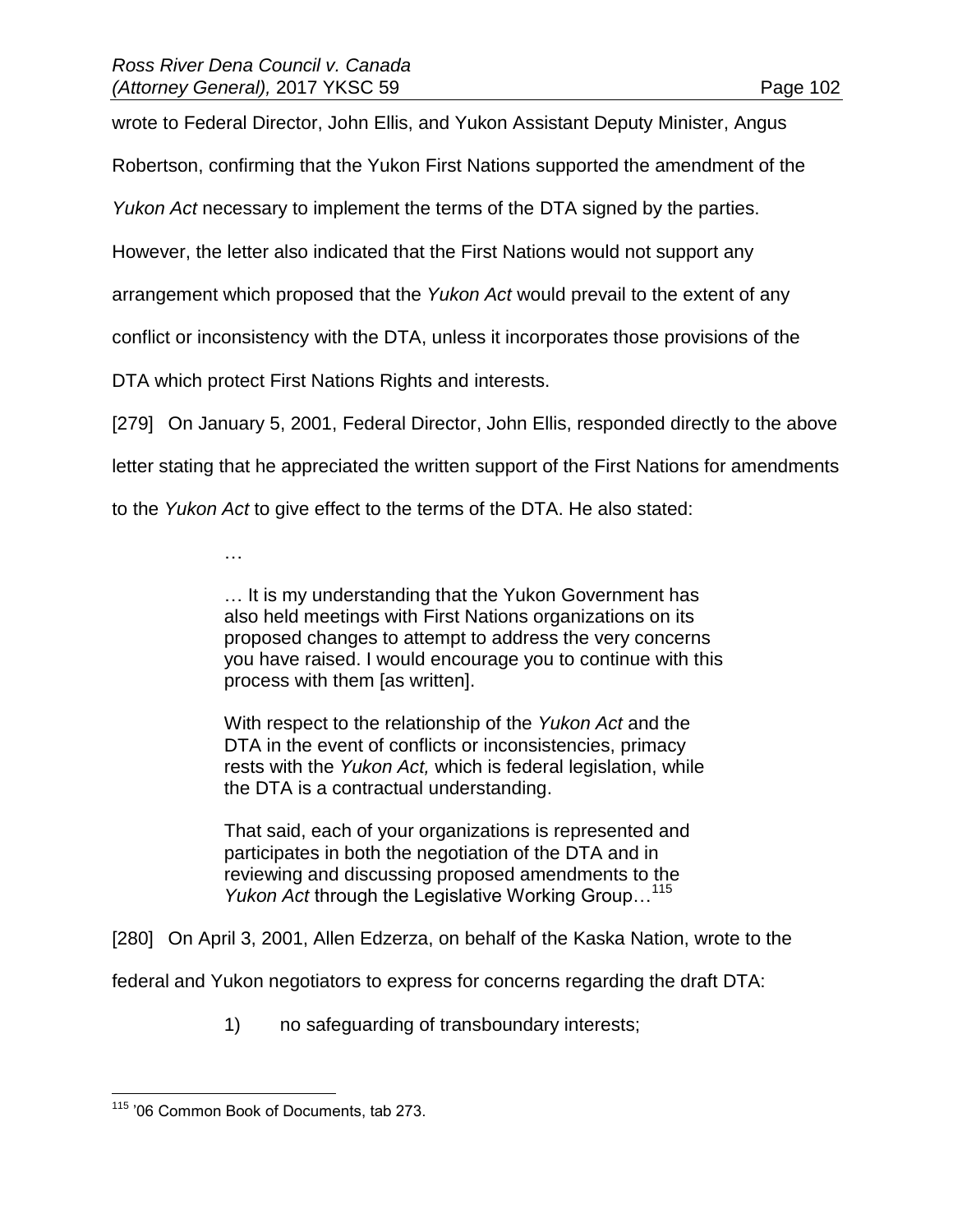- 2) non-derogation and First Nations protection measures must go in the *Yukon Act*;
- 3) environmental clean-up provisions are inadequate; and
- 4) that he needed more time to review with legal counsel.<sup>116</sup>

[281] On April 25, 2001, Yukon's negotiators responded to Mr. Edzerza, stating that:

- 1) they were interested in meeting to finalize the transboundary issues;
- 2) the *Yukon Act* is subject to the *Constitution*, so there is no need to repeat the non-derogation clauses in the former;
- 3) Kaska interests regarding mine cleanups are best dealt with through means other than the DTA; and
- 4) Kaska's legal counsel had attended most of the DTA negotiating sessions, and therefore should be up to speed.<sup>117</sup>

The letter also stated in the last paragraph:

… [W]e can and have ensured that devolution will not derogate or abrogate from First Nations constitutionally protected rights and interests. The DTA will also provide enhanced land protection measures, a significant role for First Nations and the development of new resource legislation, and enhanced consultation on environmental matters and commitments to clean up contaminated sites on Settlement Land.

[282] On May 9, 2001, Indian and Northern Affairs Canada Director, Yukon Devolution,

John Ellis, responded separately to Allen Edzerza's letter of April 3, 2001, also

addressing each of Mr. Edzerza's four concerns in a manner similar to the letter from

the Yukon negotiators, which I just referred to above. Mr. Ellis further stated:

<sup>&</sup>lt;sup>116</sup> '06 Common Book of Documents, tab 283.

<sup>117</sup> '06 Common Book of Documents, tab 287.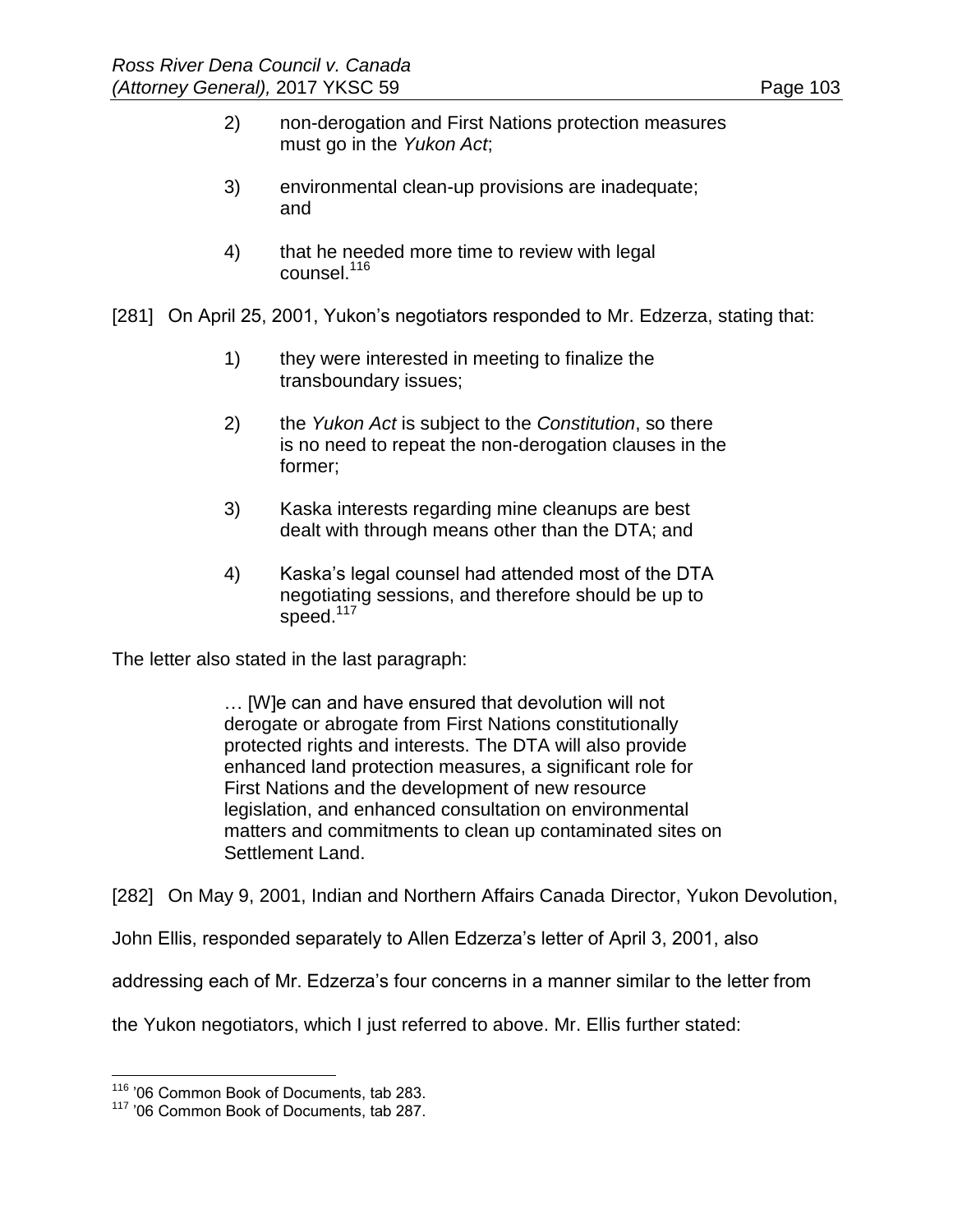As a general statement, I believe that your letter does not recognize the significant efforts made to accommodate the Kaska interests at the Devolution multi-party table since the negotiations began in 1997. I would point out that even though, as was stated on several occasions, the negotiation of the Devolution Transfer Agreement was not a forum where all interests of First Nations could be addressed, measures protecting a significant number of those interests were negotiated and included in the agreement.

Such measures to protect First Nations interests include enhanced land protection measures, a significant role for First Nations in the development of Yukon Government's successor resource legislation, enhanced consultation on environmental remediation matters and a range of commitments to remediate known and newly-discovered contaminated sites on Settlement Land.<sup>118</sup>

The letter concluded with reference to the "financial resources" provided to the Kaska by

Canada to fund their legal counsel in these negotiations "… in each of the past 3 fiscal

years …".

[283] On May 22, 2001, Allen Edzerza, again on behalf of the Kaska Nation, wrote

separately once more to Director John Ellis, and copied to the Yukon negotiator Rob

McWilliam and Kaska Leadership, reiterating the concerns set out in his earlier letter of

April 3, 2001, this time including a threat to go to court to protect the Kaska's rights, if

Canada was to conclude the DTA without their support.<sup>119</sup>

[284] On June 1, 2001, Director Ellis responded to Mr. Edzerza's letter of May 22,

2001, stating:

 $\overline{a}$ 

… [T]here is no Kaska veto on the conclusion of the DTA nor is there any intent to not respond to the First Nations' identified Devolution-related matters prior to the conclusion of the DTA.

…

<sup>&</sup>lt;sup>118</sup> '06 Common Book of Documents, tab 289.

<sup>119</sup> '06 Common Book of Documents, tab 290.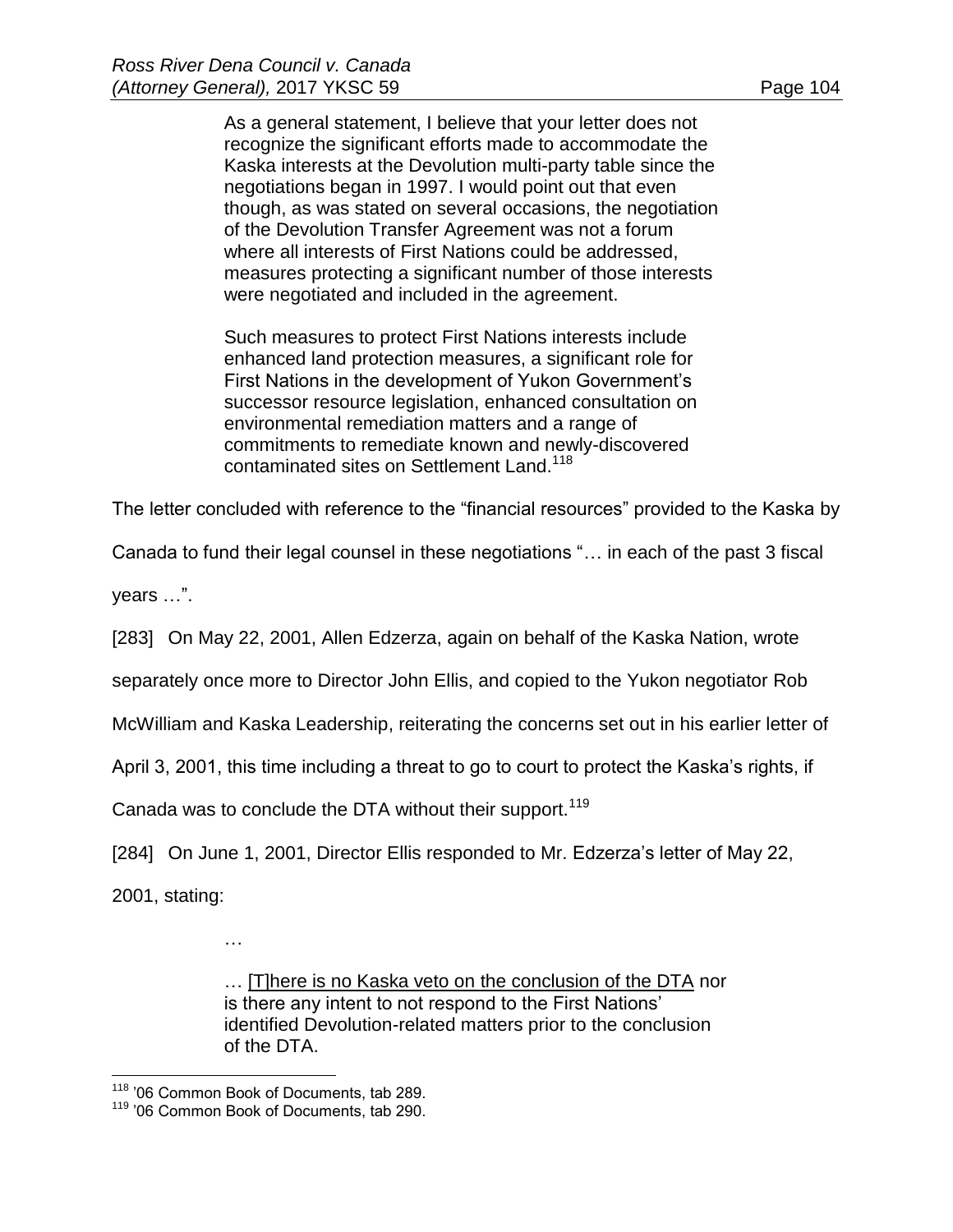Given the nature of the expressed 'interests' you are pursuing however, it might not be possible for the Parties, particularly the two public governments, to deal with them before the conclusion of the DTA.

In that regard, we might want to include in the final draft of the DTA an authorization for a Party such as the Kaska to later sign-on to the DTA when its non-Devolution related issues have been more fully addressed ...<sup>120</sup> (my emphasis)

[285] On July 30, 2001, Kaska Tribal Council Chief, Hammond Dick, wrote to Minister

Nault referring to an earlier meeting which the Minister had with Kaska leaders in

Whitehorse on April 11, 2001, but indicating that the Kaska Nation would not be signing

the proposed DTA because it did not adequately safeguard the rights and interests of

the Kaska. Chief Dick did not elaborate on how the proposed DTA failed to do so.

[286] Despite the positions of the federal and Yukon negotiators in 2001 to the

contrary, a non-abrogation/derogation clause protecting First Nations interests was

added to the *Yukon Act* prior to its enactment. Section 3 now provides:

For greater certainty, nothing in this Act shall be construed so as to abrogate or derogate from the protection provided for existing [A]boriginal or treaty rights of the [A]boriginal peoples of Canada by the recognition and affirmation of those rights in section 35 of the *Constitution Act, 1982*.

I find this language to be remarkably similar to the clause originally proposed by the

First Nations' negotiators in their letter to the federal and Yukon negotiators dated April

20, 2000, which I just referred to above at para. 277.

[287] The DTA came into effect on April 1, 2003. It includes a number of provisions

protecting Aboriginal interests. Section 1.1 provides:

The objective of the Parties in entering into this Agreement is to provide for the transfer from Canada to the YTG of the resources and responsibilities associated with NAP and to

 $\overline{a}$ <sup>120</sup> '06 Common Book of Documents, tab 292.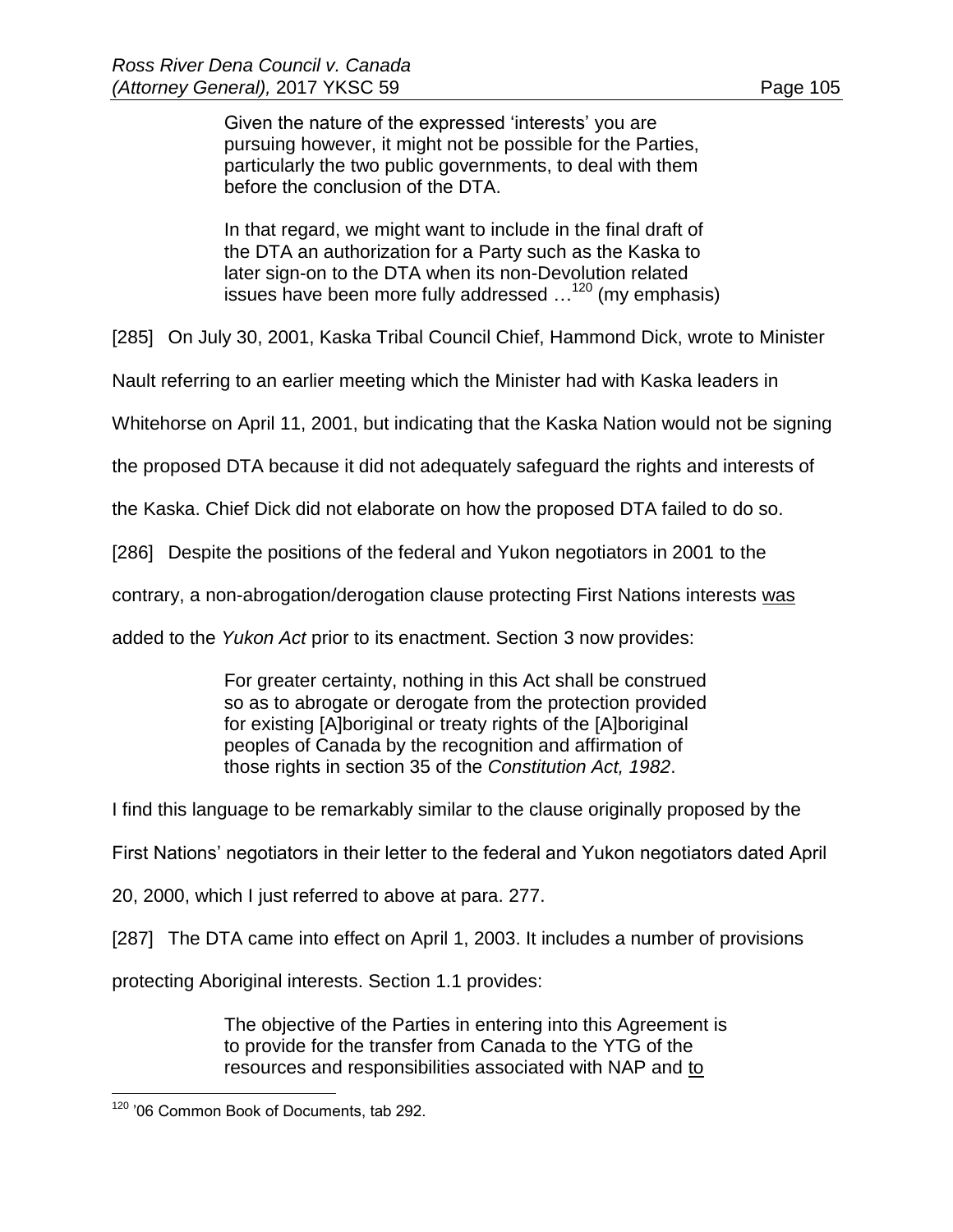do so in a manner that respects the protection provided by the Constitution of Canada for any existing [A]boriginal, treaty and other rights of the [A]boriginal peoples of Canada that is consistent with Self-Government Agreements and any existing fiduciary duties or obligations of the Crown to [A]boriginal peoples of Canada. (my emphasis)

Section 1.3 provides that the conclusion of any outstanding Settlement Agreements or

Self-Government Agreements will be "… a matter of the highest priority in the

Yukon …". Sections 1.4 to 1.5 provide that nothing in the DTA shall be construed to

affect in any manner the application of the Constitution of Canada, and particularly with

respect to Indians or lands reserved for Indians, except as provided for in a Settlement

Agreement or Self-Government Agreement. Sections 1.6 through 1.11 speak to the

non-derogation of First Nations' rights and interests. Finally, sections 1.12 through 1.24

deal with land protection matters relating to land claims negotiations in the Yukon.

[288] Further, the transfer of the province-like powers from the federal government to

the Yukon government through the DTA and the *Yukon Act* has not absolved the Yukon

government of its constitutional responsibilities to protect First Nations Rights. As was

stated by the Supreme Court in *Grassy Narrows First Nation v. Ontario (Natural* 

*Resources)*, 2014 SCC 48, at para. 50:

… When a *government* - be it the federal or a provincial government - exercises Crown power, the exercise of that power is burdened by the Crown obligations toward the Aboriginal people in question. (emphasis already added)

The same applies to a territorial government exercising Crown power: *Beckman v. Little Salmon/Carmacks First Nation*, 2010 SCC 53, at para. 62.

[289] Thus, RRDC's interests were taken into account throughout the devolution

process. Further, RRDC has not been prejudiced by devolution because the Yukon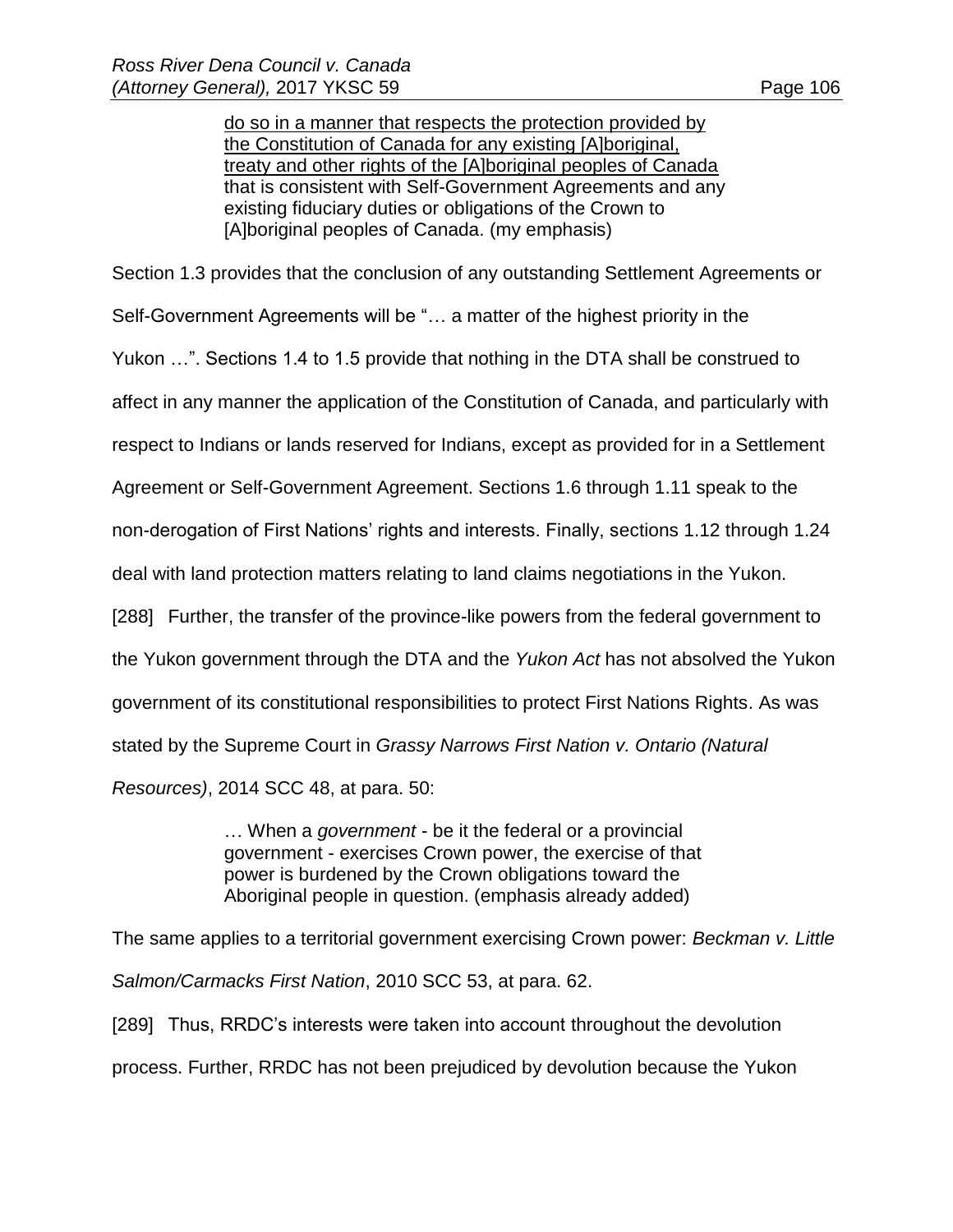government is bound by the same legal obligations as Canada towards Aboriginal peoples. Finally, Canada continues to share responsibility for land claims negotiations with the Yukon government.

[290] Accordingly, RRDC has not met its onus in alleging that Canada's conduct in

proceeding with devolution was inconsistent with the honour of the Crown.

## **4.10 Issue #10: Has Canada allowed the moratorium on the collection of income taxes that had applied to RRDC members in respect of income earned on Land Set Aside to expire? If so, is such conduct inconsistent with the honour of the Crown?**

[291] This issue has not been pleaded in either the '06 Action or the '05 Action. Nor was the issue argued in either the written or oral submissions of RRDC's counsel. There was only a singular passing reference to it during oral submissions, and counsel conceded that there is no evidence on the point either. I am informed by Canada's counsel that this is the main issue in one of the Federal Court actions which I cited above, and that the matter is lengthy and complicated. For these reasons, Canada did not respond to the allegation in any of its written submissions in this action. Accordingly, I am not going to deal with it either.

### **4.11 Issue #11: Has Canada refused, and does it continue to refuse, to take the steps necessary to convert RRDC's Land Set Aside to reserve lands within the meaning of the** *Indian Act***? If so, is such conduct inconsistent with the honour of the Crown?**

[292] As with the last question, this issue has also not been pleaded in either the '06 Action or the '05 Action. Nor was the issue argued in either the written or oral submissions of RRDC's counsel. To my knowledge, there is also no evidence on the point. Once again, I am informed by Canada's counsel that the issue has arisen in one of the Federal Court actions, but only in the context of a proposed settlement offer by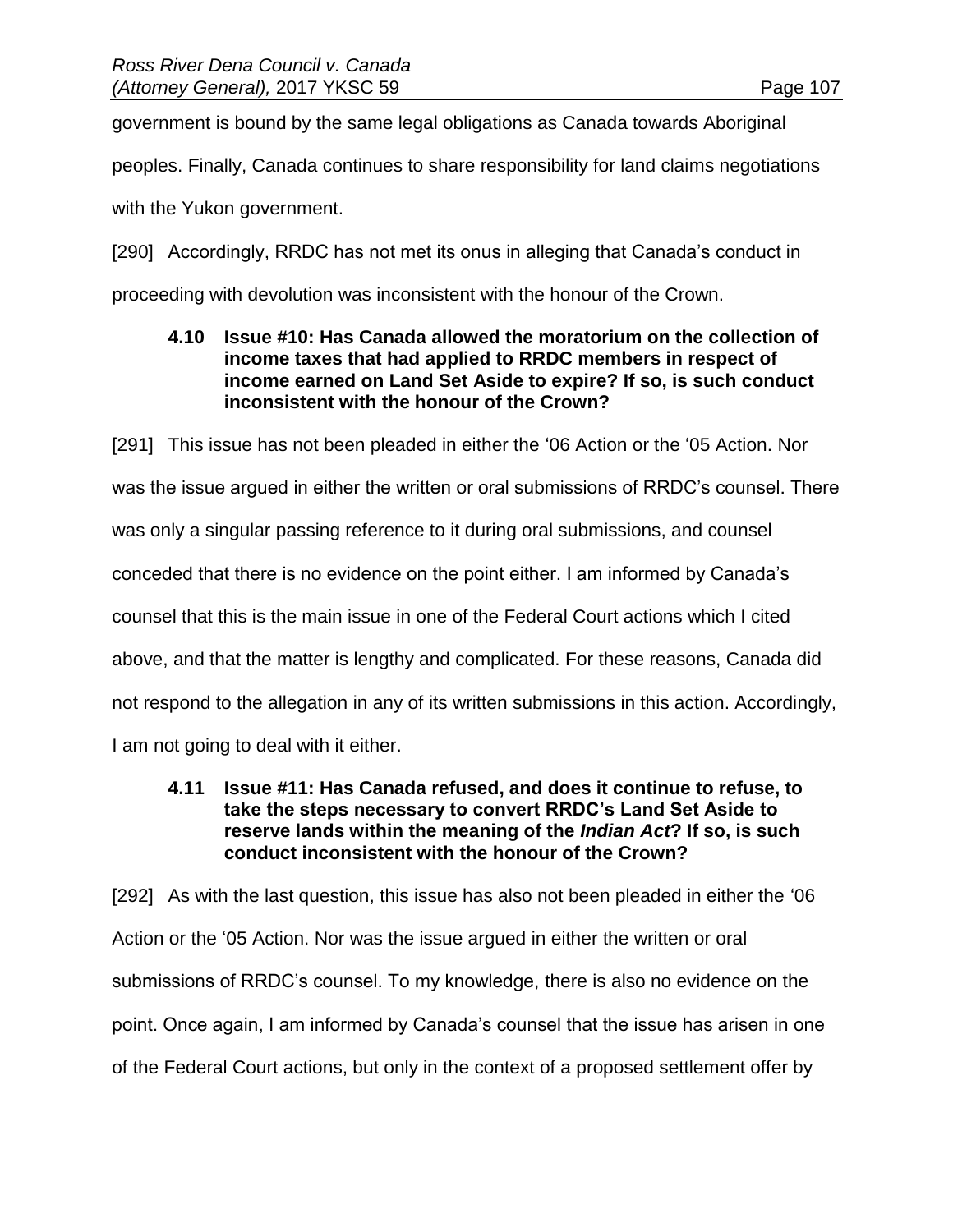RRDC. For those reasons, Canada did not respond to the allegation in any of its written submissions. Accordingly, I am not going to deal with it either.

### **4.12 Issue #12: Has Canada refused requests to implement the published policy on the implementation of the inherent right of self-government in respect of RRDC? If so, is such conduct inconsistent with the honour of the Crown?**

[293] As with the previous two issues, this question was also not pleaded in either the '06 Action or the '05 Action. I also do not recall RRDC's counsel making any written or oral submissions on the point. However, Canada did respond to the issue briefly in its written argument, and there is some evidence on the matter. Accordingly, I will attempt to address it briefly as well.

[294] In my view, it cannot fairly be said that Canada "refused" RRDC's attempts to negotiate self-government.

[295] Firstly, as I have already indicated above, Canada did make efforts to negotiate both a Self-Government Agreement and a Settlement Agreement with RRDC over the period from 1973 to 2002. However, Canada's comprehensive offer was rejected by RRDC and Canada determined that its mandate to continue to negotiate had expired. [296] Secondly, Canada responded affirmatively to the Gavin Fitch report of March 26, 2008, in which he raised, among other things, the problem of RRDC's lack of local governance power over the Land Set Aside on which the community of Ross River is located. I addressed Canada's response in this regard in more detail in paras. 243 through 257 of these reasons.

[297] Although Mr. Fitch did not recommend negotiations for full self-government power, he did recommend "that Canada negotiate the provision of local, municipal-type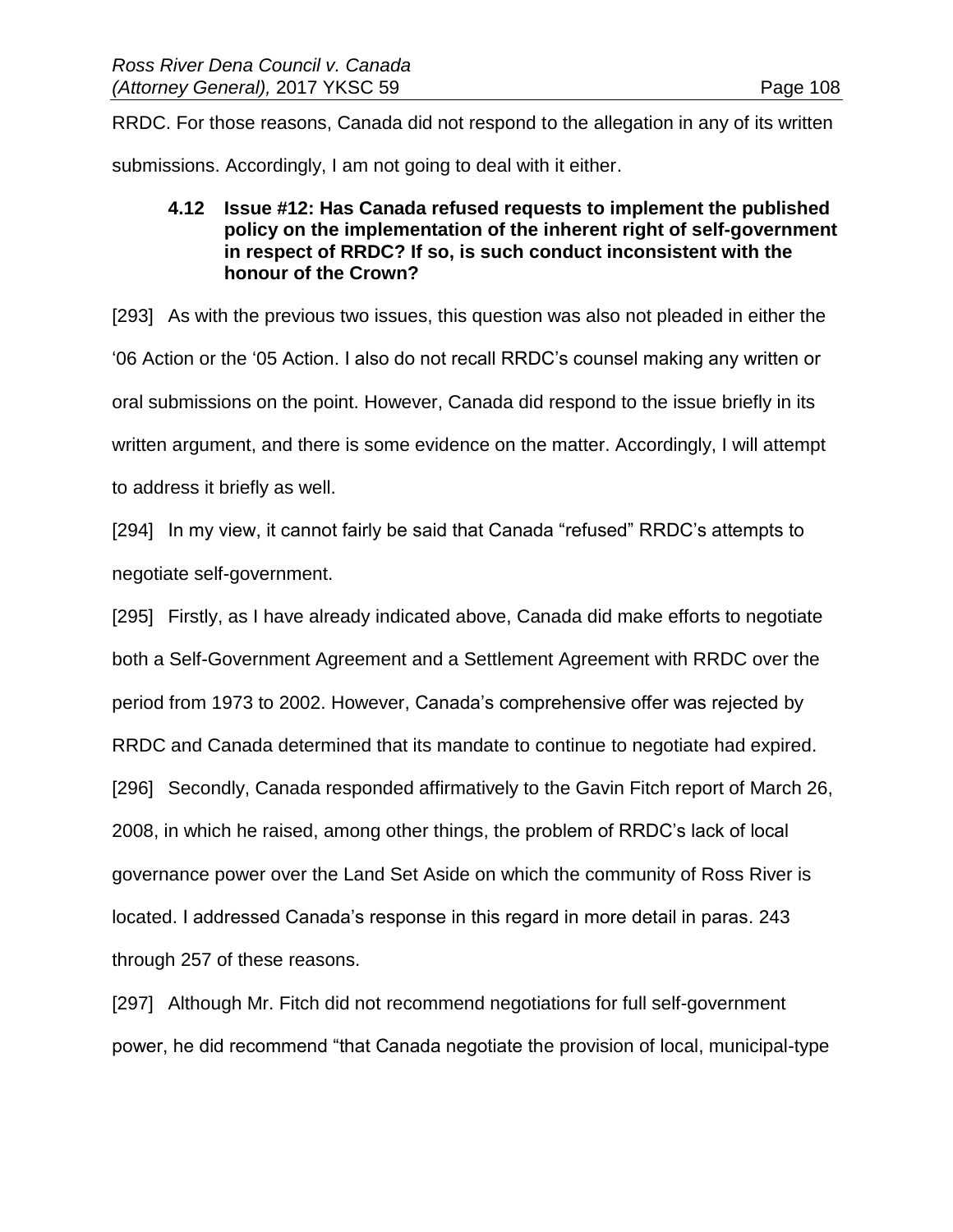governance powers" to RRDC in respect of its community. He said this would be a first step in an incremental process to address an urgent and immediate need. [298] Canada responded by meeting with RRDC Chief Peter in June 2009, and following up with an email on August 27, 2009 inviting RRDC to make a written submission for funding to begin these discussions. There is no evidence on the record before me that RRDC responded to this invitation regarding funding.

[299] In 2009 and 2010, RRDC pushed to have these local land governance discussions include a modern self-government agreement. Canada's response was not to refuse to discuss self-government, but to point out that its mandate was limited to discussing the creation of a land management regime to provide greater control for Land Set Aside. Meetings were held in 2011 to pursue these issues. The parties agreed that it would be helpful to have a future community meeting in Ross River to hear from the RRDC members about the kind of management powers on Land Set Aside that they would like the Chief and Council to have. Canada offered \$5,000 in funding to RRDC to facilitate this proposed community meeting. The meeting did not occur in 2011. [300] In 2012 and in 2013, Canada again offered to provide funding and was still supportive of the proposed community meeting to discuss local governance. In a letter from Canada to RRDC Chief Jack Caesar dated January 6, 2012, Canada indicated that if the initial discussions on local governance and land management progressed, there was every possibility that future discussions might include other governance issues. However, there were no replies from RRDC to these overtures from Canada to meet.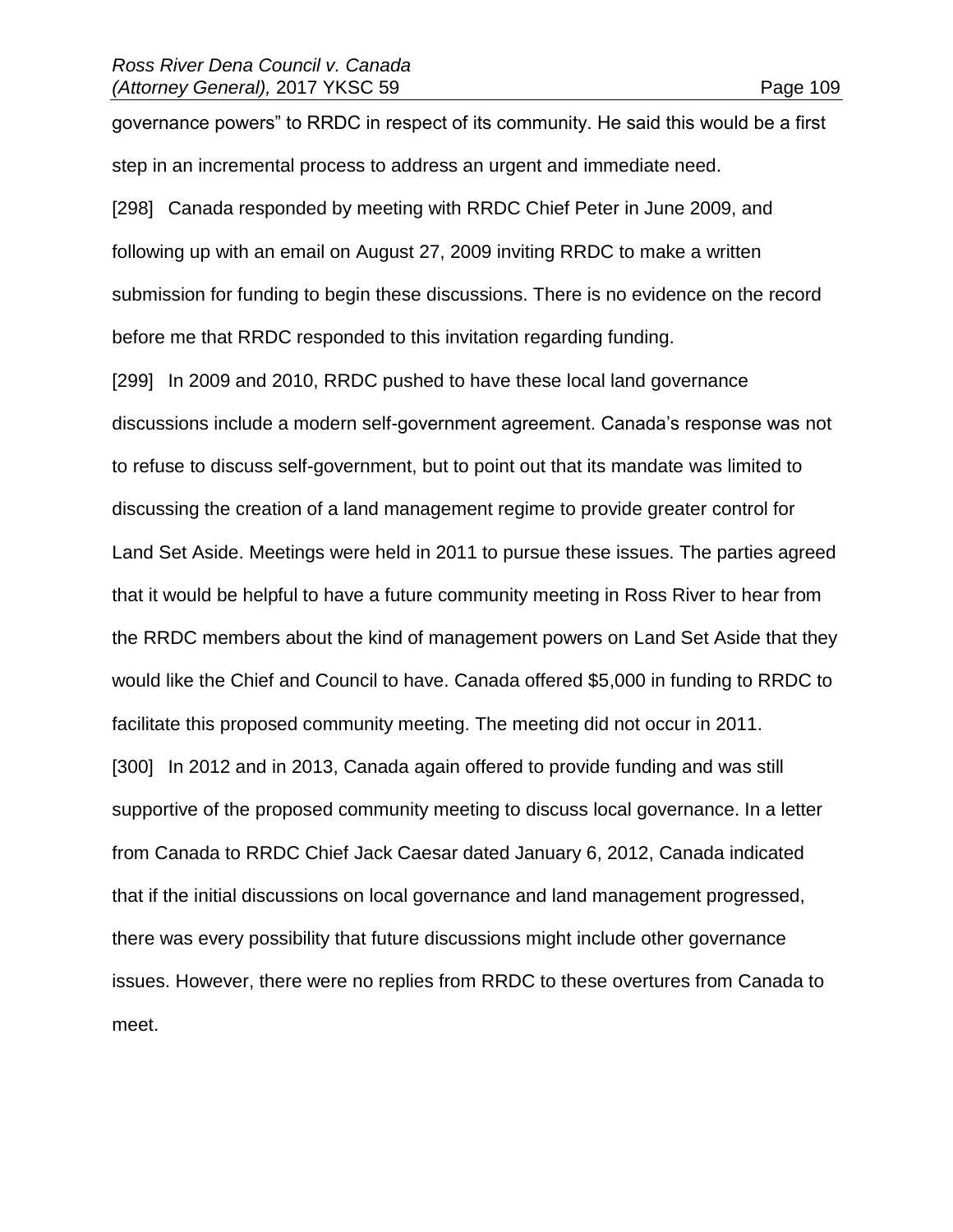$\overline{a}$ 

**4.13 Issue #13: Has Canada refused or failed to take the necessary steps to honour and/or implement the United Nations Declaration on the Rights of Indigenous Peoples ("***UNDRIP***") (and in particular Article 26 thereof) in respect of RRDC's Aboriginal title and rights in and to the lands in question? If so, is such conduct inconsistent with the honour of the Crown?**

[301] Yet again, this issue was not pleaded in either the '06 Action or the '05 Action. Nevertheless, the parties did address the point in their written and oral arguments, and there is some evidence relating to the issue. Accordingly, I will attempt to deal with it briefly.

[302] *UNDRIP* was adopted by the General Assembly of the United Nations on

September 13, 2007. It is undisputed that, as a declaration, it is a nonbinding

international instrument. Unlike treaties, declarations are not signed or

ratified.<sup>121</sup> Canada has endorsed *UNDRIP,* meaning that it has expressed its political

support for the Declaration. Article 26 of *UNDRIP* recognizes that Indigenous peoples

have the right to own, use, develop and control the lands which they have traditionally

occupied. Further, states are required to give legal recognition and protection to those lands.

[303] Canada and RRDC agree that *UNDRIP* can be used as an aid to the interpretation of domestic law, however, there may be an issue about whether *UNDRIP* can be used to interpret the Constitution. In *Taku River Tlingit First Nation v. Canada (Attorney General)*, 2016 YKSC 7, Veale J. of this Court suggested that the Supreme Court of Canada has confirmed that the latter can be done, just before he quoted with approval from Strickland J. in *Nunatukavut Community Counsel Inc. v. Canada* 

<sup>&</sup>lt;sup>121</sup>J. Brunnée and S. Toope, "A Hesitant Embrace: The Application of International Law by Canadian Courts" (2002) XL Can. Y.B. of Int'l L. 3 at 18-19 (citations omitted); *Hupacasath First Nation v Canada (Minister of Foreign Affairs),* 2013 FCC 900, aff'd at 2015 FCA 4; *Snuneymuxw First Nation v Board of Education – School No. 68*, 2014 BCSC 1173.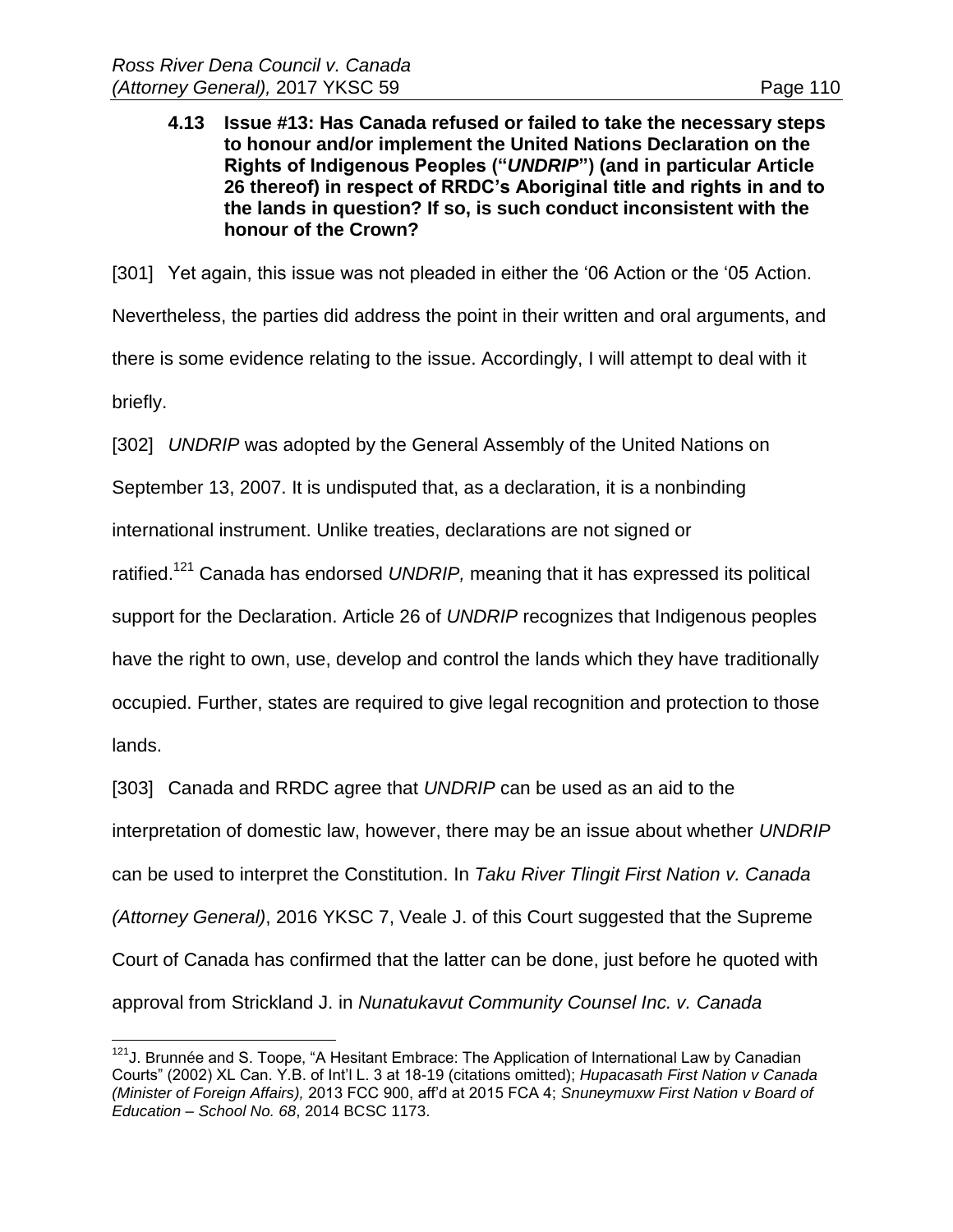*(Attorney General)*, 2015 FC 981. The following quote is first from Veale J. In *Taku* and

then from Strickland J. in *Nunatukavut*:

100 Although not enforceable against Canada, **the Supreme Court has confirmed UNDRIP's usefulness in interpreting Canada's Constitution** in *Nunatukavut Community Council Inc. v. Canada (Attorney General)*, [2015](https://www.lexisnexis.com/ca/legal/search/runRemoteLink.do?A=0.9083138577091842&bct=A&service=citation&risb=21_T26107600088&langcountry=CA&linkInfo=F%23CA%23FC%23sel1%252015%25year%252015%25decisiondate%252015%25onum%25981%25)  [FC 981,](https://www.lexisnexis.com/ca/legal/search/runRemoteLink.do?A=0.9083138577091842&bct=A&service=citation&risb=21_T26107600088&langcountry=CA&linkInfo=F%23CA%23FC%23sel1%252015%25year%252015%25decisiondate%252015%25onum%25981%25)

> 103 Lagree with the NCC's general premise that UNDRIP may be used to inform the interpretation of domestic law. As Justice L'Heureux Dubé stated in *Baker*, [\[\[1999\] 2 S.C.R. 817\]](https://www.lexisnexis.com/ca/legal/search/runRemoteLink.do?A=0.6417746190970005&bct=A&service=citation&risb=21_T26107600088&langcountry=CA&linkInfo=F%23CA%23SCR%23vol%252%25sel1%251999%25page%25817%25year%251999%25sel2%252%25) values reflected in international instruments, while not having the force of law, may be used to inform the contextual approach to statutory interpretation and judicial review (at paras 70-71). In *Simon*, [\[\[2013\] F.C.J. No. 1203\]](https://www.lexisnexis.com/ca/legal/search/runRemoteLink.do?A=0.6300371173585231&bct=A&service=citation&risb=21_T26107600088&langcountry=CA&linkInfo=F%23CA%23FCJ%23ref%251203%25sel1%252013%25year%252013%25) Justice Scott, then of this Court, similarly concluded that while the Court will favour interpretations of the law embodying UNDRIP's values, the instrument does not create substantive rights. When interpreting Canadian law there is a rebuttable presumption that Canadian legislation is enacted in conformity to Canada's international obligations. Consequently, when a provision of domestic law can be ascribed more than one meaning, the interpretation that conforms to international agreements that Canada has signed should be favoured.(underlining in original, my bolding)

[304] RRDC's counsel urges me, on the basis of judicial comity<sup>122</sup>, to accept Veale J.'s view that the Supreme Court of Canada has confirmed *UNDRIP's* usefulness in interpreting the Constitution. With respect, I do not feel I am able to do so. Although Veale J. makes reference to the Supreme Court in the above passage, it is not clear to me what case in particular he is referring to. The *Nunatukavut* case he went on to quote was decided by the Federal Court, and not the Supreme Court. Furthermore, in the paragraphs immediately following the one quoted by Veale J. above, Strickland J. was

 $\overline{\phantom{a}}$ <sup>122</sup> *Re Hansard Spruce Mills,* [1954] 4 D.L.R. 590*.*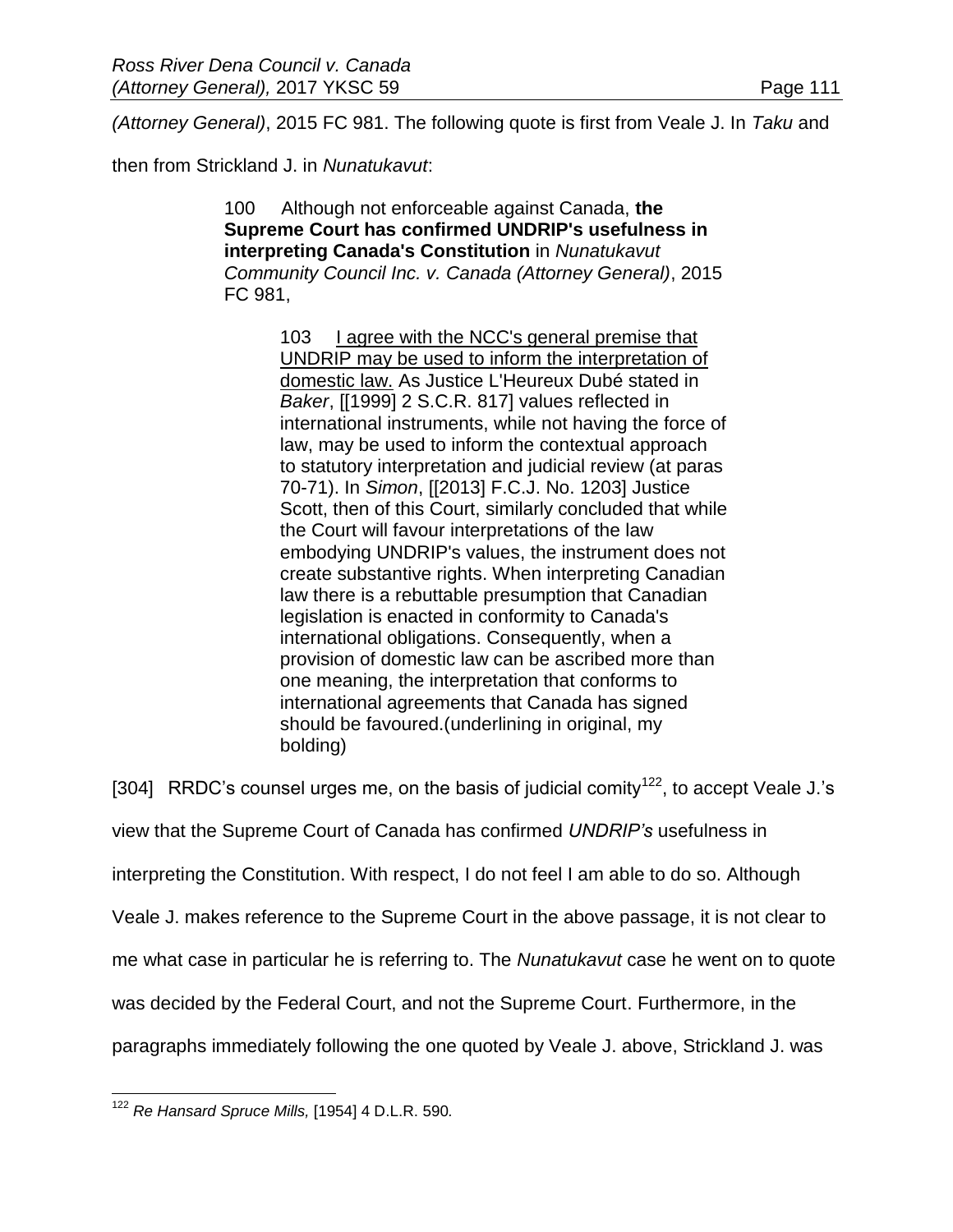more cautious about using *UNDRIP* to interpret Canada's Constitutional obligations to

Aboriginal peoples, stating:

104 That said, … UNDRIP cannot be used to displace Canadian jurisprudence or laws regarding the duty to consult, which would include both whether the duty to consult is owed, and, the content of that duty.

...

106 Most significantly, in this matter the NCC does not identify an issue of statutory interpretation. Rather, it submits that UNDRIP applies not only to statutory interpretation but to interpreting Canada's constitutional obligations to Aboriginal peoples. No authority for that proposition is provided. Nor does the NCC provide any analysis or application of its position in the context of its submissions. In my view, in these circumstances, the NCC has not established that UNDRIP has application to the issues before me, or, even if it has, how it applies and how it impacts the duty to consult in this case. (my emphasis)

[305] The importance of the issue to RRDC seems to have been summarized by

counsel's outline, filed March 20, 2017, in which the following submission is made:

Accordingly, the plaintiff contends that, for the purposes of the case at hand, Article 26 of UNDRIP can and should be relied upon to inform the court's interpretation of the relevant provisions of the *1870 Order* as well as Canada's historic and ongoing breaches thereof.<sup>123</sup>

The problem with this submission is that the '06 Action is not about the interpretation of

the *1870 Order*, nor is it about Canada's "historic and ongoing breaches thereof". Thus,

I am left rather confused as to what RRDC's point is here.

[306] In any event, Canada and RRDC also agree that this question is not about

whether *UNDRIP* is enforceable against Canada. They agree it is not.

 $\overline{a}$ <sup>123</sup> Para. 58.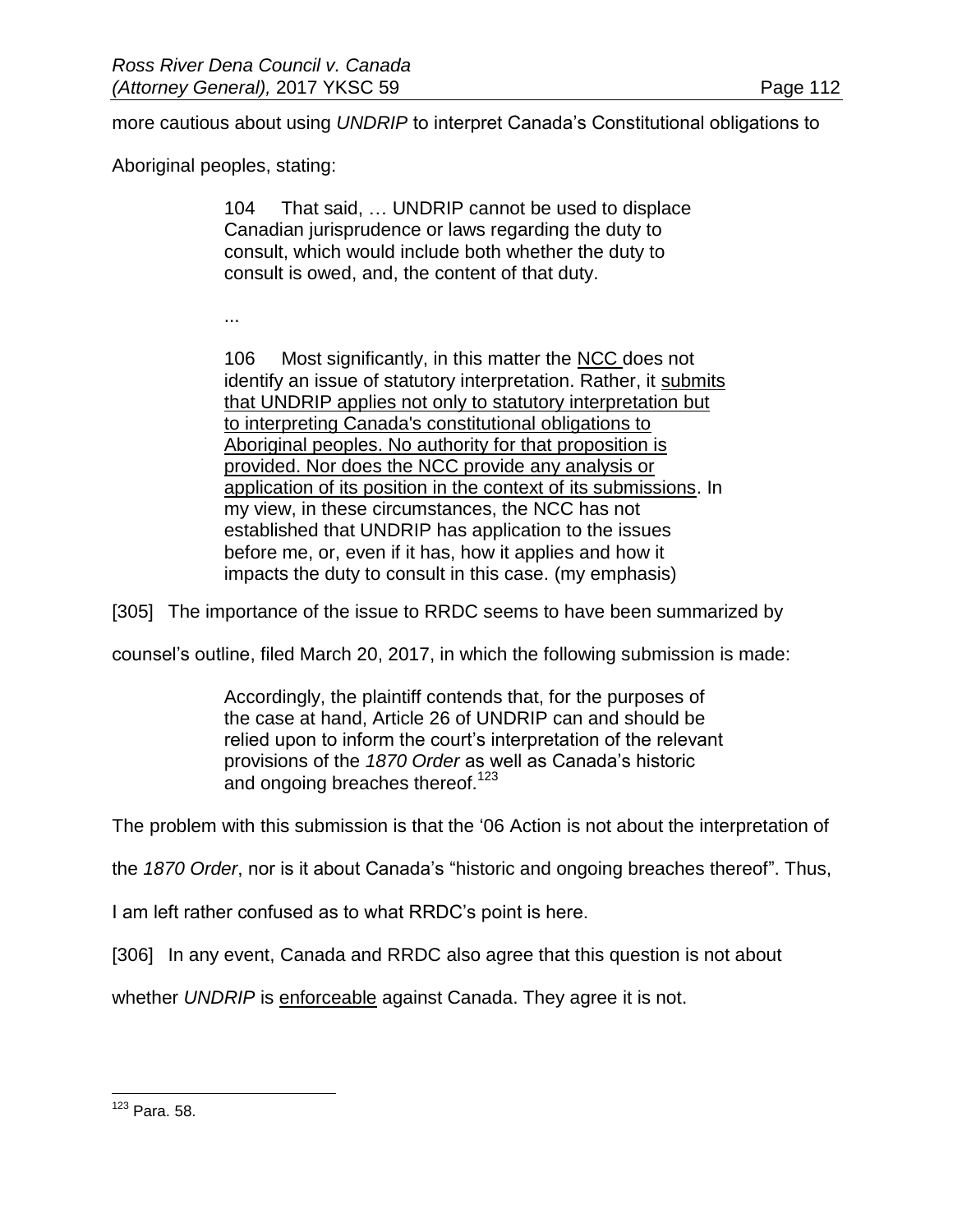[307] Therefore, the remaining issue here seems to be whether Canada has failed to

'implement' *UNDRIP*. It has not implemented the Declaration, at least not yet, but not in

a manner inconsistent with the honour of the Crown, as the following facts establish.

[308] On May 10, 2016, the Minister of Indigenous and Northern Affairs, Carolyn

Bennett endorsed *UNDRIP* at a meeting of the United Nations Permanent Forum on

Indigenous Issues in New York City. In doing so, she stated:

… I'm here to announce, on behalf of Canada, that we are now a full supporter of the Declaration without qualification.

We intend nothing less than to adopt and implement the [D]eclaration in accordance with the Canadian Constitution …

…

…

By adopting and implementing the Declaration, we are excited that we are breathing life into Section 35 and recognizing it now as a full box of rights for Indigenous peoples in Canada …<sup>124</sup>

[309] On September 7, 2016, Minister of Justice, Jody Wilson-Raybould, gave a

speech in Vancouver, British Columbia, where she acknowledged that Canada had

"endorsed … without qualification" *UNDRIP* in New York City the previous May. She

then went on to discuss the challenges around implementing *UNDRIP*:

…

Our collective challenge now is to implement the declaration and make those words our words, and to turn words into action, to translate them into practical and meaningful benefits on the ground in our communities. Yes, it will require changes in legislation, new forums of agreements, new structures and processes, and new approaches to decision making; new mechanisms …

 $\overline{a}$ <sup>124</sup> '06 Common Book of Documents, tab 389.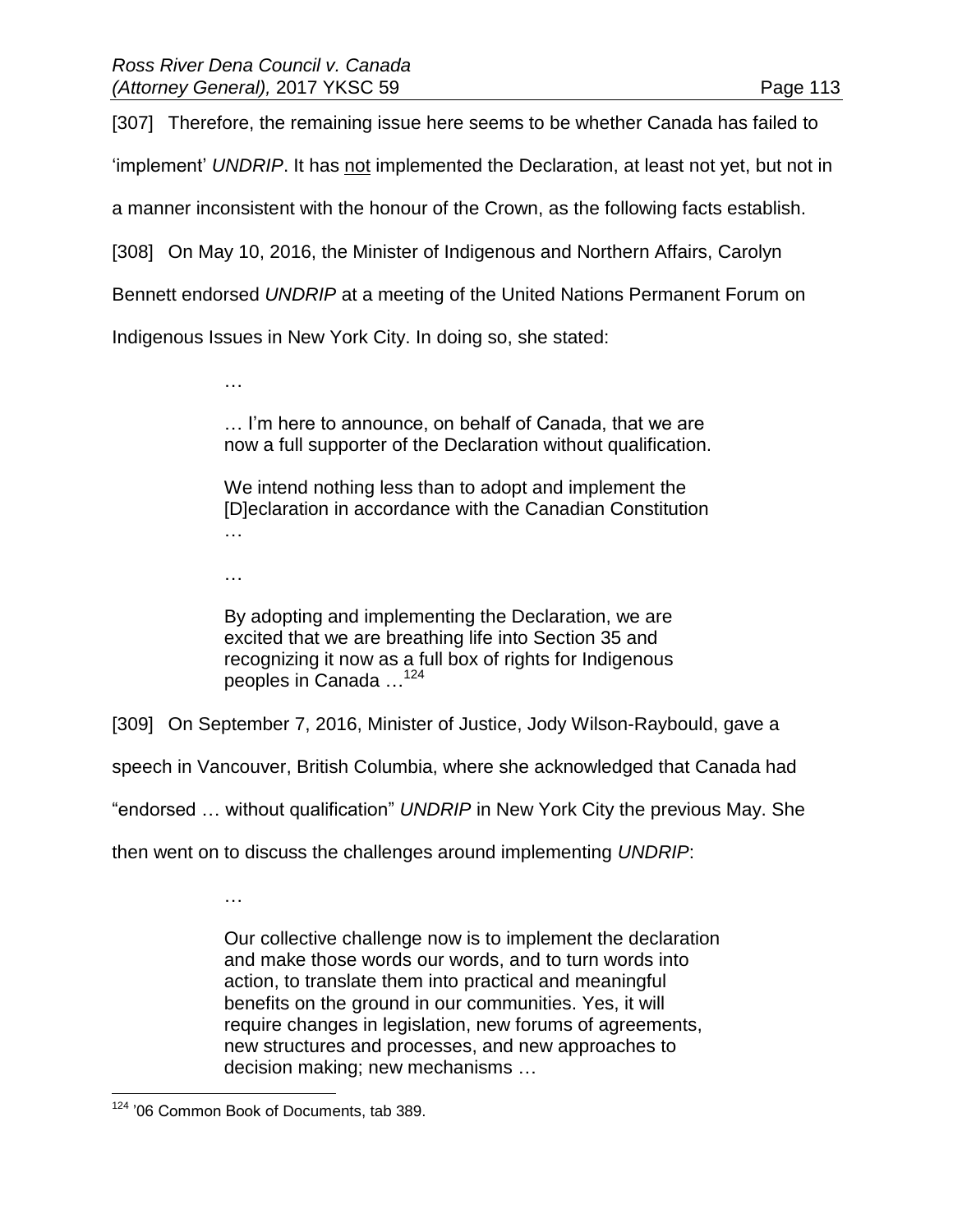…

… It is critical…that we all…appreciate that [*UNDRIP*] requires a thoughtful and sound commitment for implementation.

…

… [I]t is important to appreciate how come it cannot simply be incorporated word for word into Canadian law. First, the declaration itself contemplates that it is to be implemented in many ways through various instruments. Second, the federal government simply does not have the jurisdiction to unilaterally address all the minimum standards and principles set out in the declaration …

Third and in truth, every party involved in implementation needs to the time [as written] to develop practical and effective approaches to issues…[T]hese approaches could mean amending legislation, or developing new policies, depending on which element of the declaration we are concerned with …

Fourth and finally, and I think most importantly, the implementation of the declaration has to take into account specific constitutional and legal context here in Canada. That includes our federal system, our [C]onstitution, particularly Section 35 of the Constitution Act and the Charter of Rights & Freedoms. Accordingly we will want to identify which laws, policies and practices need to be changed to give full effect to both Section 35 and [*UNDRIP*] …<sup>125</sup>

[310] On February 22, 2017, Canada issued a press release<sup>126</sup> announcing the

creation of a working group of Ministers on the review of laws and policies related to

Indigenous peoples. Supported by the Privy Council Office, the working group will

include:

 $\overline{a}$ 

- the Minister of Indigenous and Northern Affairs;
- the Minister of Justice;

<sup>&</sup>lt;sup>125</sup> '06 Common Book of Documents, tab 390.

<sup>&</sup>lt;sup>126</sup> '06 Common Book of Documents, tab 436.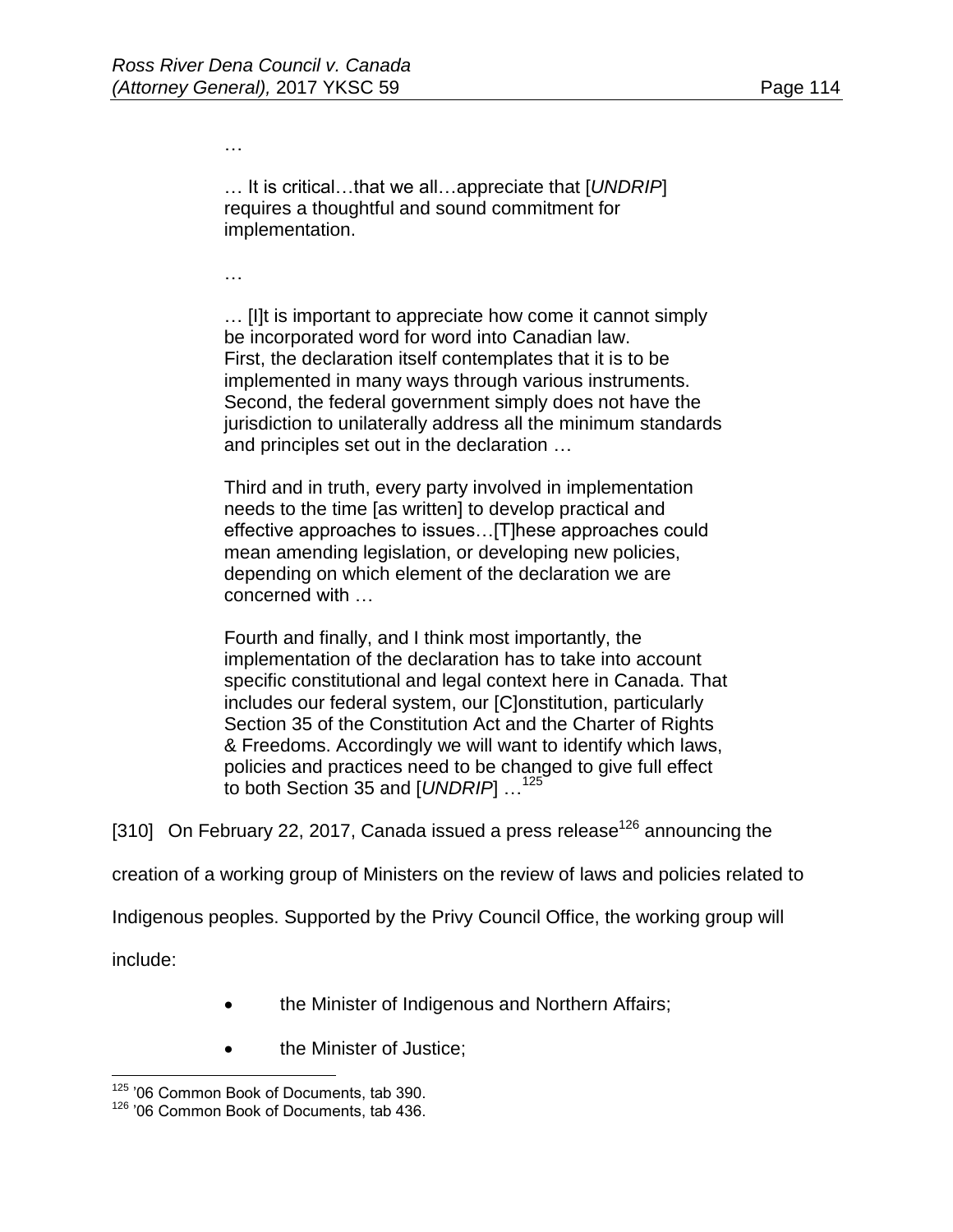- the Minister of Fisheries, Oceans and the Canadian Coast Guard;
- the Minister of Health;
- the Minister of Families, Children and Social Development; and
- the Minister of Natural Resources.

The press release describes the responsibility of the working group as follows:

The Working Group of Ministers responsible for the review will examine relevant federal laws, policies, and operational practices to help ensure the Crown is meeting its constitutional obligations with respect to Aboriginal and treaty rights; adhering to international human rights standards, including the United Nations Declaration on the Rights of Indigenous Peoples; and supporting the implementation of the Truth and Reconciliation Commission's Calls to Action. (my emphasis)

[311] On this evidence, it cannot fairly be said that Canada is refusing to implement

*UNDRIP*.

**4.14 Issue #14: Has Canada failed to take any steps to implement the terms of ss. 49 and 50 of the** *Yukon Act* **in respect of RRDC's unsettled claims in and to the Kaska traditional territory in the Yukon? If so, is such conduct inconsistent with the honour of the Crown?**

[312] This issue has not been pleaded in either the '06 Action or the '05 Action.

However, it was litigated as part of another action, with a different plaintiff, represented

by one of RRDC's counsel in the present action, Mr. Walsh: *Taku River Tlingit First* 

*Nation v. Canada (Attorney General)*, cited above. Accordingly, Canada has not

responded to the allegation.

[313] Further, other than raising the bald issue in their initial outline filed August 19,

2016, RRDC's counsel have not developed this argument, beyond making passing

reference to it in two paragraphs in its reply outline filed September 23, 2016. Finally,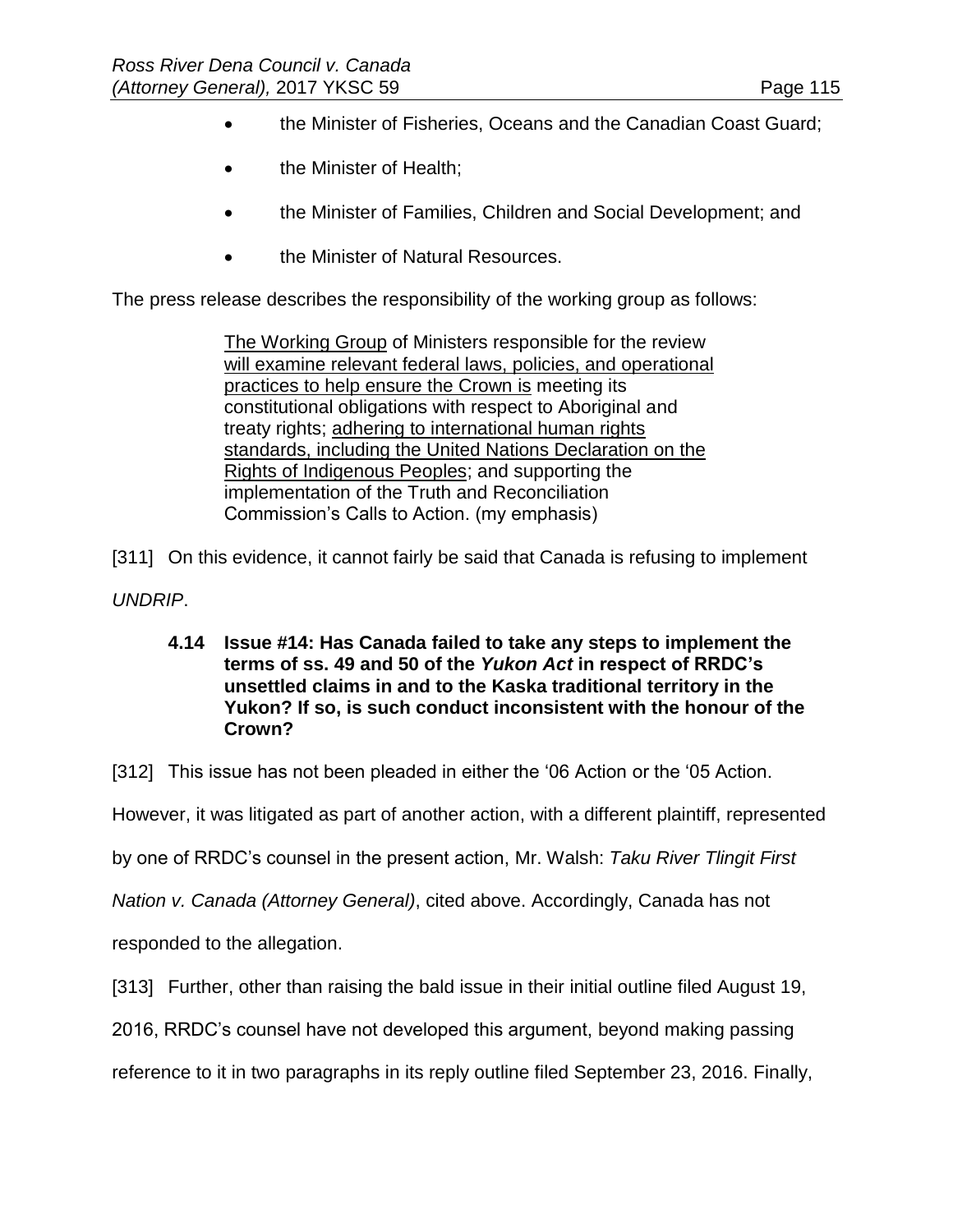according to my notes, RRDC's counsel made no reference whatsoever to the issue in

their oral submissions. Nor has any evidence been called on the point.

[314] For these reasons, I am not going to deal with the issue.

## **4.15 Issue #15: Which party bears the onus of proof in this action to establish that the Crown did not negotiate in good faith?**

[315] RRDC's counsel briefly raised this issue in the case management conference on

April 6, 2016, by submitting that Canada carries the "persuasive burden" in establishing

that it interpreted the relevant provision in a purposive manner and diligently pursued

fulfillment of the purposes of the obligation arising from it. This was in the context of

trying to persuade me that Canada should be required to make its opening arguments

first. However, as I indicated above, after some discussion, RRDC's counsel, Mr.

Walsh, changed his mind at that conference and agreed to make his opening

arguments first.

[316] After that, the issue was not raised again by RRDC's counsel until his outline

filed January 31, 2017, and even then, somewhat cryptically, at para. 4:

… [The 2015 procedural ruling] (at para. 44) gives rise to the following novel issue: If Canada can establish that "it conducted itself in accordance with the honour of the Crown throughout the modern era negotiations, and was unable to obtain a treaty with RRDC notwithstanding", then could that finding "have an ameliorating effect" on Canada's historic breaches of its constitutional obligations to the plaintiff?

[317] According to my notes, RRDC's counsel made no oral submissions on the point at all.

[318] This argument obviously arises from two things I said in the penultimate paragraph of the 2015 procedural ruling, which I quoted fully at para. 13 above: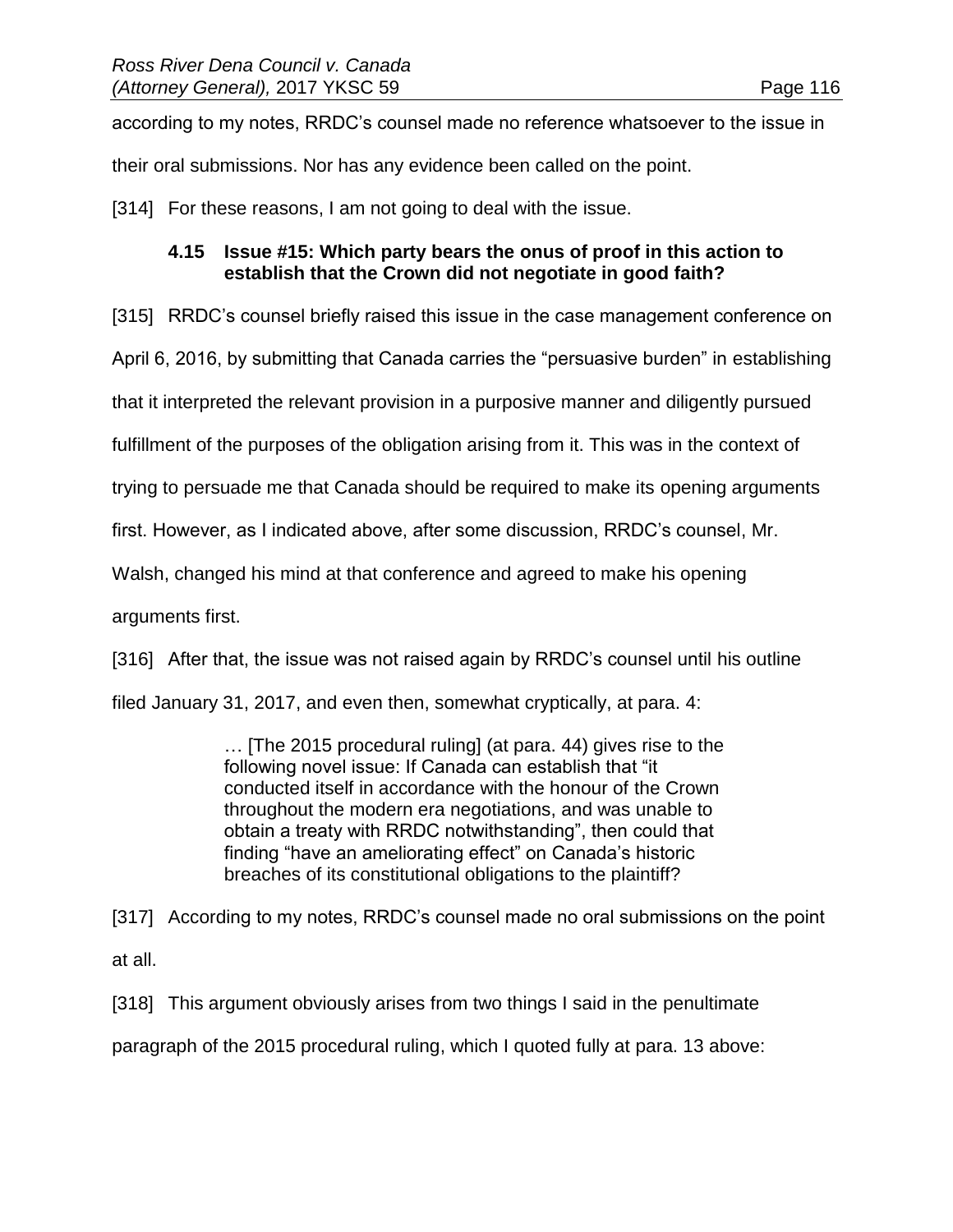… However, **if Canada can establish** that it conducted itself in accordance with the honour of the Crown throughout the modern era negotiations, and was unable to obtain a treaty with RRDC notwithstanding, then that finding may have an ameliorating effect on any historic breach. Thus, the issue of whether the honour of the Crown was upheld during the negotiations is inextricably intertwined with whether Canada can be held liable for any historic breach. Accordingly, **Canada should be given a full opportunity to establish** that it interpreted the relevant provision in a purposive manner and diligently pursued fulfilment of the purposes of the obligation arising from it, to use the language from *Manitoba Metis*, cited above. (bolding added, underlining in original)

[319] Canada's position is simply that it is the plaintiff, RRDC, which alleges in this

action that Canada did not negotiate in good faith during the modern day negotiations.

Accordingly, the onus is on RRDC to prove this allegation, as is required in the normal

course by a plaintiff who makes allegations in a statement of claim. Canada submits

that it does not need to prove that it has acted in good faith.

[320] Part of the problem, in my view, is that RRDC's counsel has misunderstood the

nature of his client's legal and persuasive burden in this action. I say this because, in

the case management conference on August 24, 2016, RRDC's counsel made the

following submission:

… [T]here's a difference between the legal burden in civil proceedings and the persuasive burden. Persuasive burden goes back and forth, depending on what the point is and who raised it. I -- my client carries the legal burden to make out the case that it brought to the court, the ultimate burden. No question about that, and I don't--I'm not going to try and suggest otherwise. But it's Canada that has emphatically asserted that it satisfied the honour of the Crown post-73.<sup>127</sup> (my emphasis)

 $\overline{a}$  $127$  Transcript, August 24, 2016, p. 6.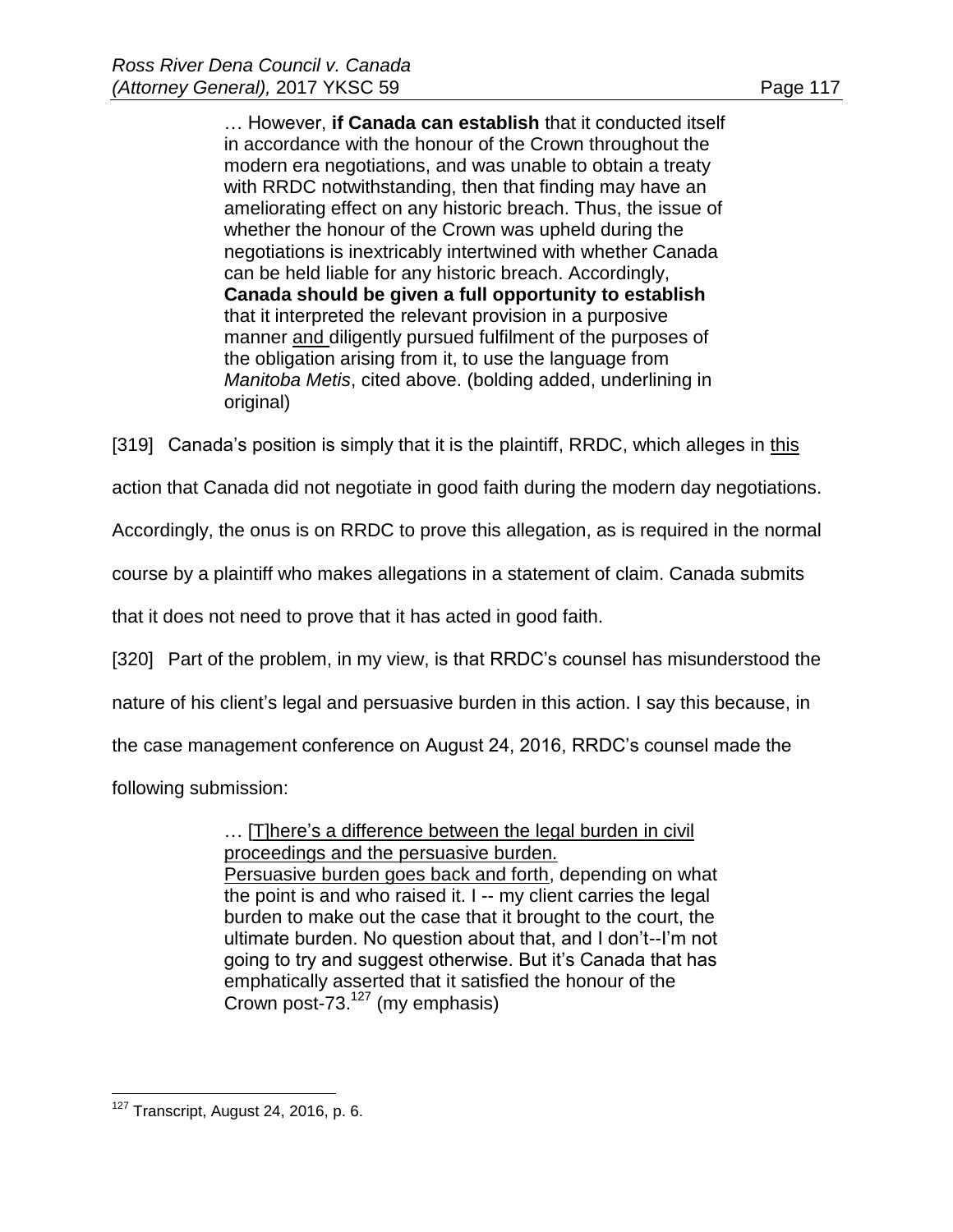[321] In fact, according to S.N. Lederman, A.W. Bryant, and M.K. Fuerst, in their text

The Law of Evidence in Canada,<sup>128</sup> the legal burden and the persuasive burden are

effectively one and the same thing. As they explained, there are essentially two distinct

concepts relating to the notion of 'burden'. The first has to do with the burden of proving

a fact or issue to a certain standard, such as the balance of probabilities (the

"persuasive" or "legal" burden). The second has to do with a party's obligation to adduce

evidence, or point to evidence on the record, to raise an issue to the satisfaction of the

trier of fact (the "evidential" burden):

The term "burden of proof" is occasionally used to describe two distinct concepts relating to the obligation of a party in a proceeding in connection with proof. In its first sense, the term refers to the obligation imposed on a party to prove or disprove a fact or issue to either a balance of probabilities or beyond a reasonable doubt. In the second sense, it refers to a party's obligation to adduce or point to evidence on the record to raise an issue to the satisfaction of the trial judge. For example, the evidence may be found in the plaintiff's or the prosecution's case.

Various labels have been used to describe the burden of proof in its first sense, including the legal burden, ultimate or fixed burden, the persuasive burden…and the burden on the pleadings… In previous editions of this text we selected the term legal burden on the basis it was the term most frequently used. Recent Supreme Court of Canada decisions show a preference for the term persuasive burden. We will use the term "persuasive (legal) burden" or simply "persuasive burden" to describe the onus of proof in relation to the balance of probabilities or beyond a reasonable doubt.

To differentiate between the two senses in which the term "burden of proof" is used, the other burden may be called the "evidential burden"…

[322] These authors also make the point that in cases where multiple facts or issues

are disputed, the evidential burden in relation to different facts or issues may be

 $\overline{a}$  $128$  (4<sup>th</sup> Ed.), LEXIS-NEXIS Canada Inc. 2014.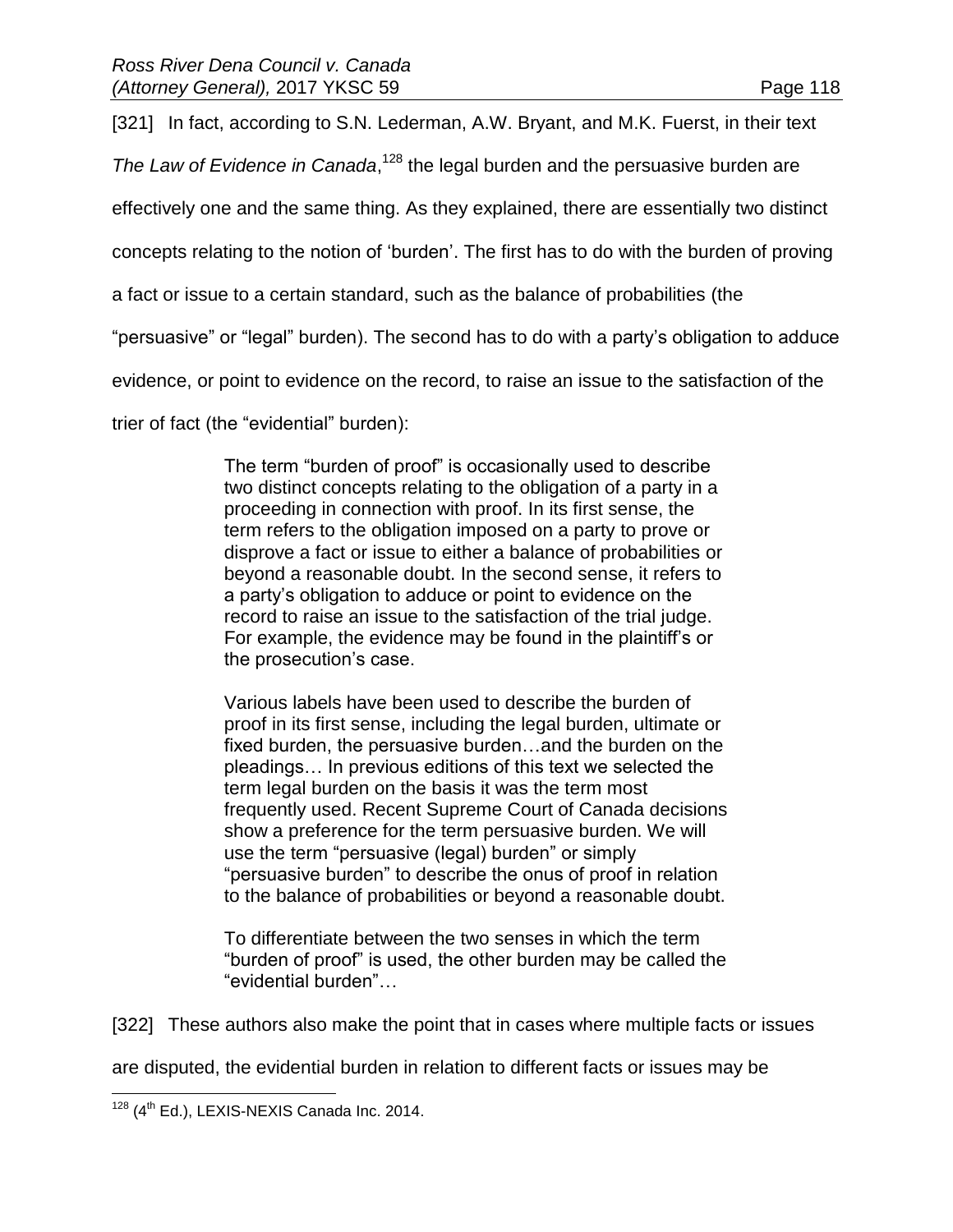distributed between the parties<sup>129</sup>, and that in civil proceedings, the evidential burden normally coincides with the legal burden for a particular fact or issue.<sup>130</sup> For example, in a standard negligence action the plaintiff bears both the evidential and legal burden of proving the defendant's negligence on a balance of probabilities. However, if the defendant alleges contributory negligence on the part of the plaintiff, then the defendant also bears an evidential and legal burden to prove the plaintiff's contributory negligence. [323] The authors of *The Law of Evidence in Canada* further make the point that it is often misleading to talk about the 'shifting' of the evidential or persuasive burden, and that except for the operation of presumptions of law or rebuttable statutory provisions, these burdens do not shift.

[324] The other part of the problem on this issue is that RRDC's counsel has misunderstood what I said in my 2015 procedural ruling. First, it is essential to remember that this was a ruling within the '05 Action. Second, it was based in part upon Canada's amended statement of defence in response to RRDC's amended pleading that the *1870 Order* gives rise to "a solemn commitment that engaged the honour of the Crown" and that Canada's conduct is "inconsistent with the honour of the Crown".<sup>131</sup> Canada responded by pleading, in the alternative, that if the relevant provision:

> …does create a solemn obligation that engages the honour of the Crown, which is not admitted, but expressly denied, then the Crown has acted honourably and met its obligation to fulfil it through its actions over the years and, including but not limited to its actions in attempting to negotiate a comprehensive land claim and self-government agreement with the plaintiff…<sup>132</sup> (my emphasis)

 $\overline{a}$ <sup>129</sup> *Evidence*, at 3.16.

<sup>130</sup> *Evidence*, at 3.24.

<sup>131 2015</sup> YKSC 33, at para. 39.

<sup>132</sup> *Ibid*, at para. 40.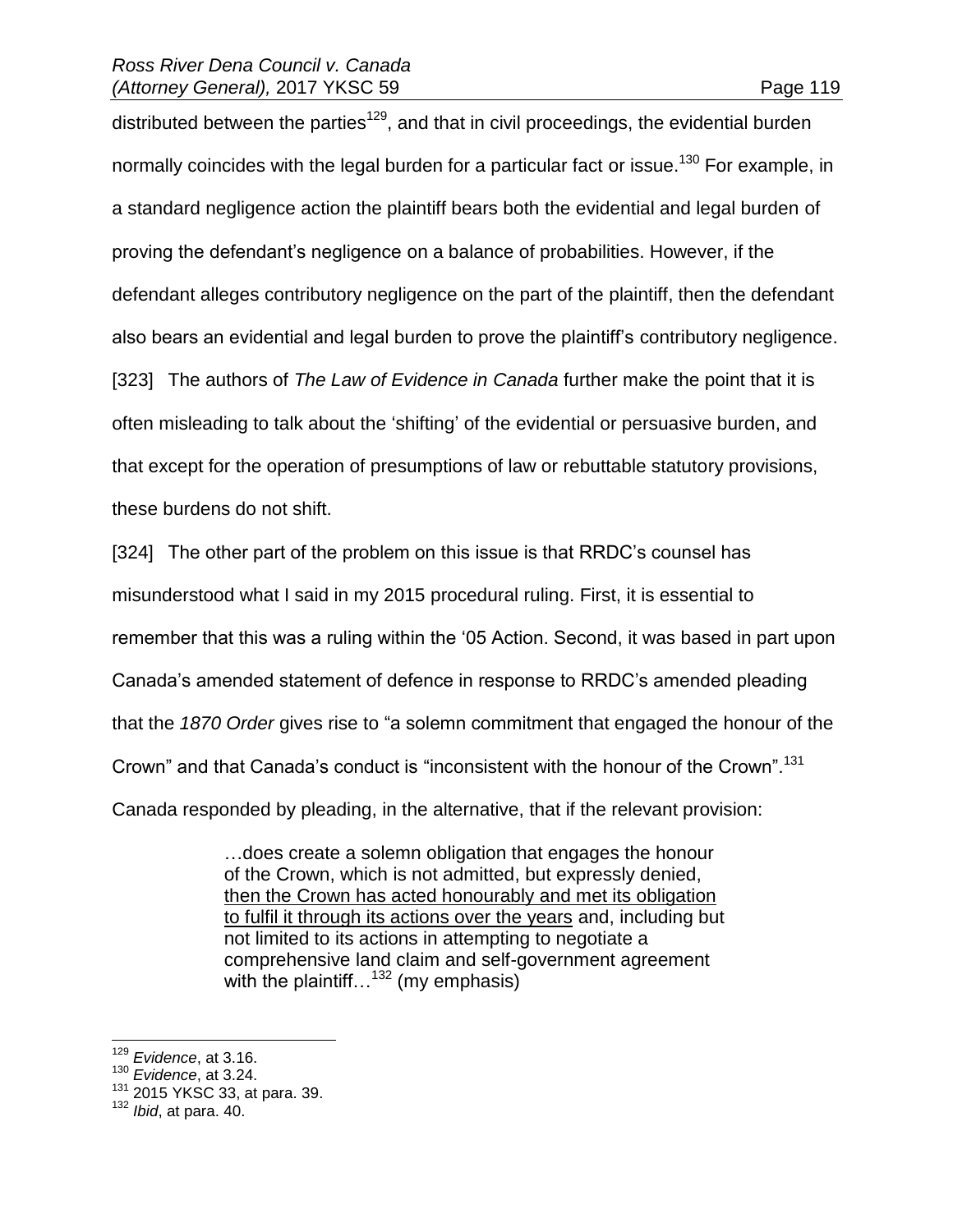[325] Fundamentally, I agree with RRDC's proposition that the party who asserts must bear the burden of proof. As Scott C.J.M. said for the Manitoba Court of Appeal, in *Manitoba Métis Federation Inc. v. Canada (Attorney General)*, 2010 MBCA 71, at para. 218:

> … the *dictum* "he/she who asserts bears the burden of proof" is alive and well (see *Authorson (Litigation Administrator of) v. Canada (Attorney General)*, [2007 ONCA](http://www.lexisnexis.com/ca/legal/search/runRemoteLink.do?A=0.2814962604708968&bct=A&service=citation&risb=21_T26164722187&langcountry=CA&linkInfo=F%23CA%23ONCA%23sel1%252007%25year%252007%25decisiondate%252007%25onum%25501%25)  [501,](http://www.lexisnexis.com/ca/legal/search/runRemoteLink.do?A=0.2814962604708968&bct=A&service=citation&risb=21_T26164722187&langcountry=CA&linkInfo=F%23CA%23ONCA%23sel1%252007%25year%252007%25decisiondate%252007%25onum%25501%25) [86 O.R. \(3d\) 321](http://www.lexisnexis.com/ca/legal/search/runRemoteLink.do?A=0.9702209547600106&bct=A&service=citation&risb=21_T26164722187&langcountry=CA&linkInfo=F%23CA%23OR3%23vol%2586%25page%25321%25sel2%2586%25) at para. 137, hereinafter "*Authorson,*" leave to appeal refused, [\[2007\] S.C.C.A. No. 472](http://www.lexisnexis.com/ca/legal/search/runRemoteLink.do?A=0.6781820603550784&bct=A&service=citation&risb=21_T26164722187&langcountry=CA&linkInfo=F%23CA%23SCCA%23ref%25472%25sel1%252007%25year%252007%25) (QL)). (my emphasis)

[326] Thus, my comments at para. 44 of the 2015 procedural ruling must be understood in the context of what Canada has asserted in its amended pleadings, which I just quoted above. I am cognizant here of not falling into the trap of defending my own reasons or otherwise explaining what I meant to say. However, my comments about what Canada can "establish" must be read in the context of its assertion that it has acted honourably and met any obligation that arises from the *1870 Order.* But, all that is in the context of the '05 Action and not this action. As well, Canada's response and my procedural ruling, both cited above, are consistent with the recognition of an evidential burden on Canada. While not at issue in this action, I see no reason to depart from the dictum in *Manitoba Metis*, cited above, which would leave the persuasive burden with the plaintiff, RRDC.

[327] Whatever the case in the '05 Action, it is RRDC that continues to bear the persuasive burden of proving, in this action, that Canada failed to negotiate in good faith post-1973.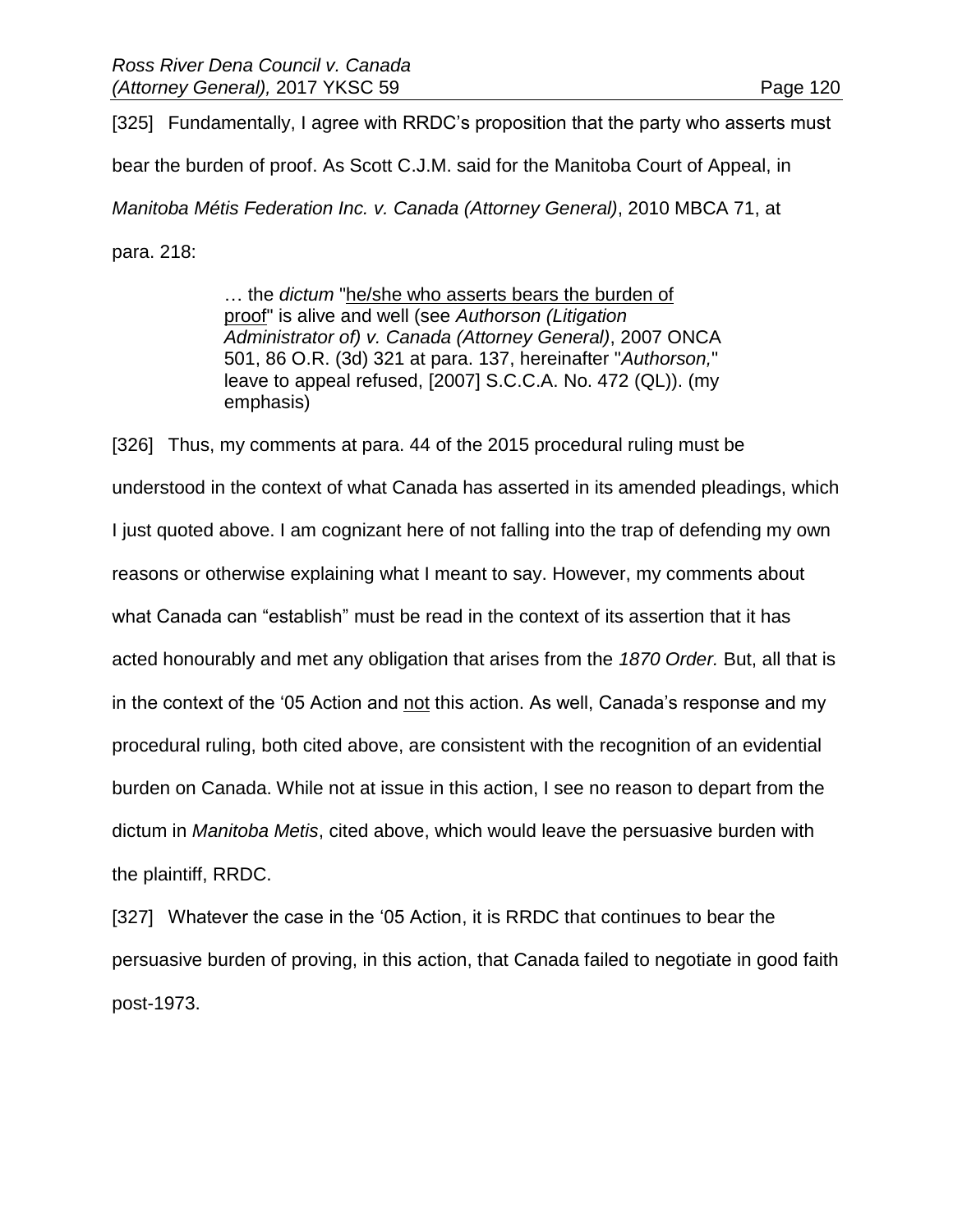### **4.16 Issue #16: What, if anything, does RRDC have to establish with respect to its prior use and occupation of the lands that have been opened up for settlement in the Kaska traditional territory?**

[328] This is one of those issues which I referred to in my introduction as being a

'moving target' throughout the exchanges of written and oral submissions. It is also one

which seems to have taken on a life of its own, notwithstanding that it is largely

irrelevant to the pleadings in this action. On that basis alone, and for the sake of judicial

economy, I am inclined not to deal with it. However, because both parties spilled a

significant amount of ink in developing arguments on the point, I intend to discuss it

briefly.

[329] The issue seems to have arisen from my discussion, in the 2015 procedural

ruling, again within the context of the '05 Action, about the possible relationship

between Aboriginal rights and title under s. 35(1) of the *Constitution Act, 1982*, and any

potential constitutional rights arising under the *1870 Order.* <sup>133</sup> At para. 32, I stated:

If the relevant provision, interpreted today, gives rise to a constitutional obligation upon Canada to consider and settle RRDC's land claim before opening up those lands for settlement, then the underlying basis for the claim would logically be the Kaska's use and occupation of the lands prior to the assertion of European sovereignty. In this sense, it is RRDC's "independent legal interest" in the lands which underlies its claim for compensation. Whether that *sui generis* interest is referred to as Aboriginal title or not, the nature of the interest would seem to have the same origin and the same character as Aboriginal title. The only remaining difference is that it is not necessary for RRDC to prove that it has Aboriginal title over the lands at issue in order to obtain a remedy. If Canada has a constitutional obligation to consider and settle RRDC's land claim pursuant to the *1870 Order,* it remains an open question what RRDC needs to establish in relation to its prior use and occupation of the lands that have been opened up for settlement. This is an issue which I expect will be more fully developed if the

 $\overline{a}$ <sup>133</sup> 2015 YKSC 33, at paras. 26 to 34.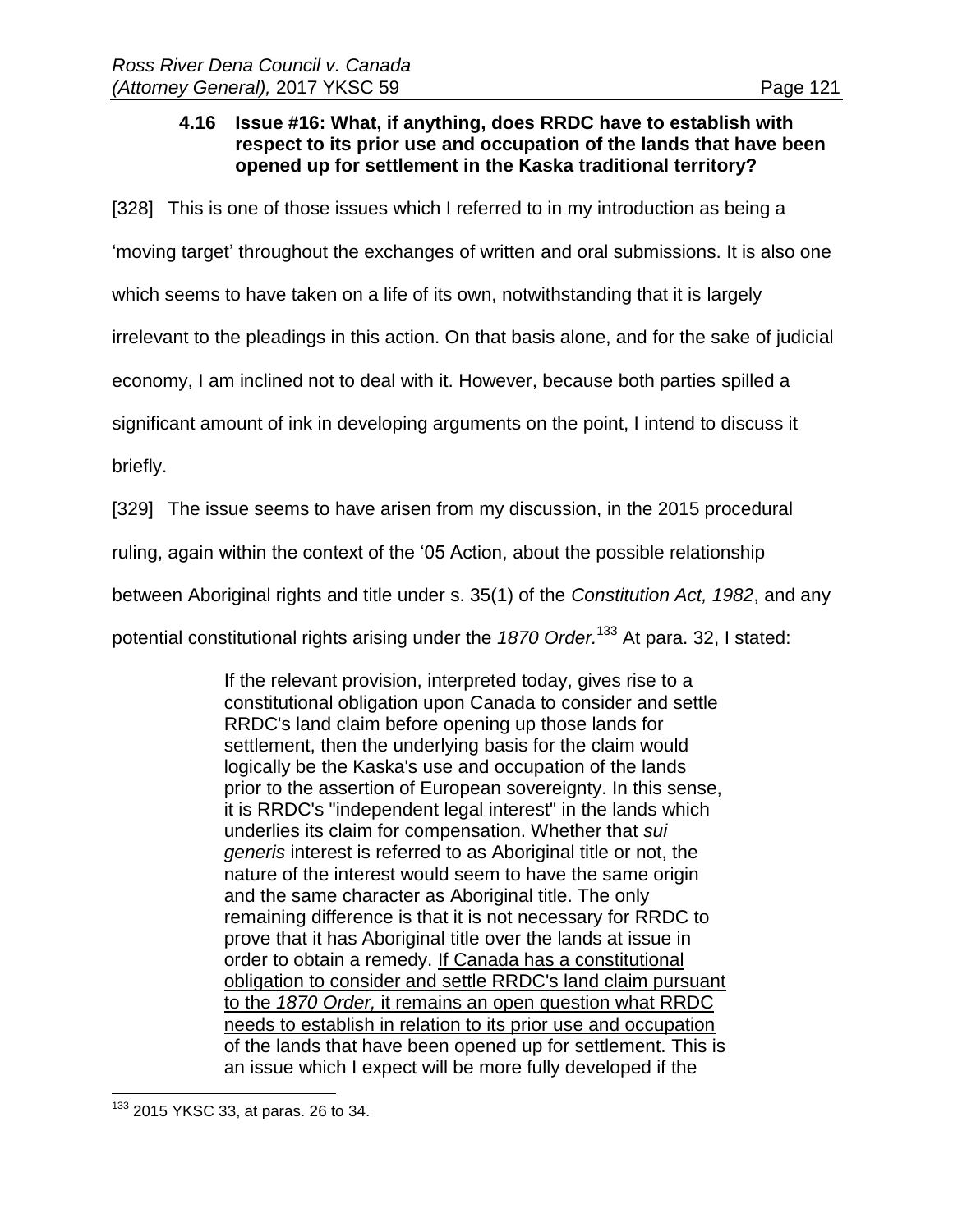trial of the '06 Action proceeds before my final decision on the modern-day interpretation of the *1870 Order*. (my emphasis)

[330] RRDC's counsel have taken significant umbrage, in this action, with the emphasized passage above, even though it is squarely in the context of the '05 Action. In response, they argue, presumably with respect to establishing historic use and occupation of the lands, that:

- 1) all of the necessary facts have been established through admissions made by Canada;
- 2) there is nothing whatsoever remaining which RRDC needs to establish; and
- 3) Canada is, in any event, barred by the doctrine of estoppel from denying that RRDC, its members and other Kaska have a valid claim to Aboriginal title and rights in and to their claimed traditional territory in the Yukon.  $134$

[331] Under the first argument, RRDC says that Canada has formally admitted: (1) that the Kaska are one of the "Indian tribes" that are referred to in the *1867 Address*; (2) that their traditional territory forms part of the North-Western Territory that was transferred to the Dominion of Canada under the *1870 Order*, and (3) that their claims for compensation have not been settled. I confess that I do not understand this argument. If what RRDC is trying to say here is that the admissions are tantamount to proof that it has established Aboriginal title to its claimed traditional territory, then I disagree.

 $\overline{a}$ <sup>134</sup> RRDC's Reply Outline filed March 20, 2017, at para. 33.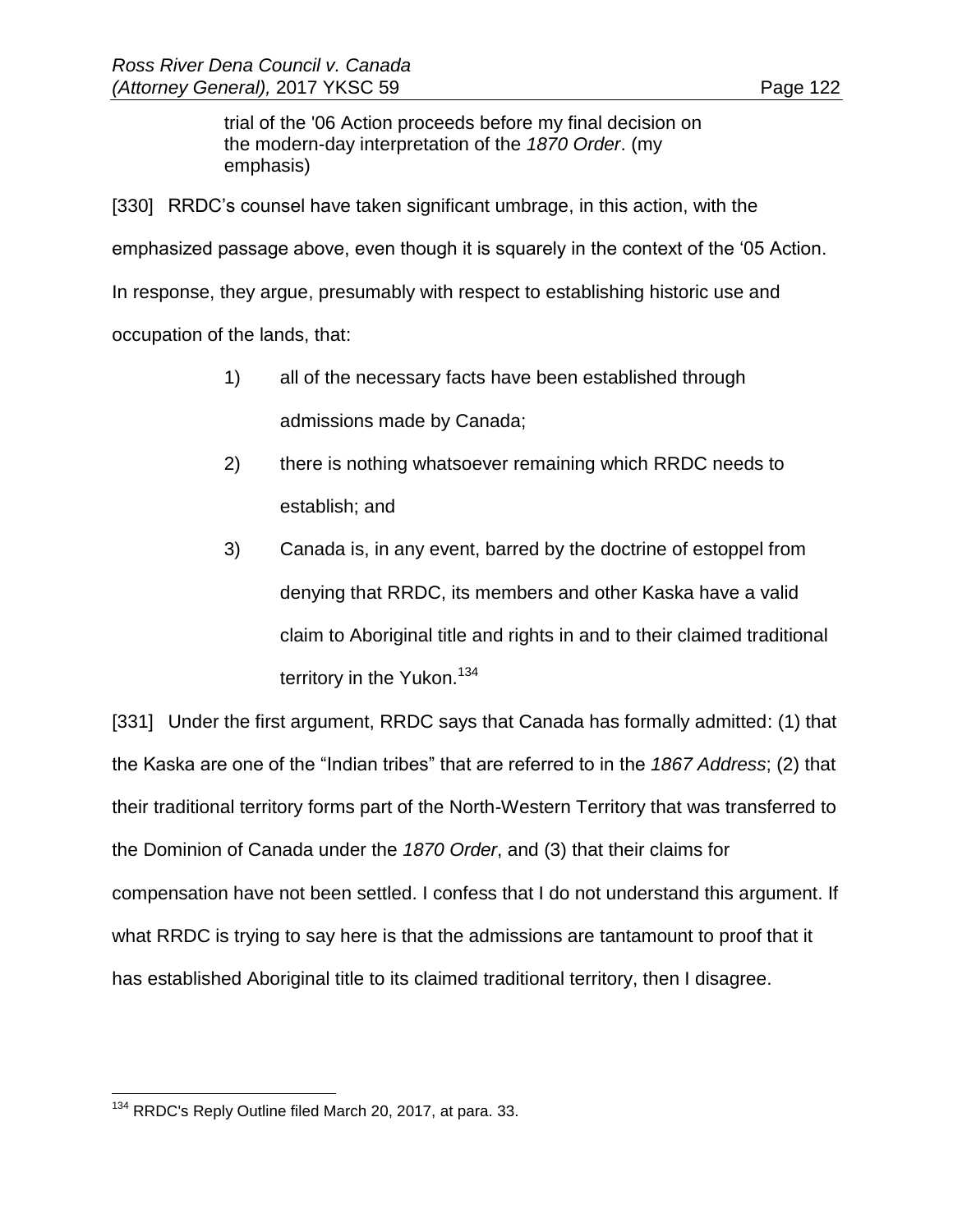[332] That said, in the context of this action, it is not necessary for the plaintiff to prove that it has Aboriginal title in order to establish that Canada failed to negotiate in good faith in the post-1973 era.

[333] RRDC's second argument here turns on Canada's acceptance of RRDC's land claim under its comprehensive land claim policy which was announced in 1973, and was reaffirmed subsequently in 1981 and 1986. In the Communiqué issued August 8, 1973, the then Minister of Indian Affairs and Northern Development, Jean Chretien, stated:

…

The Government is now ready to negotiate with authorized representatives of these native peoples on the basis that where their traditional interest in the lands concerned can be established, an agreed form of compensation or benefit will be provided to native peoples in return for their interest.<sup>135</sup> (my emphasis)

The argument, as I understand it, is that Canada would not have accepted RRDC's claim for negotiation unless RRDC had already "established" that its Aboriginal title to the claimed territory was intact. Consequently, there is no need for RRDC to subsequently prove its Aboriginal title in order to obtain compensation. I agree with the latter statement, but disagree with the former, as I will discuss in more detail below. [334] The second piece of evidence that RRDC relies upon here is a document entitled "Resolving Aboriginal Claims", 2003, which includes a summary entitled "Federal Policy for the Settlement of Aboriginal Land Claims", stating as follows:

> In order for its comprehensive land claims submission to be accepted an Aboriginal group must demonstrate all of the following:

 $\overline{a}$ <sup>135</sup> '05 Common Book of Documents, tab 15.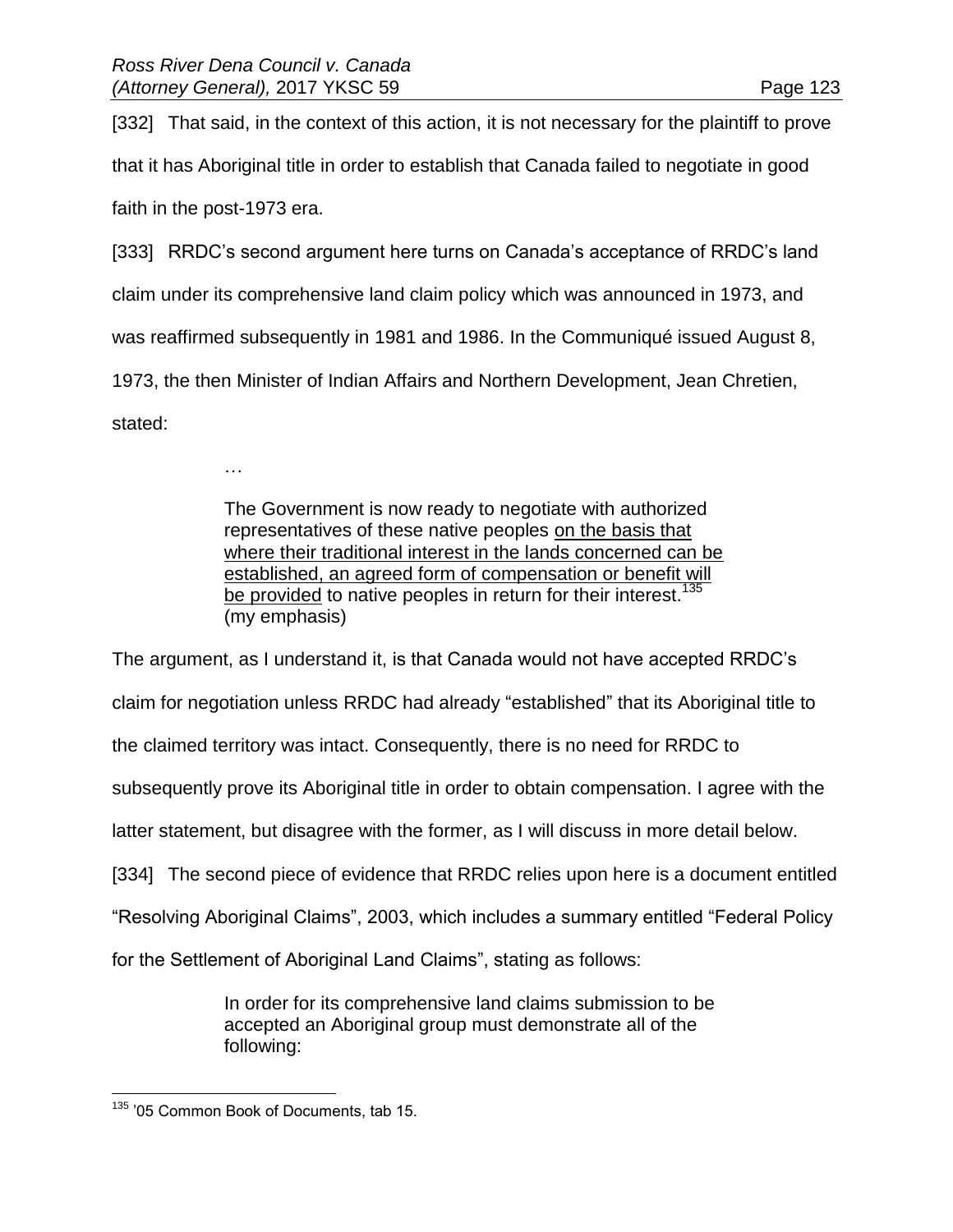- the Aboriginal group is and was an organized society
- the organized group has occupied a specific territory over which it asserts Aboriginal title from time immemorial, and the traditional use and occupancy of the territory must have been sufficient to be an established fact at the time of assertion of sovereignty by European nations
- the occupancy of the territory by the Aboriginal party was largely to the exclusion of other organized societies
- the Aboriginal group can demonstrate some continuing current use and occupancy of the land for traditional purposes
- the group's Aboriginal title and rights to resource use have not been dealt with by treaty
- Aboriginal title has not been eliminated by other lawful means

... 136

As I understand it, the argument here is similar to the one above - since Canada

"accepted" RRDC's claim for negotiation on the basis of this policy or its predecessor,

then, this is the equivalent of Canada having also accepted and recognized that RRDC

has Aboriginal title to its claimed territory.

[335] RRDC's third argument here is that, having "accepted" and "recognized" RRDC's

claimed Aboriginal title for the purposes of negotiation, Canada is now estopped, under

the doctrine of estoppel by representation of fact, from denying that RRDC, its members

and other Kaska have a valid claim to Aboriginal title in and to the lands comprising their

traditional territory.

[336] Canada's position is that the acceptance of RRDC's claim for negotiation does not constitute recognition of or an admission of Aboriginal title to their claimed territory, because, if it were, there would be little or no purpose in negotiating land selections. I

 $\overline{a}$  $136$  Exhibit 11, tab 1.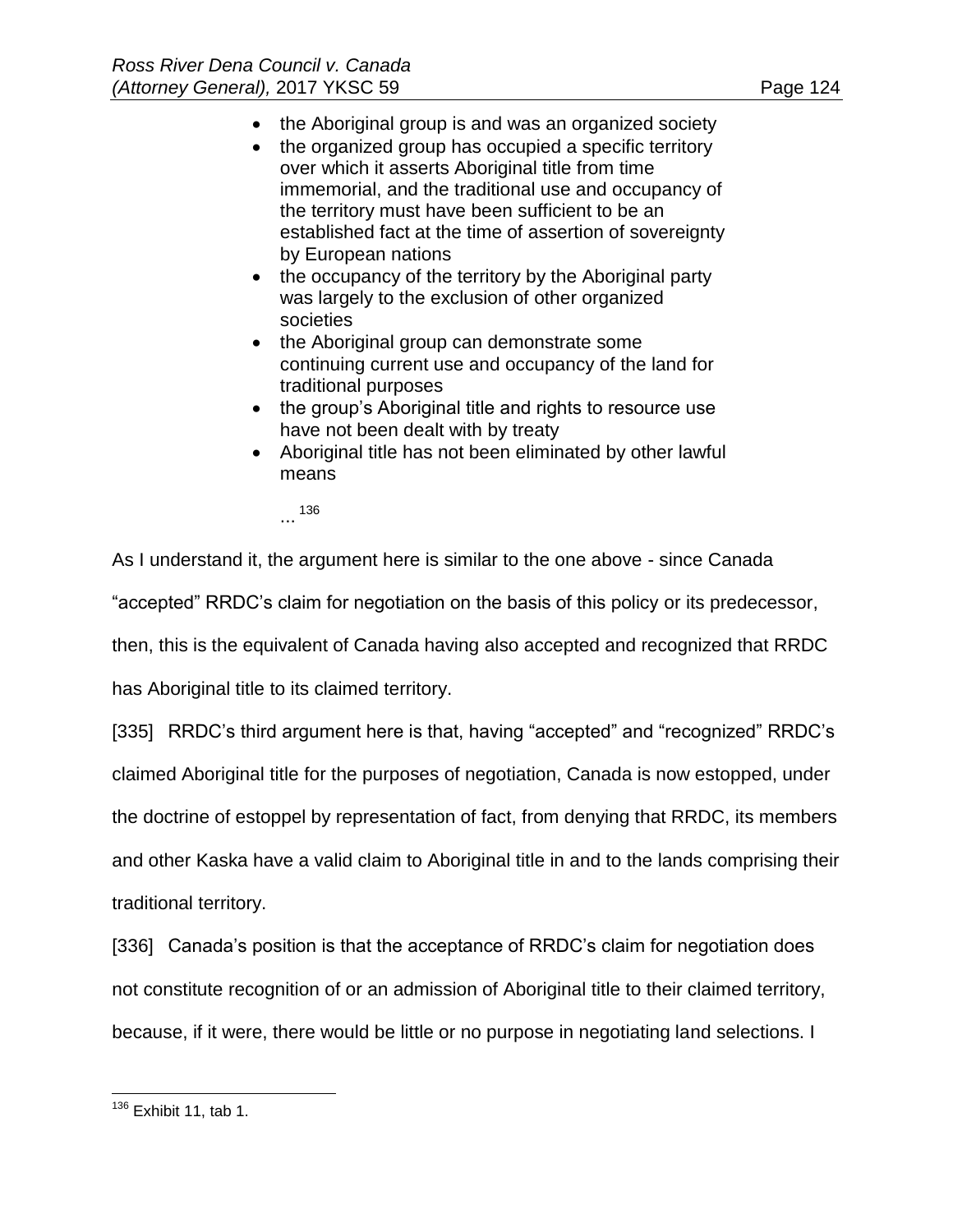agree. Indeed, the maps delineating the extent of the Kaska's claimed traditional territory in the Yukon were not even submitted to Canada until approximately 1988, as part of the negotiation process.

[337] RRDC made a similar argument in *Ross River Dena Council v. Government of* 

*Yukon*, 2011 YKSC 84. There, RRDC successfully applied for a declaration that the

Yukon government had a duty to consult prior to recording a grant of quartz mineral

claims in the Ross River area. There were three agreements in place between the

parties concerning the land area in question. The first two agreements were both

entered into in January 1997. The first agreement stated:

15. …

Whereas the member governments of the KTC [Kaska Tribal Council] have continuing [A]boriginal rights, title and interests within the Yukon, …

The second stated:

16. …

Yukon Indian People, subject to Settlement Agreements, have [A]boriginal rights, titles and interests in and to the Yukon which are recognized and affirmed by section 35 of the *Constitution Act, 1982.*

The third agreement, dated March 8, 2003, stated:

…

18. …

Whereas Yukon acknowledges, in agreements entered into with the Kaska in January, 1997, that the Kaska have [A]boriginal rights, titles and interest in and to the Kaska Traditional Territory in the Yukon;

…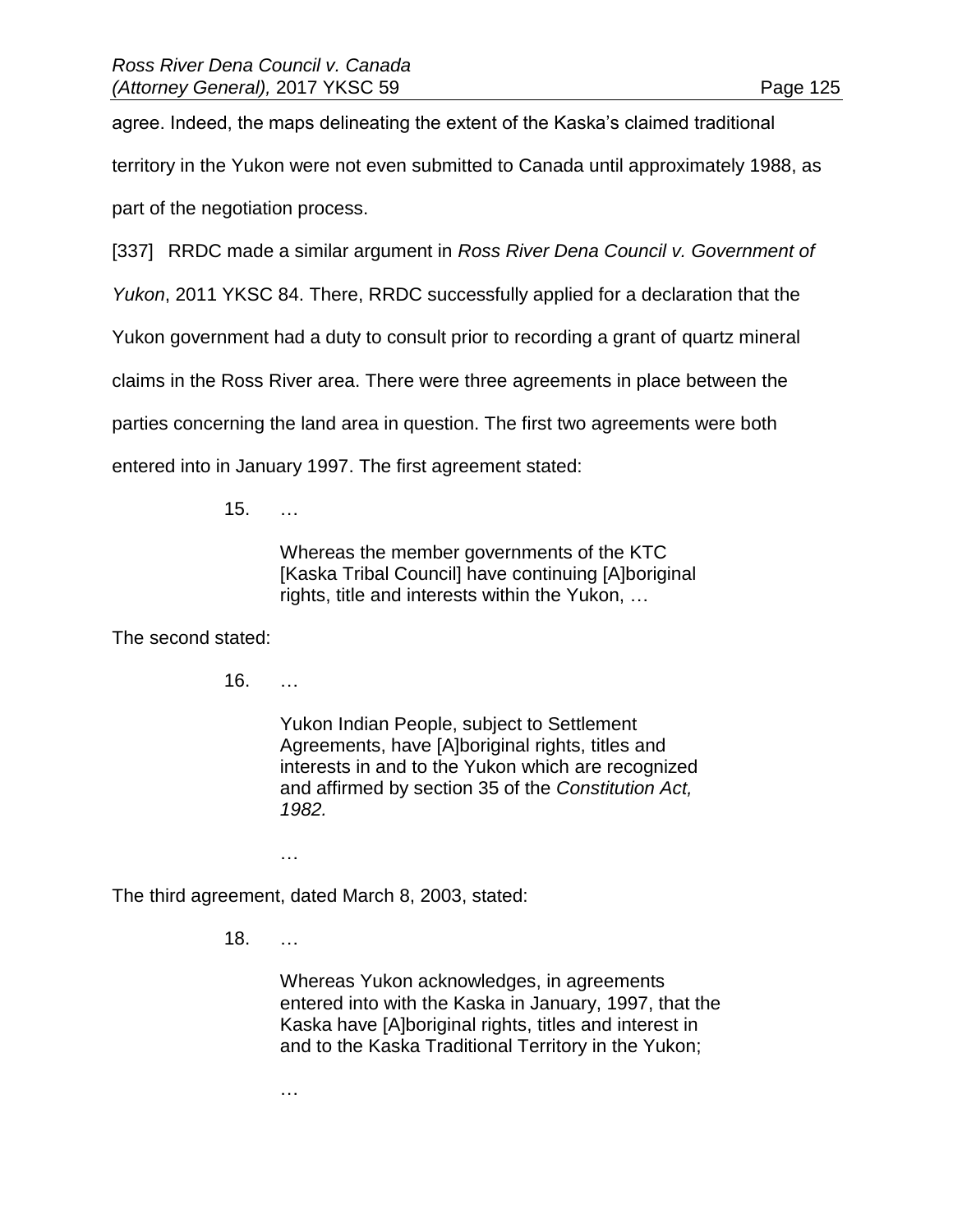[338] RRDC argued that the three agreements represent an acknowledgement that it

had Aboriginal rights, title and interests in and to the Ross River area. Justice Veale, of

this Court, disagreed:

46 In my view, the agreements do not amount to an acknowledgement that Ross River Dena Council has established aboriginal title to the full Ross River Area in the sense of exclusive use and occupation, although clearly the Government of Yukon has recognized that claims to aboriginal rights and title are extant and not yet defined. The fact that negotiations have been taking place for many years supports the view that the claims to aboriginal rights and title are credibly asserted but not established. It does not make sense to conflate the words in the agreements so that an acknowledgement of rights and title within the Ross River Area is an acknowledgement of aboriginal title to the whole area. I have no doubt that Ross River Dena Council asserts such a claim and as counsel indicates, the Kaska Tribal Council (representing Ross River Dena Council among others) has an outstanding court action in the Federal Court of Canada in this regard. But the nature, extent and scope of the asserted aboriginal rights have not been established. I conclude that the acknowledgements by the Government of Yukon in the three agreements are in the context of an assertion rather than an acceptance of an established aboriginal title to the Ross River Area. However, the Ross River Dena Council claim is not tenuous but in the category of a strong case sufficiently credible to meet the threshold required by the first element of the test for the duty to consult. (my emphasis)

[339] This case was appealed to the Court of Appeal of Yukon, however the Court did not find it necessary to resolve this particular issue in order to dispose of the appeal.<sup>137</sup> [340] RRDC's counsel also relies upon a finding of fact made by Justice Veale in *Taku River Tlingit First Nation v. Canada (Attorney General)*, cited above. In that case, the

First Nation successfully applied for declarations that Canada participate in the

negotiation of the First Nation's transboundary claim in the Yukon, and also to protect

 $\overline{a}$  $137$  2012 YKCA 14, at paras. 29 to 31; leave to appeal to S.C.C. refused, [2013] S.C.C.A. No. 106.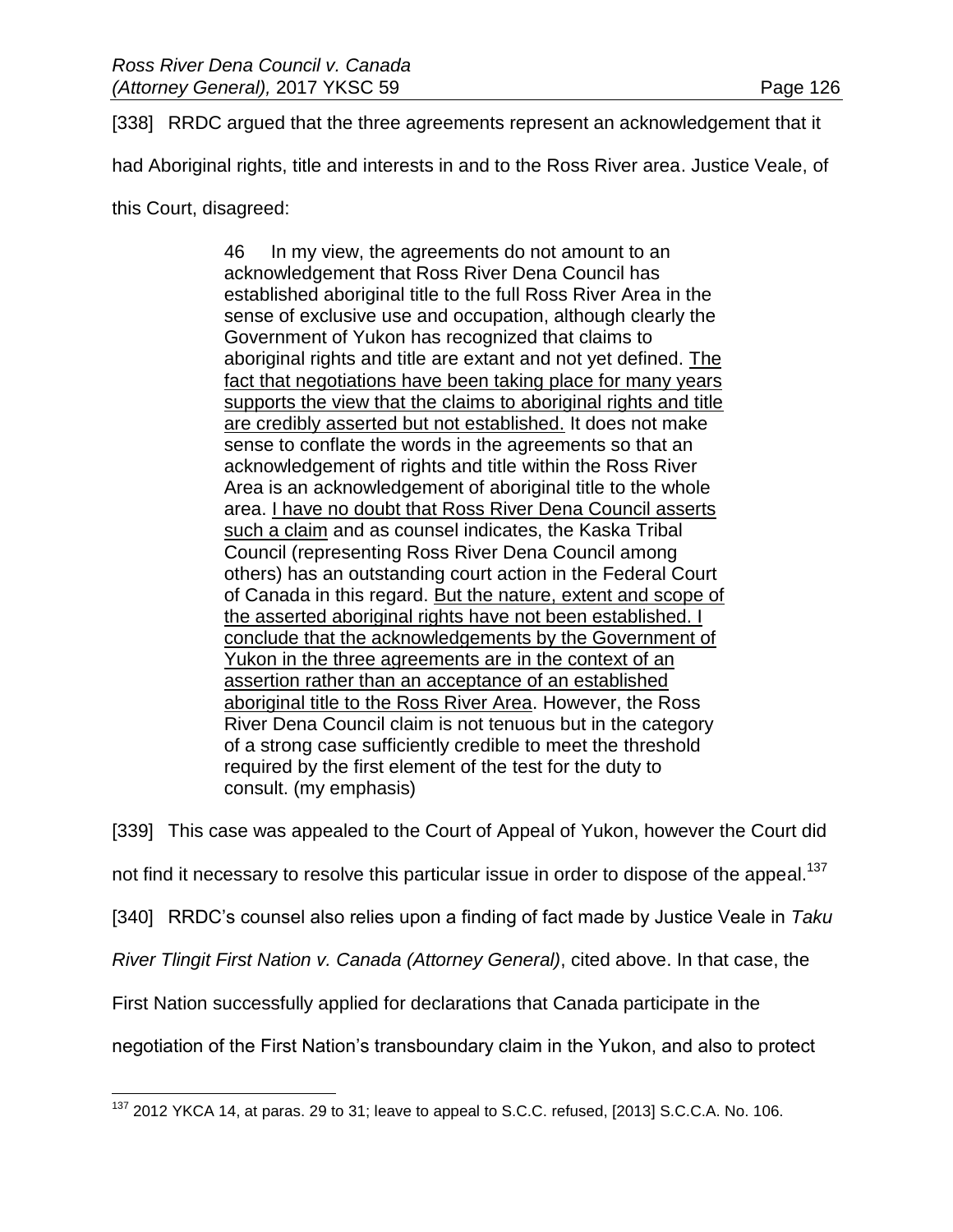and preserve the First Nation's rights and interests to its claimed territory in the Yukon, pending settlement. At para. 92, Veale J. made a number of findings of fact, the first of which was as follows:

> Canada declared publicly in August 1973 its **recognition** of Indian title and its willingness to negotiate with First Nations across the country to settle land claims. In the 1973 Claims Policy, Canada assumed responsibility for negotiating land claims in the territories, including Yukon, and indicated that it would push the process forward in British Columbia. (my emphasis)

[341] There is no dispute that the land claims of the Yukon Indians were the first accepted by Canada under this policy. However, they were accepted for negotiation, not simply for the purpose of writing the First Nations a cheque in compensation for their surrendered Aboriginal title. In my view, this is what Minister Chretien, as he then was, meant when he said in his August 8, 1973 Communiqué "that where their traditional interest in the lands concerned can be established [i.e. through negotiation], an agreed form of compensation or benefit will be provided" in return for that interest. Otherwise, what would be the point of the negotiations? In summary, I agree with Veale J. in *Ross River Dena Council v. Yukon*, just cited and quoted above, that references by Canada in its comprehensive land claims policy that it "recognizes" or "accepts" claims of First Nations regarding Aboriginal rights and title does not constitute an acknowledgement that such First Nations have "established" those rights and title. Rather, it constitutes an acknowledgement that the First Nations have credibly asserted an arguable claim to such rights and title, but not that those rights and title have already been established. [342] I further conclude that this is what Justice Veale must have had in mind when he made his finding of fact in *Taku River Tlingit First Nation v. Canada (Attorney General)*,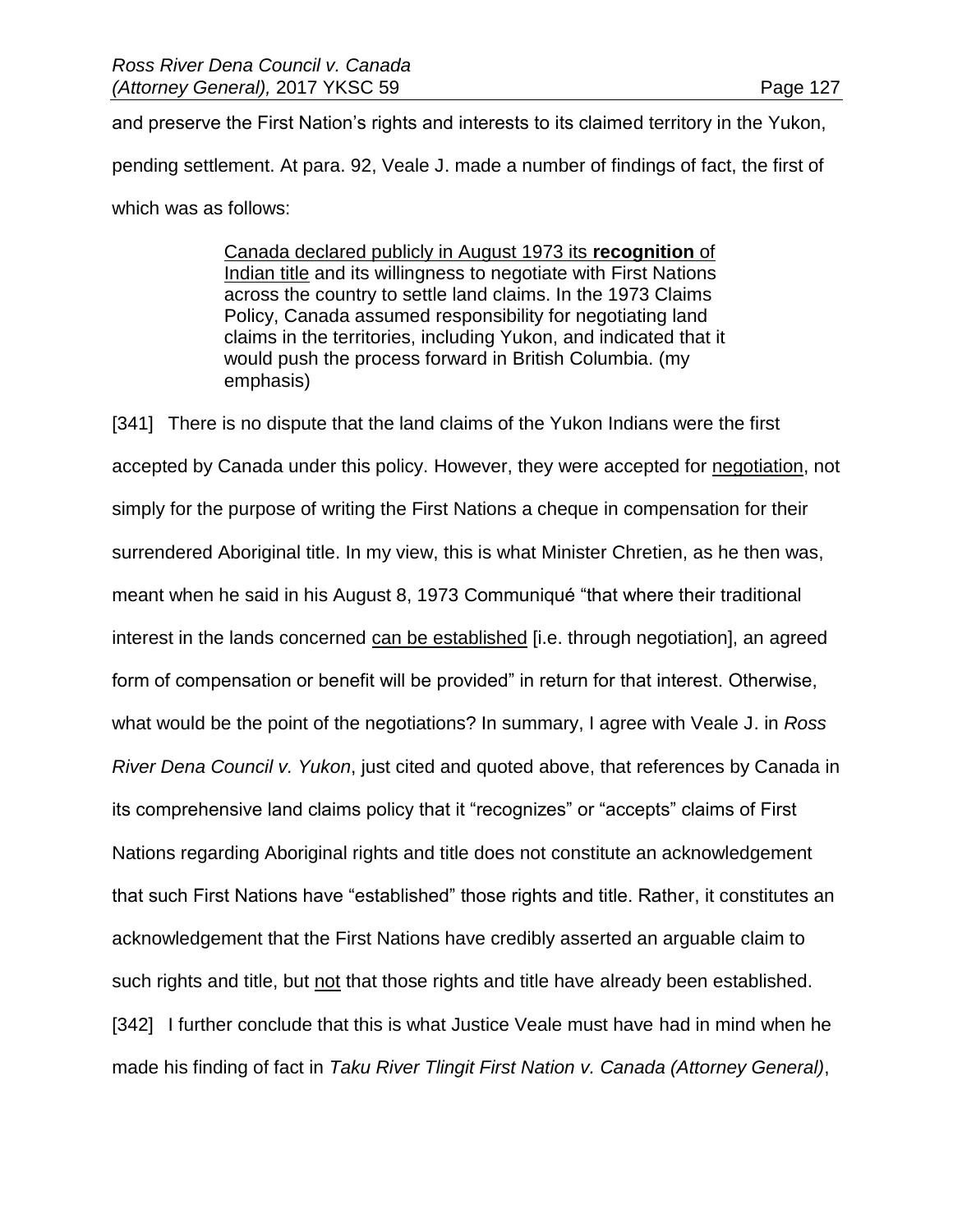also just cited and quoted above, that "Canada declared publicly in August 1973 its recognition of Indian title …". That is, that Canada publicly declared a policy of *recognizing* that certain First Nations have a credible and arguable claim to Indian/Aboriginal title.

[343] In other words, contrary to RRDC's estoppel argument, it is not the case that Canada made a representation of fact to RRDC that it had already established and proven that it has Aboriginal title to its traditional territory when it accepted RRDC's land claim for negotiation, and that it is now resiling from that representation.

[344] Accordingly, to answer the question initially posed in the discussion of this issue, because RRDC's claim has already been accepted under Canada's comprehensive land claims policy and negotiated under that policy for several years, I agree that RRDC does not have to establish anything with respect to its prior use and occupation of its claimed lands in order to continue negotiations. However, it remains an open question, not in this action, but in the '05 Action, what it needs to establish in relation to its prior use and occupation of the lands that have been opened up for settlement in order to trigger any imperative constitutional obligation that may arise under the *1870 Order* to consider and settle its claim for compensation. In any event, it is not the case that RRDC has already established that it has Aboriginal title to its claimed territory.

#### **4.17 Issue #17: Is there any basis in this case for the application of the principles relating to s. 35(1) of the** *Constitution Act, 1982?*

[345] This issue arises because of certain comments I made in the 2015 procedural ruling at paras. 26 through 34. However, those comments were all made in the context of the '05 Action and are not relevant here. Despite the fact that counsel for both parties devoted a considerable amount of their written and oral arguments to this issue, I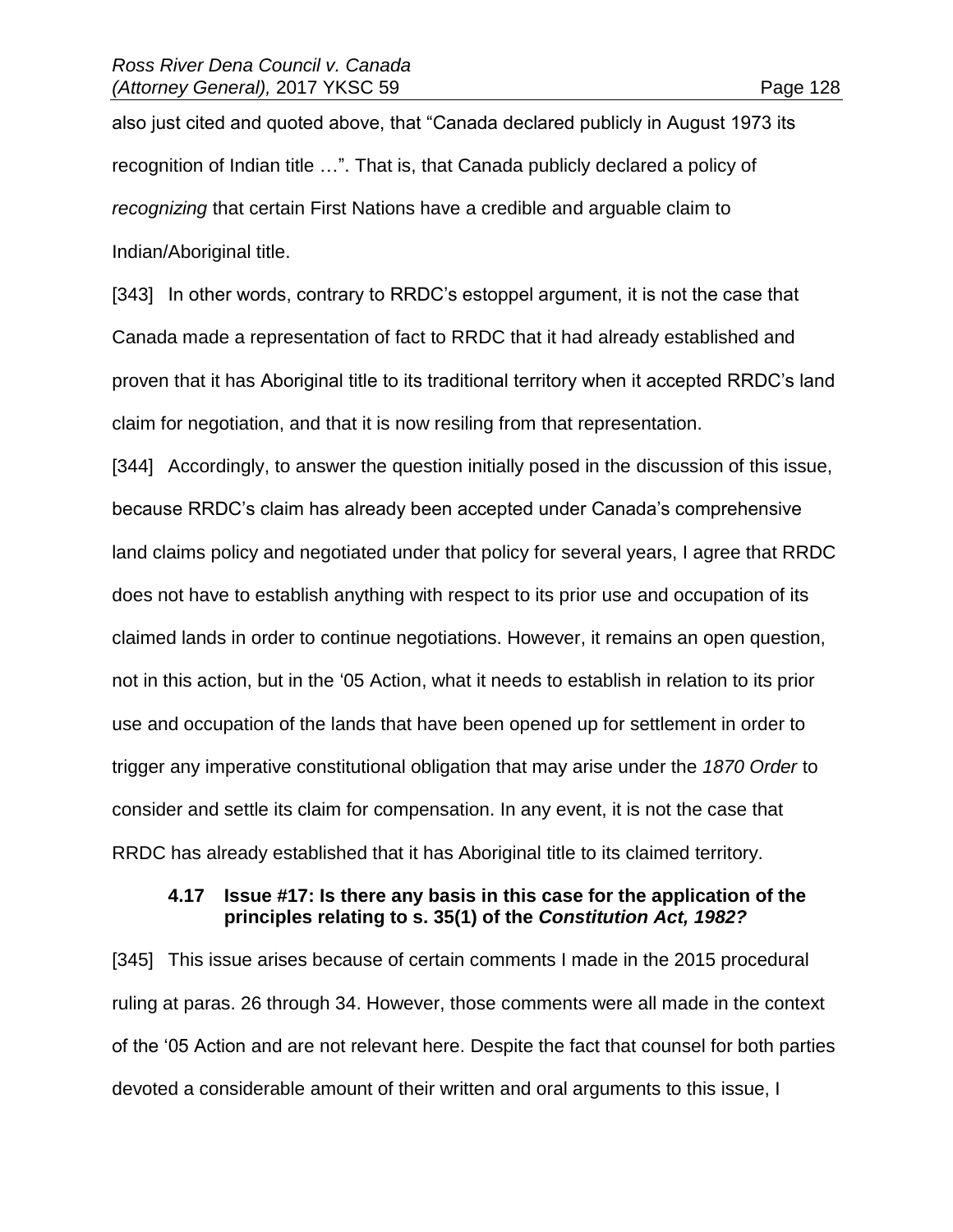conclude that it is not necessary for me to resolve the question in order to decide this action.

#### **4.18 Issue #18: Was the legislation passed after the** *1870 Order* **purporting to open the Kaska traditional territory up for settlement null and void?**

[346] This is also an issue which falls squarely within the '05 Action, but it is not

necessary for me to deal with it in order to decide this action.

# **5. CONCLUSION**

[347] In its most recent statement of claim in this action, filed September 30, 2011,

RRDC has pled that Canada's conduct during the comprehensive land claims

negotiations has been "exceptionally high-handed, oppressive and otherwise

unconscionable". I conclude that RRDC has not met its onus in this regard.

[348] Determining what 'good faith' is has not been elaborated upon in many cases. A.

Swan and J. Adamski, in their text *Canadian Contract Law* <sup>138</sup>, discuss the term in a

contractual and negotiation context:

… The role of good faith in contracts and contractual relations of all kinds is both hard to overemphasize and hard to define… The only workable definition of good faith is that it denotes the absence of bad faith  $\ldots$ <sup>139</sup>

…

… [I]n the contractual situation, good faith may mean no more than dealing honestly and exercising a discretion or power fairly and on proper grounds without in any way subordinating one's interest to that of the other  $\dots^{140}$ 

…

 $\overline{a}$ 138 (3<sup>rd</sup> Ed) LEXIS NEXIS Canada Inc., 2012.

 $139$  At 4.186.

 $140$  At 4.188.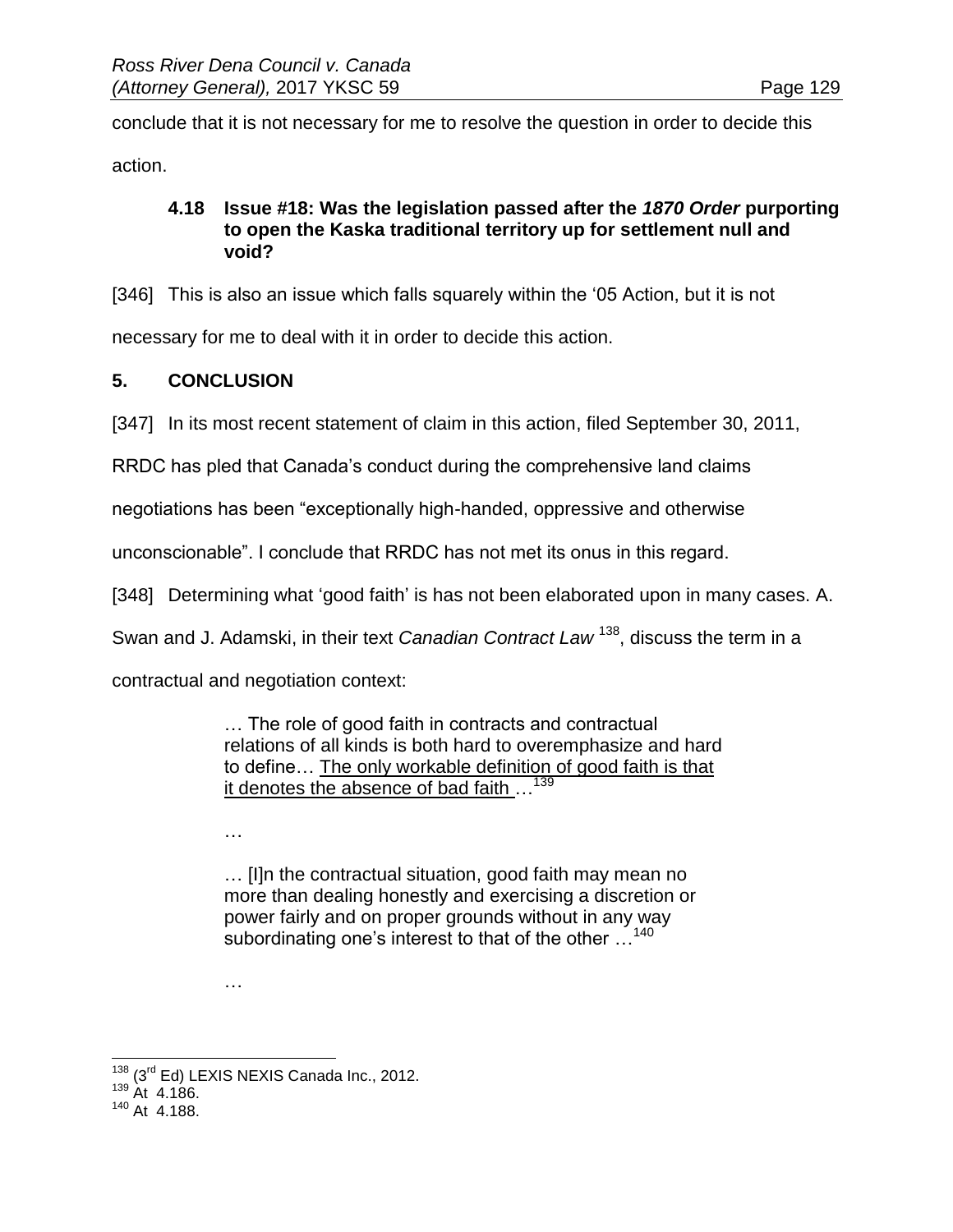… [G]ood faith incorporates honesty and fair dealing …<sup>141</sup>

[349] It seems to me that in order to establish that Canada failed to negotiate with due diligence and in good faith, RRDC would have to establish on a balance of probabilities that Canada negotiated in a manner inconsistent with the honour of the Crown, perhaps by exhibiting some of the aspects of bad faith referred to in the jurisprudence. It has not done so. For example, there is no evidence that Canada:

- Failed to act with honour and integrity in attempting to make a treaty with RRDC: *Haida Nation v. British Columbia (Minister of Forests)*, 2004 SCC 73, at para. 19;
- Gave the appearance of sharp dealing: *R. v. Badger*, [1996] 1 S.C.R. 771, at para. 41; *Haida Nation*, cited above, at para. 19; and *Manitoba Metis*, cited above, at para. 73;
- Negotiated with an oblique motive: *Chemainus First Nation v. British Columbia (Assets and Land Corp.)*, [1999] 3 C.N.L.R. 8, at para. 26; and *Gitanyow First Nation v. Canada,* [1999] 3 C.N.L.R. 89, at para. 74;
- Failed to make disclosure of relevant factors: *Gitanyow,* at para. 74; or
- Demonstrated an unwillingness to accommodate Aboriginal interests: *Gitxsan First Nation v. British Columbia (Minister of Forests)*, 2004 BCSC 1734, at para. 50.

[350] It is also accepted that the concept of negotiating in good faith does not create a duty to reach an agreement: *Gitxsan*, at para. 50; *Chemainus First Nation*, at para. 26; nor does it require a party to negotiate endlessly: *Chemainus First Nation*, at para. 26.

 $\overline{a}$ <sup>141</sup> At 9.181.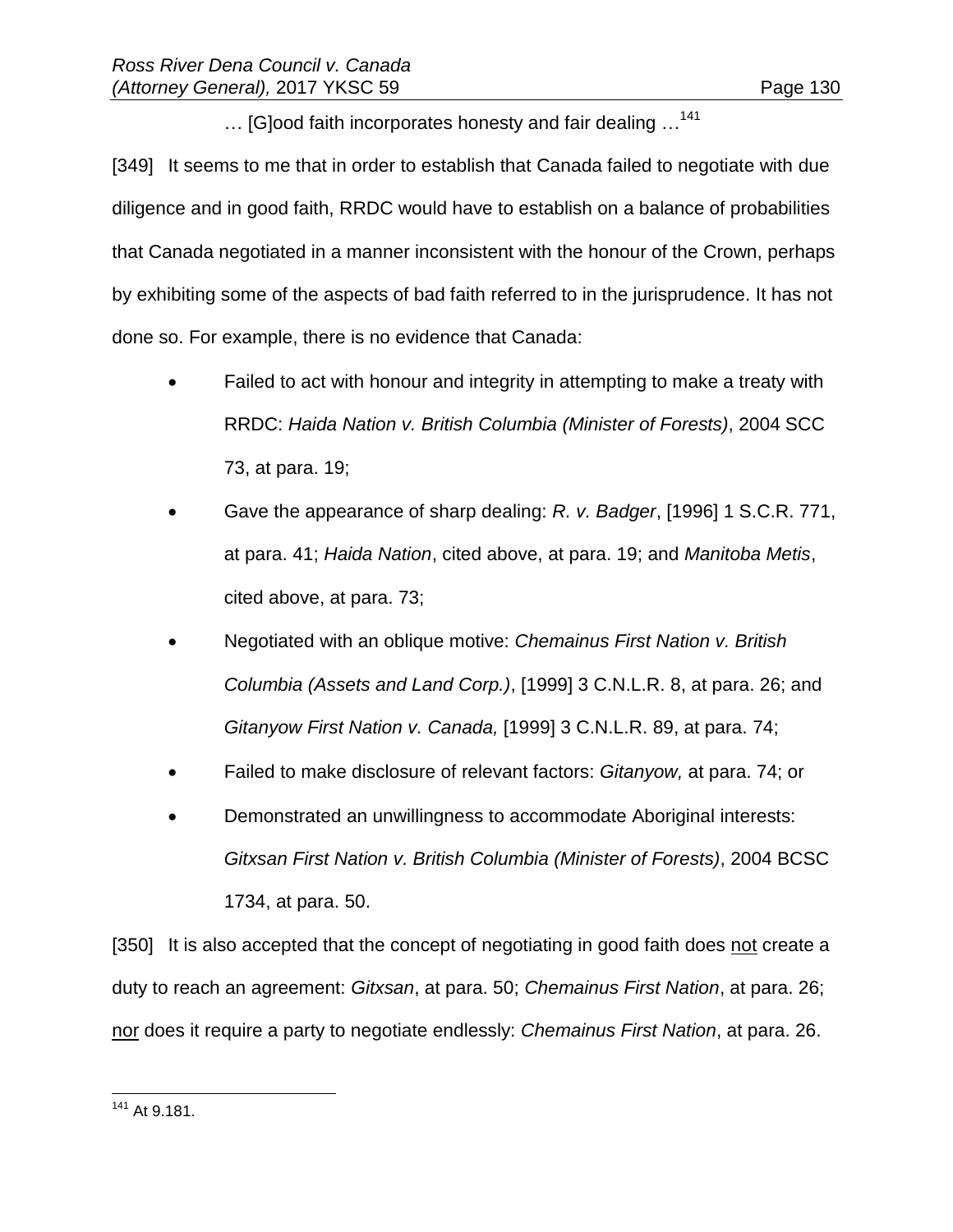In general, the parties must make reasonable efforts to negotiate and reach an

agreement. Tysoe J., as he then was, put it this way in *Gitxsan*:

50 The honour of the Crown requires it to conduct such negotiations in good faith and with a willingness to accommodate Aboriginal interests where necessary. The standard by which the court will assess the efforts of the Crown must, of necessity, depend on the reasonableness of the Crown's position. While the Crown may bargain hard and has no duty to reach an agreement, it must be willing to make reasonable concessions based on the strength of the Aboriginal claim and the potentially adverse effect of the infringement in question. If the Crown does not make reasonable concessions, it is open to the court to conclude that the Crown is not negotiating in good faith with a willingness to accommodate Aboriginal interests.

[351] I repeat, RRDC bears the burden of proof here. Despite the numerous

allegations which might have, if proven, established bad faith dealing, it has failed to

persuade me that any of the allegations have been made out.

[352] This case is not about RRDC getting the best possible deal on its comprehensive land claim. Rather, it is about whether Canada acted reasonably and fairly in the context of the negotiations. In my view, the record reflects that it did so over a period of approximately 30 years. In the interval prior to the expiry of its negotiating mandate, Canada's Minister of Indian and Northern Affairs travelled to the Yukon and met on several occasions with First Nations' leaders, including those of RRDC, in order to address concerns and facilitate an agreement. Indeed, the parties came very close to achieving an agreement in June 2002. In response to a short notice request by RRDC, Canada (and Yukon) provided a comprehensive offer on a memorandum of understanding, upon which a Final Agreement and Self-Government Agreement would be based. RRDC's own experienced negotiator was of the opinion that the offer was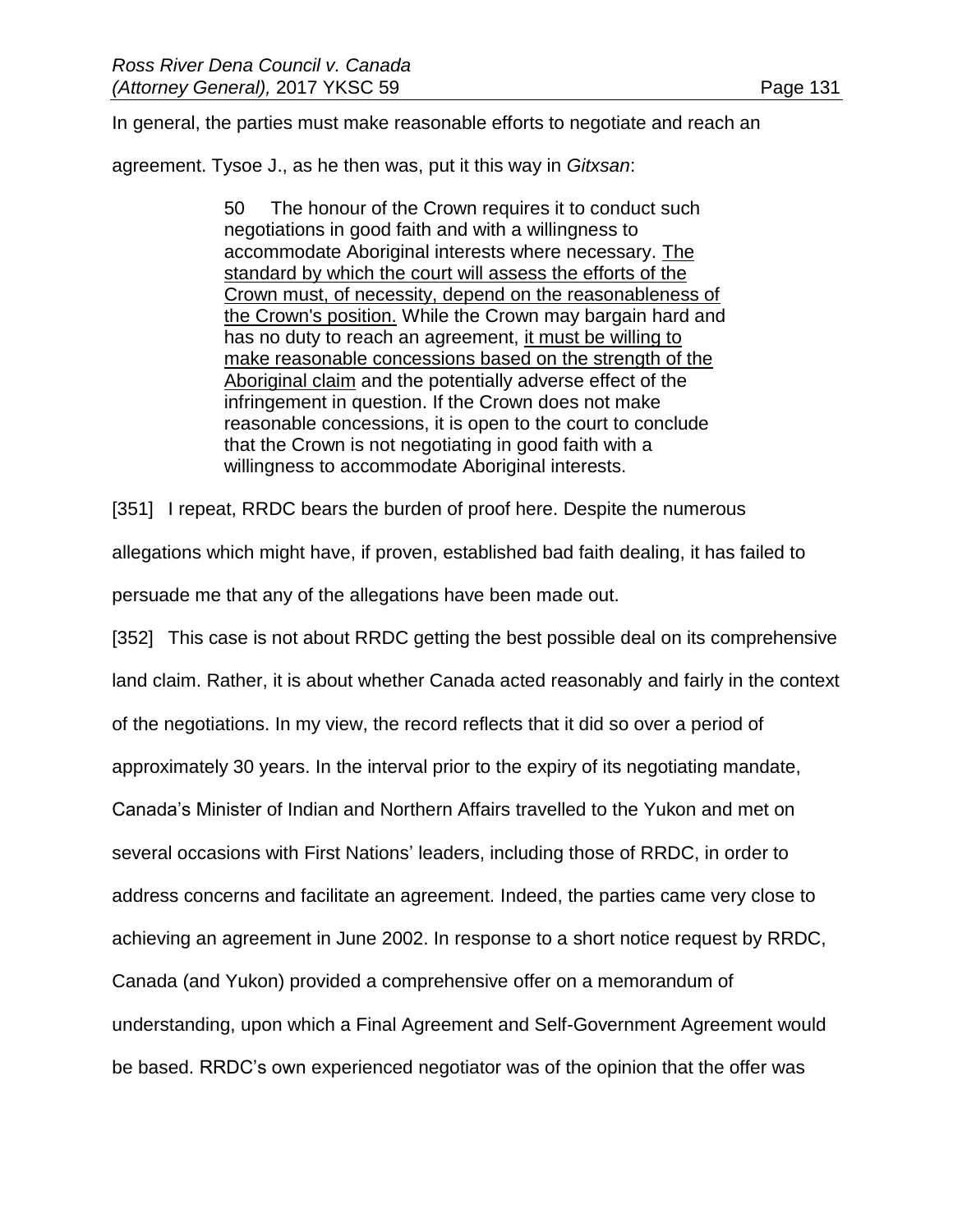reasonable. Nevertheless, the offer was rejected by RRDC's leadership. As a result,

and pursuant to repeated warnings and notice given months earlier, Canada then

eventually informed RRDC that it had no continuing mandate to negotiate.

[353] Further, despite the end of that mandate, Canada has not refused to continue to

negotiate. Rather, it has insisted that it will only do so on the basis of the UFA, which I

have found to be a reasonable position. In addition, the ability to continue to negotiate

has been complicated by the ongoing Kaska litigation. Notwithstanding those difficulties,

Canada has also reached out to negotiate local land and governance powers. The

record suggests that those overtures have ultimately fallen on deaf ears.

[354] The specific declaration sought by RRDC in paragraph (a) of its prayer for relief in the statement of claim, is as follows:

> a. a declaration that the defendant has a fiduciary and constitutional duty to negotiate with due diligence and in good faith towards a settlement of the plaintiff's claims to compensation for lands within the Kaska traditional territory which have been or may be required for purposes of settlement and a settlement of the plaintiff's claims to Aboriginal title, rights and interests in and to the Kaska traditional territory;

[355] RRDC's counsel made no argument at all about whether this relief should be granted. However, Canada has effectively admitted, based upon *Manitoba Metis*, that it has a constitutional duty to negotiate RRDC's land claim in good faith.<sup>142</sup> Further, I concluded in the '05 Action that the relevant provision in the *1870 Order* creates a binding constitutional obligation upon Canada to consider and settle RRDC's claims for compensation for lands required for purposes of settlement within the boundaries of the Ross River group trap line. Only that portion of the Kaska traditional territory was at

 $\overline{a}$  $142$  Canada's Outline, filed September 20, 2016, at para.244.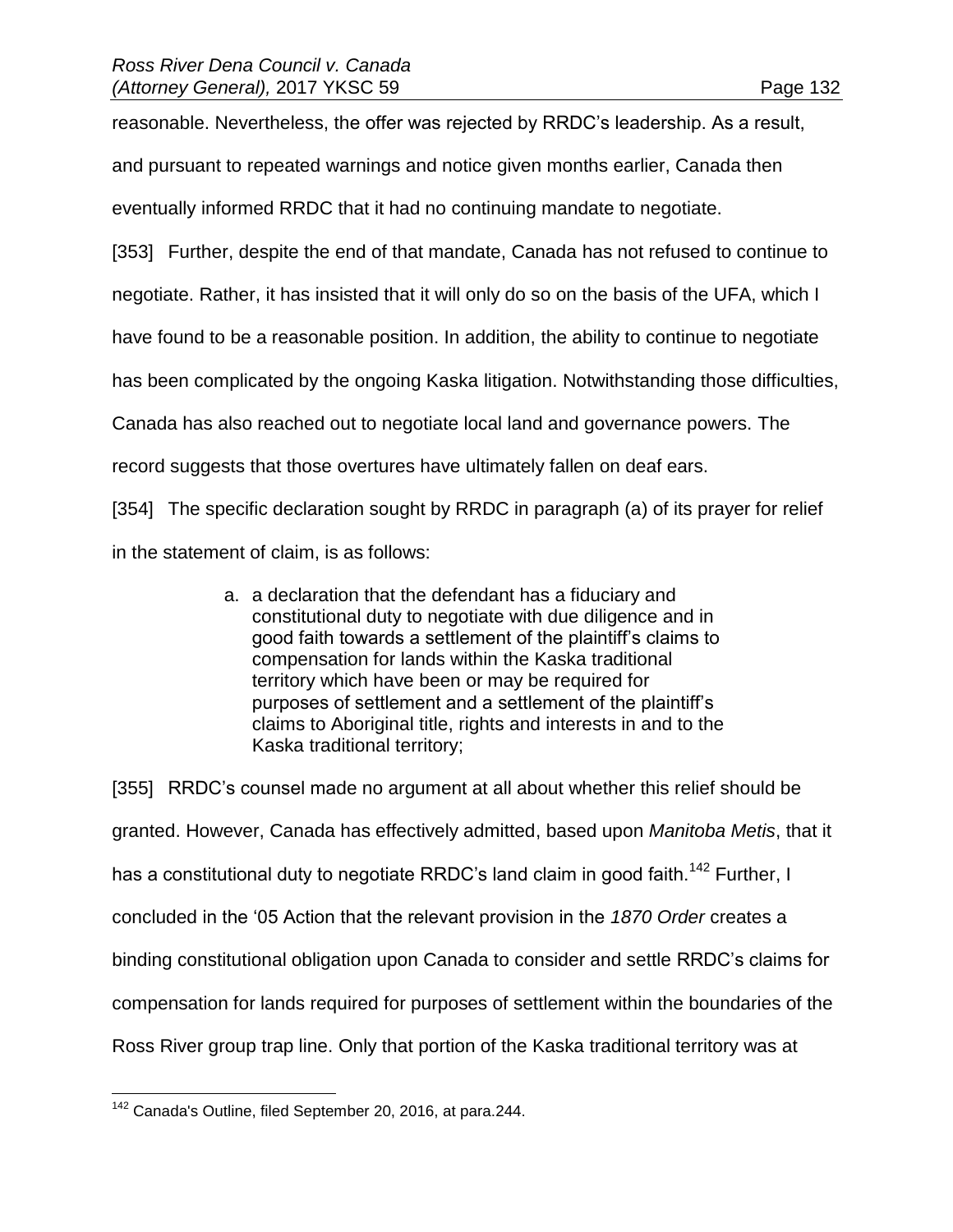issue in that action. Nevertheless, that conclusion is applicable to this trial.<sup>143</sup> Therefore, I further conclude here that it is appropriate to grant a declaration that Canada has a constitutional duty to negotiate with due diligence and in good faith towards a settlement of RRDC's claims to compensation for lands within the Kaska traditional territory which have been or may be required for purposes of settlement. However, I decline to grant a declaration that Canada has a constitutional duty to negotiate "a settlement of [RRDC's] claims to aboriginal title, rights and interests in and to the Kaska traditional territory" (my emphasis), because that would be tantamount to declaring a duty to reach an agreement, when the concept of good faith negotiation does not go that far.

[356] Paragraph (b) of RRDC's prayer for relief seeks:

b. a declaration that the defendant has breached and continues to breach its duty to negotiate with due diligence and in good faith towards a settlement of the plaintiff's claims;

For the reasons given above, I decline to grant this declaration.

[357] RRDC's prayer for relief also seeks declarations, at paragraphs (c) and (d), that its debts due to Canada for land claim negotiation funding are void and unenforceable. Once again, RRDC's counsel made absolutely no reference to this relief in any of their written or oral argument. Presumably, the submission would have been that, had Canada been proven to have breached its duty to negotiate in good faith, then this would justify nullifying the loans. Since RRDC has not proven the former, then there is no basis upon which to grant the declarations sought.

 $\overline{a}$ <sup>143</sup> Order dated February 20, 2008.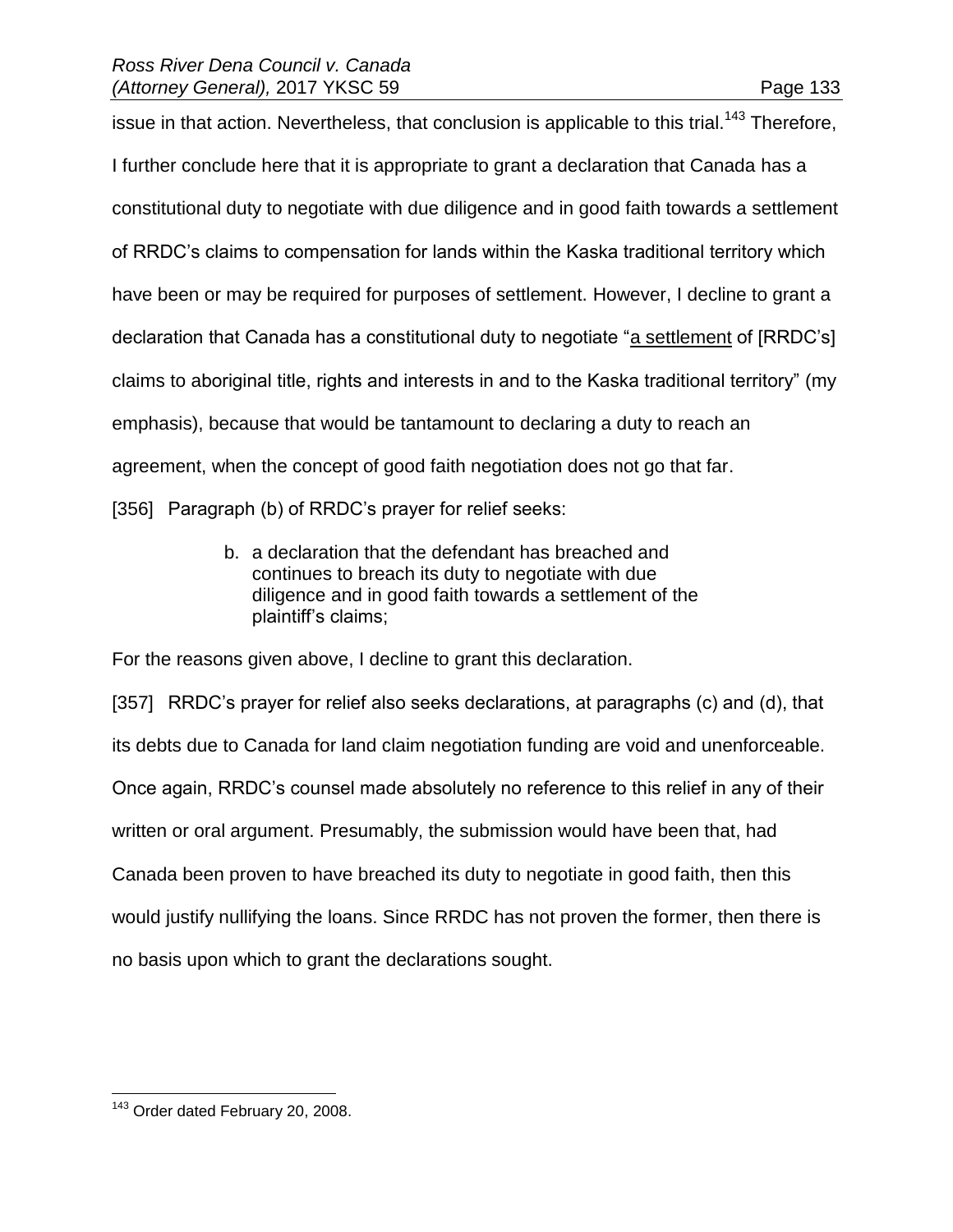[358] As an aside, Canada's counsel have informed this Court that, so long as the negotiations are in limbo, the loans have been written off and Canada is not seeking to enforce their repayment.

[359] Paragraph (e) in the prayer for relief deals with damages, but the parties have previously agreed in case management to sever the issues of liability and damages, so there is no need to address that here.<sup>144</sup>

[360] Costs have not yet been spoken to. As the predominantly successful party, Canada would ordinarily be entitled to its costs for this trial. However, if counsel are unable to agree on the issue, they may submit further written submissions on the point. Canada is to submit its written submissions, if any, within 90 days of the date of this judgment. RRDC is to submit its written submissions, if any, within 120 days of the date of this judgment. If either party seeks case management on the issue, they are required to seek special leave of the court.

> \_\_\_\_\_\_\_\_\_\_\_\_\_\_\_\_\_\_\_\_\_\_\_\_\_\_ GOWER J.

 $\overline{a}$ 

<sup>&</sup>lt;sup>144</sup> Order dated October 24, 2008.